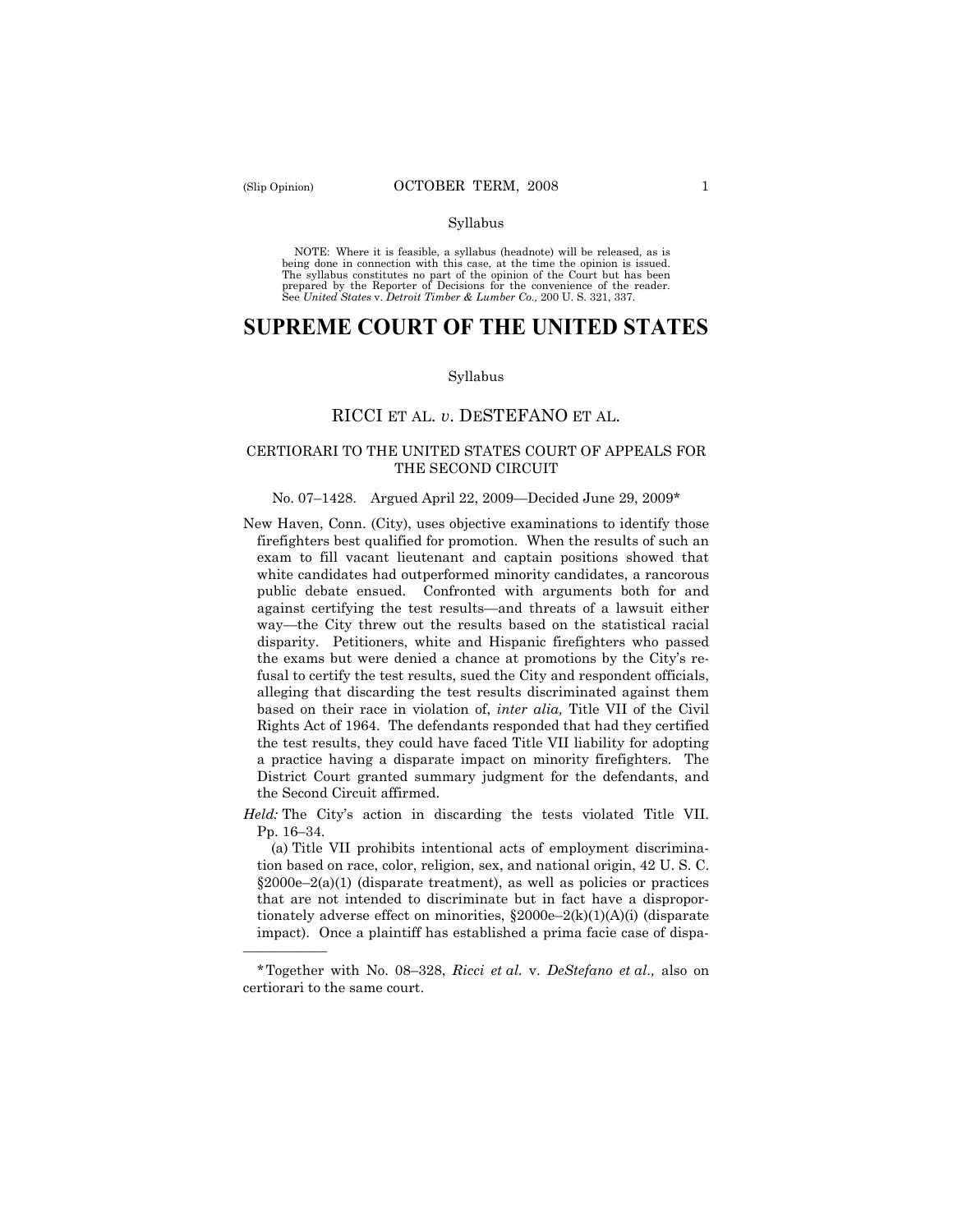#### Syllabus

rate impact, the employer may defend by demonstrating that its policy or practice is "job related for the position in question and consistent with business necessity." *Ibid.* If the employer meets that burden, the plaintiff may still succeed by showing that the employer refuses to adopt an available alternative practice that has less disparate impact and serves the employer's legitimate needs. §§2000e–  $2(k)(1)(A)(ii)$  and (C). Pp. 17–19.

(b) Under Title VII, before an employer can engage in intentional discrimination for the asserted purpose of avoiding or remedying an unintentional, disparate impact, the employer must have a strong basis in evidence to believe it will be subject to disparate-impact liability if it fails to take the race-conscious, discriminatory action. The Court's analysis begins with the premise that the City's actions would violate Title VII's disparate-treatment prohibition absent some valid defense. All the evidence demonstrates that the City rejected the test results because the higher scoring candidates were white. Without some other justification, this express, race-based decisionmaking is prohibited. The question, therefore, is whether the purpose to avoid disparate-impact liability excuses what otherwise would be prohibited disparate-treatment discrimination. The Court has considered cases similar to the present litigation, but in the context of the Fourteenth Amendment's Equal Protection Clause. Such cases can provide helpful guidance in this statutory context. See *Watson* v. *Fort Worth Bank & Trust*, 487 U. S. 977, 993. In those cases, the Court held that certain government actions to remedy past racial discrimination—actions that are themselves based on race—are constitutional only where there is a "strong basis in evidence" that the remedial actions were necessary. *Richmond* v. *J. A. Croson Co.*, 488 U. S. 469, 500; see also *Wygant* v. *Jackson Bd. of Ed.*, 476 U. S. 267, 277. In announcing the strong-basis-in-evidence standard, the *Wygant* plurality recognized the tension between eliminating segregation and discrimination on the one hand and doing away with all governmentally imposed discrimination based on race on the other. 476 U. S., at 277. It reasoned that "[e]videntiary support for the conclusion that remedial action is warranted becomes crucial when the remedial program is challenged in court by nonminority employees." *Ibid.* The same interests are at work in the interplay between Title VII's disparate-treatment and disparate-impact provisions. Applying the strong-basis-in-evidence standard to Title VII gives effect to both provisions, allowing violations of one in the name of compliance with the other only in certain, narrow circumstances. It also allows the disparate-impact prohibition to work in a manner that is consistent with other Title VII provisions, including the prohibition on adjusting employment-related test scores based on race, see §2000e–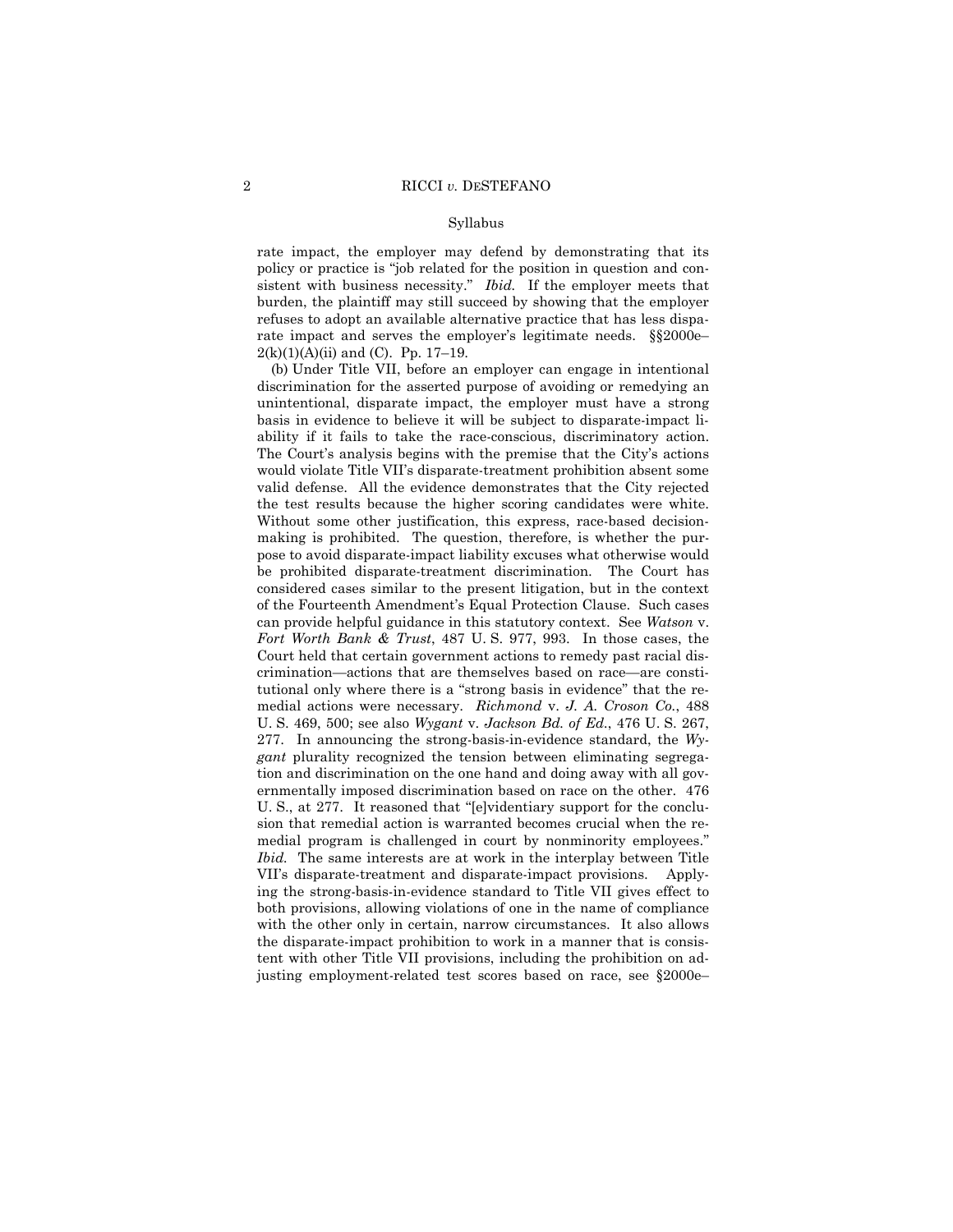#### Syllabus

2(*l*), and the section that expressly protects bona fide promotional exams, see §2000e–2(h). Thus, the Court adopts the strong-basis-inevidence standard as a matter of statutory construction in order to resolve any conflict between Title VII's disparate-treatment and disparate-impact provisions. Pp. 19–26.

(c) The City's race-based rejection of the test results cannot satisfy the strong-basis-in-evidence standard. Pp. 26–34.

(i) The racial adverse impact in this litigation was significant, and petitioners do not dispute that the City was faced with a prima facie case of disparate-impact liability. The problem for respondents is that such a prima facie case—essentially, a threshold showing of a significant statistical disparity, *Connecticut* v. *Teal*, 457 U. S. 440, 446, and nothing more—is far from a strong basis in evidence that the City would have been liable under Title VII had it certified the test results. That is because the City could be liable for disparateimpact discrimination only if the exams at issue were not job related and consistent with business necessity, or if there existed an equally valid, less discriminatory alternative that served the City's needs but that the City refused to adopt.  $\S$ 2000e–2(k)(1)(A), (C). Based on the record the parties developed through discovery, there is no substantial basis in evidence that the test was deficient in either respect. Pp. 26–28.

(ii) The City's assertions that the exams at issue were not job related and consistent with business necessity are blatantly contradicted by the record, which demonstrates the detailed steps taken to develop and administer the tests and the painstaking analyses of the questions asked to assure their relevance to the captain and lieutenant positions. The testimony also shows that complaints that certain examination questions were contradictory or did not specifically apply to firefighting practices in the City were fully addressed, and that the City turned a blind eye to evidence supporting the exams' validity. Pp. 28–29.

(iii) Respondents also lack a strong basis in evidence showing an equally valid, less discriminatory testing alternative that the City, by certifying the test results, would necessarily have refused to adopt. Respondents' three arguments to the contrary all fail. First, respondents refer to testimony that a different composite-score calculation would have allowed the City to consider black candidates for thenopen positions, but they have produced no evidence to show that the candidate weighting actually used was indeed arbitrary, or that the different weighting would be an equally valid way to determine whether candidates are qualified for promotions. Second, respondents argue that the City could have adopted a different interpretation of its charter provision limiting promotions to the highest scoring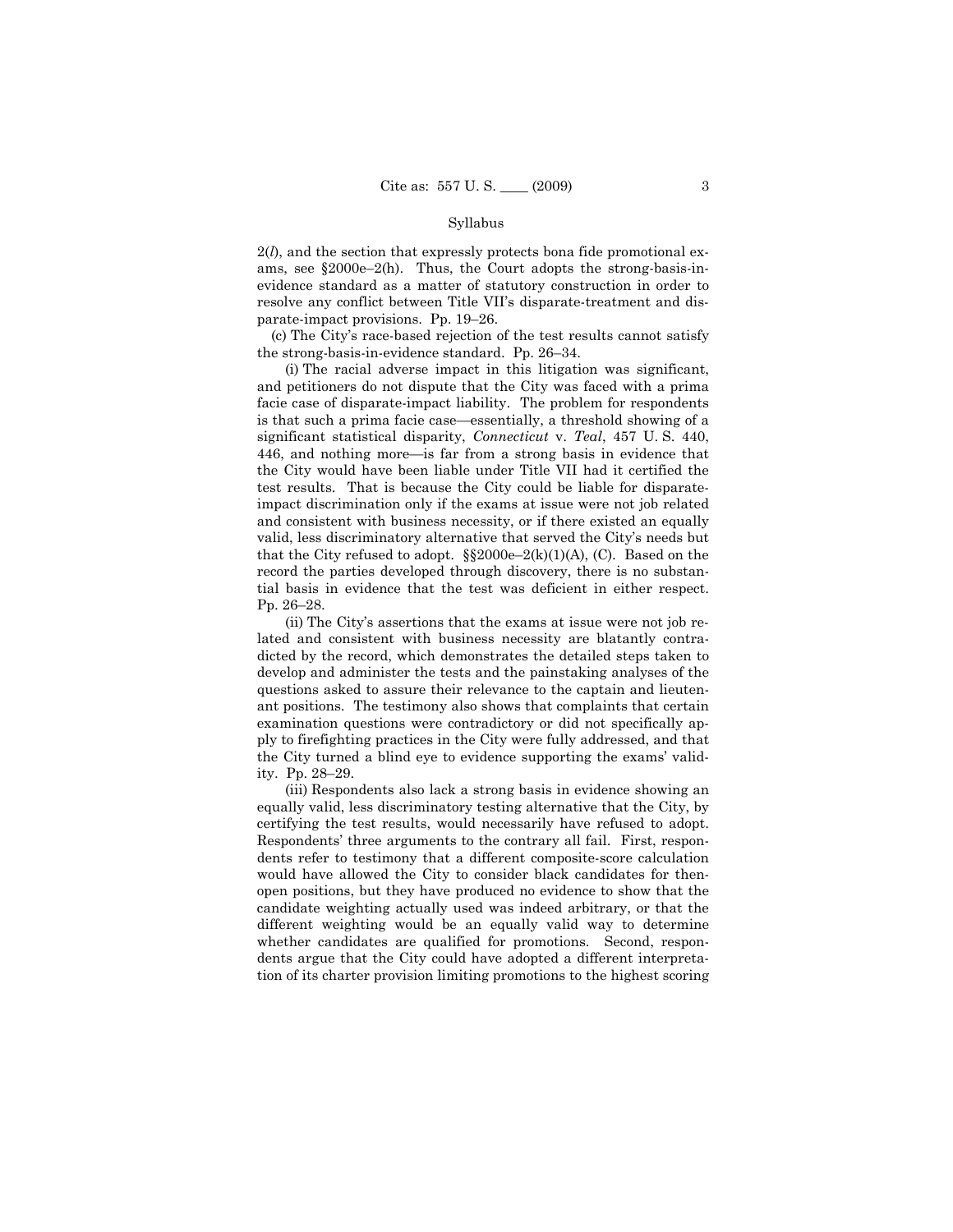#### Syllabus

applicants, and that the interpretation would have produced less discriminatory results; but respondents' approach would have violated Title VII's prohibition of race-based adjustment of test results, §2000e–2(*l*). Third, testimony asserting that the use of an assessment center to evaluate candidates' behavior in typical job tasks would have had less adverse impact than written exams does not aid respondents, as it is contradicted by other statements in the record indicating that the City could not have used assessment centers for the exams at issue. Especially when it is noted that the strong-basisin-evidence standard applies to this case, respondents cannot create a genuine issue of fact based on a few stray (and contradictory) statements in the record. Pp. 29–33.

(iv) Fear of litigation alone cannot justify the City's reliance on race to the detriment of individuals who passed the examinations and qualified for promotions. Discarding the test results was impermissible under Title VII, and summary judgment is appropriate for petitioners on their disparate-treatment claim. If, after it certifies the test results, the City faces a disparate-impact suit, then in light of today's holding the City can avoid disparate-impact liability based on the strong basis in evidence that, had it not certified the results, it would have been subject to disparate-treatment liability. Pp. 33–34.

530 F. 3d 87, reversed and remanded.

KENNEDY, J., delivered the opinion of the Court, in which ROBERTS, C.J., and SCALIA, THOMAS, and ALITO, JJ., joined. SCALIA, J., filed a concurring opinion. ALITO, J., filed a concurring opinion, in which SCALIA and THOMAS, JJ., joined. GINSBURG, J., filed a dissenting opinion, in which STEVENS, SOUTER, and BREYER, JJ., joined.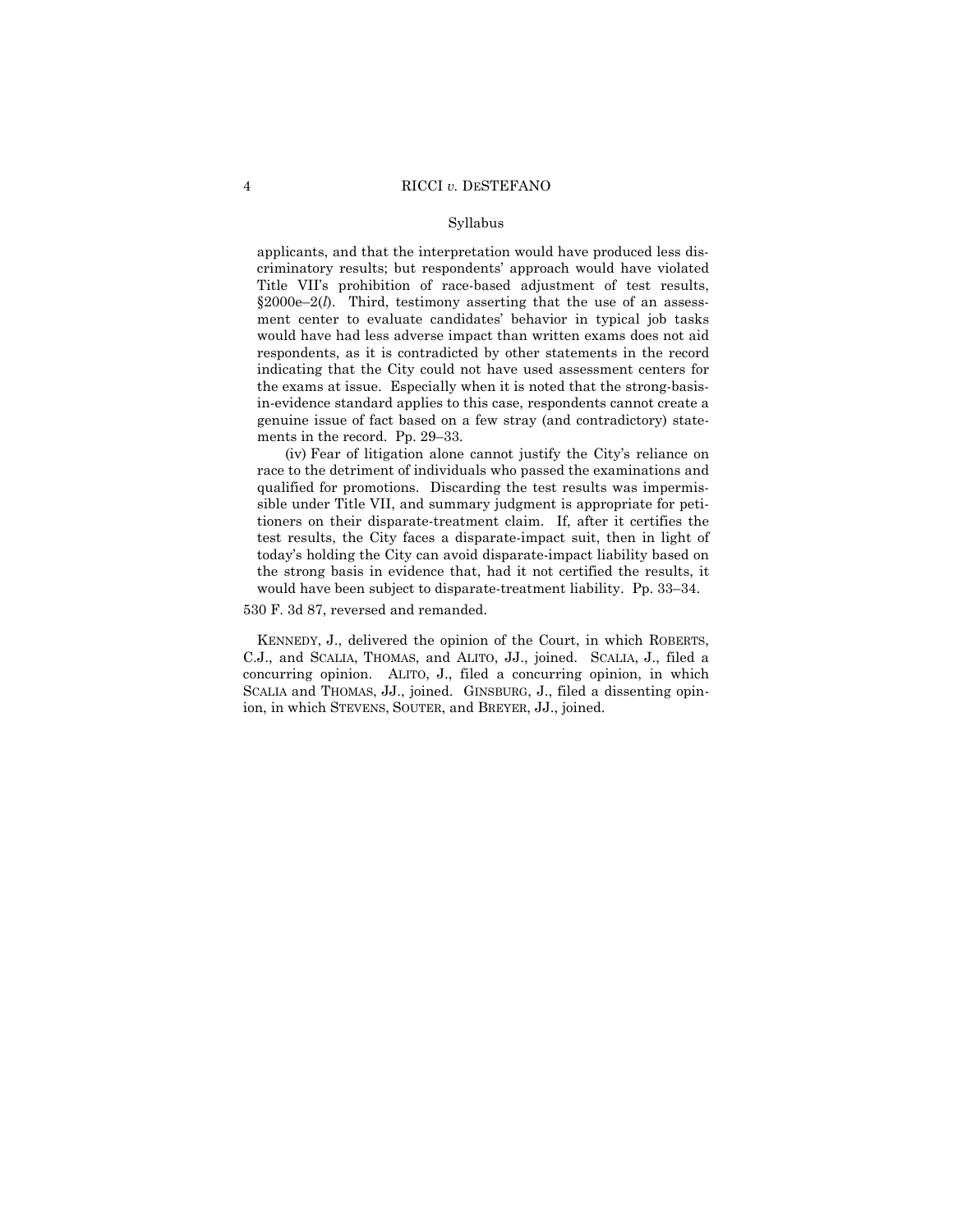NOTICE: This opinion is subject to formal revision before publication in the preliminary print of the United States Reports. Readers are requested to notify the Reporter of Decisions, Supreme Court of the United States, Washington, D. C. 20543, of any typographical or other formal errors, in order that corrections may be made before the preliminary print goes to press.

### $\frac{1}{2}$  ,  $\frac{1}{2}$  ,  $\frac{1}{2}$  ,  $\frac{1}{2}$  ,  $\frac{1}{2}$  ,  $\frac{1}{2}$  ,  $\frac{1}{2}$ **SUPREME COURT OF THE UNITED STATES**

### $\frac{1}{2}$  ,  $\frac{1}{2}$  ,  $\frac{1}{2}$  ,  $\frac{1}{2}$  ,  $\frac{1}{2}$  ,  $\frac{1}{2}$ Nos. 07–1428 and 08–328

### FRANK RICCI, ET AL., PETITIONERS 07–1428 *v.*

# JOHN DESTEFANO ET AL.

# FRANK RICCI, ET AL., PETITIONERS

08–328 *v.*  JOHN DESTEFANO ET AL.

### ON WRITS OF CERTIORARI TO THE UNITED STATES COURT OF APPEALS FOR THE SECOND CIRCUIT

### [June 29, 2009]

JUSTICE KENNEDY delivered the opinion of the Court.

In the fire department of New Haven, Connecticut—as in emergency-service agencies throughout the Nation firefighters prize their promotion to and within the officer ranks. An agency's officers command respect within the department and in the whole community; and, of course, added responsibilities command increased salary and benefits. Aware of the intense competition for promotions, New Haven, like many cities, relies on objective examinations to identify the best qualified candidates.

In 2003, 118 New Haven firefighters took examinations to qualify for promotion to the rank of lieutenant or captain. Promotion examinations in New Haven (or City) were infrequent, so the stakes were high. The results would determine which firefighters would be considered for promotions during the next two years, and the order in which they would be considered. Many firefighters stud-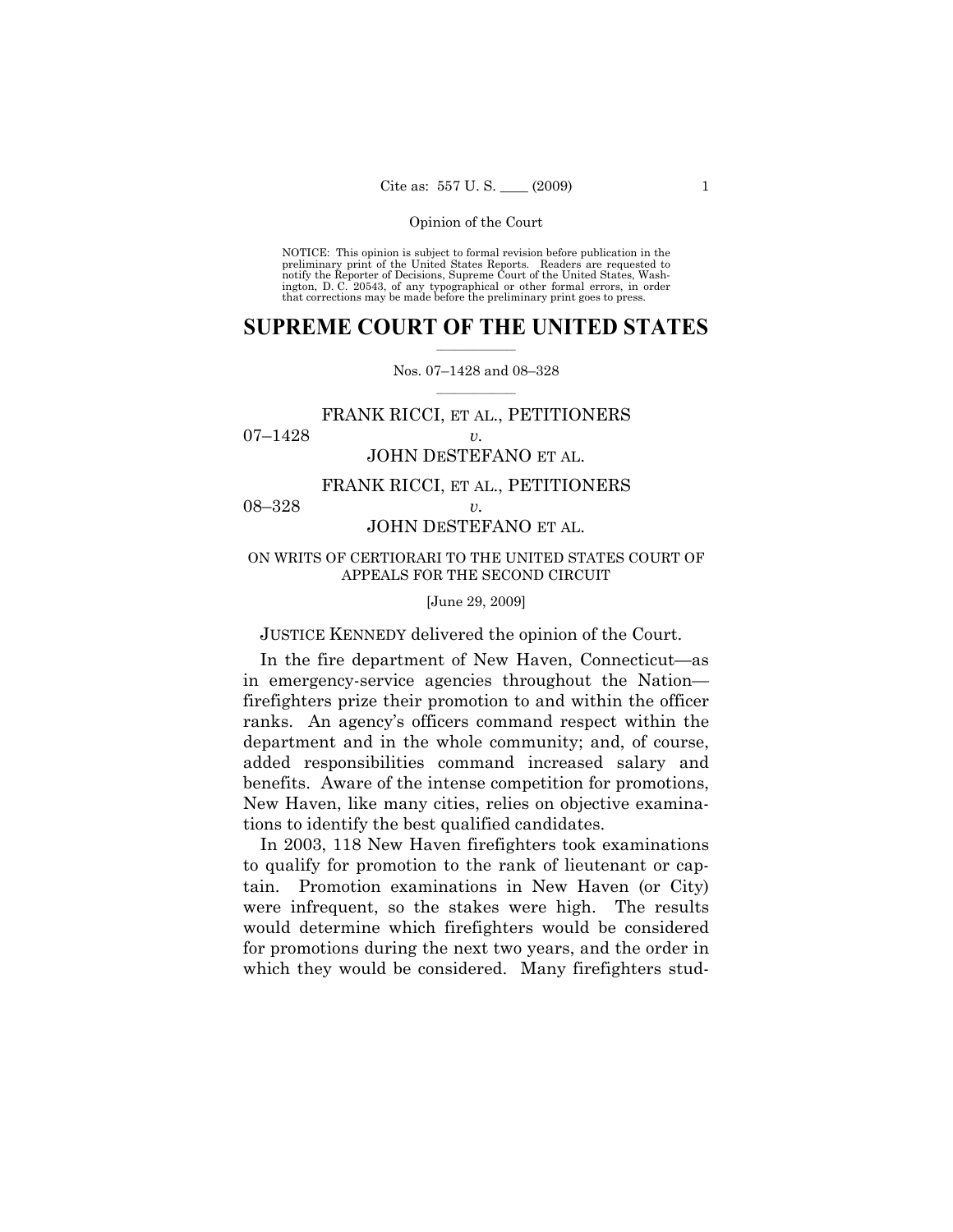### Opinion of the Court

ied for months, at considerable personal and financial cost.

When the examination results showed that white candidates had outperformed minority candidates, the mayor and other local politicians opened a public debate that turned rancorous. Some firefighters argued the tests should be discarded because the results showed the tests to be discriminatory. They threatened a discrimination lawsuit if the City made promotions based on the tests. Other firefighters said the exams were neutral and fair. And they, in turn, threatened a discrimination lawsuit if the City, relying on the statistical racial disparity, ignored the test results and denied promotions to the candidates who had performed well. In the end the City took the side of those who protested the test results. It threw out the examinations.

Certain white and Hispanic firefighters who likely would have been promoted based on their good test performance sued the City and some of its officials. Theirs is the suit now before us. The suit alleges that, by discarding the test results, the City and the named officials discriminated against the plaintiffs based on their race, in violation of both Title VII of the Civil Rights Act of 1964, 78 Stat. 253, as amended, 42 U. S. C. §2000e *et seq.*, and the Equal Protection Clause of the Fourteenth Amendment. The City and the officials defended their actions, arguing that if they had certified the results, they could have faced liability under Title VII for adopting a practice that had a disparate impact on the minority firefighters. The District Court granted summary judgment for the defendants, and the Court of Appeals affirmed.

We conclude that race-based action like the City's in this case is impermissible under Title VII unless the employer can demonstrate a strong basis in evidence that, had it not taken the action, it would have been liable under the disparate-impact statute. The respondents, we further determine, cannot meet that threshold standard. As a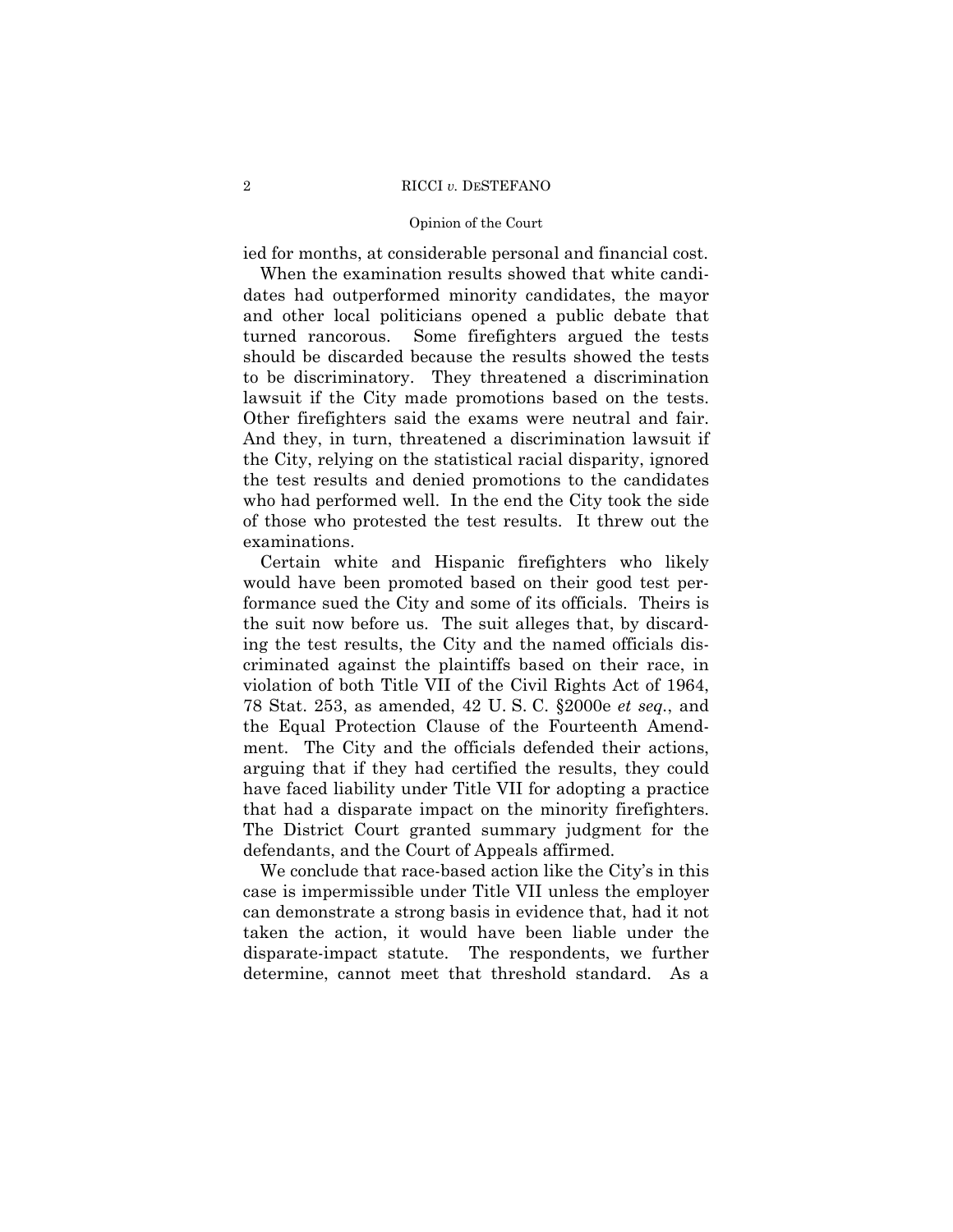result, the City's action in discarding the tests was a violation of Title VII. In light of our ruling under the statutes, we need not reach the question whether respondents' actions may have violated the Equal Protection Clause.

I

This litigation comes to us after the parties' crossmotions for summary judgment, so we set out the facts in some detail. As the District Court noted, although "the parties strenuously dispute the relevance and legal import of, and inferences to be drawn from, many aspects of this case, the underlying facts are largely undisputed." 554 F. Supp. 2d 142, 145 (Conn. 2006).

### A

When the City of New Haven undertook to fill vacant lieutenant and captain positions in its fire department (Department), the promotion and hiring process was governed by the city charter, in addition to federal and state law. The charter establishes a merit system. That system requires the City to fill vacancies in the classified civilservice ranks with the most qualified individuals, as determined by job-related examinations. After each examination, the New Haven Civil Service Board (CSB) certifies a ranked list of applicants who passed the test. Under the charter's "rule of three," the relevant hiring authority must fill each vacancy by choosing one candidate from the top three scorers on the list. Certified promotional lists remain valid for two years.

The City's contract with the New Haven firefighters' union specifies additional requirements for the promotion process. Under the contract, applicants for lieutenant and captain positions were to be screened using written and oral examinations, with the written exam accounting for 60 percent and the oral exam 40 percent of an applicant's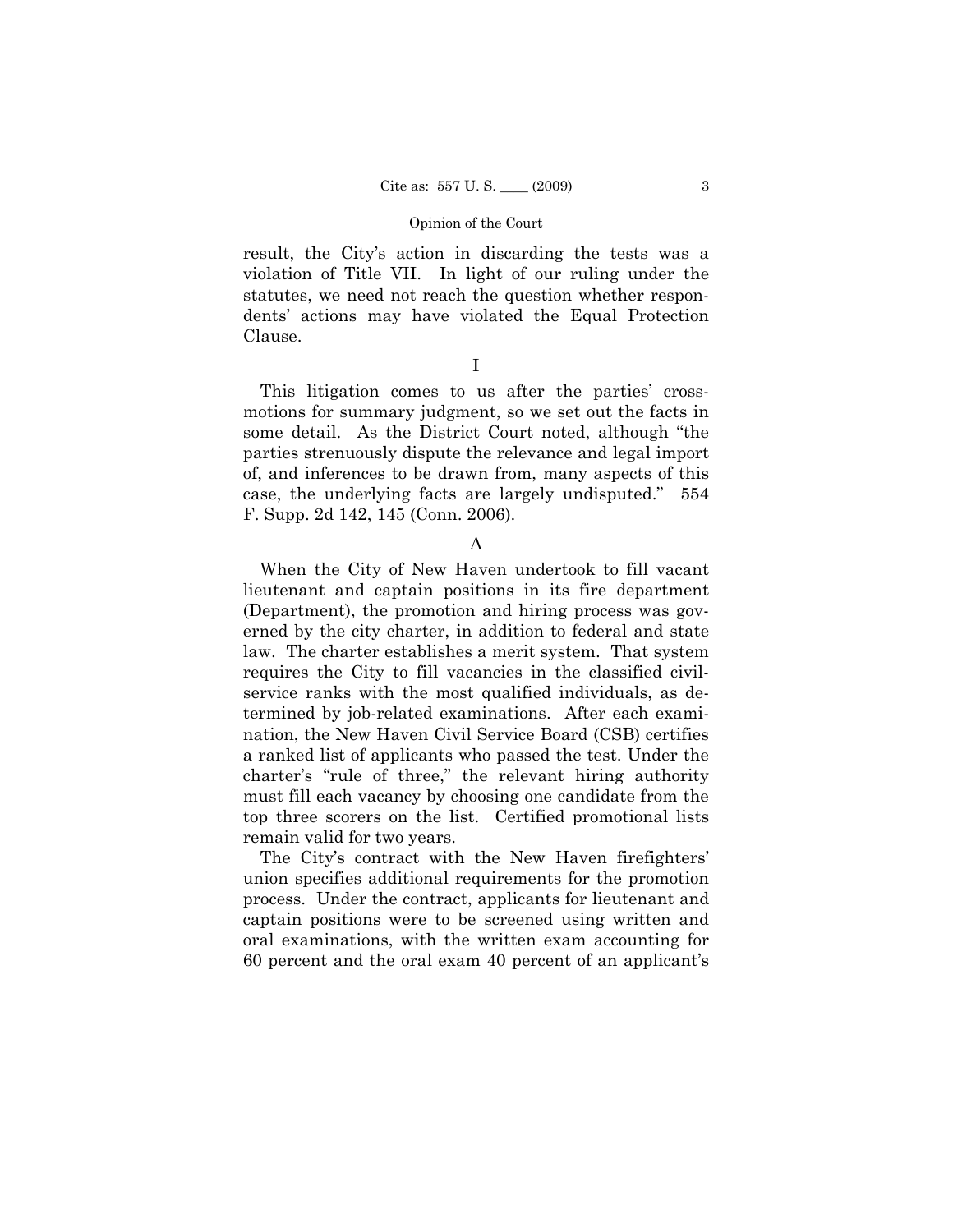### Opinion of the Court

total score. To sit for the examinations, candidates for lieutenant needed 30 months' experience in the Department, a high-school diploma, and certain vocational training courses. Candidates for captain needed one year's service as a lieutenant in the Department, a high-school diploma, and certain vocational training courses.

After reviewing bids from various consultants, the City hired Industrial/Organizational Solutions, Inc. (IOS) to develop and administer the examinations, at a cost to the City of \$100,000. IOS is an Illinois company that specializes in designing entry-level and promotional examinations for fire and police departments. In order to fit the examinations to the New Haven Department, IOS began the test-design process by performing job analyses to identify the tasks, knowledge, skills, and abilities that are essential for the lieutenant and captain positions. IOS representatives interviewed incumbent captains and lieutenants and their supervisors. They rode with and observed other on-duty officers. Using information from those interviews and ride-alongs, IOS wrote job-analysis questionnaires and administered them to most of the incumbent battalion chiefs, captains, and lieutenants in the Department. At every stage of the job analyses, IOS, by deliberate choice, oversampled minority firefighters to ensure that the results—which IOS would use to develop the examinations—would not unintentionally favor white candidates.

With the job-analysis information in hand, IOS developed the written examinations to measure the candidates' job-related knowledge. For each test, IOS compiled a list of training manuals, Department procedures, and other materials to use as sources for the test questions. IOS presented the proposed sources to the New Haven fire chief and assistant fire chief for their approval. Then, using the approved sources, IOS drafted a multiple-choice test for each position. Each test had 100 questions, as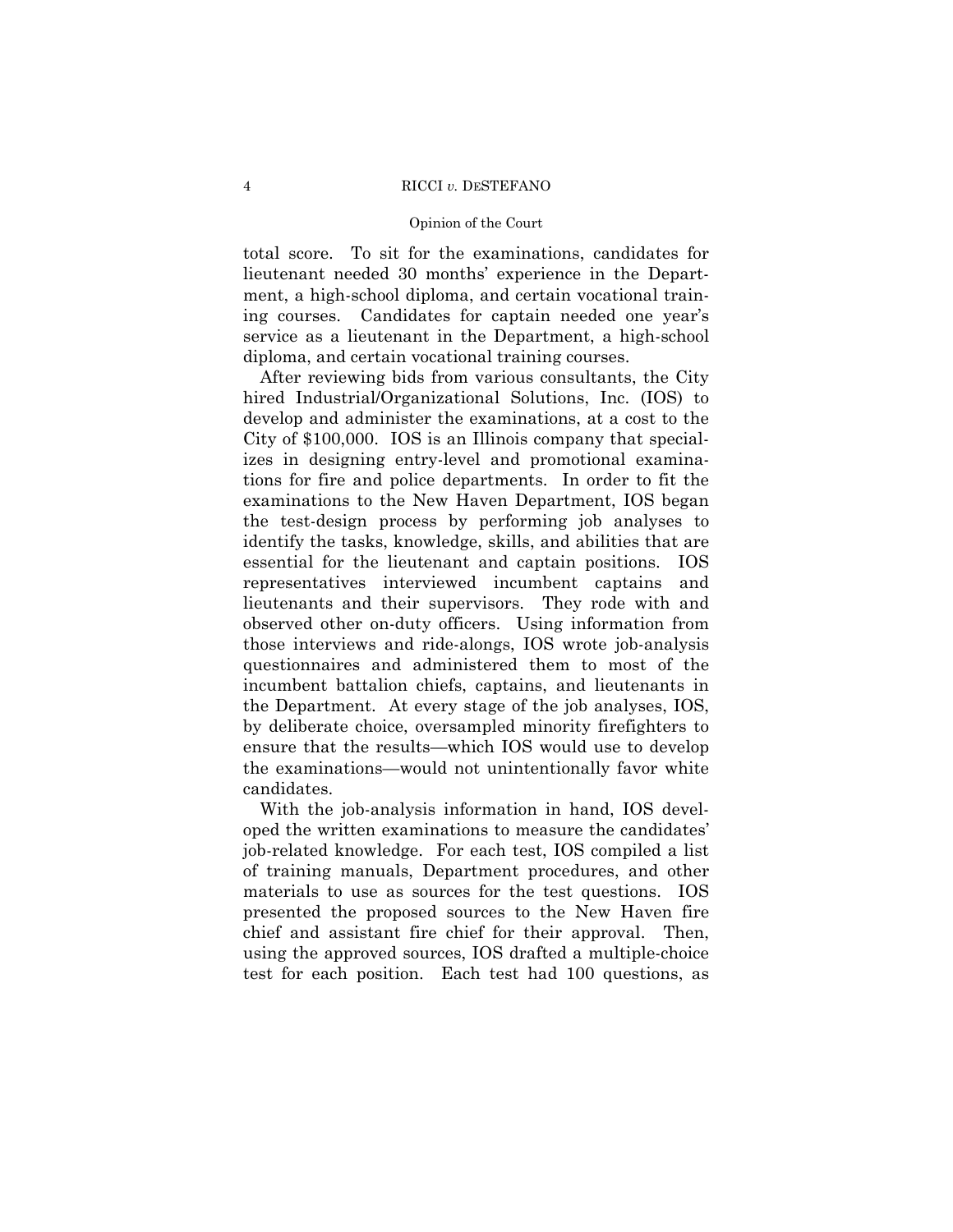required by CSB rules, and was written below a 10thgrade reading level. After IOS prepared the tests, the City opened a 3-month study period. It gave candidates a list that identified the source material for the questions, including the specific chapters from which the questions were taken.

IOS developed the oral examinations as well. These concentrated on job skills and abilities. Using the jobanalysis information, IOS wrote hypothetical situations to test incident-command skills, firefighting tactics, interpersonal skills, leadership, and management ability, among other things. Candidates would be presented with these hypotheticals and asked to respond before a panel of three assessors.

IOS assembled a pool of 30 assessors who were superior in rank to the positions being tested. At the City's insistence (because of controversy surrounding previous examinations), all the assessors came from outside Connecticut. IOS submitted the assessors' resumes to City officials for approval. They were battalion chiefs, assistant chiefs, and chiefs from departments of similar sizes to New Haven's throughout the country. Sixty-six percent of the panelists were minorities, and each of the nine threemember assessment panels contained two minority members. IOS trained the panelists for several hours on the day before it administered the examinations, teaching them how to score the candidates' responses consistently using checklists of desired criteria.

Candidates took the examinations in November and December 2003. Seventy-seven candidates completed the lieutenant examination—43 whites, 19 blacks, and 15 Hispanics. Of those, 34 candidates passed—25 whites, 6 blacks, and 3 Hispanics. 554 F. Supp. 2d, at 145. Eight lieutenant positions were vacant at the time of the examination. As the rule of three operated, this meant that the top 10 candidates were eligible for an immediate promo-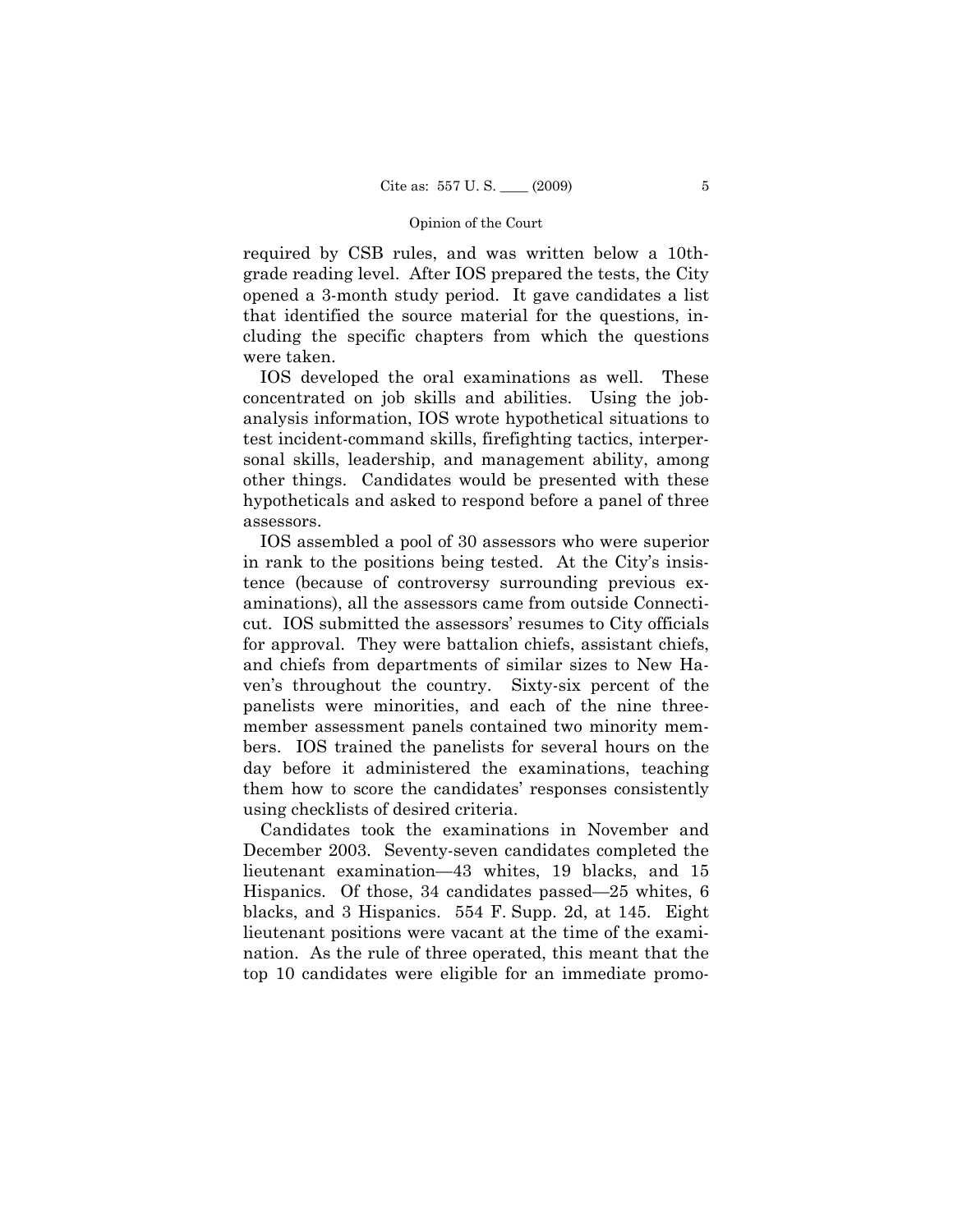tion to lieutenant. All 10 were white. *Ibid.* Subsequent vacancies would have allowed at least 3 black candidates to be considered for promotion to lieutenant.

Forty-one candidates completed the captain examination—25 whites, 8 blacks, and 8 Hispanics. Of those, 22 candidates passed—16 whites, 3 blacks, and 3 Hispanics. *Ibid.* Seven captain positions were vacant at the time of the examination. Under the rule of three, 9 candidates were eligible for an immediate promotion to captain—7 whites and 2 Hispanics. *Ibid.* 

The City's contract with IOS contemplated that, after the examinations, IOS would prepare a technical report that described the examination processes and methodologies and analyzed the results. But in January 2004, rather than requesting the technical report, City officials, including the City's counsel, Thomas Ude, convened a meeting with IOS Vice President Chad Legel. (Legel was the leader of the IOS team that developed and administered the tests.) Based on the test results, the City officials expressed concern that the tests had discriminated against minority candidates. Legel defended the examinations' validity, stating that any numerical disparity between white and minority candidates was likely due to various external factors and was in line with results of the Department's previous promotional examinations.

Several days after the meeting, Ude sent a letter to the CSB purporting to outline its duties with respect to the examination results. Ude stated that under federal law, "a statistical demonstration of disparate impact," standing alone, "constitutes a sufficiently serious claim of racial discrimination to serve as a predicate for employerinitiated, voluntar[y] remedies—even . . . race-conscious remedies." App. to Pet. for Cert. in No. 07–1428, p. 443a; see also 554 F. Supp. 2d, at 145 (issue of disparate impact

B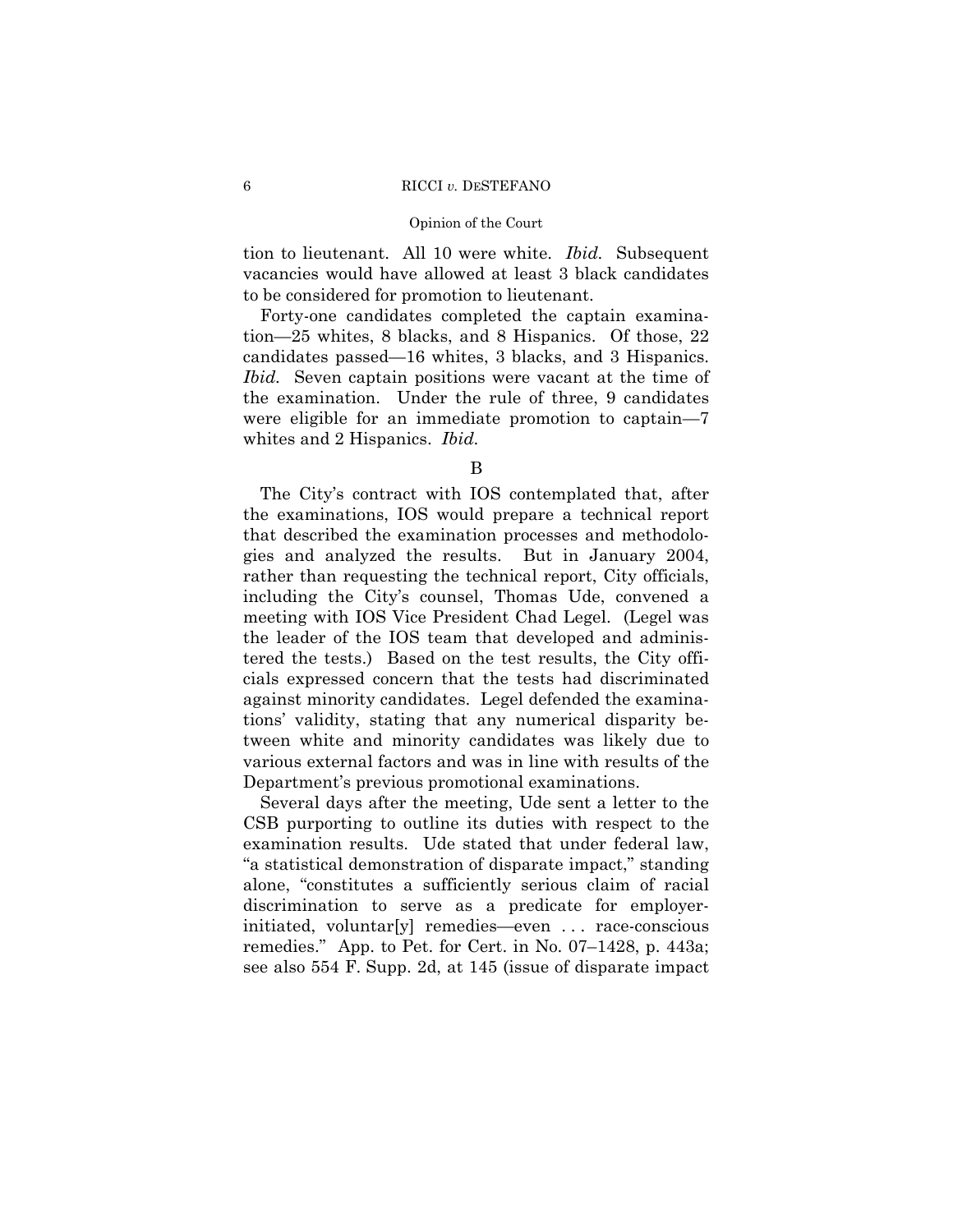"appears to have been raised by . . . Ude").

1

The CSB first met to consider certifying the results on January 22, 2004. Tina Burgett, director of the City's Department of Human Resources, opened the meeting by telling the CSB that "there is a significant disparate impact on these two exams." App. to Pet. for Cert. in No. 07– 1428, at 466a. She distributed lists showing the candidates' races and scores (written, oral, and composite) but not their names. Ude also described the test results as reflecting "a very significant disparate impact," *id.*, at 477a, and he outlined possible grounds for the CSB's refusing to certify the results.

Although they did not know whether they had passed or failed, some firefighter-candidates spoke at the first CSB meeting in favor of certifying the test results. Michael Blatchley stated that "[e]very one" of the questions on the written examination "came from the [study] material... [I]f you read the materials and you studied the material, you would have done well on the test." App. in No. 06– 4996–cv (CA2), pp. A772–A773 (hereinafter CA2 App.). Frank Ricci stated that the test questions were based on the Department's own rules and procedures and on "nationally recognized" materials that represented the "accepted standard[s]" for firefighting. *Id.*, at A785–A786. Ricci stated that he had "several learning disabilities," including dyslexia; that he had spent more than \$1,000 to purchase the materials and pay his neighbor to read them on tape so he could "give it [his] best shot"; and that he had studied "8 to 13 hours a day to prepare" for the test. *Id.*, at A786, A789. "I don't even know if I made it," Ricci told the CSB, "[b]ut the people who passed should be promoted. When your life's on the line, second best may not be good enough." *Id.*, at A787–A788.

Other firefighters spoke against certifying the test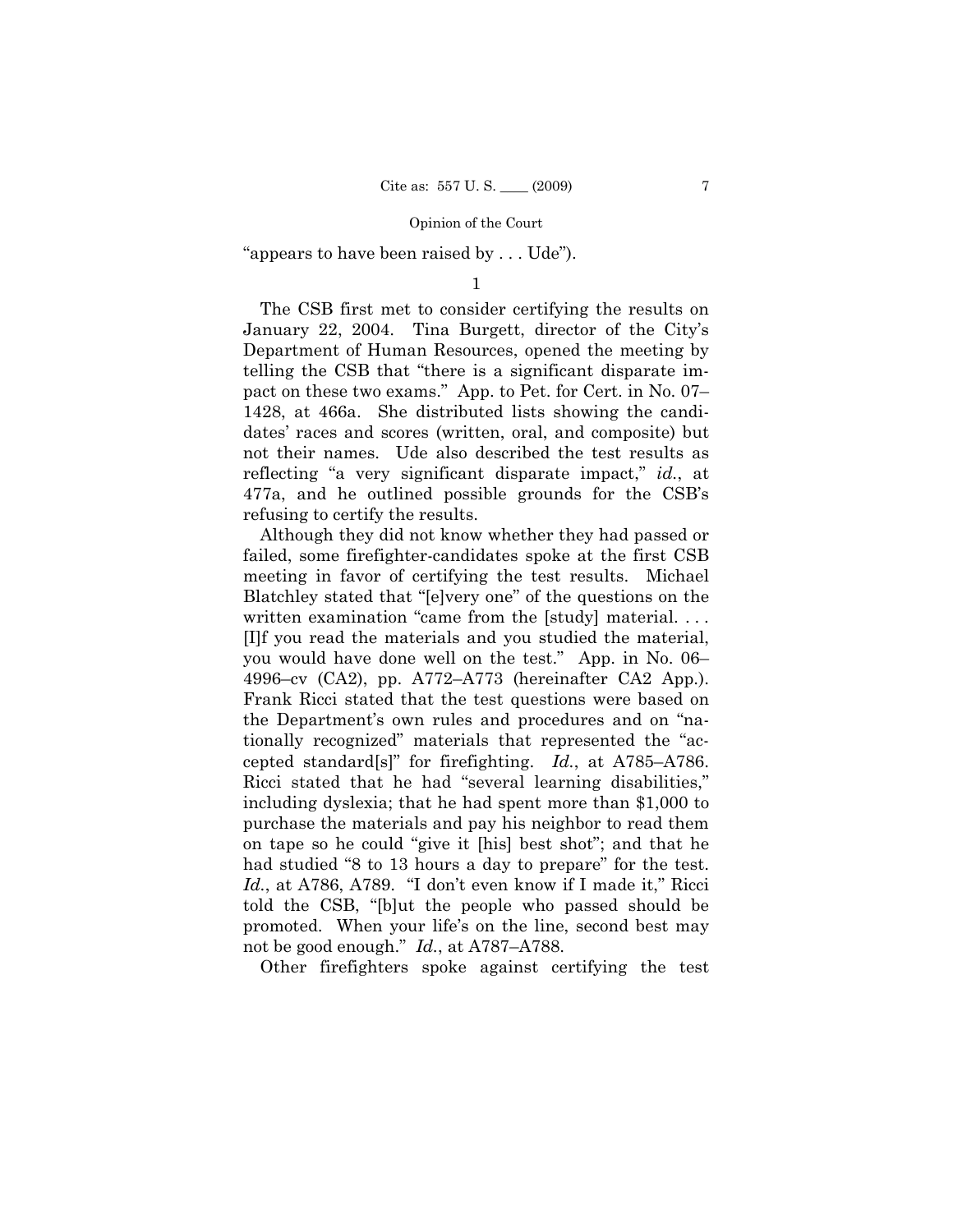### Opinion of the Court

results. They described the test questions as outdated or not relevant to firefighting practices in New Haven. Gary Tinney stated that source materials "came out of New York. . . . Their makeup of their city and everything is totally different than ours." *Id.*, at A774–A775; see also *id.*, at A779, A780–A781. And they criticized the test materials, a full set of which cost about \$500, for being too expensive and too long.

2

At a second CSB meeting, on February 5, the president of the New Haven firefighters' union asked the CSB to perform a validation study to determine whether the tests were job-related. Petitioners' counsel in this action argued that the CSB should certify the results. A representative of the International Association of Black Professional Firefighters, Donald Day from neighboring Bridgeport, Connecticut, "beseech[ed]" the CSB "to throw away that test," which he described as "inherently unfair" because of the racial distribution of the results. *Id.*, at A830–A831. Another Bridgeport-based representative of the association, Ronald Mackey, stated that a validation study was necessary. He suggested that the City could "adjust" the test results to "meet the criteria of having a certain amount of minorities get elevated to the rank of Lieutenant and Captain." *Id.*, at A838. At the end of this meeting, the CSB members agreed to ask IOS to send a representative to explain how it had developed and administered the examinations. They also discussed asking a panel of experts to review the examinations and advise the CSB whether to certify the results.

3

At a third meeting, on February 11, Legel addressed the CSB on behalf of IOS. Legel stated that IOS had previously prepared entry-level firefighter examinations for the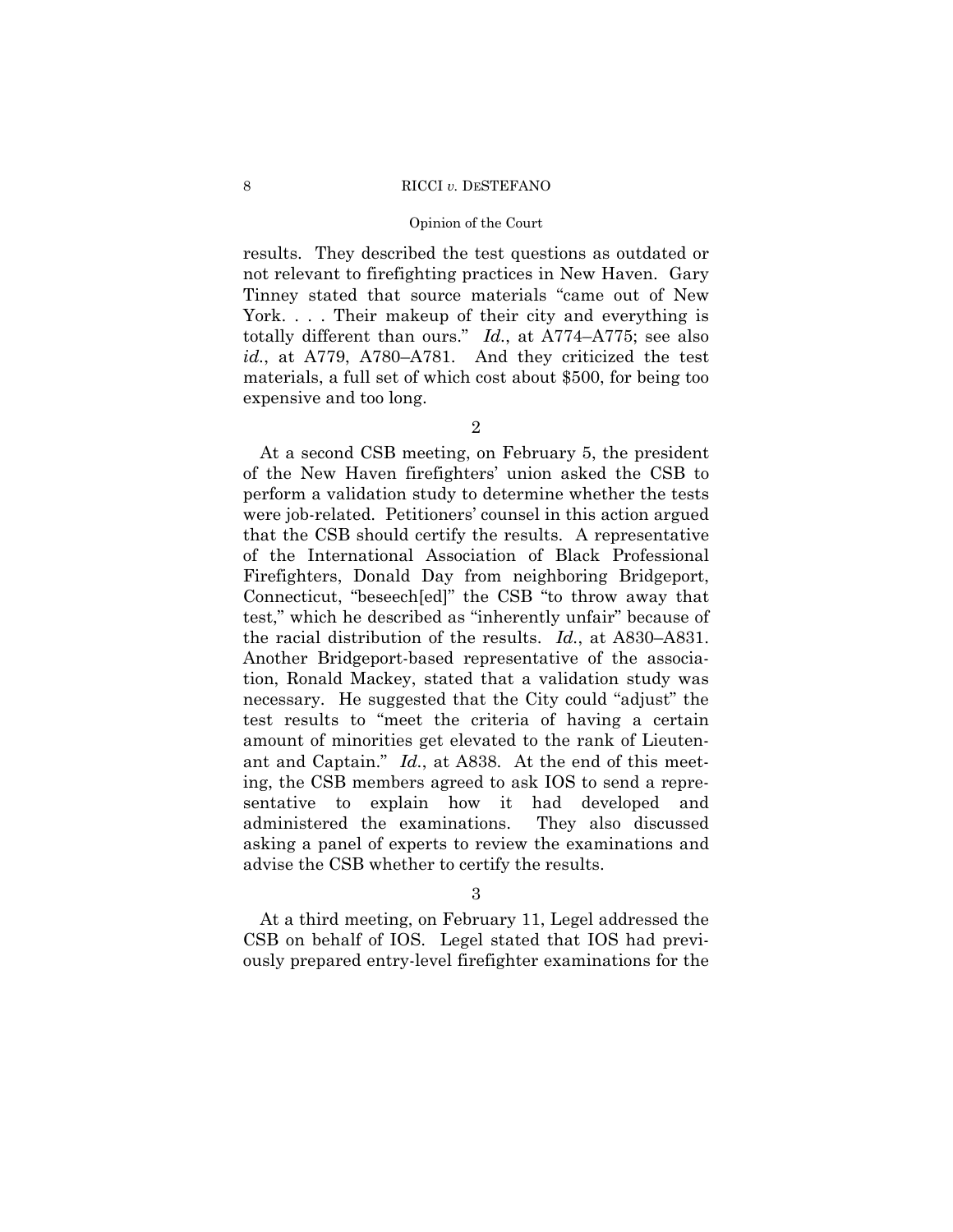City but not a promotional examination. He explained that IOS had developed examinations for departments in communities with demographics similar to New Haven's, including Orange County, Florida; Lansing, Michigan; and San Jose, California.

Legel explained the exam-development process to the CSB. He began by describing the job analyses IOS performed of the captain and lieutenant positions—the interviews, ride-alongs, and questionnaires IOS designed to "generate a list of tasks, knowledge, skills and abilities that are considered essential to performance" of the jobs. *Id.*, at A931–A932. He outlined how IOS prepared the written and oral examinations, based on the job-analysis results, to test most heavily those qualities that the results indicated were "critica[l]" or "essentia[l]." *Id.*, at A931. And he noted that IOS took the material for each test question directly from the approved source materials. Legel told the CSB that third-party reviewers had scrutinized the examinations to ensure that the written test was drawn from the source material and that the oral test accurately tested real-world situations that captains and lieutenants would face. Legel confirmed that IOS had selected oral-examination panelists so that each threemember assessment panel included one white, one black, and one Hispanic member.

Near the end of his remarks, Legel "implor[ed] anyone that had . . . concerns to review the content of the exam. In my professional opinion, it's facially neutral. There's nothing in those examinations . . . that should cause somebody to think that one group would perform differently than another group." *Id.*, at A961.

4

At the next meeting, on March 11, the CSB heard from three witnesses it had selected to "tell us a little bit about their views of the testing, the process, [and] the methodol-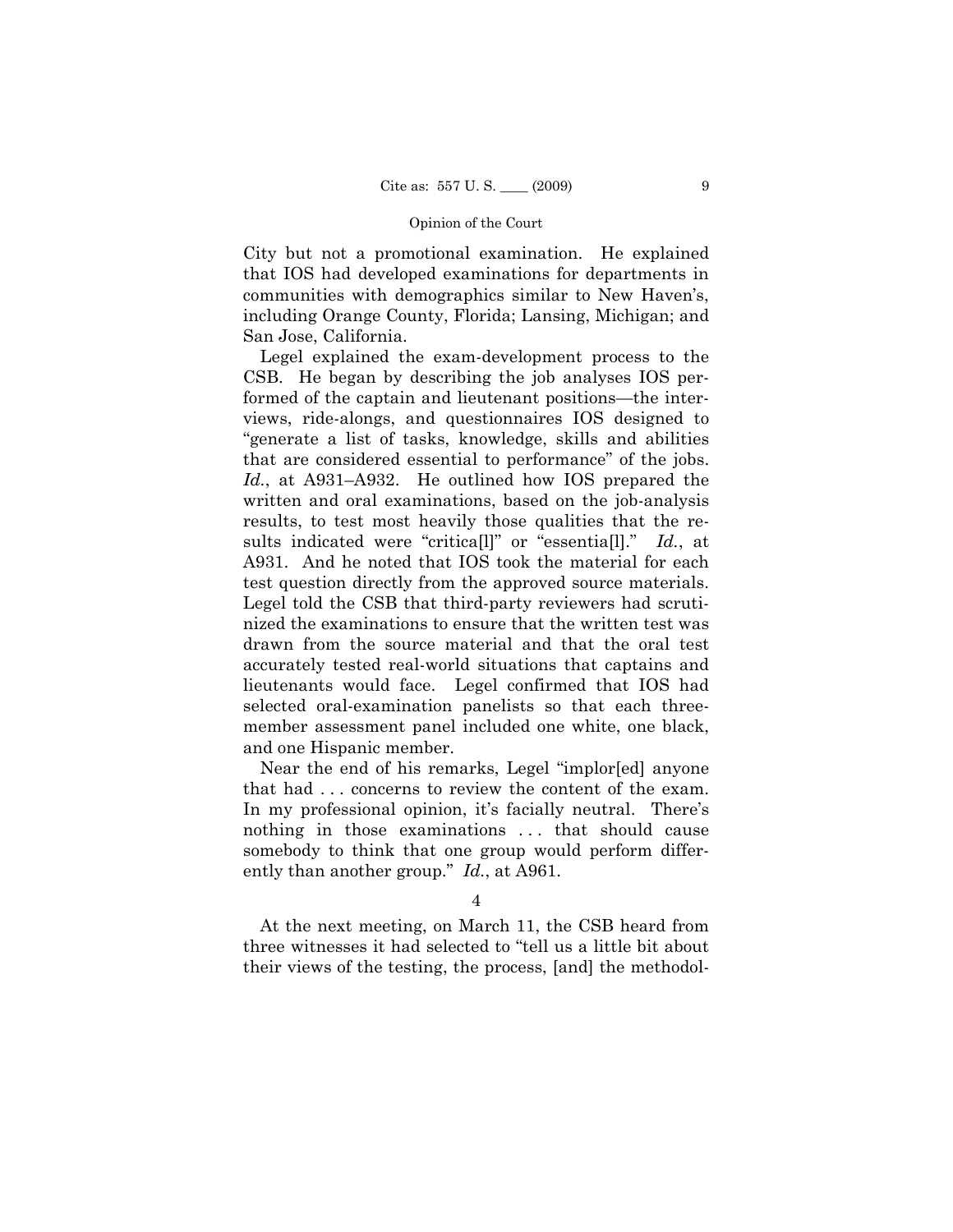### Opinion of the Court

ogy." *Id.*, at A1020. The first, Christopher Hornick, spoke to the CSB by telephone. Hornick is an industrial/organizational psychologist from Texas who operates a consulting business that "direct[ly]" competes with IOS. Id., at A1029. Hornick, who had not "stud [ied] the test at length or in detail" and had not "seen the job analysis data," told the CSB that the scores indicated a "relatively high adverse impact." *Id.*, at A1028, A1030, A1043. He stated that "[n]ormally, whites outperform ethnic minorities on the majority of standardized testing procedures," but that he was "a little surprised" by the disparity in the candidates' scores—although "[s]ome of it is fairly typical of what we've seen in other areas of the countr[y] and other tests." *Id.*, at A1028–A1029. Hornick stated that the "adverse impact on the written exam was somewhat higher but generally in the range that we've seen professionally." *Id.*, at A1030–A1031.

When asked to explain the New Haven test results, Hornick opined in the telephone conversation that the collective-bargaining agreement's requirement of using written and oral examinations with a 60/40 composite score might account for the statistical disparity. He also stated that "[b]y not having anyone from within the [D]epartment review" the tests before they were administered—a limitation the City had imposed to protect the security of the exam questions—"you inevitably get things in there" that are based on the source materials but are not relevant to New Haven. *Id.*, at A1034–A1035. Hornick suggested that testing candidates at an "assessment center" rather than using written and oral examinations "might serve [the City's] needs better." *Id.*, at A1039-A1040. Hornick stated that assessment centers, where candidates face real-world situations and respond just as they would in the field, allow candidates "to demonstrate how they would address a particular problem as opposed to just verbally saying it or identifying the correct option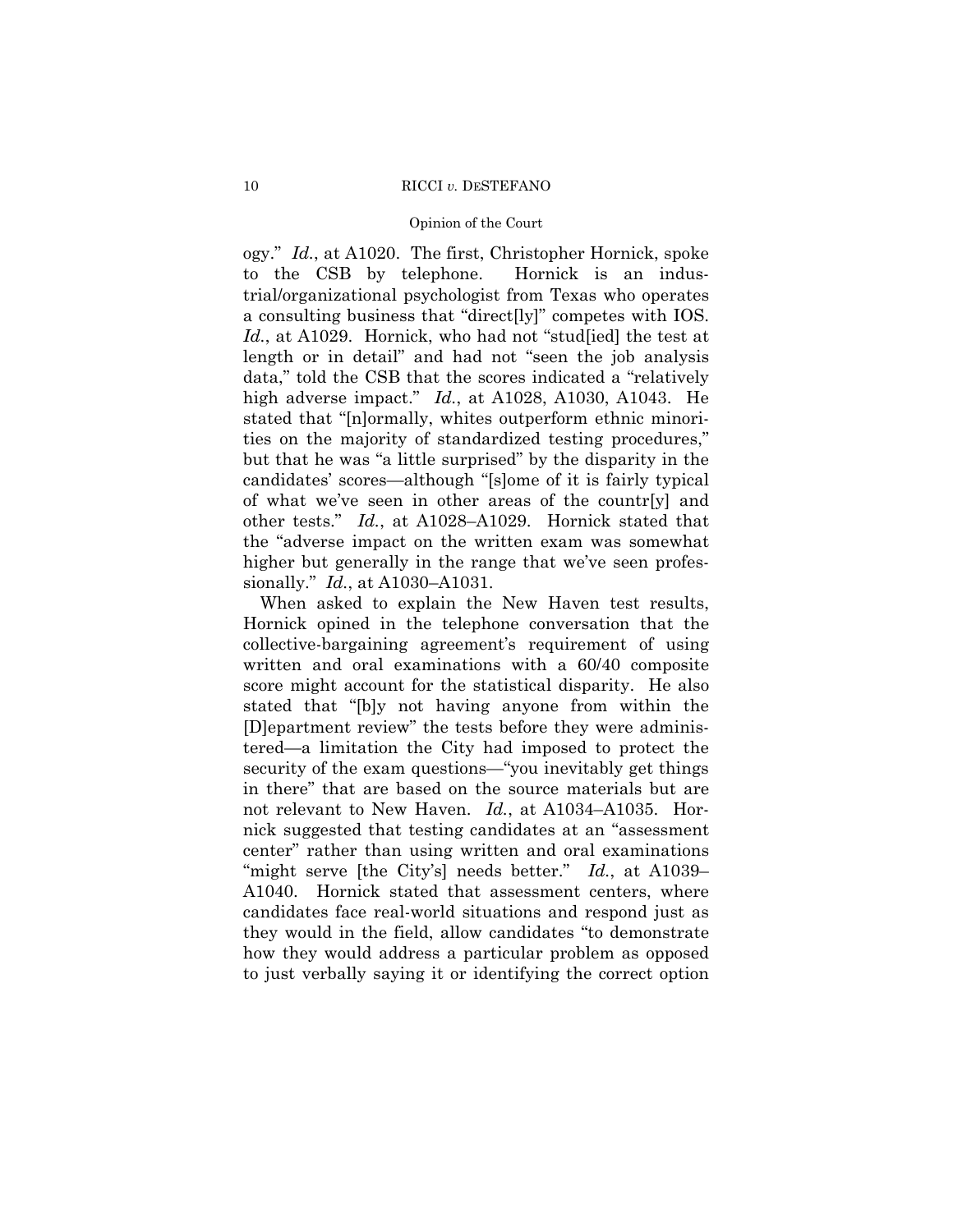on a written test." *Ibid.* 

Hornick made clear that he was "not suggesting that [IOS] somehow created a test that had adverse impacts that it should not have had." *Id.*, at A1038. He described the IOS examinations as "reasonably good test[s]." *Id.*, at A1041. He stated that the CSB's best option might be to "certify the list as it exists" and work to change the process for future tests, including by "[r]ewriting the Civil Service Rules." *Ibid.* Hornick concluded his telephonic remarks by telling the CSB that "for the future," his company "certainly would like to help you if we can." *Id.*, at A1046.

The second witness was Vincent Lewis, a fire program specialist for the Department of Homeland Security and a retired fire captain from Michigan. Lewis, who is black, had looked "extensively" at the lieutenant exam and "a little less extensively" at the captain exam. He stated that the candidates "should know that material." *Id.*, at A1048, A1052. In Lewis's view, the "questions were relevant for both exams," and the New Haven candidates had an advantage because the study materials identified the particular book chapters from which the questions were taken. In other departments, by contrast, "you had to know basically the . . . entire book." *Id.*, at A1053. Lewis concluded that any disparate impact likely was due to a pattern that "usually whites outperform some of the minorities on testing," or that "more whites . . . take the exam." *Id.*, at A1054.

The final witness was Janet Helms, a professor at Boston College whose "primary area of expertise" is "not with firefighters per se" but in "race and culture as they influence performance on tests and other assessment procedures." *Id.*, at A1060. Helms expressly declined the CSB's offer to review the examinations. At the outset, she noted that "regardless of what kind of written test we give in this country . . . we can just about predict how many peo-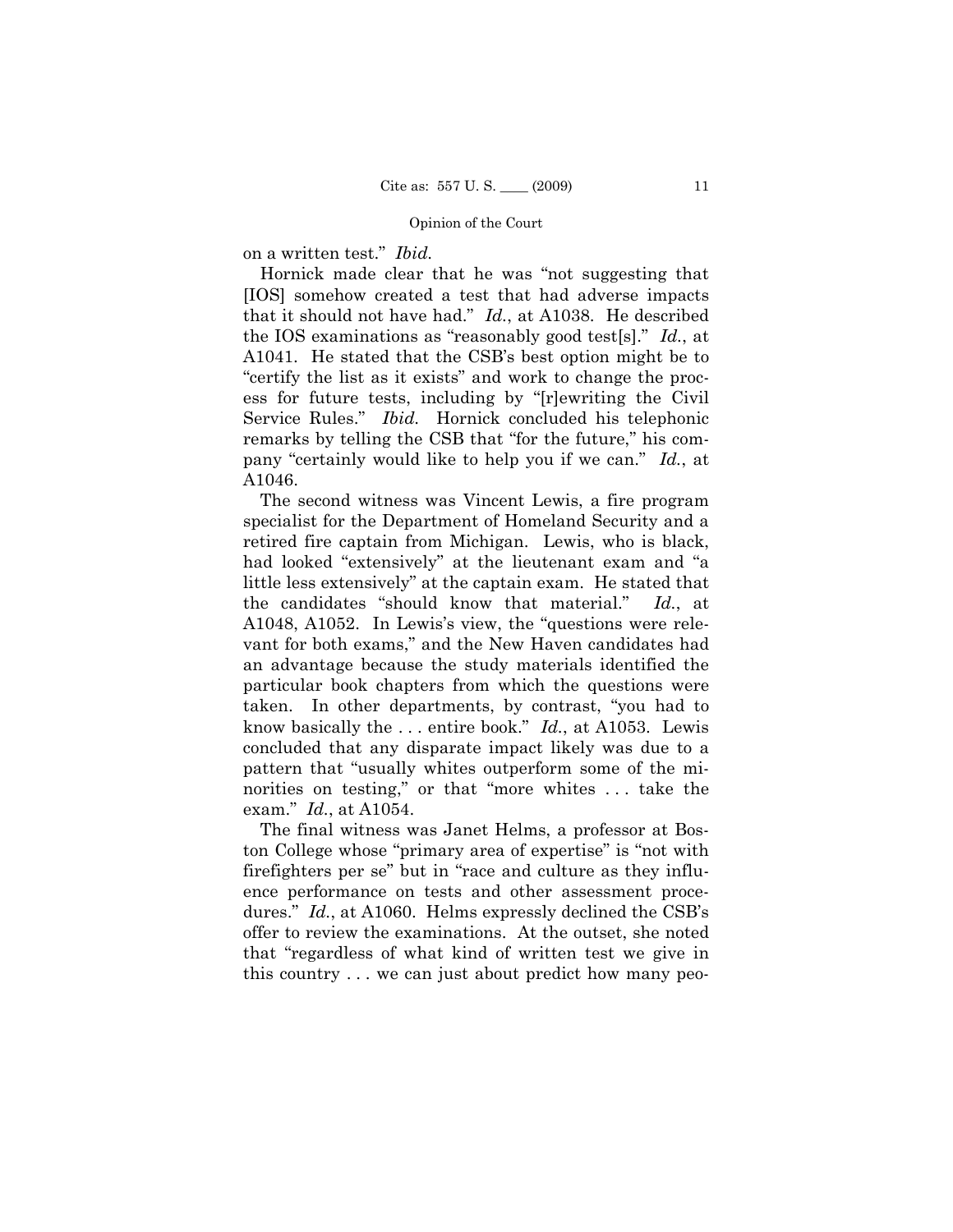### Opinion of the Court

ple will pass who are members of under-represented groups. And your data are not that inconsistent with what predictions would say were the case." *Id.*, at A1061. Helms nevertheless offered several "ideas about what might be possible factors" to explain statistical differences in the results. *Id.*, at A1062. She concluded that because 67 percent of the respondents to the job-analysis questionnaires were white, the test questions might have favored white candidates, because "most of the literature on firefighters shows that the different groups perform the job differently." *Id.*, at A1063. Helms closed by stating that no matter what test the City had administered, it would have revealed "a disparity between blacks and whites, Hispanics and whites," particularly on a written test. *Id.*, at A1072.

5

At the final CSB meeting, on March 18, Ude (the City's counsel) argued against certifying the examination results. Discussing the City's obligations under federal law, Ude advised the CSB that a finding of adverse impact "is the beginning, not the end, of a review of testing procedures" to determine whether they violated the disparateimpact provision of Title VII. Ude focused the CSB on determining "whether there are other ways to test for . . . those positions that are equally valid with less adverse impact." *Id.*, at A1101. Ude described Hornick as having said that the written examination "had one of the most severe adverse impacts that he had seen" and that "there are much better alternatives to identifying [firefighting] skills." *Ibid.* Ude offered his "opinion that promotions . . . as a result of these tests would not be consistent with federal law, would not be consistent with the purposes of our Civil Service Rules or our Charter[,] nor is it in the best interests of the firefighters . . . who took the exams." *Id.*, at A1103–A1104. He stated that previous Department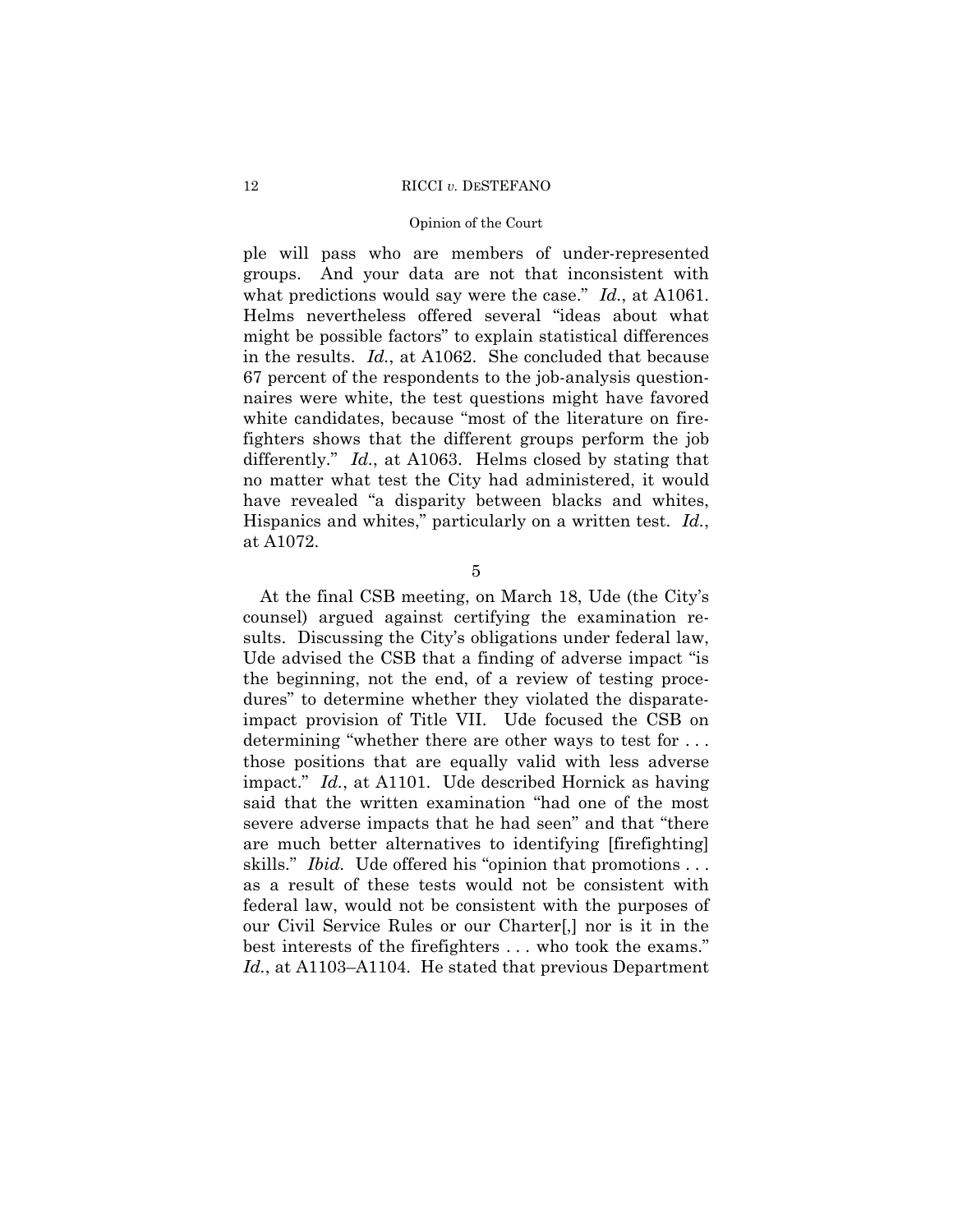exams "have not had this kind of result," and that previous results had not been "challenged as having adverse impact, whereas we are assured that these will be." *Id.*, at A1107, A1108.

CSB Chairman Segaloff asked Ude several questions about the Title VII disparate-impact standard.

"CHAIRPERSON SEGALOFF: [M]y understanding is the group . . . that is making to throw the exam out has the burden of showing that there is out there an exam that is reasonably probable or likely to have less of an adverse impact. It's not our burden to show that there's an exam out there that can be better. We've got an exam. We've got a result. . . .

"MR. UDE: Mr. Chair, I point out that Dr. Hornick said that. He said that there are other tests out there that would have less adverse impact and that [would] be more valid.

"CHAIRPERSON SEGALOFF: You think that's enough for us to throw this test upside-down . . . because Dr. Hornick said it?

"MR. UDE: I think that by itself would be sufficient. Yes. I also would point out that ... it is the employer's burden to justify the use of the examination." *Id.*, at A1108–A1109.

Karen DuBois-Walton, the City's chief administrative officer, spoke on behalf of Mayor John DeStefano and argued against certifying the results. DuBois-Walton stated that the results, when considered under the rule of three and applied to then-existing captain and lieutenant vacancies, created a situation in which black and Hispanic candidates were disproportionately excluded from opportunity. DuBois-Walton also relied on Hornick's testimony, asserting that Hornick "made it extremely clear that . . . there are more appropriate ways to assess one's ability to serve" as a captain or lieutenant. *Id.*, at A1120.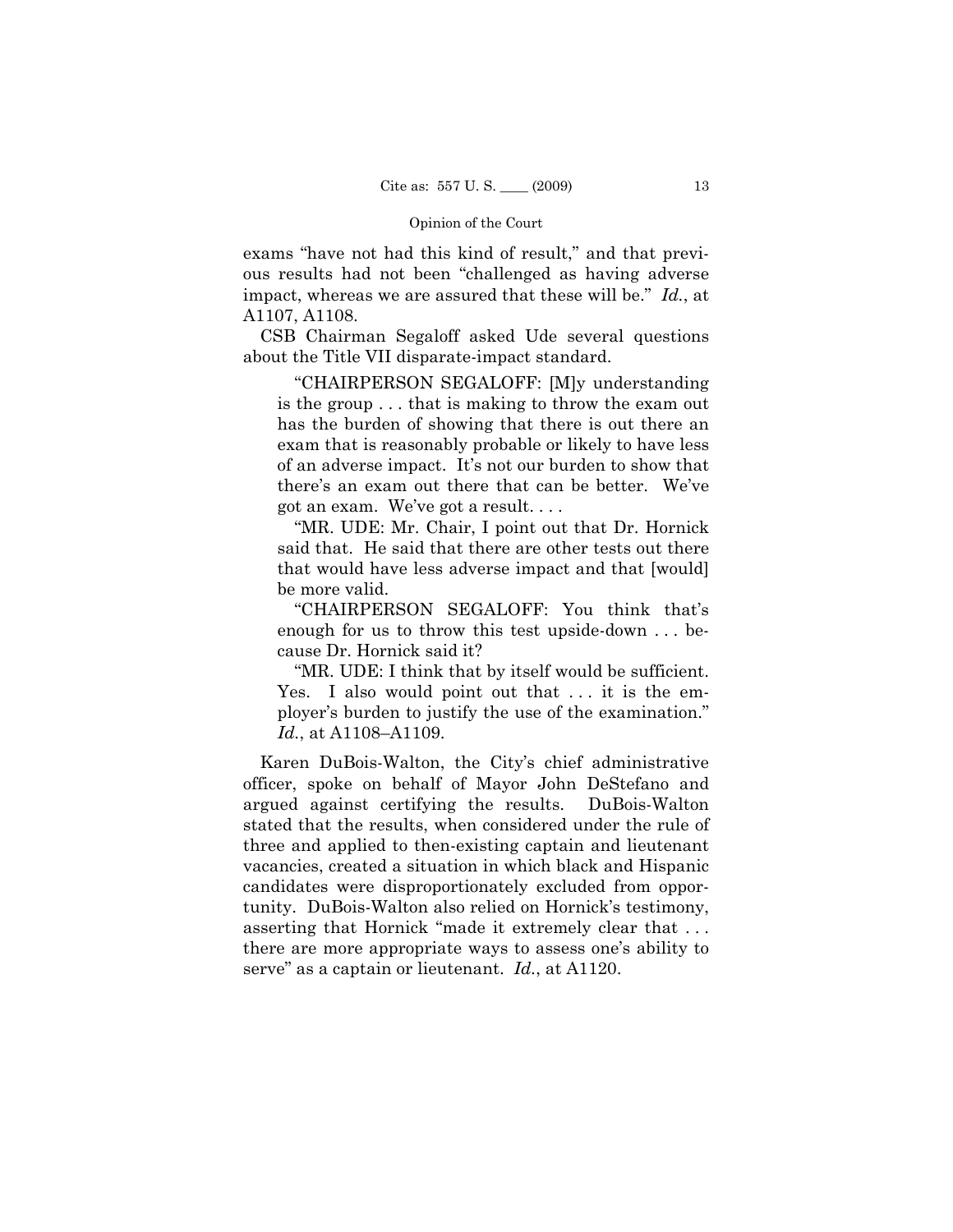### Opinion of the Court

Burgett (the human resources director) asked the CSB to discard the examination results. She, too, relied on Hornick's statement to show the existence of alternative testing methods, describing Hornick as having "started to point out that alternative testing does exist" and as having "begun to suggest that there are some different ways of doing written examinations." *Id.*, at A1125, A1128.

Other witnesses addressed the CSB. They included the president of the New Haven firefighters' union, who supported certification. He reminded the CSB that Hornick "also concluded that the tests were reasonable and fair and under the current structure to certify them." *Id.*, at A1137. Firefighter Frank Ricci again argued for certification; he stated that although "assessment centers in some cases show less adverse impact," *id.*, at A1140, they were not available alternatives for the current round of promotions. It would take several years, Ricci explained, for the Department to develop an assessment-center protocol and the accompanying training materials. *Id.*, at A1141. Lieutenant Matthew Marcarelli, who had taken the captain's exam, spoke in favor of certification.

At the close of witness testimony, the CSB voted on a motion to certify the examinations. With one member recused, the CSB deadlocked 2 to 2, resulting in a decision not to certify the results. Explaining his vote to certify the results, Chairman Segaloff stated that "nobody convinced me that we can feel comfortable that, in fact, there's some likelihood that there's going to be an exam designed that's going to be less discriminatory." *Id.*, at A1159–A1160.

 $\mathcal{C}$ 

The CSB's decision not to certify the examination results led to this lawsuit. The plaintiffs—who are the petitioners here—are 17 white firefighters and 1 Hispanic firefighter who passed the examinations but were denied a chance at promotions when the CSB refused to certify the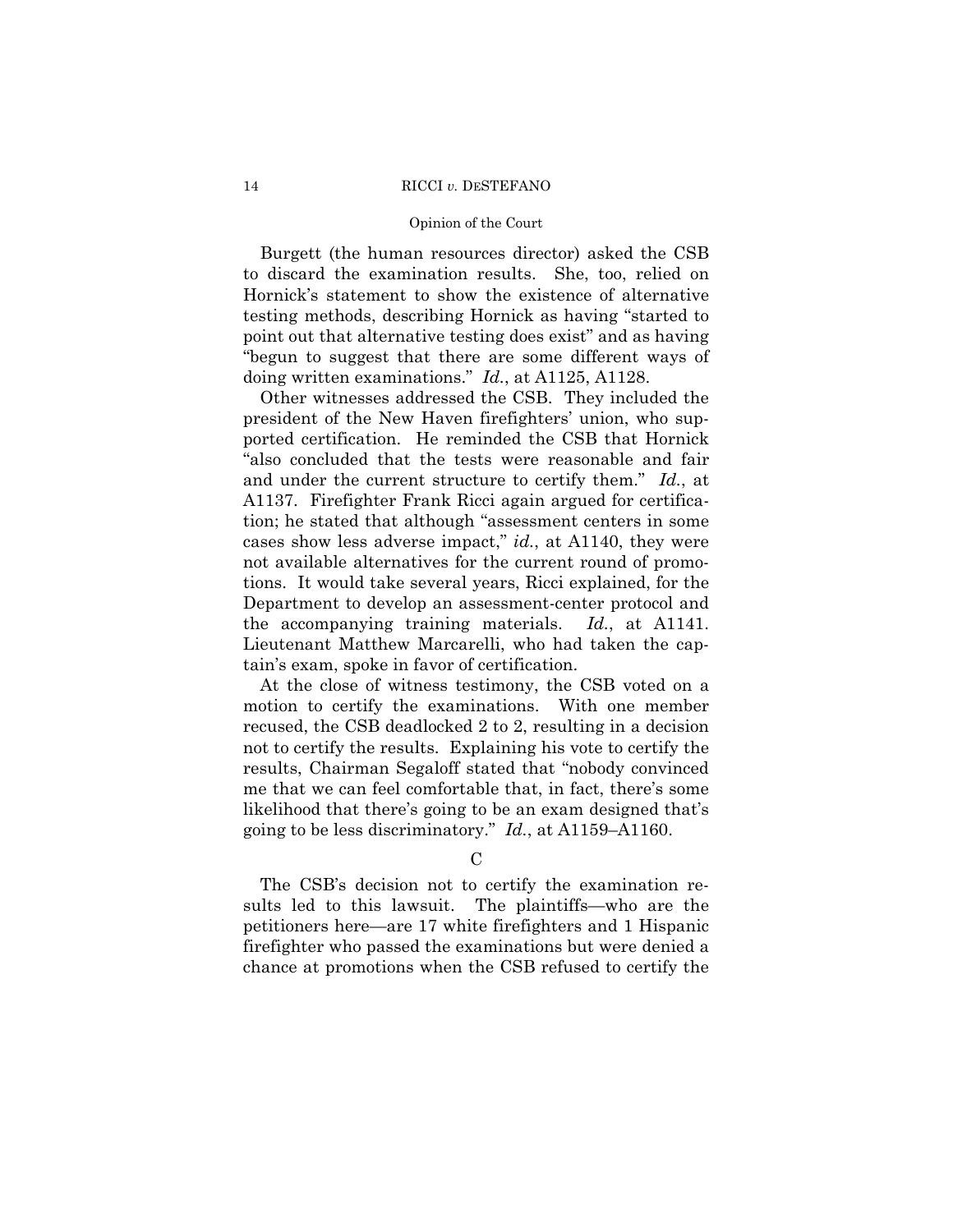test results. They include the named plaintiff, Frank Ricci, who addressed the CSB at multiple meetings.

Petitioners sued the City, Mayor DeStefano, DuBois-Walton, Ude, Burgett, and the two CSB members who voted against certification. Petitioners also named as a defendant Boise Kimber, a New Haven resident who voiced strong opposition to certifying the results. Those individuals are respondents in this Court. Petitioners filed suit under Rev. Stat. §§1979 and 1980, 42 U. S. C. §§1983 and 1985, alleging that respondents, by arguing or voting against certifying the results, violated and conspired to violate the Equal Protection Clause of the Fourteenth Amendment. Petitioners also filed timely charges of discrimination with the Equal Employment Opportunity Commission (EEOC); upon the EEOC's issuing rightto-sue letters, petitioners amended their complaint to assert that the City violated the disparate-treatment prohibition contained in Title VII of the Civil Rights Act of 1964, as amended. See 42 U. S. C. §§2000e–2(a)*.* 

The parties filed cross-motions for summary judgment. Respondents asserted they had a good-faith belief that they would have violated the disparate-impact prohibition in Title VII, §2000e–2(k), had they certified the examination results. It follows, they maintained, that they cannot be held liable under Title VII's disparate-treatment provision for attempting to comply with Title VII's disparateimpact bar. Petitioners countered that respondents' goodfaith belief was not a valid defense to allegations of disparate treatment and unconstitutional discrimination.

The District Court granted summary judgment for respondents. 554 F. Supp. 2d 142. It described petitioners' argument as "boil[ing] down to the assertion that if [respondents] cannot prove that the disparities on the Lieutenant and Captain exams were due to a particular flaw inherent in those exams, then they should have certified the results because there was no other alterna-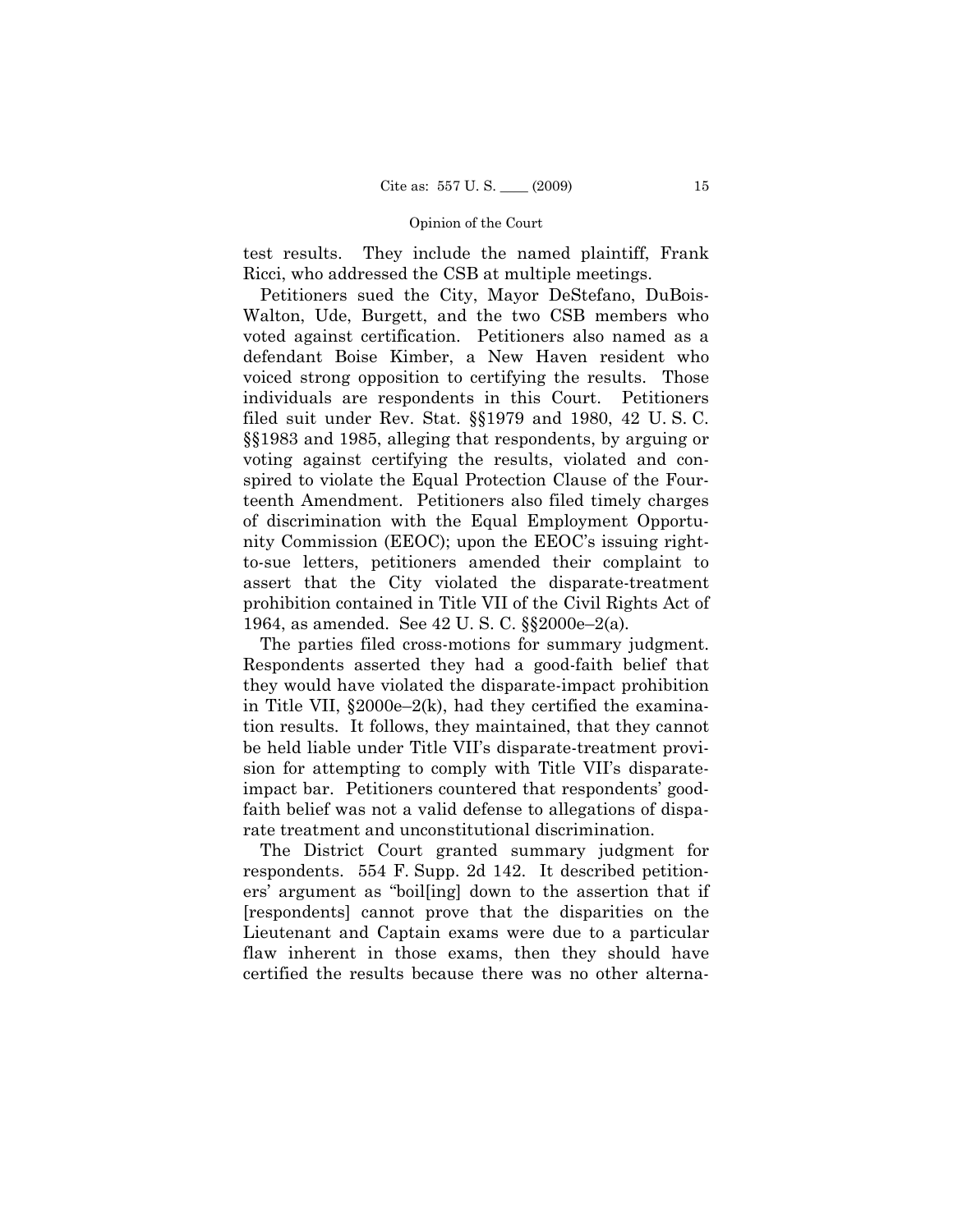### Opinion of the Court

tive in place." *Id.*, at 156. The District Court concluded that, "[n]otwithstanding the shortcomings in the evidence on existing, effective alternatives, it is not the case that [respondents] *must* certify a test where they cannot pinpoint its deficiency explaining its disparate impact . . . simply because they have not yet formulated a better selection method." *Ibid.* It also ruled that respondents' "motivation to avoid making promotions based on a test with a racially disparate impact ... does not, as a matter of law, constitute discriminatory intent" under Title VII. *Id.*, at 160. The District Court rejected petitioners' equal protection claim on the theory that respondents had not acted because of "discriminatory animus" toward petitioners. *Id.*, at 162. It concluded that respondents' actions were not "based on race" because "all applicants took the same test, and the result was the same for all because the test results were discarded and nobody was promoted." *Id.*, at 161.

After full briefing and argument by the parties, the Court of Appeals affirmed in a one-paragraph, unpublished summary order; it later withdrew that order, issuing in its place a nearly identical, one-paragraph *per curiam* opinion adopting the District Court's reasoning. 530 F. 3d 87 (CA2 2008). Three days later, the Court of Appeals voted 7 to 6 to deny rehearing en banc, over written dissents by Chief Judge Jacobs and Judge Cabranes. 530 F. 3d 88.

This action presents two provisions of Title VII to be interpreted and reconciled, with few, if any, precedents in the courts of appeals discussing the issue. Depending on the resolution of the statutory claim, a fundamental constitutional question could also arise. We found it prudent and appropriate to grant certiorari.  $555$  U.S.  $\_\_$  (2009). We now reverse.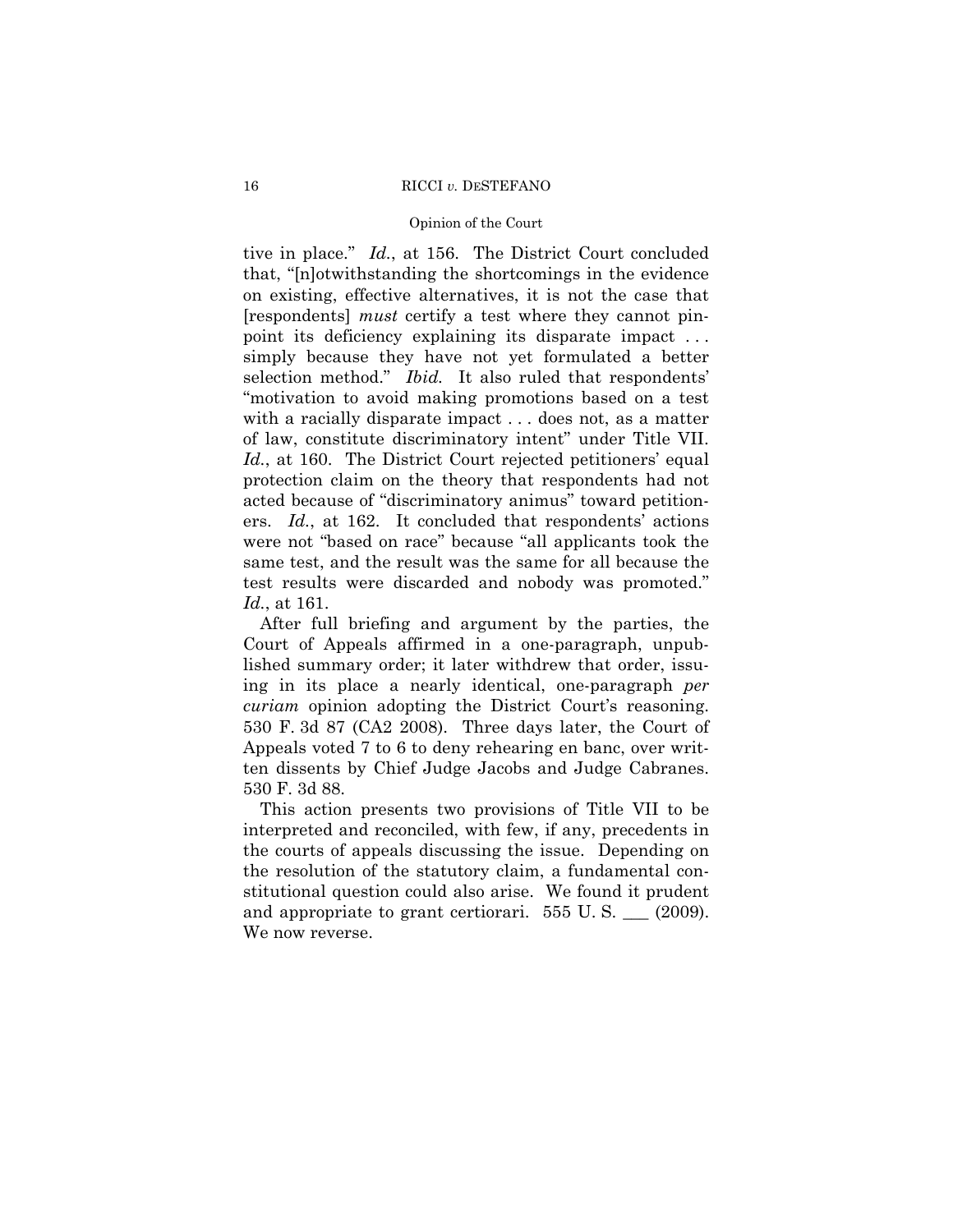### II

Petitioners raise a statutory claim, under the disparatetreatment prohibition of Title VII, and a constitutional claim, under the Equal Protection Clause of the Fourteenth Amendment. A decision for petitioners on their statutory claim would provide the relief sought, so we consider it first. See *Atkins* v. *Parker*, 472 U. S. 115, 123 (1985); *Escambia County* v. *McMillan*, 466 U. S. 48, 51 (1984) *(per curiam)* ("[N]ormally the Court will not decide a constitutional question if there is some other ground upon which to dispose of the case").

Title VII of the Civil Rights Act of 1964, 42 U. S. C. §2000e *et seq.*, as amended, prohibits employment discrimination on the basis of race, color, religion, sex, or national origin. Title VII prohibits both intentional discrimination (known as "disparate treatment") as well as, in some cases, practices that are not intended to discriminate but in fact have a disproportionately adverse effect on minorities (known as "disparate impact").

As enacted in 1964, Title VII's principal nondiscrimination provision held employers liable only for disparate treatment. That section retains its original wording today. It makes it unlawful for an employer "to fail or refuse to hire or to discharge any individual, or otherwise to discriminate against any individual with respect to his compensation, terms, conditions, or privileges of employment, because of such individual's race, color, religion, sex, or national origin."  $§2000e-2(a)(1)$ ; see also 78 Stat. 255. Disparate-treatment cases present "the most easily understood type of discrimination," *Teamsters* v. *United States*, 431 U. S. 324, 335, n. 15 (1977), and occur where an employer has "treated [a] particular person less favorably than others because of" a protected trait. *Watson* v. *Fort Worth Bank & Trust*, 487 U. S. 977, 985–986 (1988). A

A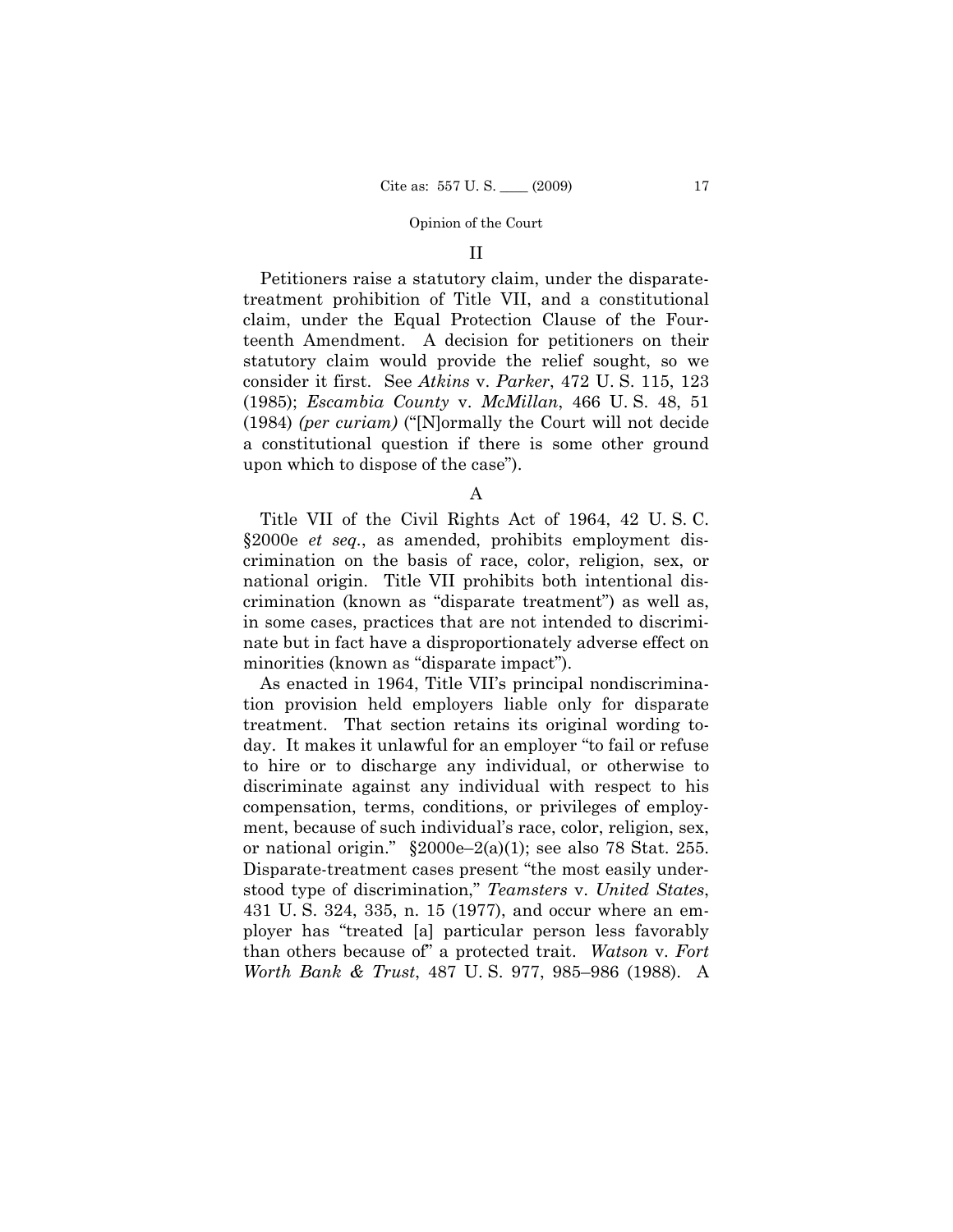disparate-treatment plaintiff must establish "that the defendant had a discriminatory intent or motive" for taking a job-related action. *Id.*, at 986.

The Civil Rights Act of 1964 did not include an express prohibition on policies or practices that produce a disparate impact. But in *Griggs* v. *Duke Power Co.*, 401 U. S. 424 (1971), the Court interpreted the Act to prohibit, in some cases, employers' facially neutral practices that, in fact, are "discriminatory in operation." *Id.*, at 431. The *Griggs* Court stated that the "touchstone" for disparateimpact liability is the lack of "business necessity": "If an employment practice which operates to exclude [minorities] cannot be shown to be related to job performance, the practice is prohibited." *Ibid.;* see also *id*., at 432 (employer's burden to demonstrate that practice has "a manifest relationship to the employment in question"); *Albemarle Paper Co.* v. *Moody*, 422 U. S. 405, 425 (1975). Under those precedents, if an employer met its burden by showing that its practice was job-related, the plaintiff was required to show a legitimate alternative that would have resulted in less discrimination. *Ibid.* (allowing complaining party to show "that other tests or selection devices, without a similarly undesirable racial effect, would also serve the employer's legitimate interest").

 Twenty years after *Griggs*, the Civil Rights Act of 1991, 105 Stat. 1071, was enacted. The Act included a provision codifying the prohibition on disparate-impact discrimination. That provision is now in force along with the disparate-treatment section already noted. Under the disparate-impact statute, a plaintiff establishes a prima facie violation by showing that an employer uses "a particular employment practice that causes a disparate impact on the basis of race, color, religion, sex, or national origin." 42 U.S.C.  $$2000e-2(k)(1)(A)(i)$ . An employer may defend against liability by demonstrating that the practice is "job related for the position in question and consistent with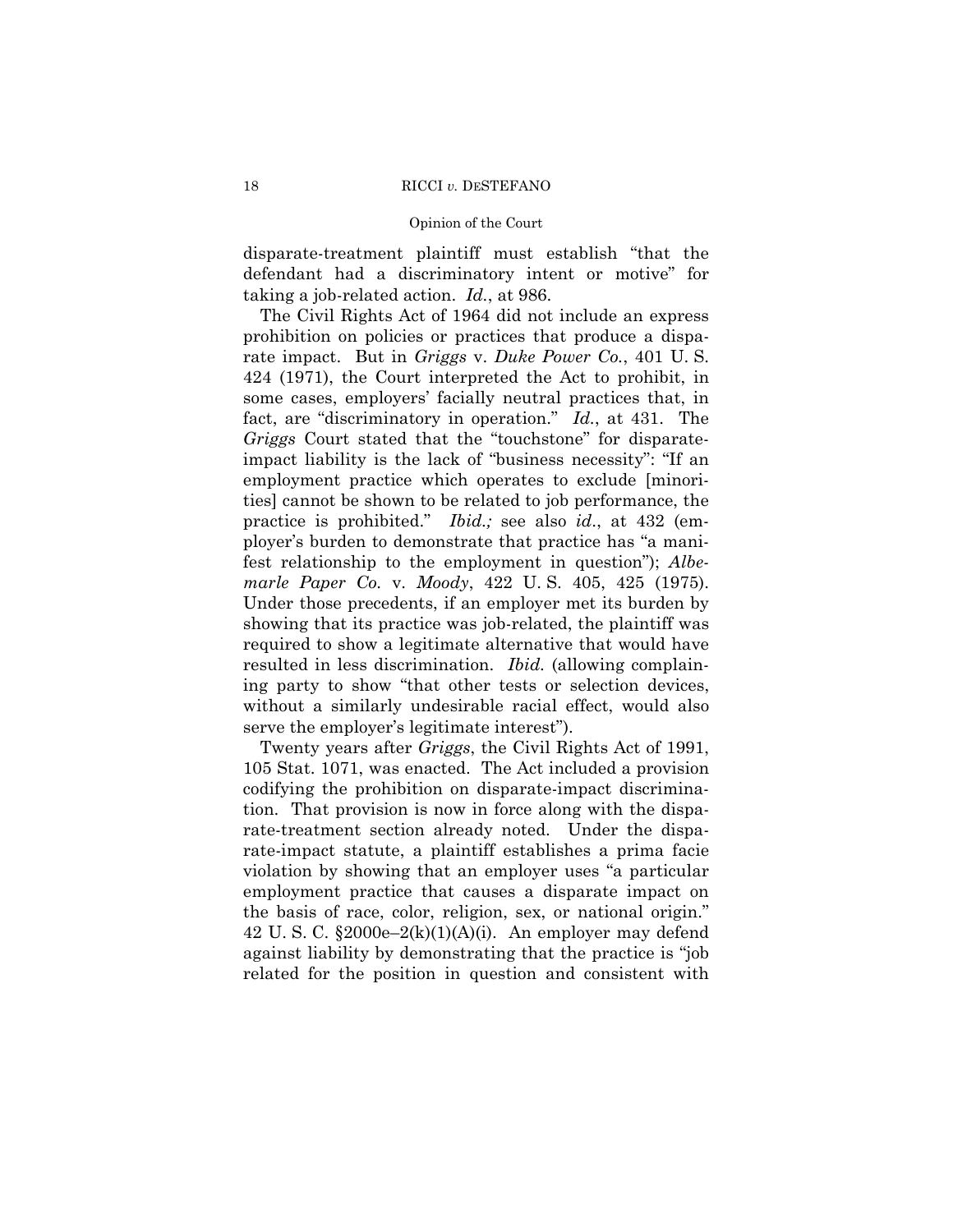business necessity." *Ibid.* Even if the employer meets that burden, however, a plaintiff may still succeed by showing that the employer refuses to adopt an available alternative employment practice that has less disparate impact and serves the employer's legitimate needs.  $\S$ \$2000e–2(k)(1)(A)(ii) and (C).

B

Petitioners allege that when the CSB refused to certify the captain and lieutenant exam results based on the race of the successful candidates, it discriminated against them in violation of Title VII's disparate-treatment provision. The City counters that its decision was permissible because the tests "appear[ed] to violate Title VII's disparateimpact provisions." Brief for Respondents 12.

Our analysis begins with this premise: The City's actions would violate the disparate-treatment prohibition of Title VII absent some valid defense. All the evidence demonstrates that the City chose not to certify the examination results because of the statistical disparity based on race—*i.e.*, how minority candidates had performed when compared to white candidates. As the District Court put it, the City rejected the test results because "too many whites and not enough minorities would be promoted were the lists to be certified." 554 F. Supp. 2d, at 152; see also *ibid.* (respondents' "own arguments ... show that the City's reasons for advocating non-certification were related to the racial distribution of the results"). Without some other justification, this express, race-based decisionmaking violates Title VII's command that employers cannot take adverse employment actions because of an individual's race. See  $§2000e-2(a)(1)$ .

The District Court did not adhere to this principle, however. It held that respondents' "motivation to avoid making promotions based on a test with a racially disparate impact . . . does not, as a matter of law, constitute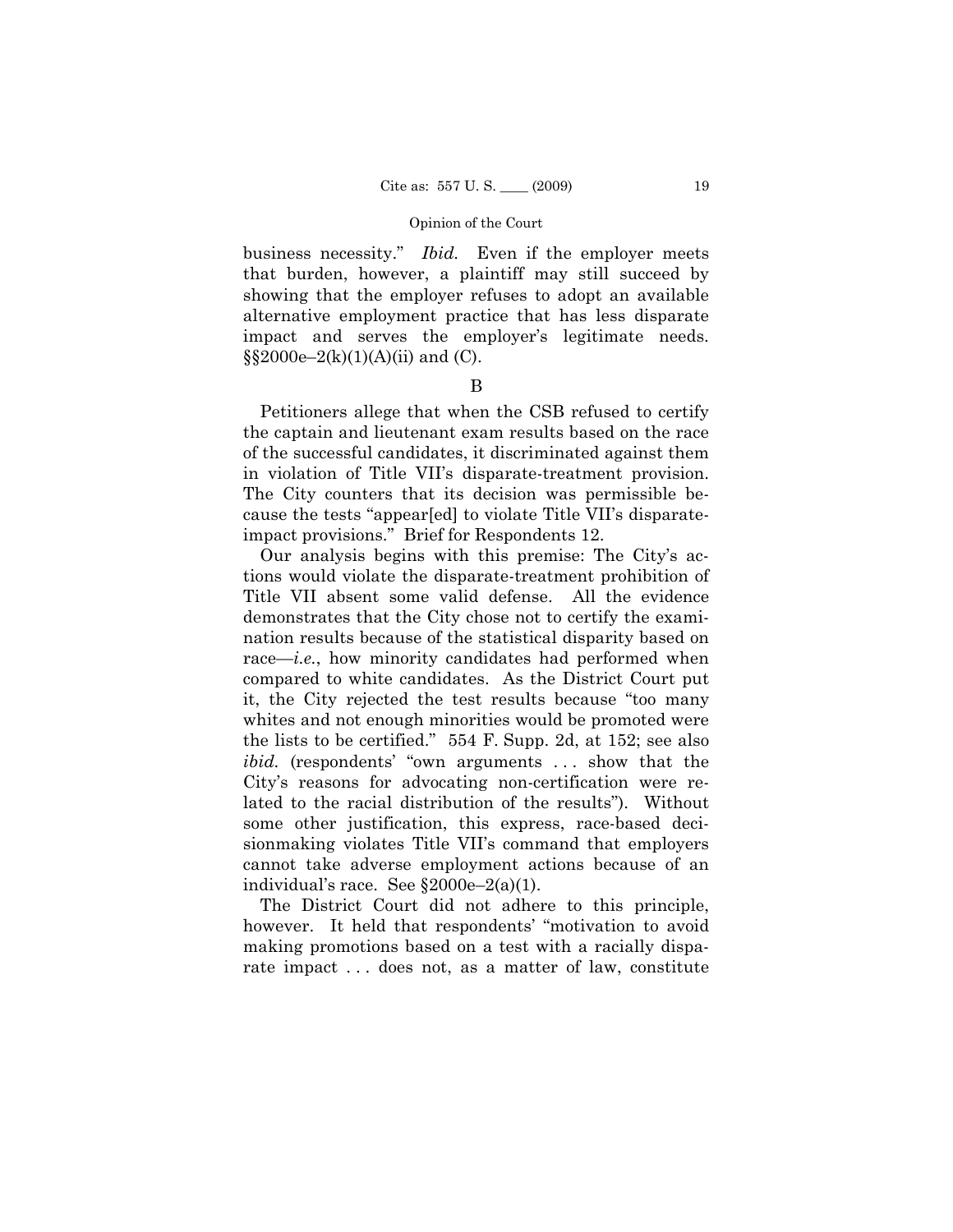### Opinion of the Court

discriminatory intent." 554 F. Supp. 2d, at 160. And the Government makes a similar argument in this Court. It contends that the "structure of Title VII belies any claim that an employer's intent to comply with Title VII's disparate-impact provisions constitutes prohibited discrimination on the basis of race." Brief for United States as *Amicus Curiae* 11. But both of those statements turn upon the City's objective—avoiding disparate-impact liability—while ignoring the City's conduct in the name of reaching that objective. Whatever the City's ultimate aim—however well intentioned or benevolent it might have seemed—the City made its employment decision because of race. The City rejected the test results solely because the higher scoring candidates were white. The question is not whether that conduct was discriminatory but whether the City had a lawful justification for its racebased action.

We consider, therefore, whether the purpose to avoid disparate-impact liability excuses what otherwise would be prohibited disparate-treatment discrimination. Courts often confront cases in which statutes and principles point in different directions. Our task is to provide guidance to employers and courts for situations when these two prohibitions could be in conflict absent a rule to reconcile them. In providing this guidance our decision must be consistent with the important purpose of Title VII—that the workplace be an environment free of discrimination, where race is not a barrier to opportunity.

With these principles in mind, we turn to the parties' proposed means of reconciling the statutory provisions. Petitioners take a strict approach, arguing that under Title VII, it cannot be permissible for an employer to take race-based adverse employment actions in order to avoid disparate-impact liability—even if the employer knows its practice violates the disparate-impact provision. See Brief for Petitioners 43. Petitioners would have us hold that,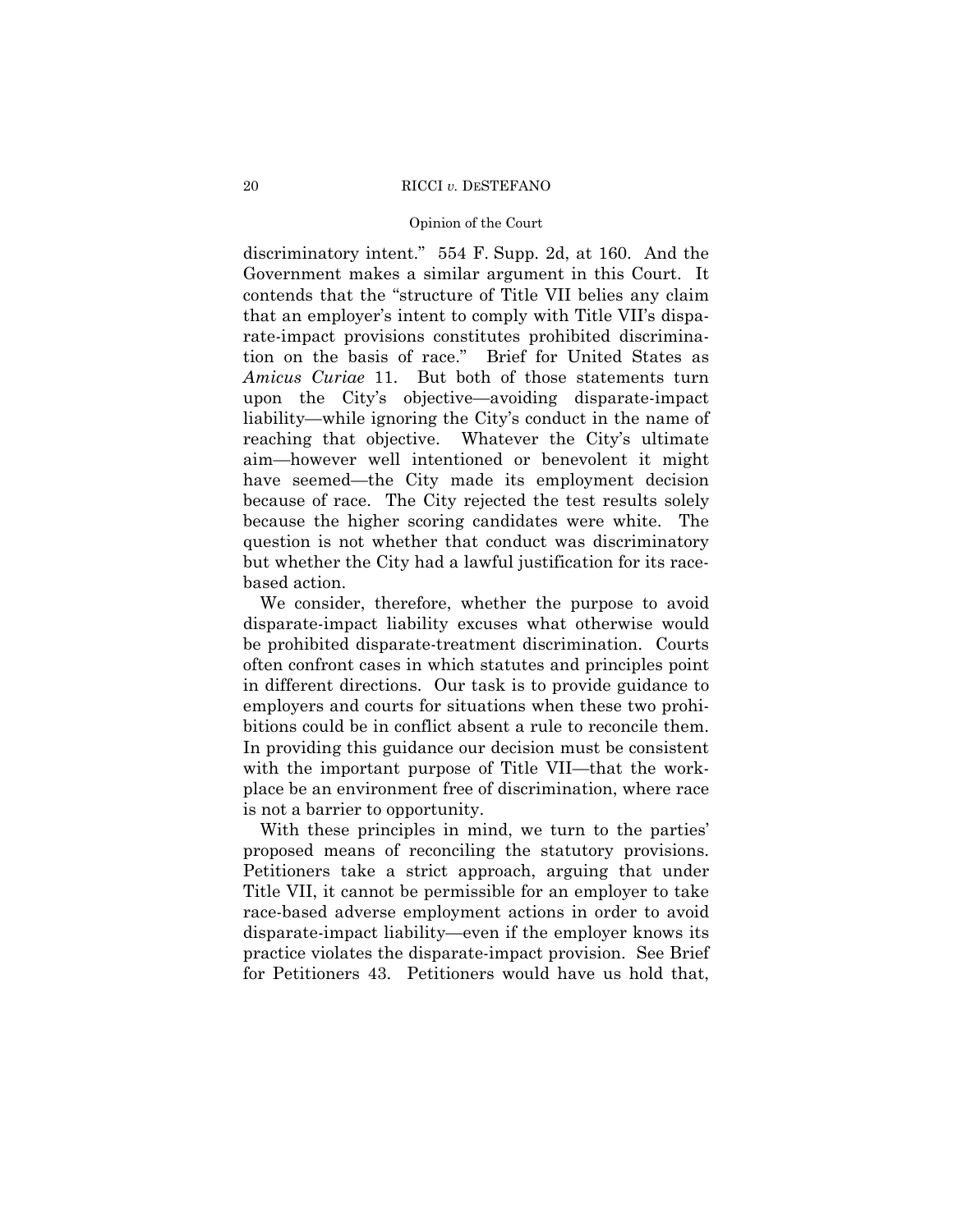under Title VII, avoiding unintentional discrimination cannot justify intentional discrimination. That assertion, however, ignores the fact that, by codifying the disparateimpact provision in 1991, Congress has expressly prohibited both types of discrimination. We must interpret the statute to give effect to both provisions where possible. See, *e.g.*, *United States* v. *Atlantic Research Corp.*, 551 U. S. 128, 137 (2007) (rejecting an interpretation that would render a statutory provision "a dead letter"). We cannot accept petitioners' broad and inflexible formulation.

Petitioners next suggest that an employer in fact must be in violation of the disparate-impact provision before it can use compliance as a defense in a disparate-treatment suit. Again, this is overly simplistic and too restrictive of Title VII's purpose. The rule petitioners offer would run counter to what we have recognized as Congress's intent that "voluntary compliance" be "the preferred means of achieving the objectives of Title VII." *Firefighters* v. *Cleveland*, 478 U. S. 501, 515 (1986); see also *Wygant* v. *Jackson Bd. of Ed.*, 476 U. S. 267, 290 (1986) (O'Connor, J., concurring in part and concurring in judgment). Forbidding employers to act unless they know, with certainty, that a practice violates the disparate-impact provision would bring compliance efforts to a near standstill. Even in the limited situations when this restricted standard could be met, employers likely would hesitate before taking voluntary action for fear of later being proven wrong in the course of litigation and then held to account for disparate treatment.

At the opposite end of the spectrum, respondents and the Government assert that an employer's good-faith belief that its actions are necessary to comply with Title VII's disparate-impact provision should be enough to justify race-conscious conduct. But the original, foundational prohibition of Title VII bars employers from taking ad-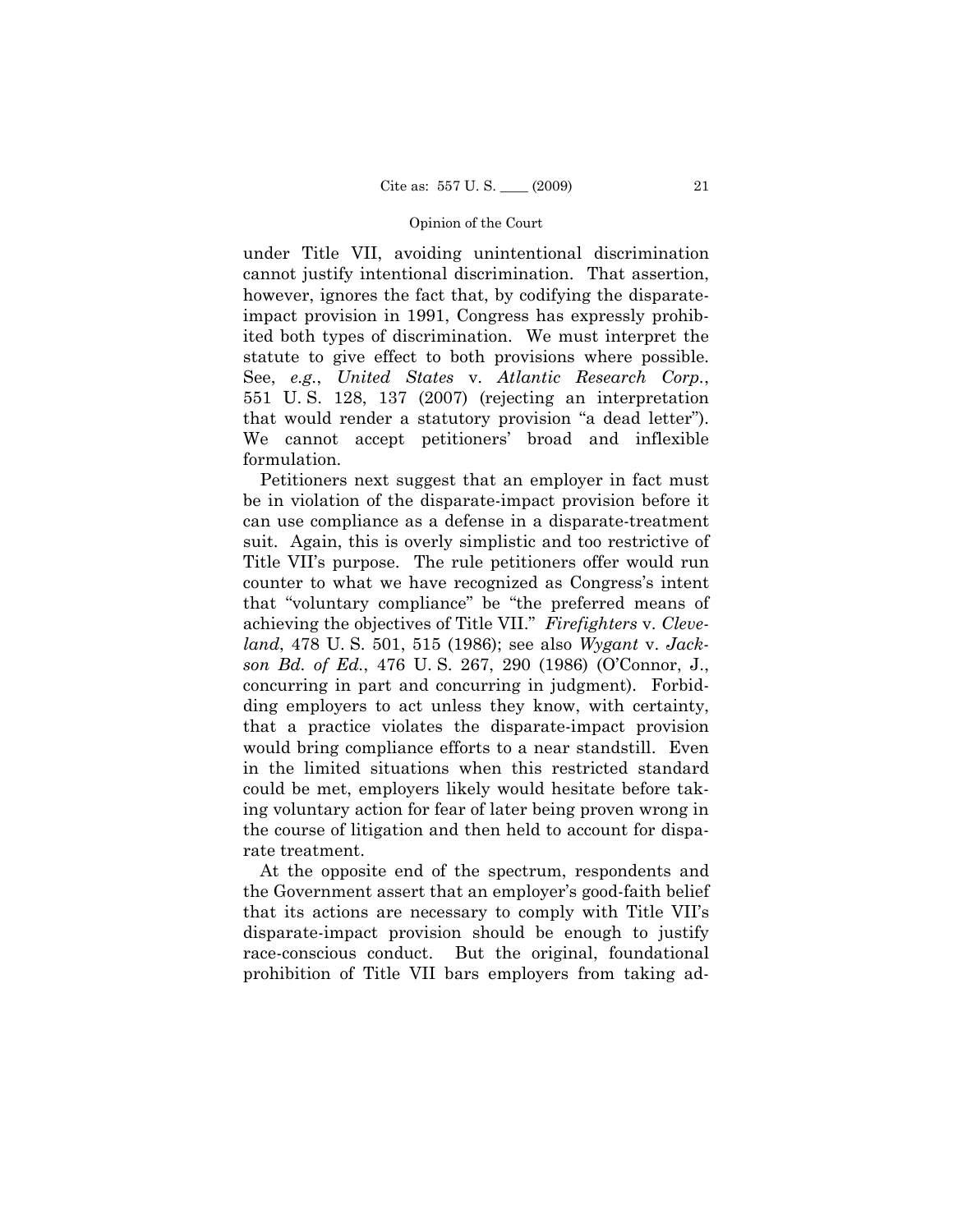### Opinion of the Court

verse action "because of ... race."  $\S2000e-2(a)(1)$ . And when Congress codified the disparate-impact provision in 1991, it made no exception to disparate-treatment liability for actions taken in a good-faith effort to comply with the new, disparate-impact provision in subsection (k). Allowing employers to violate the disparate-treatment prohibition based on a mere good-faith fear of disparate-impact liability would encourage race-based action at the slightest hint of disparate impact. A minimal standard could cause employers to discard the results of lawful and beneficial promotional examinations even where there is little if any evidence of disparate-impact discrimination. That would amount to a *de facto* quota system, in which a "focus on statistics . . . could put undue pressure on employers to adopt inappropriate prophylactic measures." *Watson*, 487 U. S., at 992 (plurality opinion). Even worse, an employer could discard test results (or other employment practices) with the intent of obtaining the employer's preferred racial balance. That operational principle could not be justified, for Title VII is express in disclaiming any interpretation of its requirements as calling for outright racial balancing. §2000e–2(j). The purpose of Title VII "is to promote hiring on the basis of job qualifications, rather than on the basis of race or color." *Griggs*, 401 U. S., at 434.

In searching for a standard that strikes a more appropriate balance, we note that this Court has considered cases similar to this one, albeit in the context of the Equal Protection Clause of the Fourteenth Amendment. The Court has held that certain government actions to remedy past racial discrimination—actions that are themselves based on race—are constitutional only where there is a "'strong basis in evidence'" that the remedial actions were necessary. *Richmond* v. *J. A. Croson Co.*, 488 U. S. 469, 500 (1989) (quoting *Wygant*, *supra*, at 277 (plurality opinion)). This suit does not call on us to consider whether the statutory constraints under Title VII must be parallel in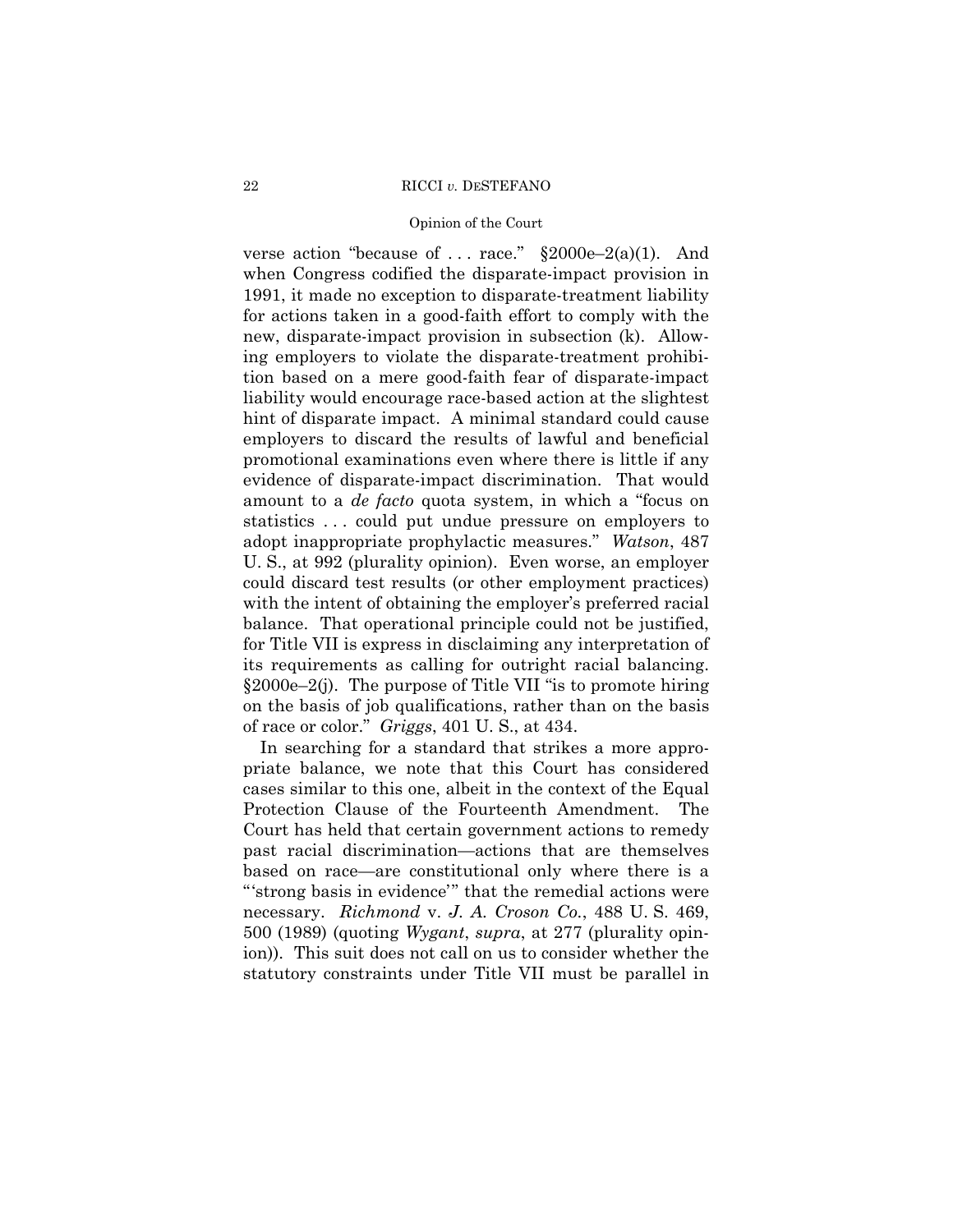all respects to those under the Constitution. That does not mean the constitutional authorities are irrelevant, however. Our cases discussing constitutional principles can provide helpful guidance in this statutory context. See *Watson*, *supra*, at 993 (plurality opinion).

Writing for a plurality in *Wygant* and announcing the strong-basis-in-evidence standard, Justice Powell recognized the tension between eliminating segregation and discrimination on the one hand and doing away with all governmentally imposed discrimination based on race on the other. 476 U. S., at 277. The plurality stated that those "related constitutional duties are not always harmonious," and that "reconciling them requires . . . employers to act with extraordinary care." *Ibid.* The plurality required a strong basis in evidence because "[e]videntiary support for the conclusion that remedial action is warranted becomes crucial when the remedial program is challenged in court by nonminority employees." *Ibid.* The Court applied the same standard in *Croson*, observing that "an amorphous claim that there has been past discrimination . . . cannot justify the use of an unyielding racial quota." 488 U. S., at 499.

The same interests are at work in the interplay between the disparate-treatment and disparate-impact provisions of Title VII. Congress has imposed liability on employers for unintentional discrimination in order to rid the workplace of "practices that are fair in form, but discriminatory in operation." *Griggs*, *supra*, at 431. But it has also prohibited employers from taking adverse employment actions "because of" race.  $$2000e-2(a)(1)$ . Applying the strong-basis-in-evidence standard to Title VII gives effect to both the disparate-treatment and disparate-impact provisions, allowing violations of one in the name of compliance with the other only in certain, narrow circumstances. The standard leaves ample room for employers' voluntary compliance efforts, which are essential to the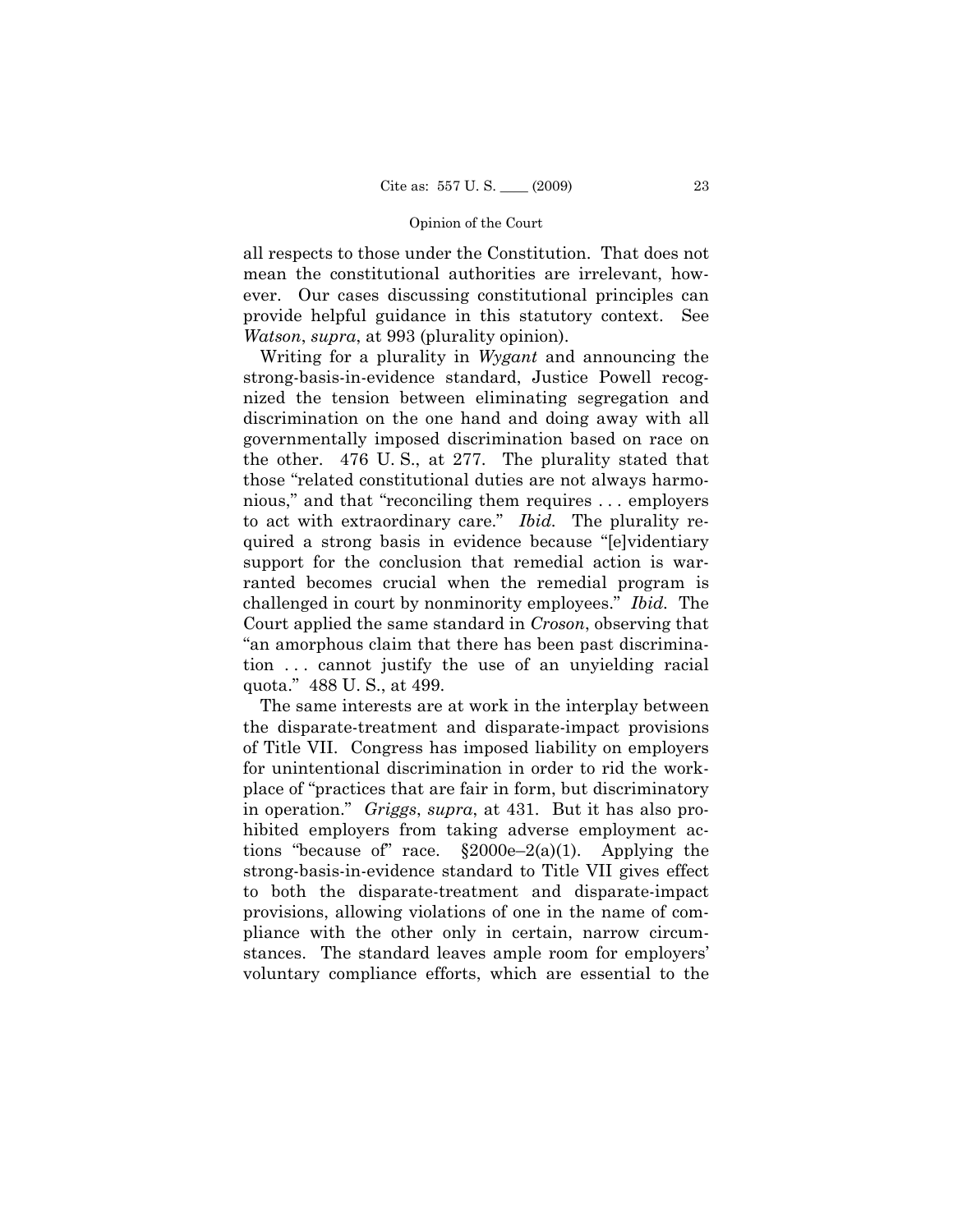### Opinion of the Court

statutory scheme and to Congress's efforts to eradicate workplace discrimination. See *Firefighters*, *supra,* at 515. And the standard appropriately constrains employers' discretion in making race-based decisions: It limits that discretion to cases in which there is a strong basis in evidence of disparate-impact liability, but it is not so restrictive that it allows employers to act only when there is a provable, actual violation.

Resolving the statutory conflict in this way allows the disparate-impact prohibition to work in a manner that is consistent with other provisions of Title VII, including the prohibition on adjusting employment-related test scores on the basis of race. See §2000e–2(*l*). Examinations like those administered by the City create legitimate expectations on the part of those who took the tests. As is the case with any promotion exam, some of the firefighters here invested substantial time, money, and personal commitment in preparing for the tests. Employment tests can be an important part of a neutral selection system that safeguards against the very racial animosities Title VII was intended to prevent. Here, however, the firefighters saw their efforts invalidated by the City in sole reliance upon race-based statistics.

If an employer cannot rescore a test based on the candidates' race, §2000e–2(*l*), then it follows *a fortiori* that it may not take the greater step of discarding the test altogether to achieve a more desirable racial distribution of promotion-eligible candidates—absent a strong basis in evidence that the test was deficient and that discarding the results is necessary to avoid violating the disparateimpact provision. Restricting an employer's ability to discard test results (and thereby discriminate against qualified candidates on the basis of their race) also is in keeping with Title VII's express protection of bona fide promotional examinations. See §2000e–2(h) ("[N]or shall it be an unlawful employment practice for an employer to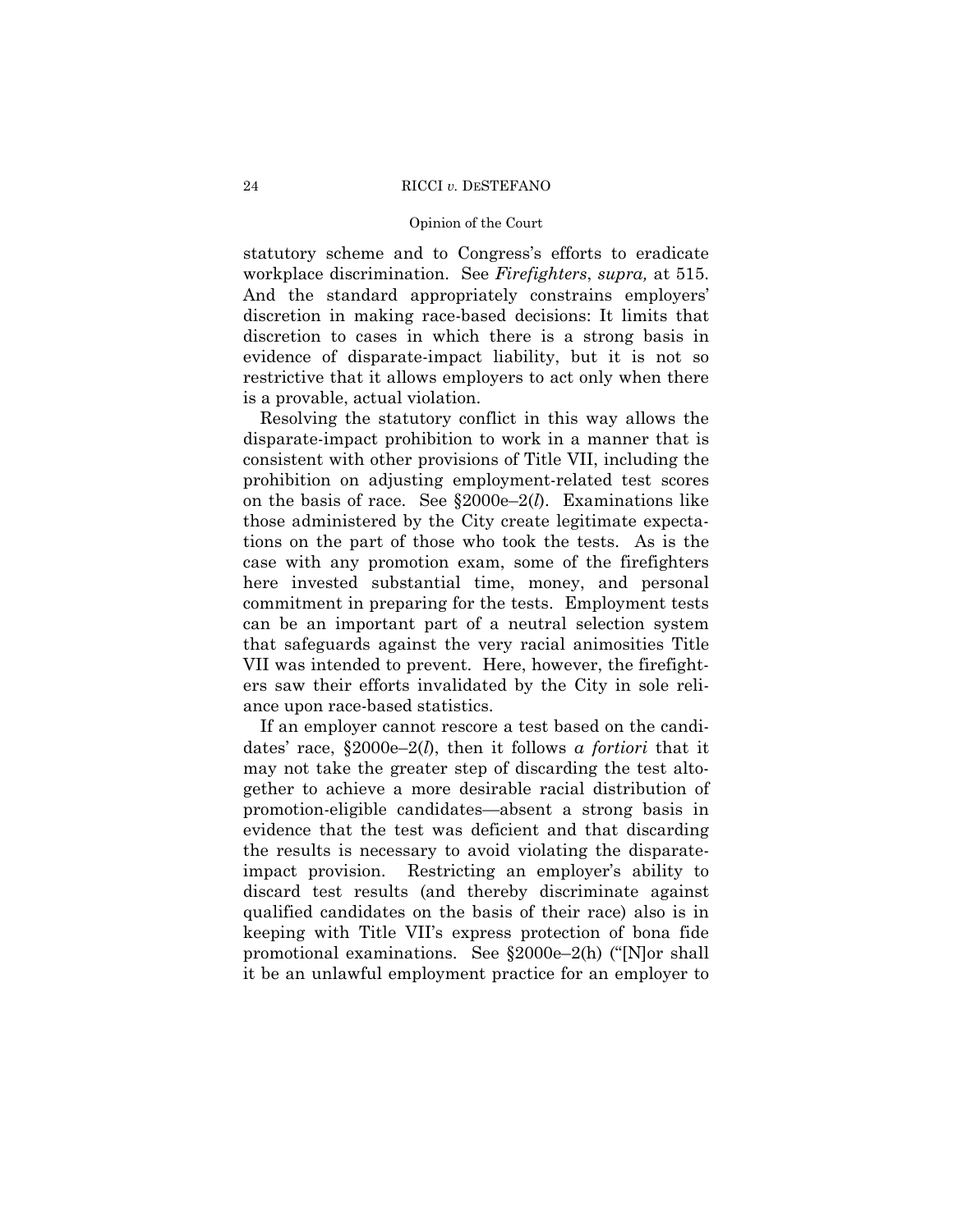give and to act upon the results of any professionally developed ability test provided that such test, its administration or action upon the results is not designed, intended or used to discriminate because of race"); cf. *AT&T Corp.* v. *Hulteen*, 556 U. S. \_\_\_, \_\_\_ (2009) (slip op., at 8).

For the foregoing reasons, we adopt the strong-basis-inevidence standard as a matter of statutory construction to resolve any conflict between the disparate-treatment and disparate-impact provisions of Title VII.

Our statutory holding does not address the constitutionality of the measures taken here in purported compliance with Title VII. We also do not hold that meeting the strong-basis-in-evidence standard would satisfy the Equal Protection Clause in a future case. As we explain below, because respondents have not met their burden under Title VII, we need not decide whether a legitimate fear of disparate impact is ever sufficient to justify discriminatory treatment under the Constitution.

Nor do we question an employer's affirmative efforts to ensure that all groups have a fair opportunity to apply for promotions and to participate in the process by which promotions will be made. But once that process has been established and employers have made clear their selection criteria, they may not then invalidate the test results, thus upsetting an employee's legitimate expectation not to be judged on the basis of race. Doing so, absent a strong basis in evidence of an impermissible disparate impact, amounts to the sort of racial preference that Congress has disclaimed, §2000e–2(j), and is antithetical to the notion of a workplace where individuals are guaranteed equal opportunity regardless of race.

Title VII does not prohibit an employer from considering, before administering a test or practice, how to design that test or practice in order to provide a fair opportunity for all individuals, regardless of their race. And when, during the test-design stage, an employer invites com-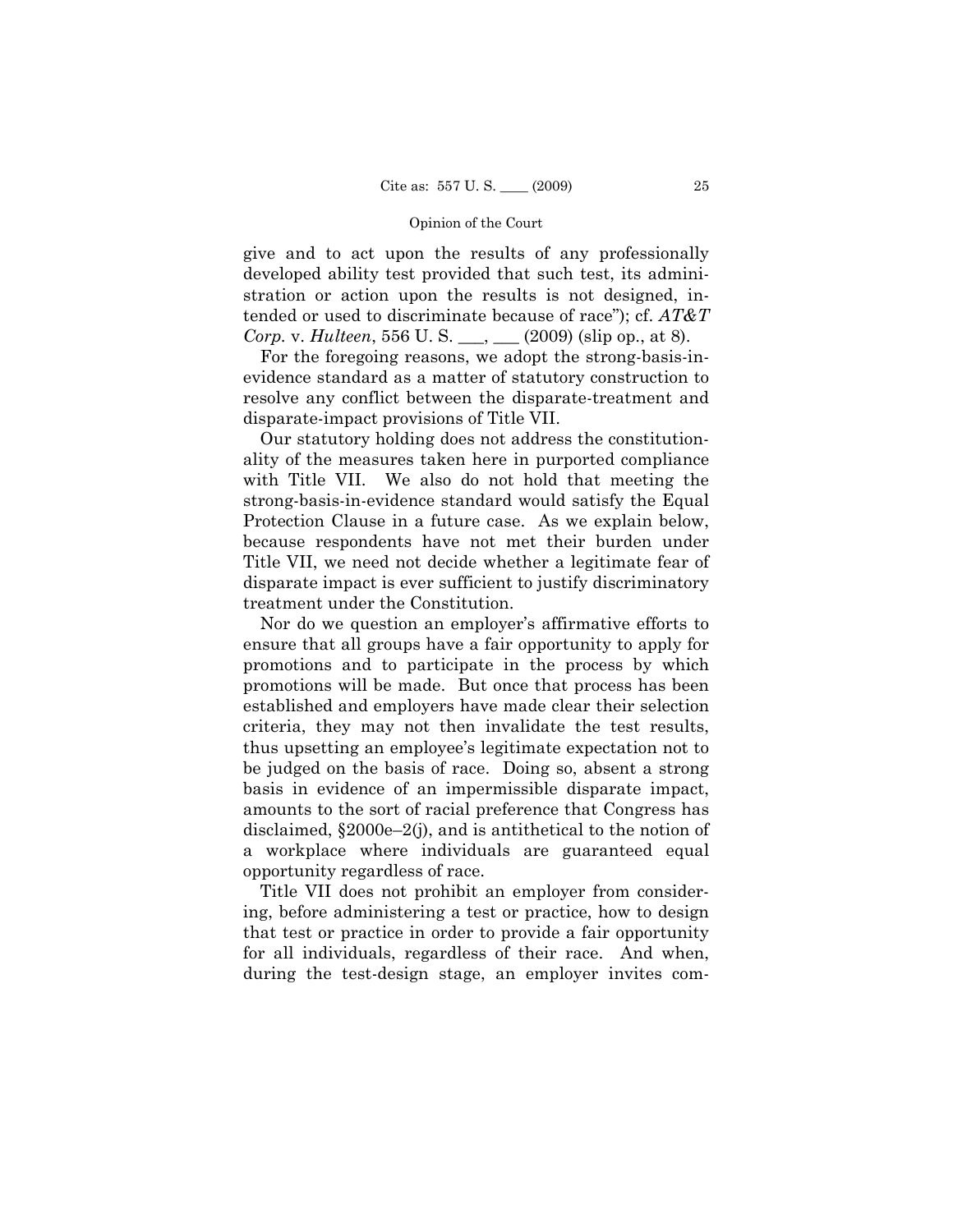### Opinion of the Court

ments to ensure the test is fair, that process can provide a common ground for open discussions toward that end. We hold only that, under Title VII, before an employer can engage in intentional discrimination for the asserted purpose of avoiding or remedying an unintentional disparate impact, the employer must have a strong basis in evidence to believe it will be subject to disparate-impact liability if it fails to take the race-conscious, discriminatory action.

 $\mathcal{C}$ 

The City argues that, even under the strong-basis-inevidence standard, its decision to discard the examination results was permissible under Title VII. That is incorrect. Even if respondents were motivated as a subjective matter by a desire to avoid committing disparate-impact discrimination, the record makes clear there is no support for the conclusion that respondents had an objective, strong basis in evidence to find the tests inadequate, with some consequent disparate-impact liability in violation of Title VII.

On this basis, we conclude that petitioners have met their obligation to demonstrate that there is "no genuine issue as to any material fact" and that they are "entitled to judgment as a matter of law." Fed. Rule Civ. Proc. 56(c). On a motion for summary judgment, "facts must be viewed in the light most favorable to the nonmoving party only if there is a 'genuine' dispute as to those facts." *Scott* v. *Harris*, 550 U. S. 372, 380 (2007). "Where the record taken as a whole could not lead a rational trier of fact to find for the nonmoving party, there is no genuine issue for trial." *Matsushita Elec. Industrial Co.* v. *Zenith Radio Corp.*, 475 U. S. 574, 587 (1986) (internal quotation marks omitted). In this Court, the City's only defense is that it acted to comply with Title VII's disparate-impact provision. To succeed on their motion, then, petitioners must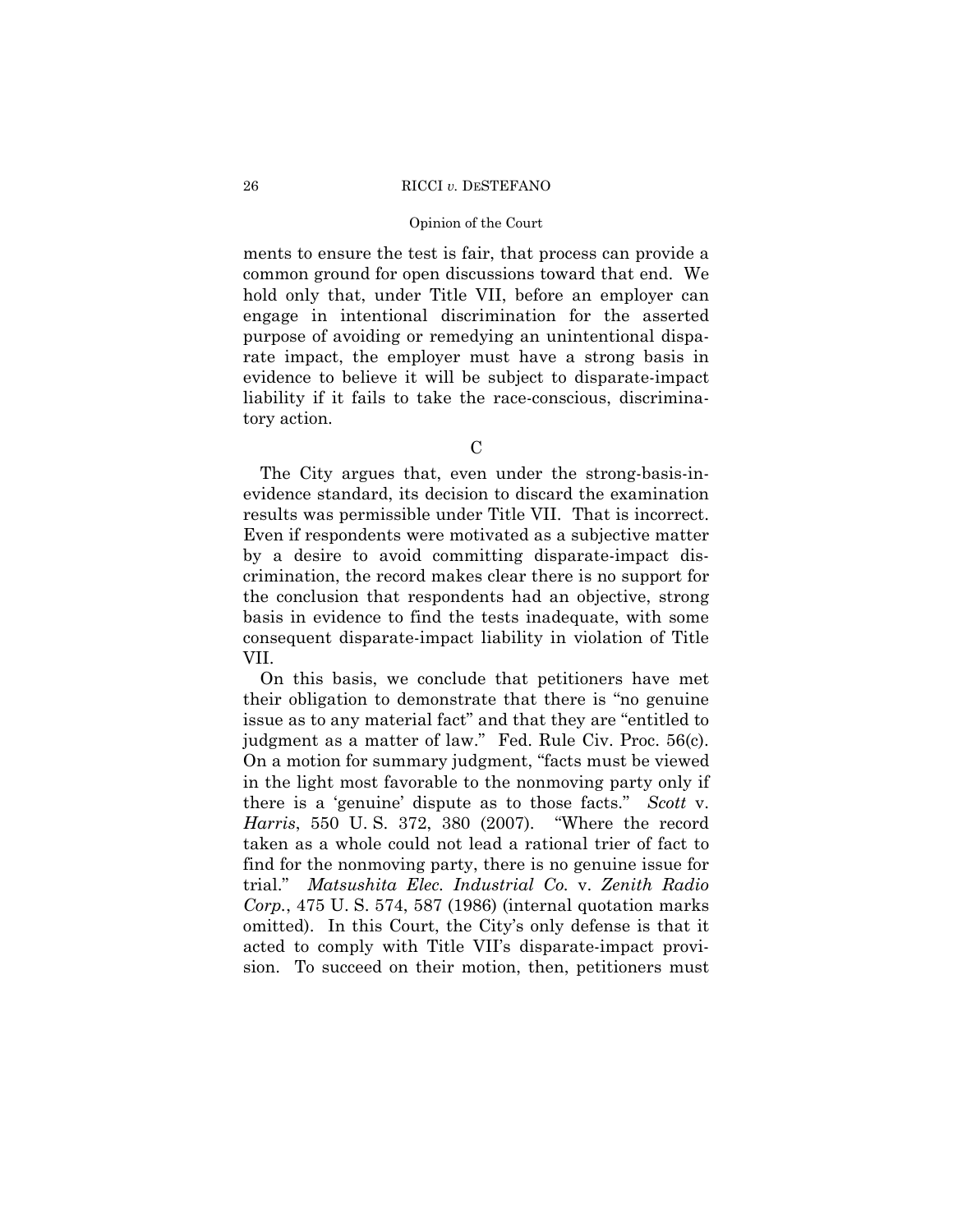demonstrate that there can be no genuine dispute that there was no strong basis in evidence for the City to conclude it would face disparate-impact liability if it certified the examination results. See *Celotex Corp.* v. *Catrett*, 477 U. S. 317, 324 (1986) (where the nonmoving party "will bear the burden of proof at trial on a dispositive issue," the nonmoving party bears the burden of production under Rule 56 to "designate specific facts showing that there is a genuine issue for trial" (internal quotation marks omitted)).

The racial adverse impact here was significant, and petitioners do not dispute that the City was faced with a prima facie case of disparate-impact liability. On the captain exam, the pass rate for white candidates was 64 percent but was 37.5 percent for both black and Hispanic candidates. On the lieutenant exam, the pass rate for white candidates was 58.1 percent; for black candidates, 31.6 percent; and for Hispanic candidates, 20 percent. The pass rates of minorities, which were approximately onehalf the pass rates for white candidates, fall well below the 80-percent standard set by the EEOC to implement the disparate-impact provision of Title VII. See 29 CFR §1607.4(D) (2008) (selection rate that is less than 80 percent "of the rate for the group with the highest rate will generally be regarded by the Federal enforcement agencies as evidence of adverse impact"); *Watson*, 487 U. S., at 995–996, n. 3 (plurality opinion) (EEOC's 80-percent standard is "a rule of thumb for the courts"). Based on how the passing candidates ranked and an application of the "rule of three," certifying the examinations would have meant that the City could not have considered black candidates for any of the then-vacant lieutenant or captain positions.

Based on the degree of adverse impact reflected in the results, respondents were compelled to take a hard look at the examinations to determine whether certifying the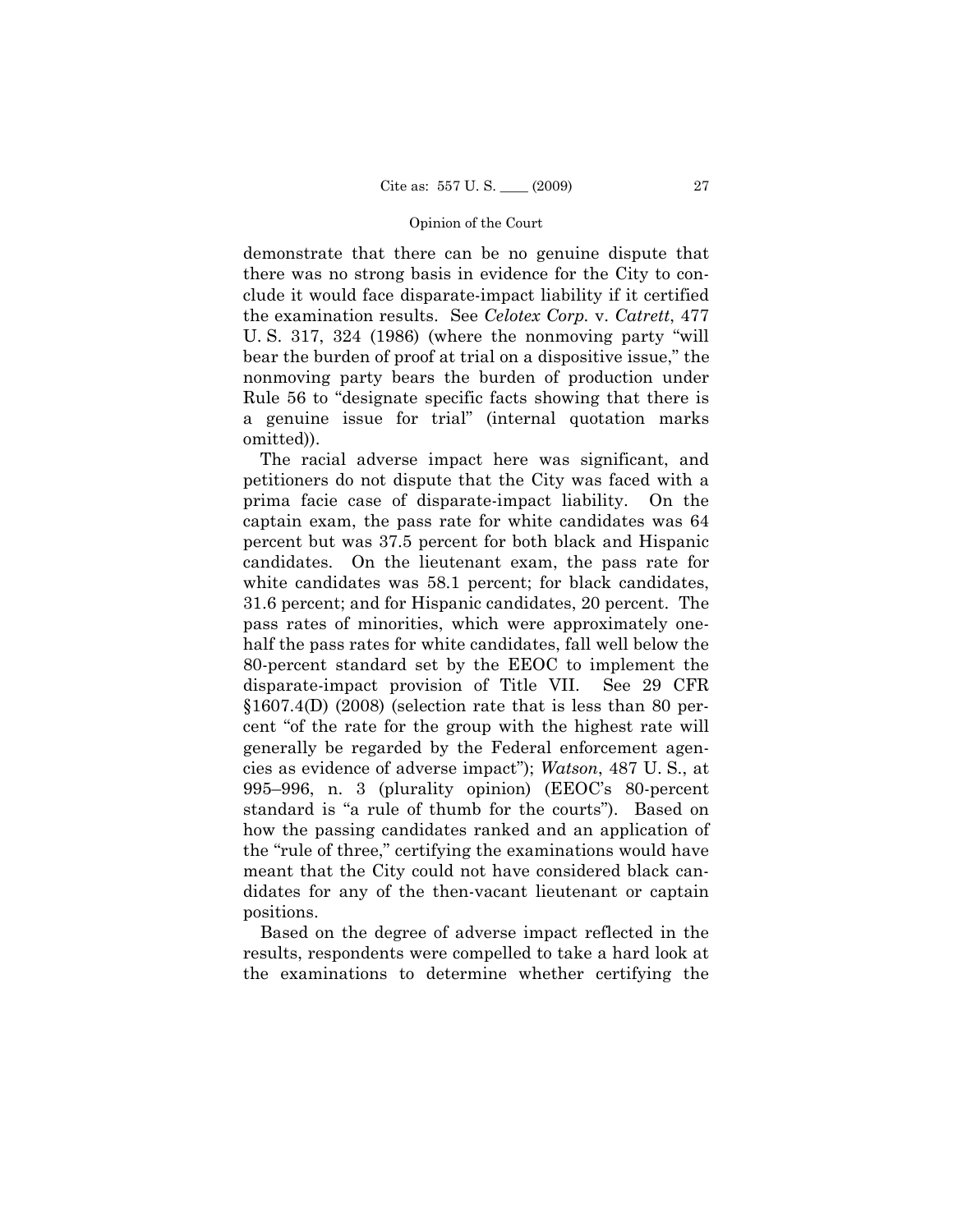### Opinion of the Court

results would have had an impermissible disparate impact. The problem for respondents is that a prima facie case of disparate-impact liability—essentially, a threshold showing of a significant statistical disparity, *Connecticut*  v. *Teal*, 457 U. S. 440, 446 (1982), and nothing more—is far from a strong basis in evidence that the City would have been liable under Title VII had it certified the results. That is because the City could be liable for disparate-impact discrimination only if the examinations were not job related and consistent with business necessity, or if there existed an equally valid, less-discriminatory alternative that served the City's needs but that the City refused to adopt.  $$2000e-2(k)(1)(A), (C)$ . We conclude there is no strong basis in evidence to establish that the test was deficient in either of these respects. We address each of the two points in turn, based on the record developed by the parties through discovery—a record that concentrates in substantial part on the statements various witnesses made to the CSB.

There is no genuine dispute that the examinations were job-related and consistent with business necessity. The City's assertions to the contrary are "blatantly contradicted by the record." *Scott*, *supra*, at 380. The CSB heard statements from Chad Legel (the IOS vice president) as well as city officials outlining the detailed steps IOS took to develop and administer the examinations. IOS devised the written examinations, which were the focus of the CSB's inquiry, after painstaking analyses of the captain and lieutenant positions—analyses in which IOS made sure that minorities were overrepresented. And IOS drew the questions from source material approved by the Department. Of the outside witnesses who appeared before the CSB, only one, Vincent Lewis, had reviewed the examinations in any detail, and he was the only one with

<sup>1</sup>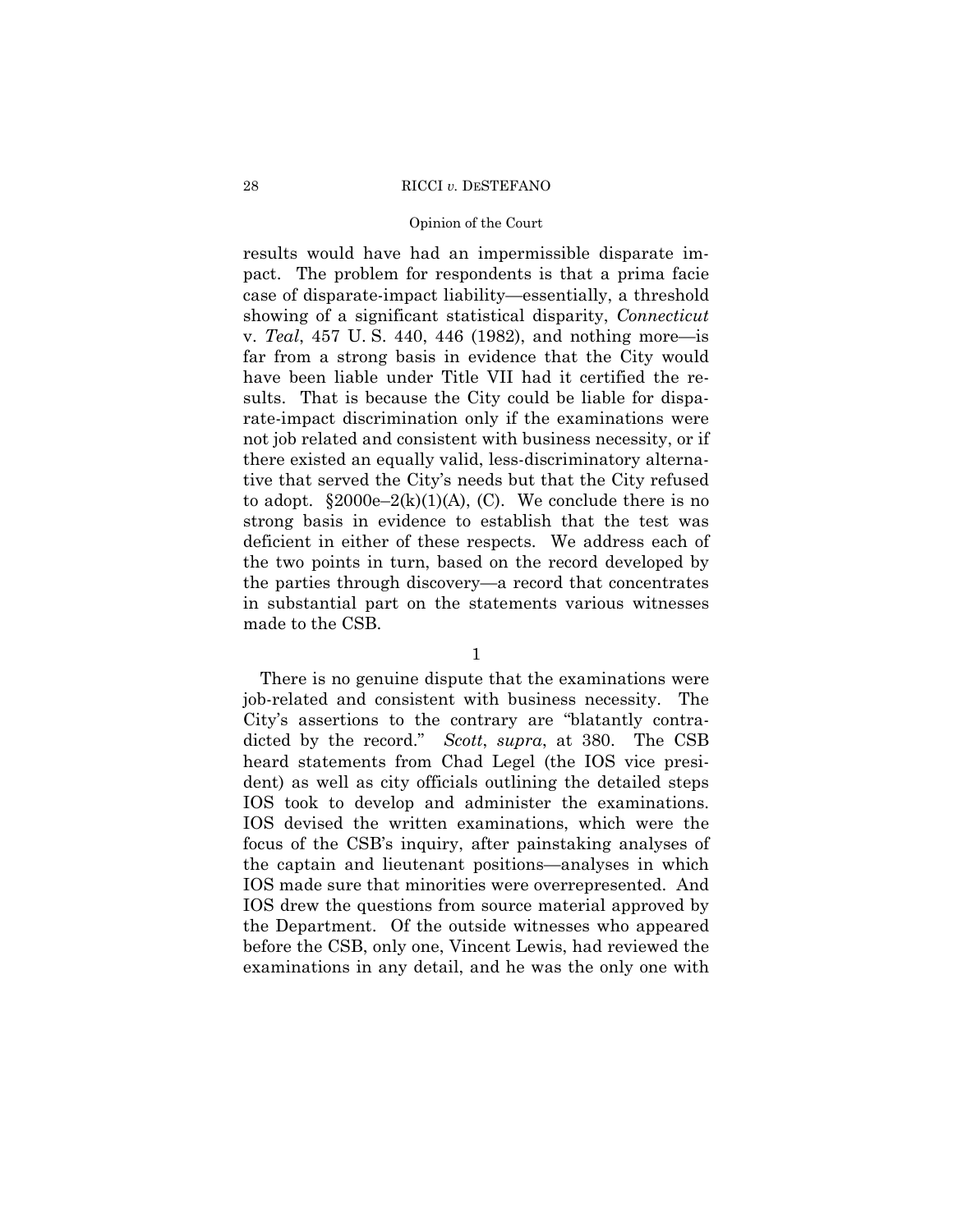any firefighting experience. Lewis stated that the "questions were relevant for both exams." CA2 App. A1053. The only other witness who had seen any part of the examinations, Christopher Hornick (a competitor of IOS's), criticized the fact that no one within the Department had reviewed the tests—a condition imposed by the City to protect the integrity of the exams in light of past alleged security breaches. But Hornick stated that the exams "appea[r] to be . . reasonably good" and recommended that the CSB certify the results. *Id.*, at A1041.

Arguing that the examinations were not job-related, respondents note some candidates' complaints that certain examination questions were contradictory or did not specifically apply to firefighting practices in New Haven. But Legel told the CSB that IOS had addressed those concerns—that it entertained "a handful" of challenges to the validity of particular examination questions, that it "reviewed those challenges and provided feedback [to the City] as to what we thought the best course of action was," and that he could remember at least one question IOS had thrown out ("offer[ing] credit to everybody for that particular question"). *Id.*, at A955–A957. For his part, Hornick said he "suspected] that some of the criticisms ... [leveled] by candidates" were not valid. *Id.*, at A1035.

The City, moreover, turned a blind eye to evidence that supported the exams' validity. Although the City's contract with IOS contemplated that IOS would prepare a technical report consistent with EEOC guidelines for examination-validity studies, the City made no request for its report. After the January 2004 meeting between Legel and some of the city-official respondents, in which Legel defended the examinations, the City sought no further information from IOS, save its appearance at a CSB meeting to explain how it developed and administered the examinations. IOS stood ready to provide respondents with detailed information to establish the validity of the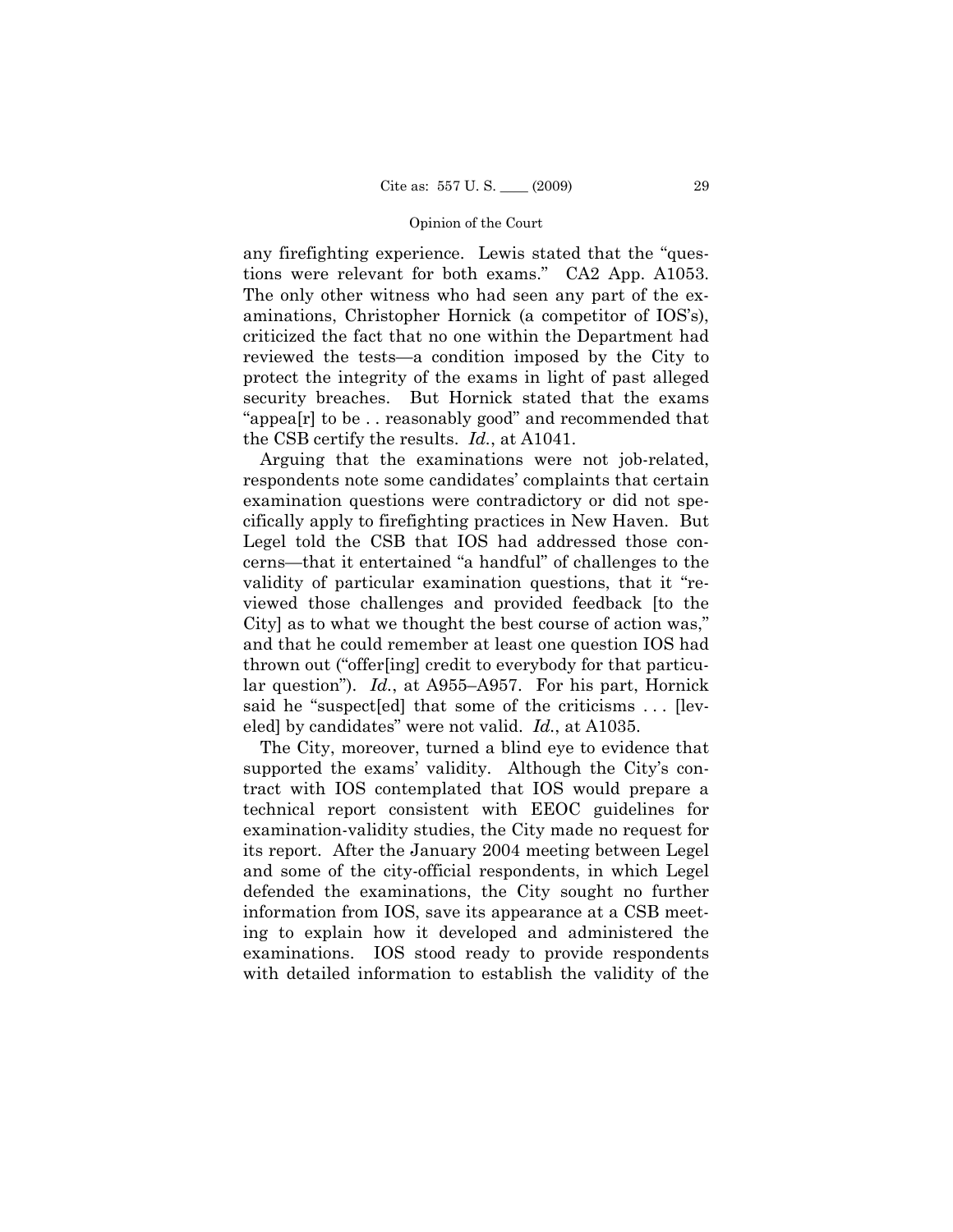exams, but respondents did not accept that offer.

## 2

Respondents also lacked a strong basis in evidence of an equally valid, less-discriminatory testing alternative that the City, by certifying the examination results, would necessarily have refused to adopt. Respondents raise three arguments to the contrary, but each argument fails. First, respondents refer to testimony before the CSB that a different composite-score calculation—weighting the written and oral examination scores 30/70—would have allowed the City to consider two black candidates for thenopen lieutenant positions and one black candidate for then-open captain positions. (The City used a 60/40 weighting as required by its contract with the New Haven firefighters' union.) But respondents have produced no evidence to show that the 60/40 weighting was indeed arbitrary. In fact, because that formula was the result of a union-negotiated collective-bargaining agreement, we presume the parties negotiated that weighting for a rational reason. Nor does the record contain any evidence that the 30/70 weighting would be an equally valid way to determine whether candidates possess the proper mix of job knowledge and situational skills to earn promotions. Changing the weighting formula, moreover, could well have violated Title VII's prohibition of altering test scores on the basis of race. See §2000e–2(*l*). On this record, there is no basis to conclude that a 30/70 weighting was an equally valid alternative the City could have adopted.

Second, respondents argue that the City could have adopted a different interpretation of the "rule of three" that would have produced less discriminatory results. The rule, in the New Haven city charter, requires the City to promote only from "those applicants with the three highest scores" on a promotional examination. New Haven, Conn., Code of Ordinances, Tit. I, Art. XXX, §160 (1992).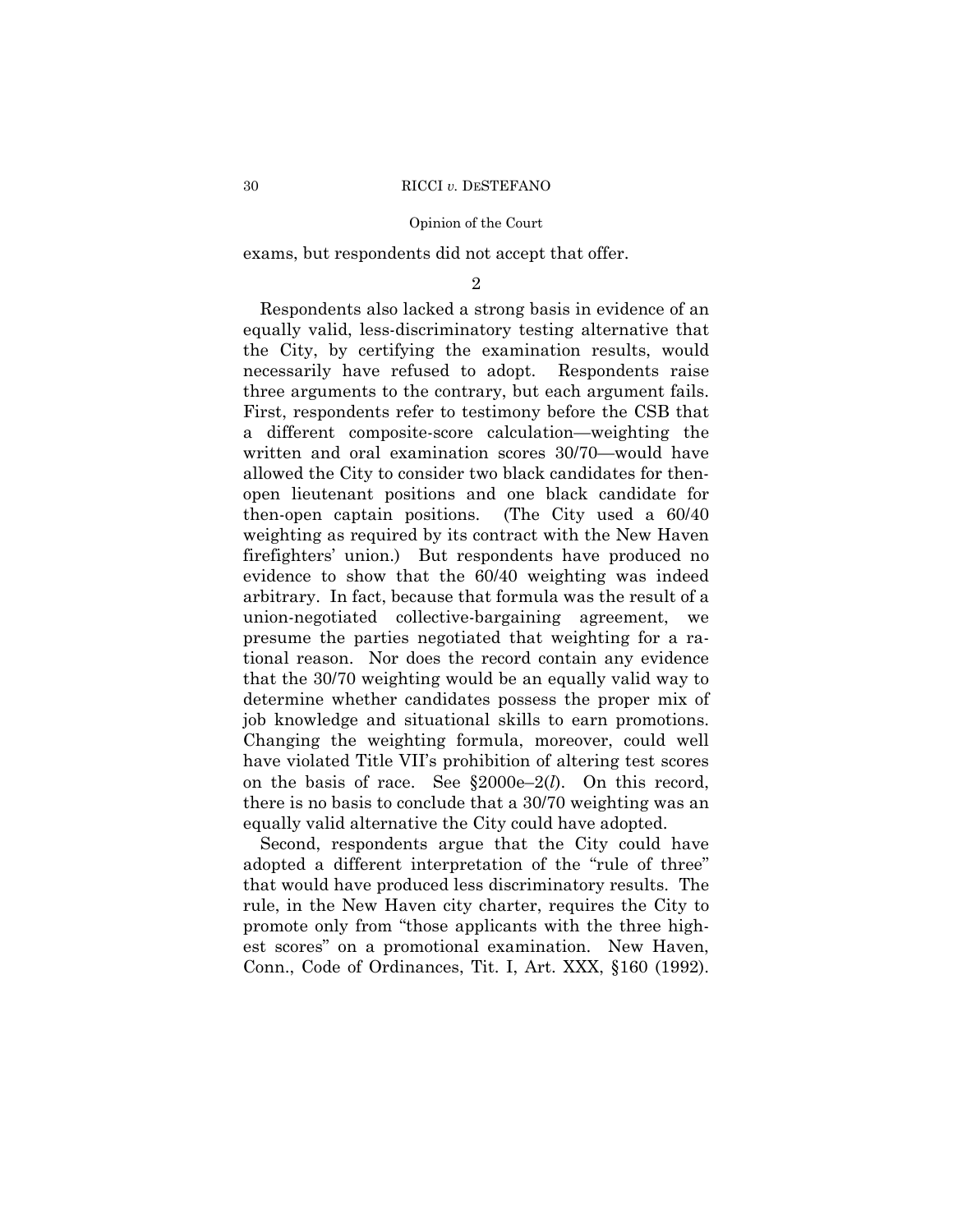A state court has interpreted the charter to prohibit socalled "banding"—the City's previous practice of rounding scores to the nearest whole number and considering all candidates with the same whole-number score as being of one rank. Banding allowed the City to consider three ranks of candidates (with the possibility of multiple candidates filling each rank) for purposes of the rule of three. See *Kelly* v. *New Haven*, No. CV000444614, 2004 WL 114377, \*3 (Conn. Super. Ct., Jan. 9, 2004). Respondents claim that employing banding here would have made four black and one Hispanic candidates eligible for then-open lieutenant and captain positions.

A state court's prohibition of banding, as a matter of municipal law under the charter, may not eliminate banding as a valid alternative under Title VII. See 42 U. S. C. §2000e–7. We need not resolve that point, however. Here, banding was not a valid alternative for this reason: Had the City reviewed the exam results and then adopted banding to make the minority test scores appear higher, it would have violated Title VII's prohibition of adjusting test results on the basis of race. §2000e–2(*l*); see also *Chicago Firefighters Local 2* v. *Chicago*, 249 F. 3d 649, 656 (CA7 2001) (Posner, J.) ("We have no doubt that if banding were adopted in order to make lower black scores seem higher, it would indeed be ... forbidden"). As a matter of law, banding was not an alternative available to the City when it was considering whether to certify the examination results.

Third, and finally, respondents refer to statements by Hornick in his telephone interview with the CSB regarding alternatives to the written examinations. Hornick stated his "belie[f]" that an "assessment center process," which would have evaluated candidates' behavior in typical job tasks, "would have demonstrated less adverse impact." CA2 App. A1039. But Hornick's brief mention of alternative testing methods, standing alone, does not raise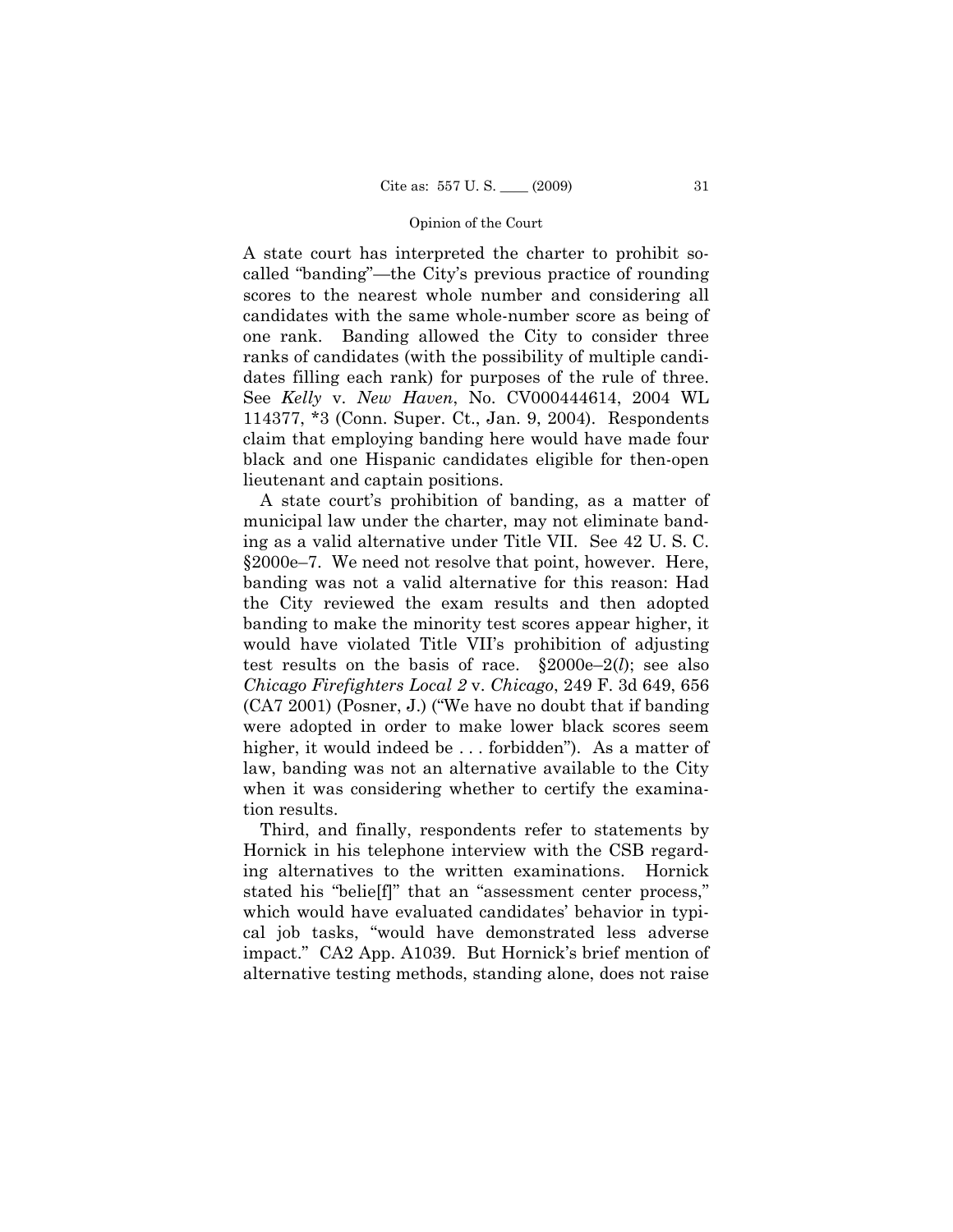### Opinion of the Court

a genuine issue of material fact that assessment centers were available to the City at the time of the examinations and that they would have produced less adverse impact. Other statements to the CSB indicated that the Department could not have used assessment centers for the 2003 examinations. *Supra,* at 14. And although respondents later argued to the CSB that Hornick had pushed the City to reject the test results, *supra*, at 15–17, the truth is that the essence of Hornick's remarks supported its certifying the test results. See *Scott*, 550 U. S., at 380. Hornick stated that adverse impact in standardized testing "has been in existence since the beginning of testing," CA2 App. A1037, and that the disparity in New Haven's test results was "somewhat higher but generally in the range that we've seen professionally." *Id.*, at A1030–A1031. He told the CSB he was "not suggesting" that IOS "somehow created a test that had adverse impacts that it should not have had." *Id.*, at A1038. And he suggested that the CSB should "certify the list as it exists." *Id.*, at A1041.

Especially when it is noted that the strong-basis-inevidence standard applies, respondents cannot create a genuine issue of fact based on a few stray (and contradictory) statements in the record. And there is no doubt respondents fall short of the mark by relying entirely on isolated statements by Hornick. Hornick had not "stud[ied] the test at length or in detail." *Id.*, at A1030. And as he told the CSB, he is a "direct competitor" of IOS's. *Id.*, at A1029. The remainder of his remarks showed that Hornick's primary concern—somewhat to the frustration of CSB members—was marketing his services for the future, not commenting on the results of the tests the City had already administered. See, *e.g.*, *id.*, at A1026, A1027, A1032, A1036, A1040, A1041. Hornick's hinting had its intended effect: The City has since hired him as a consultant. As for the other outside witnesses who spoke to the CSB, Vincent Lewis (the retired fire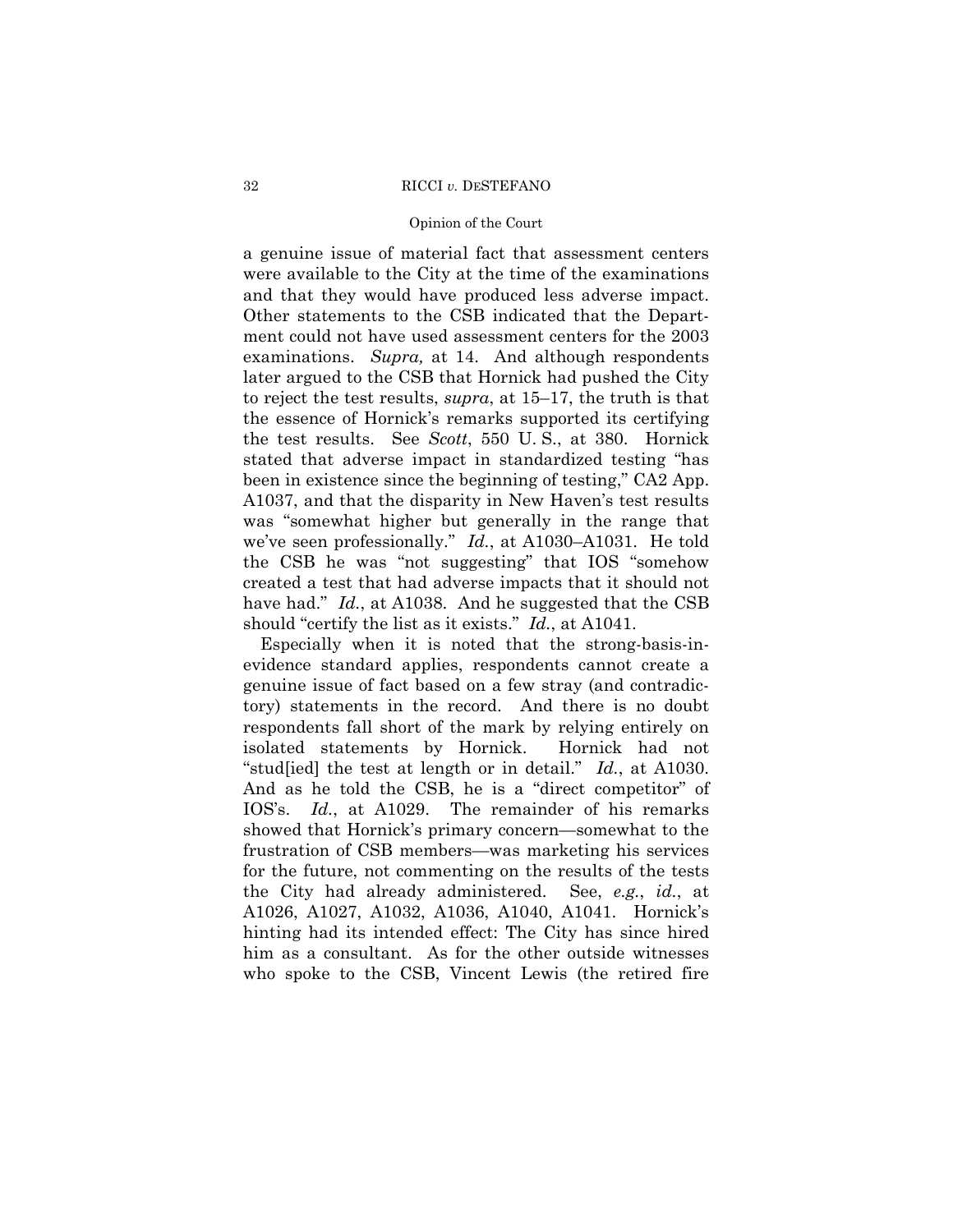#### Opinion of the Court

captain) thought the CSB should certify the test results. And Janet Helms (the Boston College professor) declined to review the examinations and told the CSB that, as a society, "we need to develop a new way of assessing people." *Id.*, at A1073. That task was beyond the reach of the CSB, which was concerned with the adequacy of the test results before it.

3

On the record before us, there is no genuine dispute that the City lacked a strong basis in evidence to believe it would face disparate-impact liability if it certified the examination results. In other words, there is no evidence —let alone the required strong basis in evidence—that the tests were flawed because they were not job-related or because other, equally valid and less discriminatory tests were available to the City. Fear of litigation alone cannot justify an employer's reliance on race to the detriment of individuals who passed the examinations and qualified for promotions. The City's discarding the test results was impermissible under Title VII, and summary judgment is appropriate for petitioners on their disparate-treatment claim.

\* \* \*

The record in this litigation documents a process that, at the outset, had the potential to produce a testing procedure that was true to the promise of Title VII: No individual should face workplace discrimination based on race. Respondents thought about promotion qualifications and relevant experience in neutral ways. They were careful to ensure broad racial participation in the design of the test itself and its administration. As we have discussed at length, the process was open and fair.

The problem, of course, is that after the tests were completed, the raw racial results became the predominant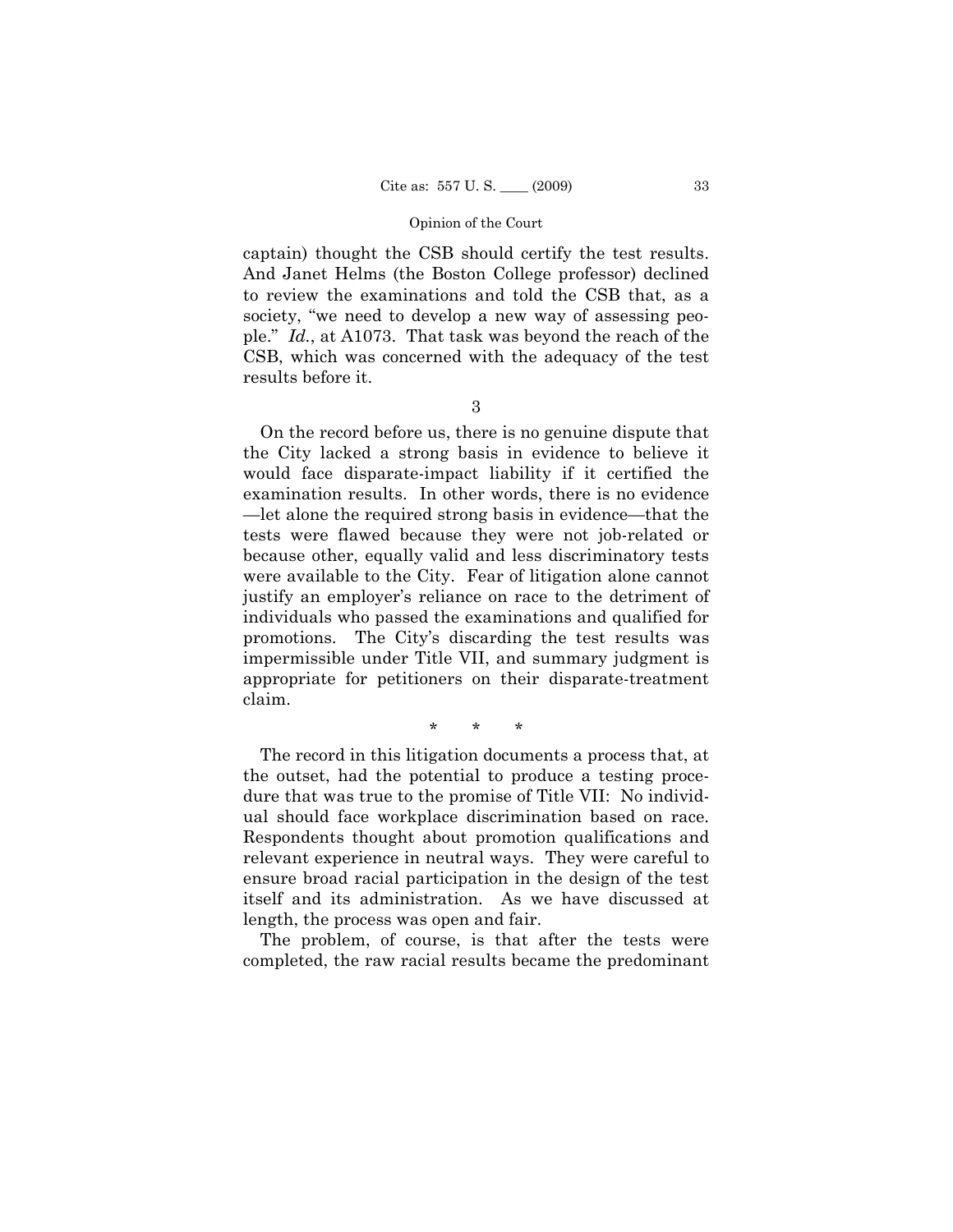#### 34 RICCI *v.* DESTEFANO

#### Opinion of the Court

rationale for the City's refusal to certify the results. The injury arises in part from the high, and justified, expectations of the candidates who had participated in the testing process on the terms the City had established for the promotional process. Many of the candidates had studied for months, at considerable personal and financial expense, and thus the injury caused by the City's reliance on raw racial statistics at the end of the process was all the more severe. Confronted with arguments both for and against certifying the test results—and threats of a lawsuit either way—the City was required to make a difficult inquiry. But its hearings produced no strong evidence of a disparate-impact violation, and the City was not entitled to disregard the tests based solely on the racial disparity in the results.

Our holding today clarifies how Title VII applies to resolve competing expectations under the disparatetreatment and disparate-impact provisions. If, after it certifies the test results, the City faces a disparate-impact suit, then in light of our holding today it should be clear that the City would avoid disparate-impact liability based on the strong basis in evidence that, had it not certified the results, it would have been subject to disparatetreatment liability.

Petitioners are entitled to summary judgment on their Title VII claim, and we therefore need not decide the underlying constitutional question. The judgment of the Court of Appeals is reversed, and the cases are remanded for further proceedings consistent with this opinion.

*It is so ordered.*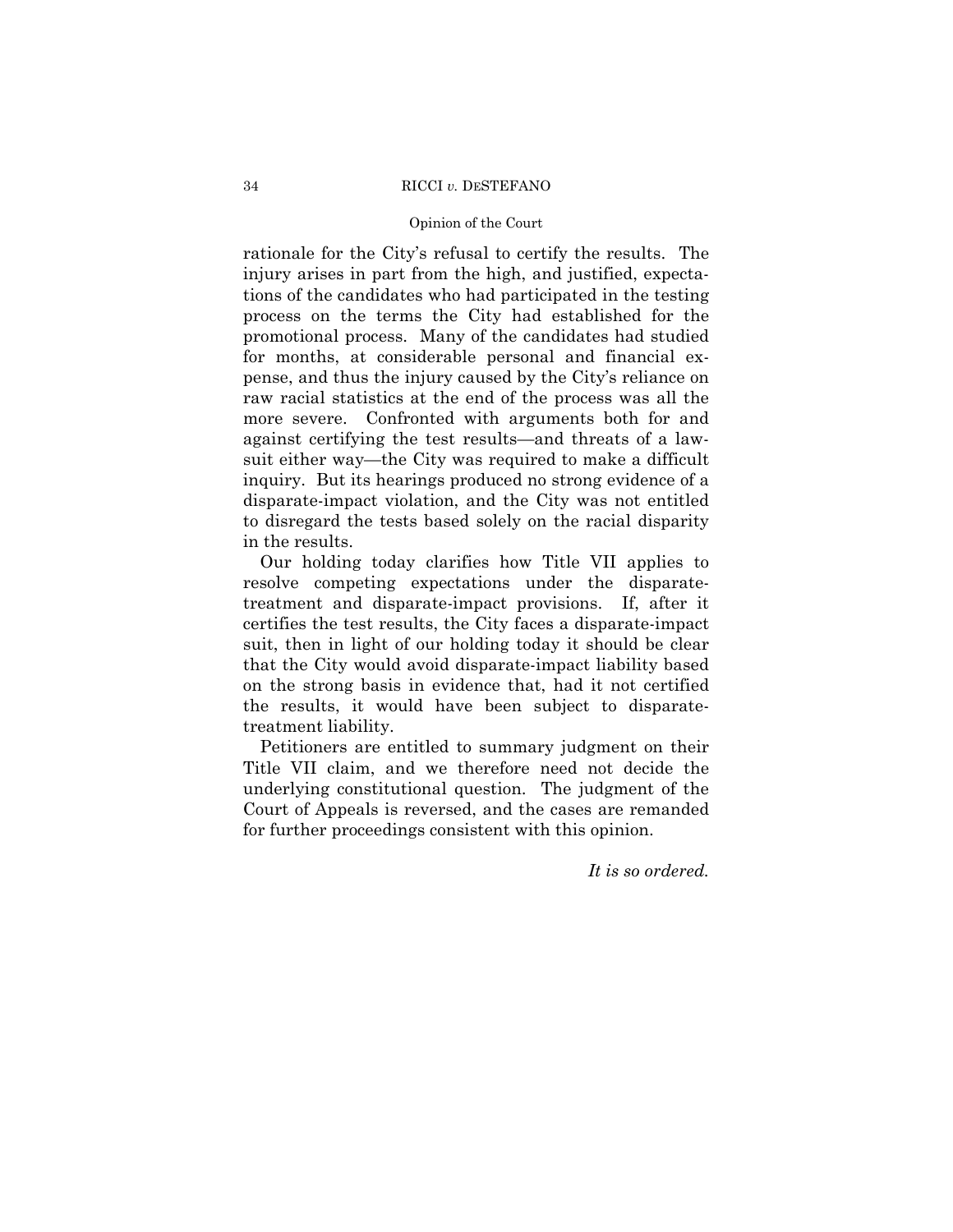SCALIA, J., concurring

## $\frac{1}{2}$  ,  $\frac{1}{2}$  ,  $\frac{1}{2}$  ,  $\frac{1}{2}$  ,  $\frac{1}{2}$  ,  $\frac{1}{2}$  ,  $\frac{1}{2}$ **SUPREME COURT OF THE UNITED STATES**

### $\frac{1}{2}$  ,  $\frac{1}{2}$  ,  $\frac{1}{2}$  ,  $\frac{1}{2}$  ,  $\frac{1}{2}$  ,  $\frac{1}{2}$ Nos. 07–1428 and 08–328

# FRANK RICCI, ET AL., PETITIONERS 07–1428 *v.*

# JOHN DESTEFANO ET AL.

# FRANK RICCI, ET AL., PETITIONERS 08–328 *v.*

# JOHN DESTEFANO ET AL.

# ON WRITS OF CERTIORARI TO THE UNITED STATES COURT OF APPEALS FOR THE SECOND CIRCUIT

[June 29, 2009]

### JUSTICE SCALIA, concurring.

I join the Court's opinion in full, but write separately to observe that its resolution of this dispute merely postpones the evil day on which the Court will have to confront the question: Whether, or to what extent, are the disparate-impact provisions of Title VII of the Civil Rights Act of 1964 consistent with the Constitution's guarantee of equal protection? The question is not an easy one. See generally Primus, Equal Protection and Disparate Impact: Round Three, 117 Harv. L. Rev. 493 (2003).

The difficulty is this: Whether or not Title VII's disparate-treatment provisions forbid "remedial" race-based actions when a disparate-impact violation would *not* otherwise result—the question resolved by the Court today it is clear that Title VII not only permits but affirmatively *requires* such actions when a disparate-impact violation *would* otherwise result. See *ante*, at 20–21. But if the Federal Government is prohibited from discriminating on the basis of race, *Bolling* v. *Sharpe*, 347 U. S. 497, 500 (1954), then surely it is also prohibited from enacting laws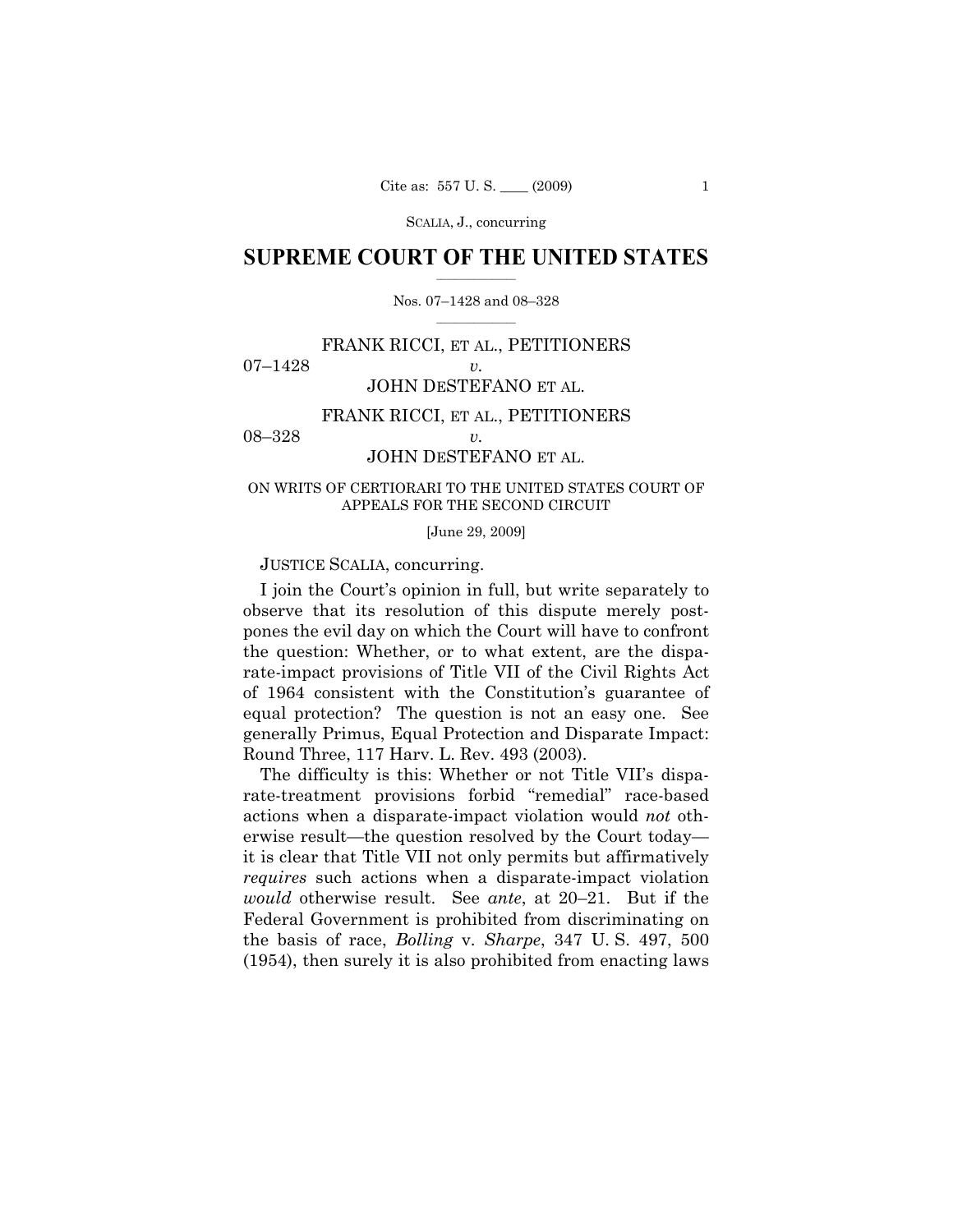#### SCALIA, J., concurring

mandating that third parties—*e.g.*, employers, whether private, State, or municipal—discriminate on the basis of race. See *Buchanan* v. *Warley*, 245 U. S. 60, 78–82 (1917). As the facts of these cases illustrate, Title VII's disparateimpact provisions place a racial thumb on the scales, often requiring employers to evaluate the racial outcomes of their policies, and to make decisions based on (because of) those racial outcomes. That type of racial decisionmaking is, as the Court explains, discriminatory. See *ante*, at 19; *Personnel Administrator of Mass.* v. *Feeney*, 442 U. S. 256, 279 (1979).

To be sure, the disparate-impact laws do not mandate imposition of quotas, but it is not clear why that should provide a safe harbor. Would a private employer not be guilty of unlawful discrimination if he refrained from establishing a racial hiring quota but intentionally designed his hiring practices to achieve the same end? Surely he would. Intentional discrimination is still occurring, just one step up the chain. Government compulsion of such design would therefore seemingly violate equal protection principles. Nor would it matter that Title VII requires consideration of race on a wholesale, rather than retail, level. "[T]he Government must treat citizens as individuals, not as simply components of a racial, religious, sexual or national class." *Miller* v. *Johnson*, 515 U. S. 900, 911 (1995) (internal quotation marks omitted). And of course the purportedly benign motive for the disparate-impact provisions cannot save the statute. See *Adarand Constructors, Inc.* v. *Peña*, 515 U. S. 200, 227 (1995).

It might be possible to defend the law by framing it as simply an evidentiary tool used to identify genuine, intentional discrimination—to "smoke out," as it were, disparate treatment. See Primus, *supra*, at 498–499, 520–521. Disparate impact is sometimes (though not always, see *Watson* v. *Fort Worth Bank & Trust*, 487 U. S. 977, 992 (1988) (plurality opinion)) a signal of something illicit, so a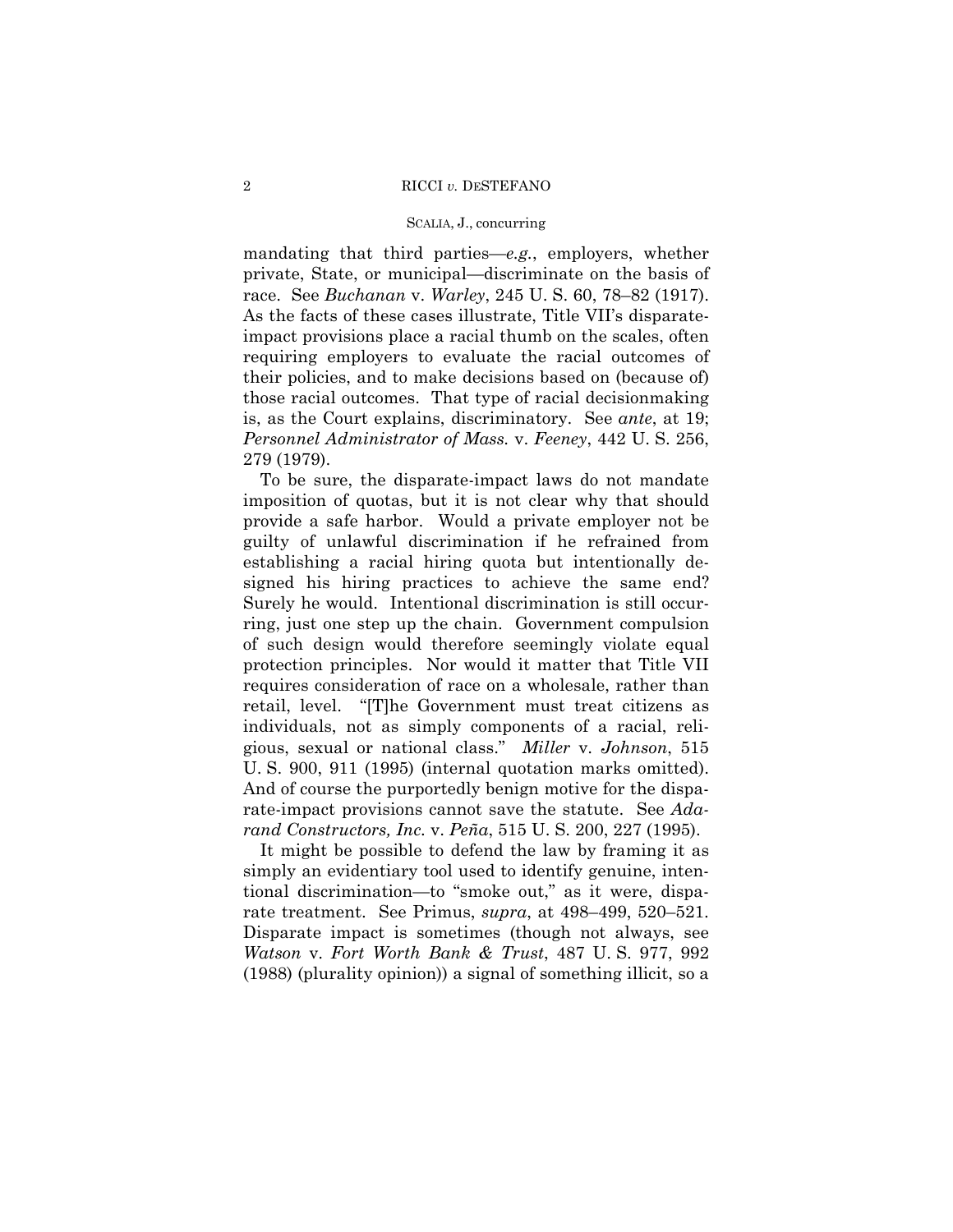### SCALIA, J., concurring

regulator might allow statistical disparities to play some role in the evidentiary process. Cf. *McDonnell Douglas Corp.* v. *Green*, 411 U. S. 792, 802–803 (1973). But arguably the disparate-impact provisions sweep too broadly to be fairly characterized in such a fashion—since they fail to provide an affirmative defense for good-faith (*i.e.*, nonracially motivated) conduct, or perhaps even for good faith plus hiring standards that are entirely reasonable. See *post*, at 15–16, and n. 1 (GINSBURG, J., dissenting) (describing the demanding nature of the "business necessity" defense). This is a question that this Court will have to consider in due course. It is one thing to free plaintiffs from proving an employer's illicit intent, but quite another to preclude the employer from proving that its motives were pure and its actions reasonable.

The Court's resolution of these cases makes it unnecessary to resolve these matters today. But the war between disparate impact and equal protection will be waged sooner or later, and it behooves us to begin thinking about how—and on what terms—to make peace between them.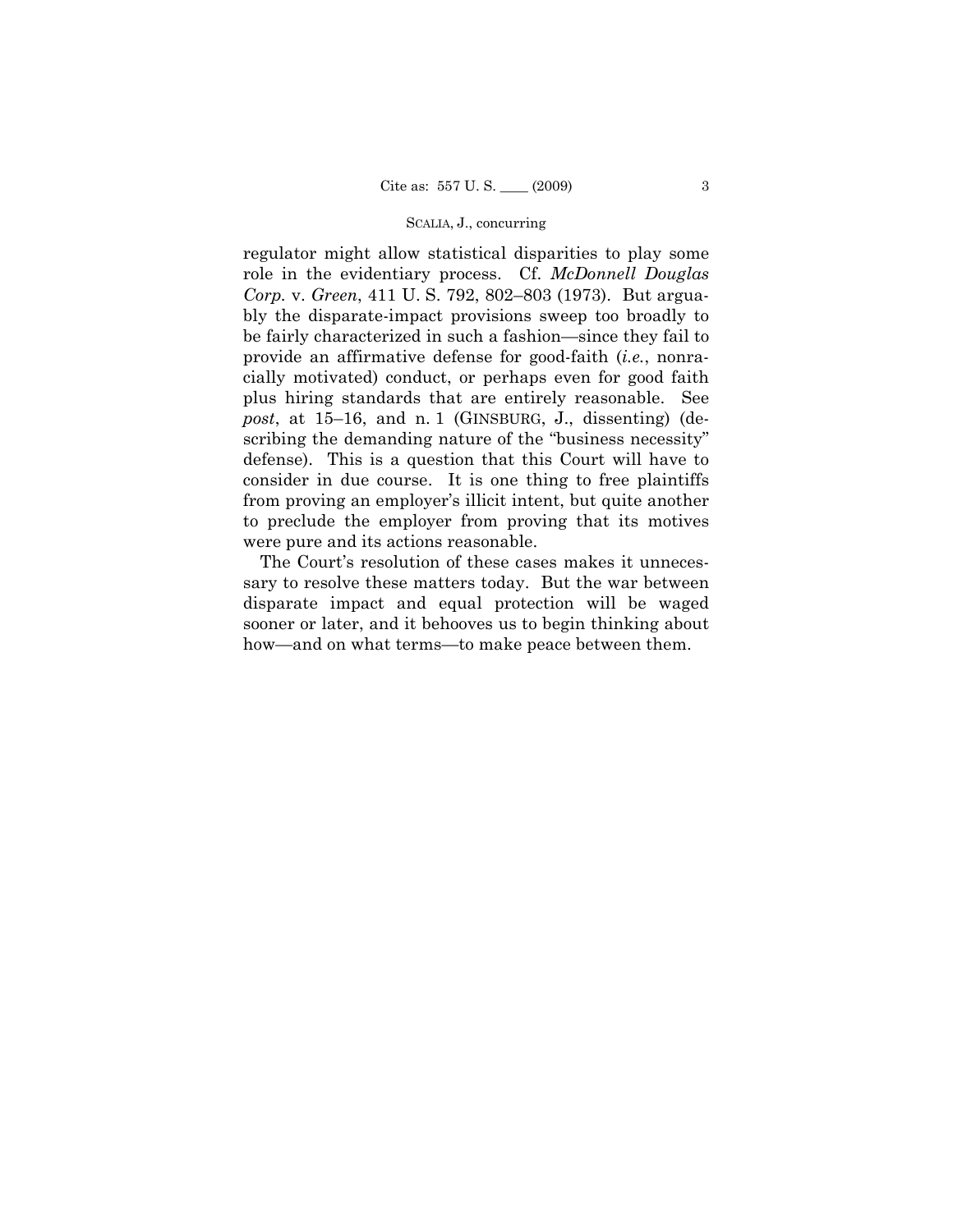## $\frac{1}{2}$  ,  $\frac{1}{2}$  ,  $\frac{1}{2}$  ,  $\frac{1}{2}$  ,  $\frac{1}{2}$  ,  $\frac{1}{2}$  ,  $\frac{1}{2}$ **SUPREME COURT OF THE UNITED STATES**

#### $\frac{1}{2}$  ,  $\frac{1}{2}$  ,  $\frac{1}{2}$  ,  $\frac{1}{2}$  ,  $\frac{1}{2}$  ,  $\frac{1}{2}$ Nos. 07–1428 and 08–328

# FRANK RICCI, ET AL., PETITIONERS 07–1428 *v.*

# JOHN DESTEFANO ET AL.

# FRANK RICCI, ET AL., PETITIONERS 08–328 *v.*

# JOHN DESTEFANO ET AL.

# ON WRITS OF CERTIORARI TO THE UNITED STATES COURT OF APPEALS FOR THE SECOND CIRCUIT

## [June 29, 2009]

JUSTICE ALITO, with whom JUSTICE SCALIA and JUSTICE THOMAS join, concurring.

I join the Court's opinion in full. I write separately only because the dissent, while claiming that "[t]he Court's recitation of the facts leaves out important parts of the story," *post,* at 2 (opinion of GINSBURG, J.), provides an incomplete description of the events that led to New Haven's decision to reject the results of its exam. The dissent's omissions are important because, when all of the evidence in the record is taken into account, it is clear that, even if the legal analysis in Parts II and III–A of the dissent were accepted, affirmance of the decision below is untenable.

I

When an employer in a disparate-treatment case under Title VII of the Civil Rights Act of 1964 claims that an employment decision, such as the refusal to promote, was based on a legitimate reason, two questions—one objective and one subjective—must be decided. The first, objective question is whether the reason given by the employer is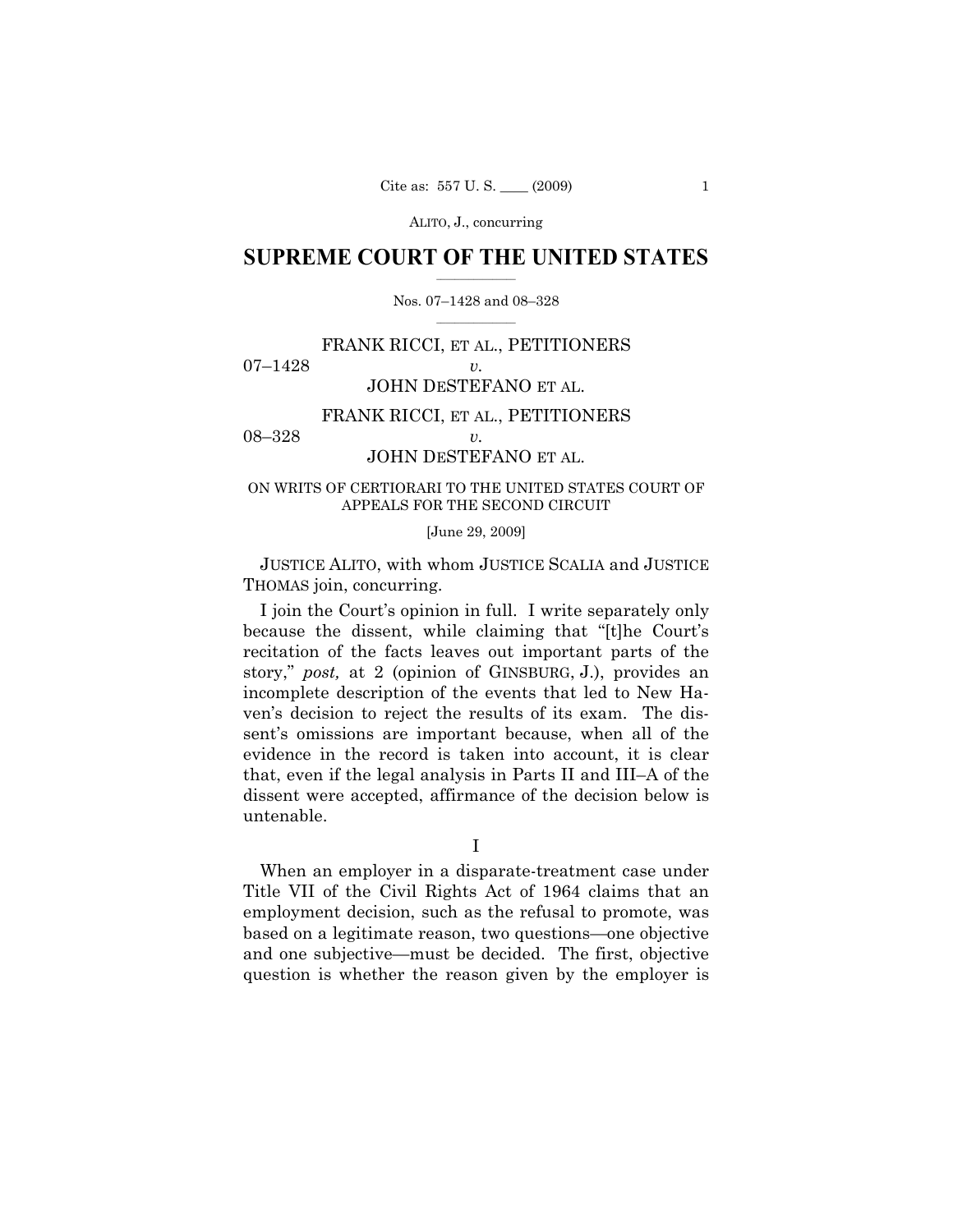one that is legitimate under Title VII. See *St. Mary's Honor Center* v. *Hicks*, 509 U. S. 502, 506–507 (1993). If the reason provided by the employer is not legitimate on its face, the employer is liable. *Id.*, at 509. The second, subjective question concerns the employer's intent. If an employer offers a facially legitimate reason for its decision but it turns out that this explanation was just a pretext for discrimination, the employer is again liable. See *id.*, at 510–512.

The question on which the opinion of the Court and the dissenting opinion disagree concerns the objective component of the determination that must be made when an employer justifies an employment decision, like the one made in this litigation, on the ground that a contrary decision would have created a risk of disparate-impact liability. The Court holds—and I entirely agree—that concern about disparate-impact liability is a legitimate reason for a decision of the type involved here only if there was a "substantial basis in evidence to find the tests inadequate." *Ante*, at 26. The Court ably demonstrates that in this litigation no reasonable jury could find that the city of New Haven (City) possessed such evidence and therefore summary judgment for petitioners is required. Because the Court correctly holds that respondents cannot satisfy this objective component, the Court has no need to discuss the question of the respondents' actual intent. As the Court puts it, "[e]ven if respondents were motivated as a subjective matter by a desire to avoid committing disparate-impact discrimination, the record makes clear there is no support for the conclusion that respondents had an objective, substantial basis in evidence to find the tests inadequate." *Ibid*.

The dissent advocates a different objective component of the governing standard. According to the dissent, the objective component should be whether the evidence provided "good cause" for the decision, *post*, at 19, and the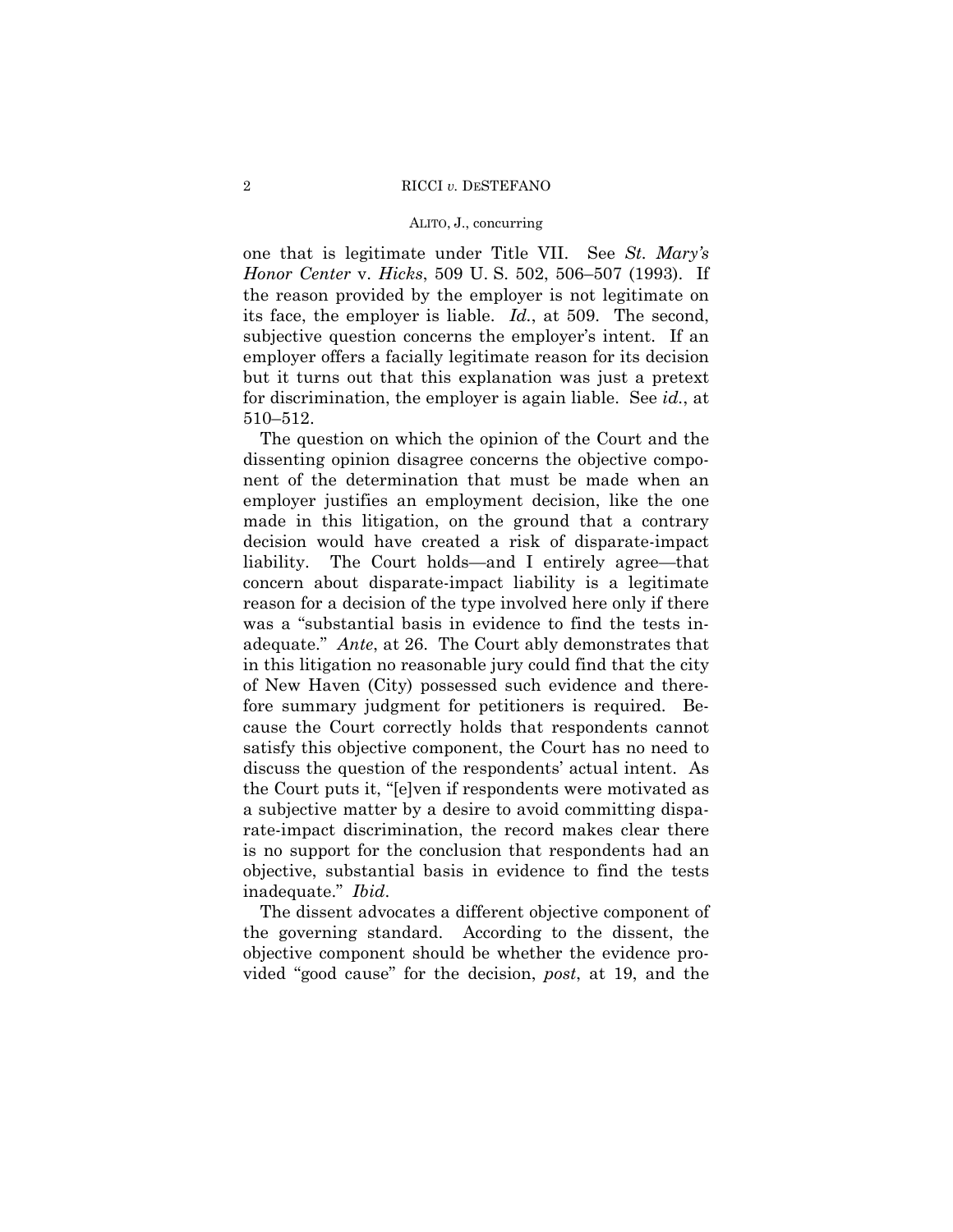dissent argues—incorrectly, in my view—that no reasonable juror could fail to find that such evidence was present here. But even if the dissent were correct on this point, I assume that the dissent would not countenance summary judgment for respondents if respondents' professed concern about disparate-impact litigation was simply a pretext. Therefore, the decision below, which sustained the entry of summary judgment for respondents, cannot be affirmed unless no reasonable jury could find that the City's asserted reason for scrapping its test—concern about disparate-impact liability—was a pretext and that the City's real reason was illegitimate, namely, the desire to placate a politically important racial constituency.

> II A

As initially described by the dissent, see *post*, at 2–12, the process by which the City reached the decision not to accept the test results was open, honest, serious, and deliberative. But even the District Court admitted that "a jury could rationally infer that city officials worked behind the scenes to sabotage the promotional examinations because they knew that, were the exams certified, the Mayor would incur the wrath of [Rev. Boise] Kimber and other influential leaders of New Haven's African-American community." 554 F. Supp. 2d 142, 162 (Conn. 2006), summarily aff'd, 530 F. 3d 87 (CA2 2008) *(per curiam)*.

This admission finds ample support in the record. Reverend Boise Kimber, to whom the District Court referred, is a politically powerful New Haven pastor and a self-professed "'kingmaker.'" App. to Pet. for Cert. in No. 07–1428, p. 906a; see also *id.*, at 909a. On one occasion, "[i]n front of TV cameras, he threatened a race riot during the murder trial of the black man arrested for killing white Yalie Christian Prince. He continues to call whites racist if they question his actions." *Id.*, at 931a.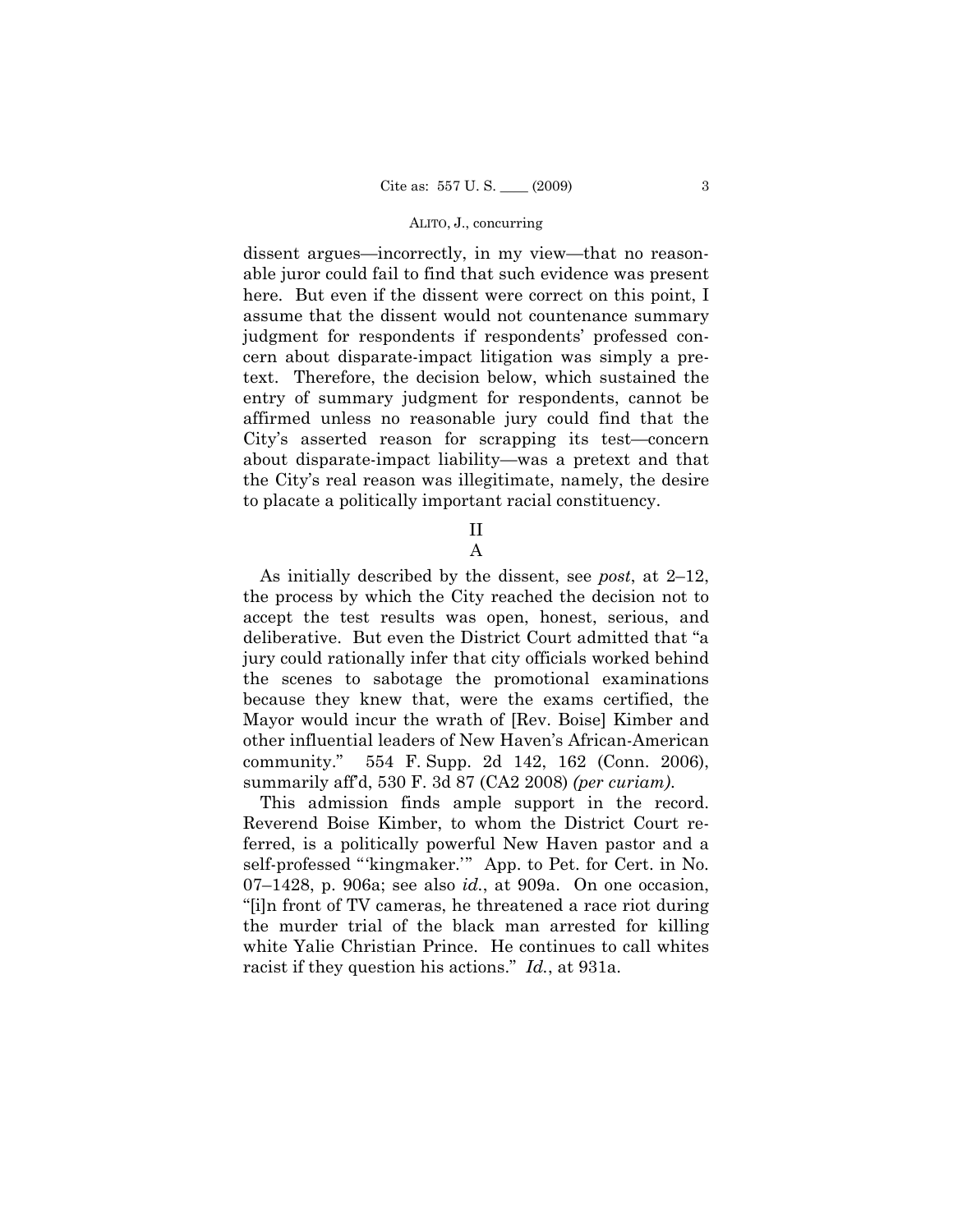### 4 RICCI *v.* DESTEFANO

#### ALITO, J., concurring

Reverend Kimber's personal ties with seven-term New Haven Mayor John DeStefano (Mayor) stretch back more than a decade. In 1996, for example, Mayor DeStefano testified for Rev. Kimber as a character witness when Rev. Kimber—then the manager of a funeral home—was prosecuted and convicted for stealing prepaid funeral expenses from an elderly woman and then lying about the matter under oath. See *id.*, at 126a, 907a. "Reverend Kimber has played a leadership role in all of Mayor DeStefano's political campaigns, [and] is considered a valuable political supporter and vote-getter." *Id.*, at 126a. According to the Mayor's former campaign manager (who is currently his executive assistant), Rev. Kimber is an invaluable political asset because "[h]e's very good at organizing people and putting together field operations, as a result of his ties to labor, his prominence in the religious community and his long-standing commitment to roots." *Id.*, at 908a (internal quotation marks and alteration omitted).

In 2002, the Mayor picked Rev. Kimber to serve as the Chairman of the New Haven Board of Fire Commissioners (BFC), "despite the fact that he had no experience in the profession, fire administration, [or] municipal management." *Id.*, at 127a; see also *id.*, at 928a–929a. In that capacity, Rev. Kimber told firefighters that certain new recruits would not be hired because "'they just have too many vowels in their name[s].'" Thanawala, New Haven Fire Panel Chairman Steps Down Over Racial Slur, Hartford Courant, June 13, 2002, p. B2. After protests about this comment, Rev. Kimber stepped down as chairman of the BFC, *ibid.;* see also App. to Pet. for Cert. in No. 07– 1428, at 929a, but he remained on the BFC and retained "a direct line to the mayor," *id.*, at 816a.

Almost immediately after the test results were revealed in "early January" 2004, Rev. Kimber called the City's Chief Administrative Officer, Karen Dubois-Walton, who "acts 'on behalf of the Mayor.'" *Id.*, at 221a, 812a. Dubois-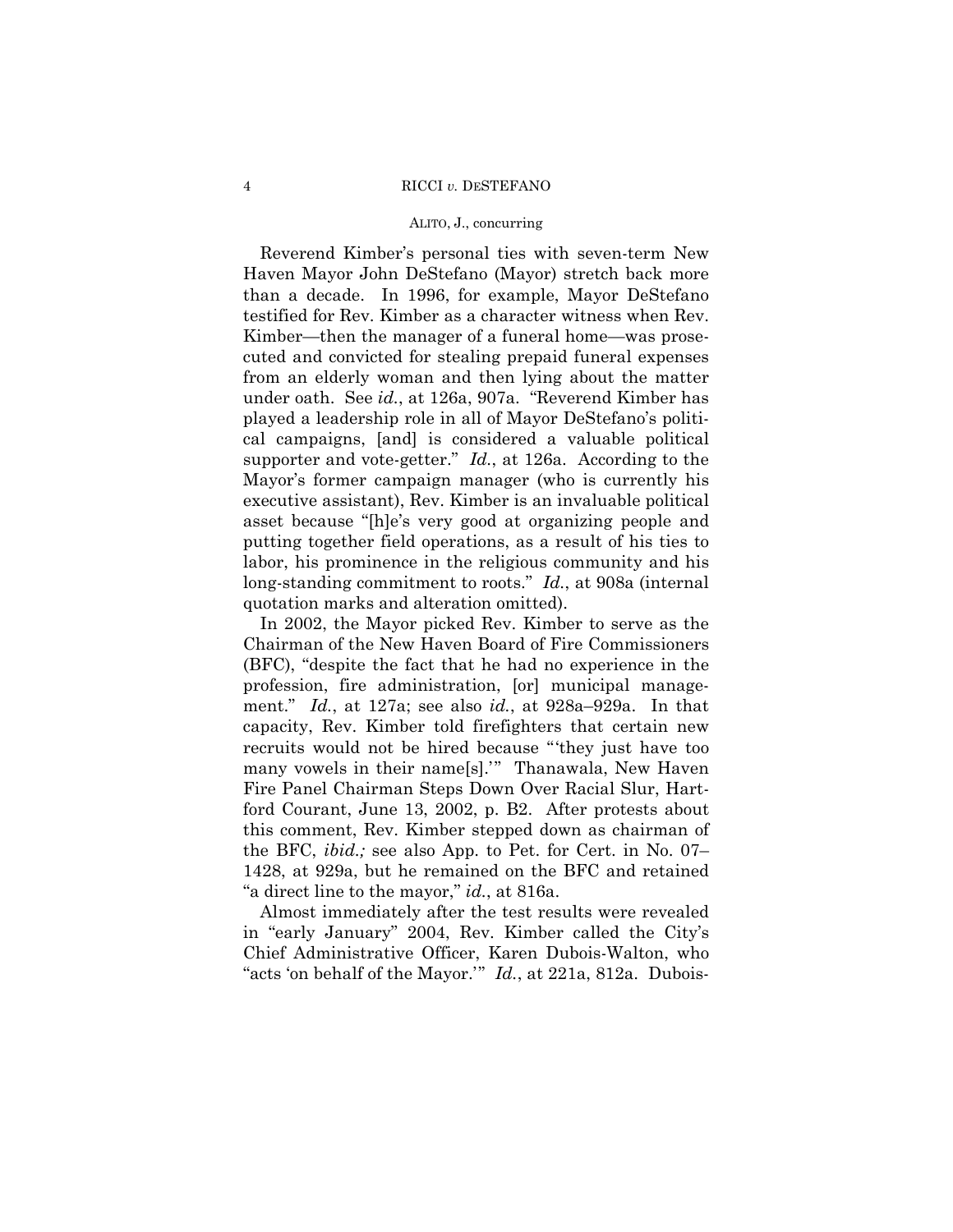Walton and Rev. Kimber met privately in her office because he wanted "to express his opinion" about the test results and "to have some influence" over the City's response. *Id.*, at 815a–816a. As discussed in further detail below, Rev. Kimber adamantly opposed certification of the test results—a fact that he or someone in the Mayor's office eventually conveyed to the Mayor. *Id.*, at 229a.

### B

On January 12, 2004, Tina Burgett (the director of the City's Department of Human Resources) sent an e-mail to Dubois-Walton to coordinate the City's response to the test results. Burgett wanted to clarify that the City's executive officials would meet "sans the Chief, and that once we had a better fix on the next steps we would meet with the Mayor (possibly) and then the two Chiefs." *Id.*, at 446a. The "two Chiefs" are Fire Chief William Grant (who is white) and Assistant Fire Chief Ronald Dumas (who is African-American). Both chiefs believed that the test results should be certified. *Id.*, at 228a, 817a. Petitioners allege, and the record suggests, that the Mayor and his staff colluded "sans the Chief[s]" because "the defendants did not want Grant's or Dumas' views to be publicly known; accordingly both men were prevented by the Mayor and his staff from making any statements regarding the matter." *Id.*, at 228a.<sup>1</sup>

The next day, on January 13, 2004, Chad Legel, who had designed the tests, flew from Chicago to New Haven to meet with Dubois-Walton, Burgett, and Thomas Ude, the City's corporate counsel. *Id.*, at 179a. "Legel outlined the merits of the examination and why city officials should be confident in the validity of the results." *Ibid.* But

——————

<sup>1</sup>Although the dissent disputes it, see *post*, at 33–34, n. 17, the record certainly permits the inference that petitioners' allegation is true. See App. to Pet. for Cert. in No. 07–1428, pp. 846a–851a (deposition of Dubois-Walton).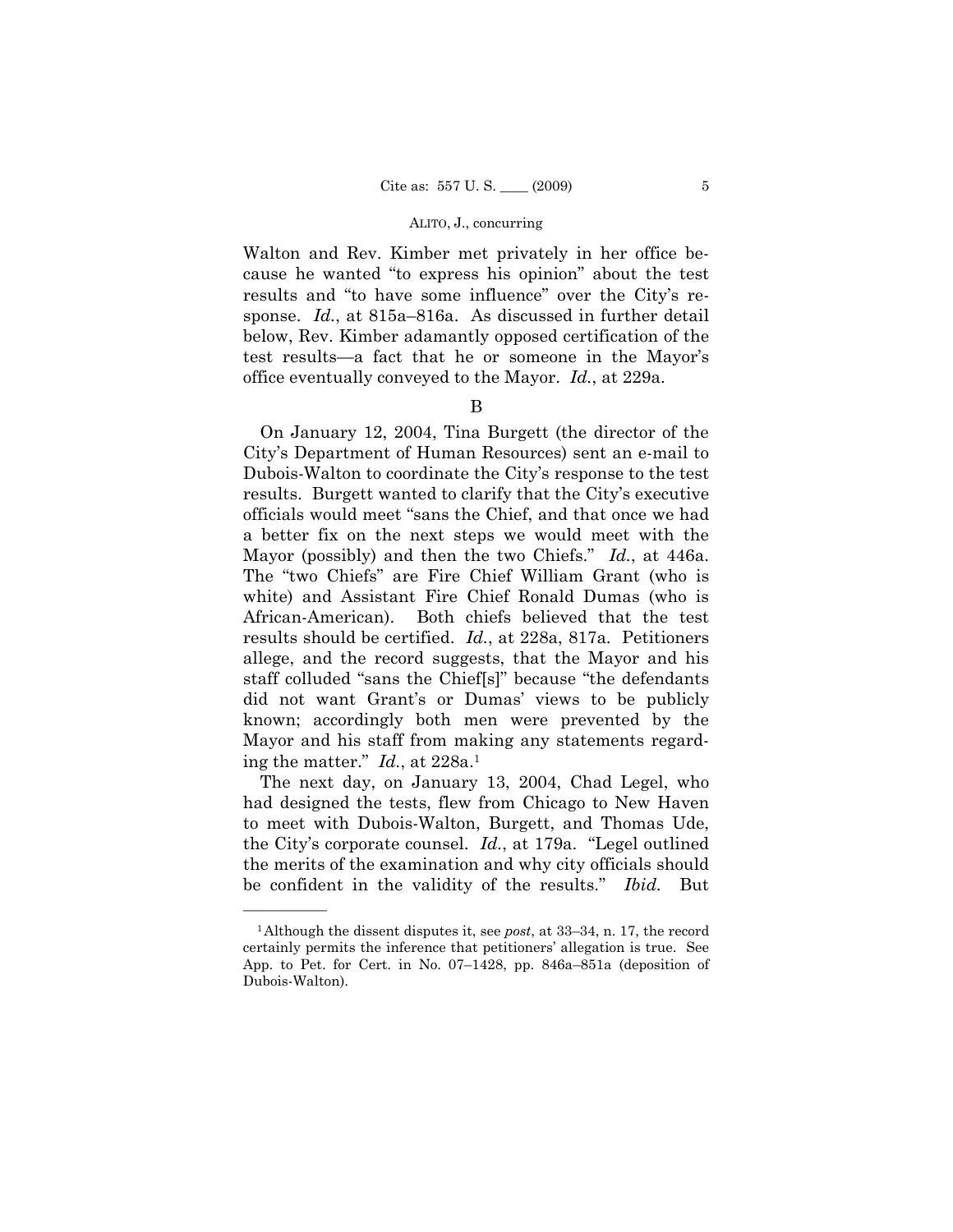according to Legel, Dubois-Walton was "argumentative" and apparently had already made up her mind that the tests were "'discriminatory.'" *Id.*, at 179a–180a. Again according to Legel, "[a] theme" of the meeting was "the political and racial overtones of what was going on in the City." *Id.*, at 181a. "Legel came away from the January 13, 2004 meeting with the impression that defendants were already leaning toward discarding the examination results." *Id.*, at 180a.

On January 22, 2004, the Civil Service Board (CSB or Board) convened its first public meeting. Almost immediately, Rev. Kimber began to exert political pressure on the CSB. He began a loud, minutes-long outburst that required the CSB Chairman to shout him down and hold him out of order three times. See *id.*, at 187a, 467a–468a; see also App. in No. 06–4996–cv (CA2), pp. A703–A705. Reverend Kimber protested the public meeting, arguing that he and the other fire commissioners should first be allowed to meet with the CSB in private. App. to Pet. for Cert. in No. 07–1428, at 188a.

Four days after the CSB's first meeting, Mayor DeStefano's executive aide sent an e-mail to Dubois-Walton, Burgett, and Ude. *Id.*, at 190a. The message clearly indicated that the Mayor had made up his mind to oppose certification of the test results (but nevertheless wanted to conceal that fact from the public):

"I wanted to make sure we are all on the same page for this meeting tomorrow. . . . *[L]et's remember, that these folks are not against certification yet. So we can't go in and tell them that is our position;* we have to deliberate and arrive there as the fairest and most cogent outcome." *Ibid.* 

On February 5, 2004, the CSB convened its second public meeting. Reverend Kimber again testified and threatened the CSB with political recriminations if they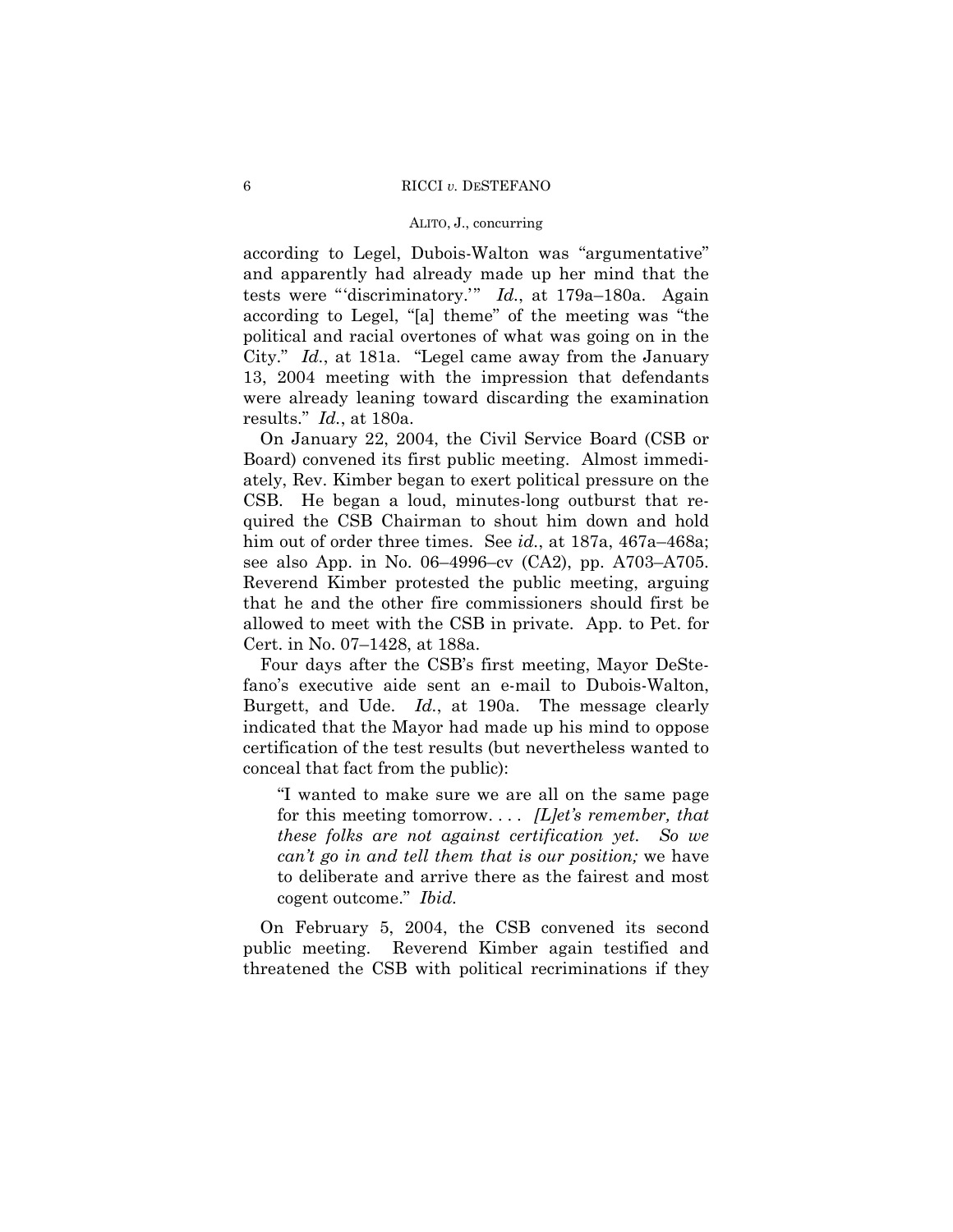voted to certify the test results:

"I look at this [Board] tonight. I look at three whites and one Hispanic and no blacks. . . . I would hope that you would not put yourself in this type of position, *a political ramification that may come back upon you* as you sit on this [Board] and decide the future of a department and the future of those who are being promoted.

. The same is a set of the same in the same in the same in the same in the same in the same in the same in the same in the same in the same in the same in the same in the same in the same in the same in the same in the sa "(APPLAUSE)." *Id.*, at 492a (emphasis added).

One of the CSB members "t[ook] great offense" because he believed that Rev. Kimber "consider[ed] [him] a bigot because [his] face is white." *Id.*, at 496a. The offended CSB member eventually voted not to certify the test results. *Id.*, at 586a–587a.

One of Rev. Kimber's "friends and allies," Lieutenant Gary Tinney, also exacerbated racial tensions before the CSB. *Id.*, at 129a. After some firefighters applauded in support of certifying the test results, "Lt. Tinney exclaimed, 'Listen to the Klansmen behind us.'" *Id.*, at 225a.

Tinney also has strong ties to the Mayor's office. See, *e.g.*, *id.*, at 129a–130a, 816a–817a. After learning that he had not scored well enough on the captain's exam to earn a promotion, Tinney called Dubois-Walton and arranged a meeting in her office. *Id.*, at 830a–831a, 836a. Tinney alleged that the white firefighters had cheated on their exams—an accusation that Dubois-Walton conveyed to the Board without first conducting an investigation into its veracity. *Id.*, at 837a–838a; see also App. 164 (statement of CSB Chairman, noting the allegations of cheating). The allegation turned out to be baseless. App. to Pet. for Cert. in No. 07–1428, at 836a.

Dubois-Walton never retracted the cheating allegation, but she and other executive officials testified several times before the CSB. In accordance with directions from the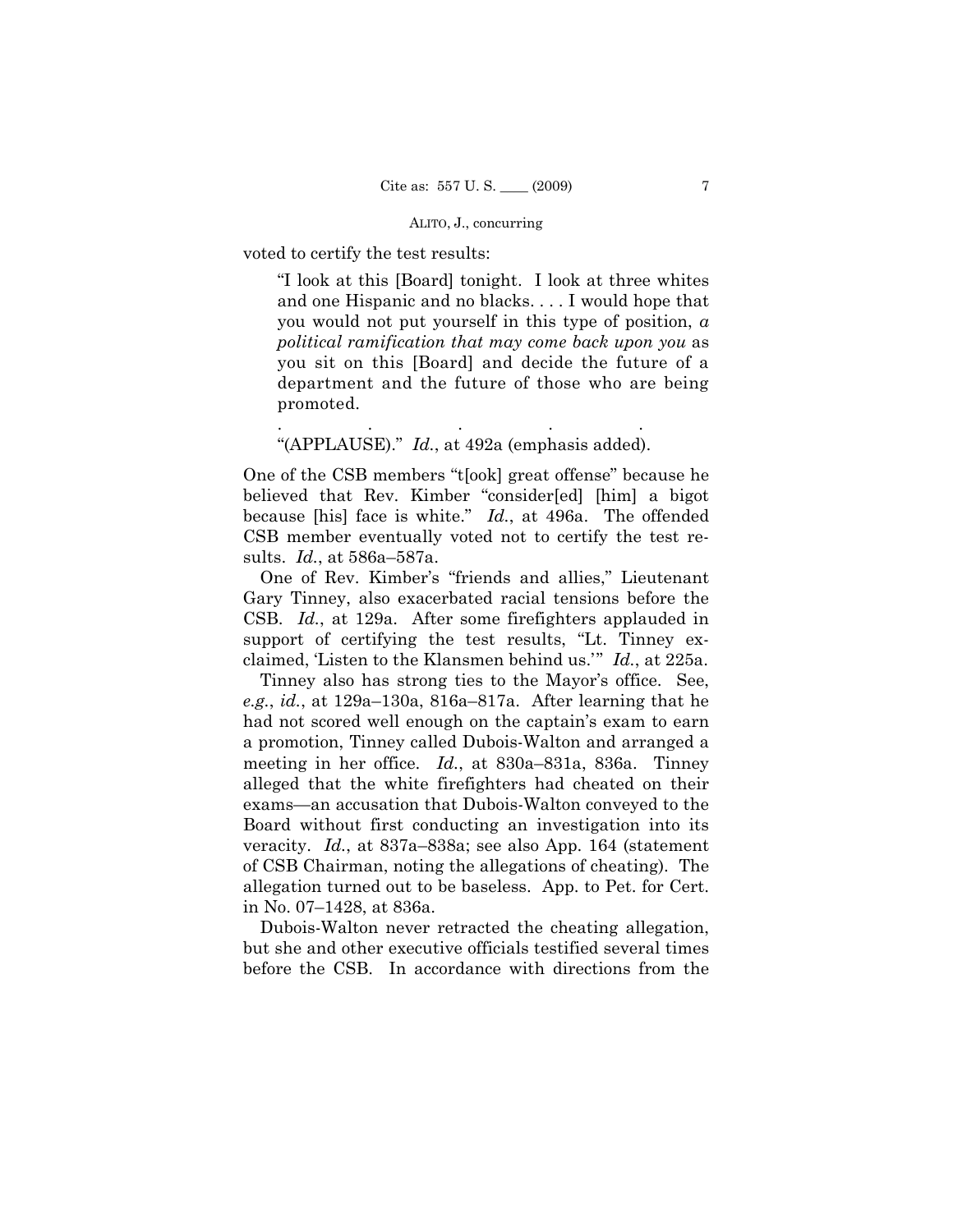### 8 RICCI *v*. DESTEFANO

#### ALITO, J., concurring

Mayor's office to make the CSB meetings appear deliberative, see *id.*, at 190a, executive officials remained publicly uncommitted about certification—while simultaneously "work[ing] as a team" behind closed doors with the secretary of the CSB to devise a political message that would convince the CSB to vote against certification, see *id.*, at 447a. At the public CSB meeting on March 11, 2004, for example, Corporation Counsel Ude bristled at one board member's suggestion that City officials were recommending against certifying the test results. See *id.*, at 215a ("Attorney Ude took offense, stating, 'Frankly, because I would never make a recommendation—I would not have made a recommendation like that'"). But within days of making that public statement, Ude privately told other members of the Mayor's team "the ONLY way we get to a decision not to certify is" to focus on something other than "a big discussion re: adverse impact" law. *Id.*, at 458a– 459a.

As part of its effort to deflect attention from the specifics of the test, the City relied heavily on the testimony of Dr. Christopher Hornick, who is one of Chad Legel's competitors in the test-development business. Hornick never "stud[ied] the test [that Legel developed] at length or in detail," *id.*, at 549a; see also *id.*, at 203a, 553a, but Hornick did review and rely upon literature sent to him by Burgett to criticize Legel's test. For example, Hornick "noted in the literature that [Burgett] sent that the test was not customized to the New Haven Fire Department." *Id.*, at 551a. The Chairman of the CSB immediately corrected Hornick. *Id.*, at 552a ("Actually, it was, Dr. Hornick"). Hornick also relied on newspaper accounts—again, sent to him by Burgett—pertaining to the controversy surrounding the certification decision. See *id.*, at 204a, 557a. Although Hornick again admitted that he had no knowledge about the actual test that Legel had developed and that the City had administered, see *id.*, at 560a–561a,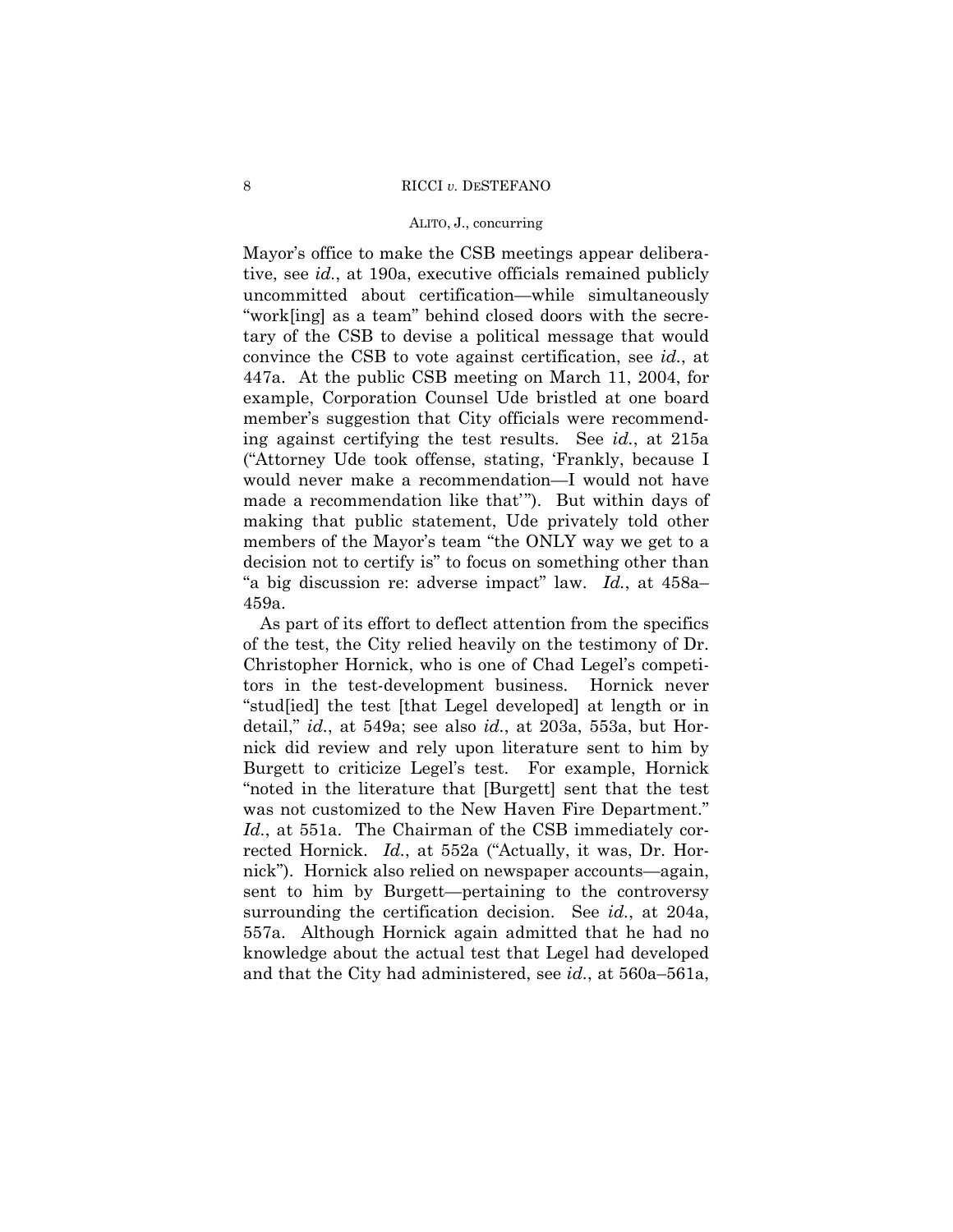the City repeatedly relied upon Hornick as a testing "guru" and, in the CSB Chairman's words, "the City ke[pt] quoting him as a person that we should rely upon more than anybody else [to conclude that there] is a better way—a better mousetrap."2 App. in No. 06–4996–cv (CA2), at A1128. Dubois-Walton later admitted that the City rewarded Hornick for his testimony by hiring him to develop and administer an alternative test. App. to Pet. for Cert. in No. 07–1428, at 854a; see also *id.*, at 562a– 563a (Hornick's plea for future business from the City on the basis of his criticisms of Legel's tests).

At some point prior to the CSB's public meeting on March 18, 2004, the Mayor decided to use his executive authority to disregard the test results—*even if* the CSB ultimately voted to certify them. *Id.*, at 819a–820a. Accordingly, on the evening of March 17th, Dubois-Walton sent an e-mail to the Mayor, the Mayor's executive assistant, Burgett, and attorney Ude, attaching two alternative press releases. *Id.*, at 457a. The first would be issued if the CSB voted not to certify the test results; the second would be issued (and would explain the Mayor's invocation of his executive authority) if the CSB voted to certify the test results. *Id.*, at 217a–218a, 590a–591a, 819a–820a. Half an hour after Dubois-Walton circulated the alternative drafts, Burgett replied: "[W]ell, that seems to say it all. Let's hope draft #2 hits the shredder tomorrow nite." *Id.*, at 457a.

——————

<sup>2</sup>The City's heavy reliance on Hornick's testimony makes the two chiefs' silence all the more striking. See *supra*, at 5. While Hornick knew little or nothing about the tests he criticized, the two chiefs were involved "during the lengthy process that led to the devising of the administration of these exams," App. to Pet. for Cert. in No. 07–1428, at 847a, including "collaborating with City officials on the extensive job analyses that were done," "selection of the oral panelists," and selection of "the proper content and subject matter of the exams," *id.*, at 847a– 848a.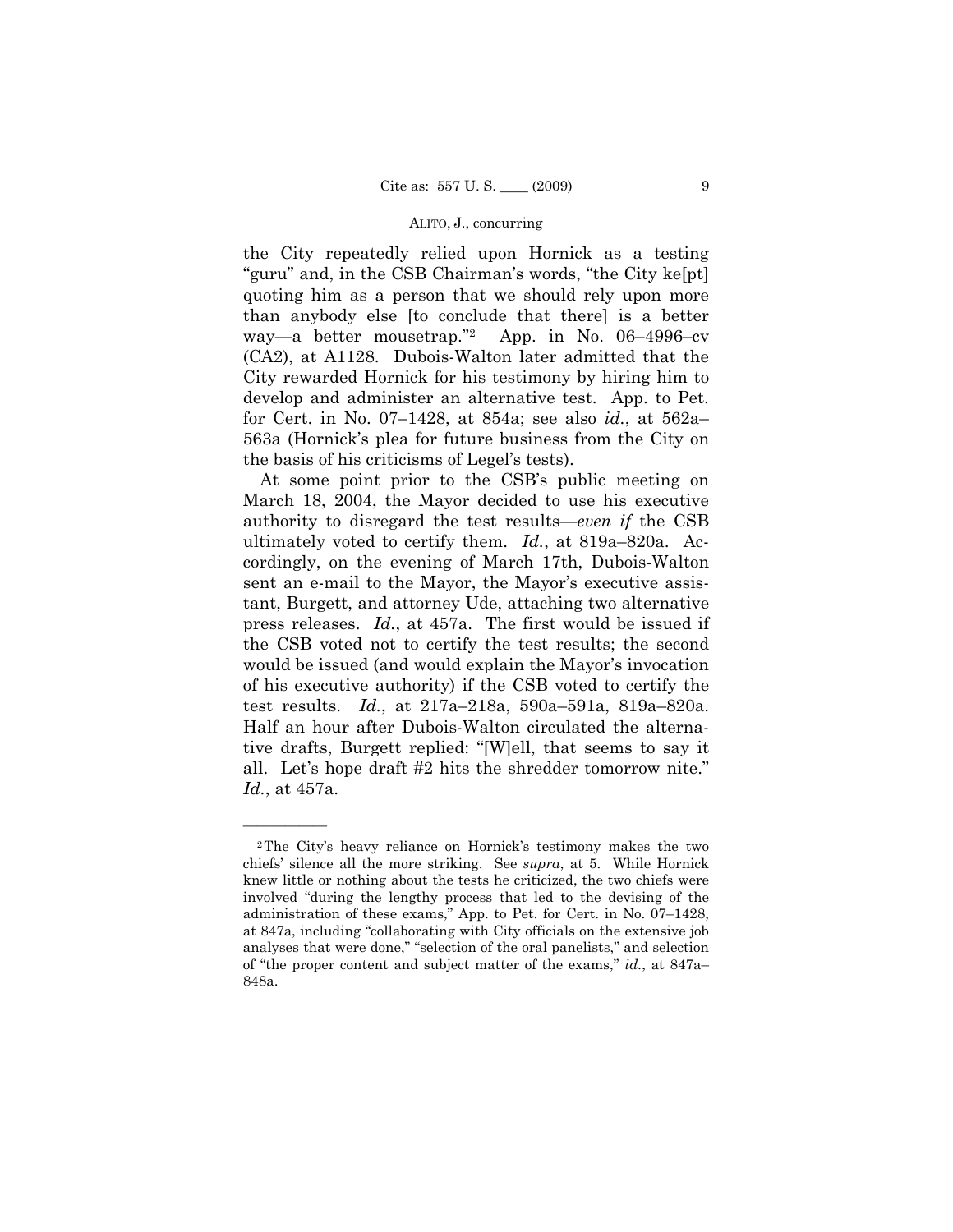Soon after the CSB voted against certification, Mayor DeStefano appeared at a dinner event and "took credit for the scu[tt]ling of the examination results." *Id.*, at 230a.

 $\mathcal{C}$ 

Taking into account all the evidence in the summary judgment record, a reasonable jury could find the following. Almost as soon as the City disclosed the racial makeup of the list of firefighters who scored the highest on the exam, the City administration was lobbied by an influential community leader to scrap the test results, and the City administration decided on that course of action before making any real assessment of the possibility of a disparate-impact violation. To achieve that end, the City administration concealed its internal decision but worked—as things turned out, successfully—to persuade the CSB that acceptance of the test results would be illegal and would expose the City to disparate-impact liability. But in the event that the CSB was not persuaded, the Mayor, wielding ultimate decisionmaking authority, was prepared to overrule the CSB immediately. Taking this view of the evidence, a reasonable jury could easily find that the City's real reason for scrapping the test results was not a concern about violating the disparate-impact provision of Title VII but a simple desire to please a politically important racial constituency. It is noteworthy that the Solicitor General—whose position on the principal legal issue in this case is largely aligned with the dissent—concludes that "[n]either the district court nor the court of appeals . . . adequately considered whether, viewing the evidence in the light most favorable to petitioners, a genuine issue of material fact remained whether respondents' claimed purpose to comply with Title VII was a pretext for intentional racial discrimination . . . ." Brief for United States as *Amicus Curiae* 6; see also *id.,* at 32– 33.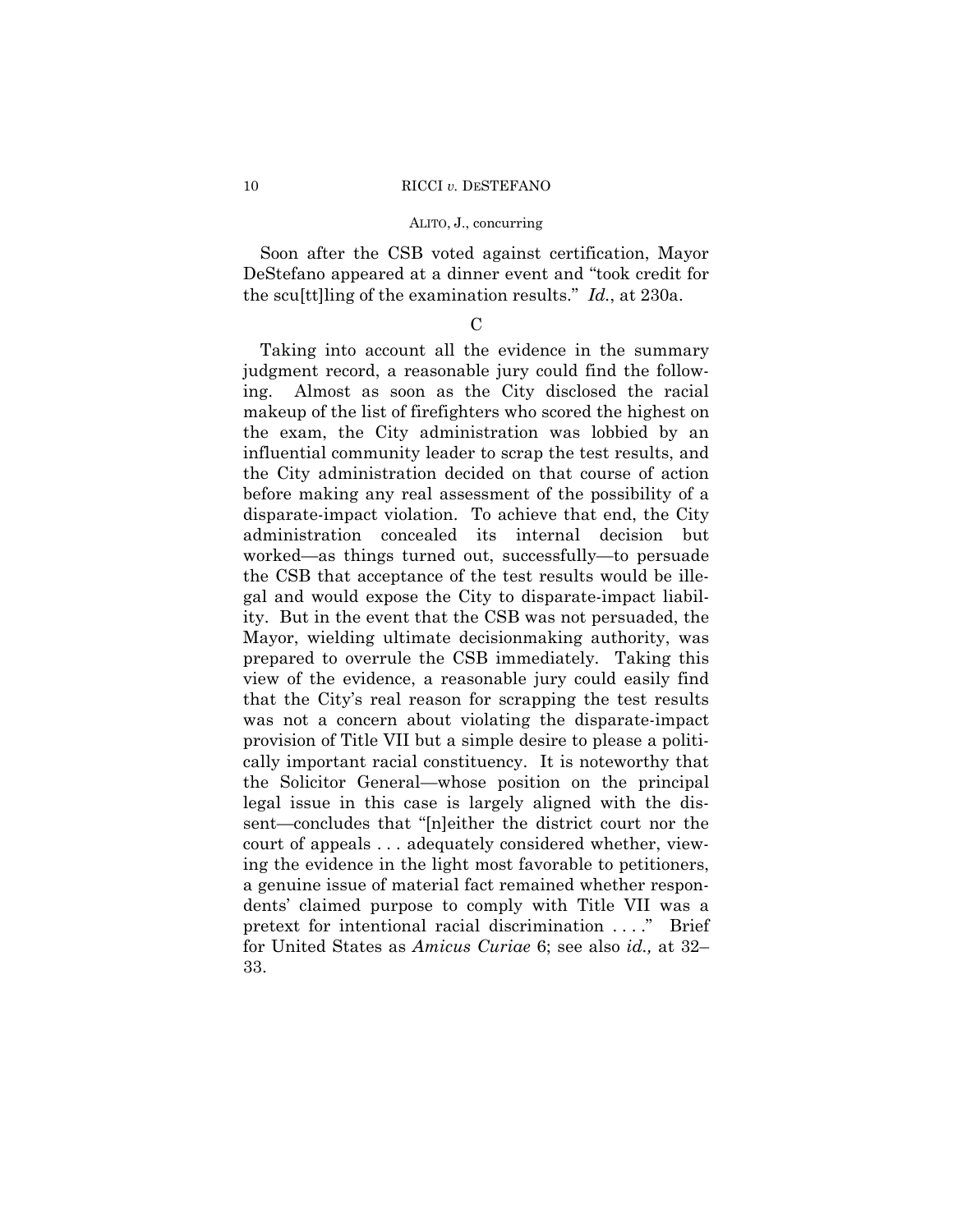#### III

I will not comment at length on the dissent's criticism of my analysis, but two points require a response.

The first concerns the dissent's statement that I "equat[e] political considerations with unlawful discrimination." *Post*, at 36. The dissent misrepresents my position: I draw no such equation. Of course "there are many ways in which a politician can attempt to win over a constituency—including a racial constituency—without engaging in unlawful discrimination." *Post*, at 36–37. But as I assume the dissent would agree—there are some things that a public official cannot do, and one of those is engaging in intentional racial discrimination when making employment decisions.

The second point concerns the dissent's main argument—that efforts by the Mayor and his staff to scuttle the test results are irrelevant because the ultimate decision was made by the CSB. According to the dissent, "[t]he relevant decision was made by the CSB," *post*, at 34, and there is "scant cause to suspect" that anything done by the opponents of certification, including the Mayor and his staff, "prevented the CSB from evenhandedly assessing the reliability of the exams and rendering an independent, good-faith decision on certification," *post*, at 36.

Adoption of the dissent's argument would implicitly decide an important question of Title VII law that this Court has never resolved—the circumstances in which an employer may be held liable based on the discriminatory intent of subordinate employees who influence but do not make the ultimate employment decision. There is a large body of court of appeals case law on this issue, and these cases disagree about the proper standard. See *EEOC* v. *BCI Coca-Cola Bottling Co. of Los Angeles*, 450 F. 3d 476, 484–488 (CA10 2006) (citing cases and describing the approaches taken in different Circuits). One standard is whether the subordinate "exerted influenc[e] over the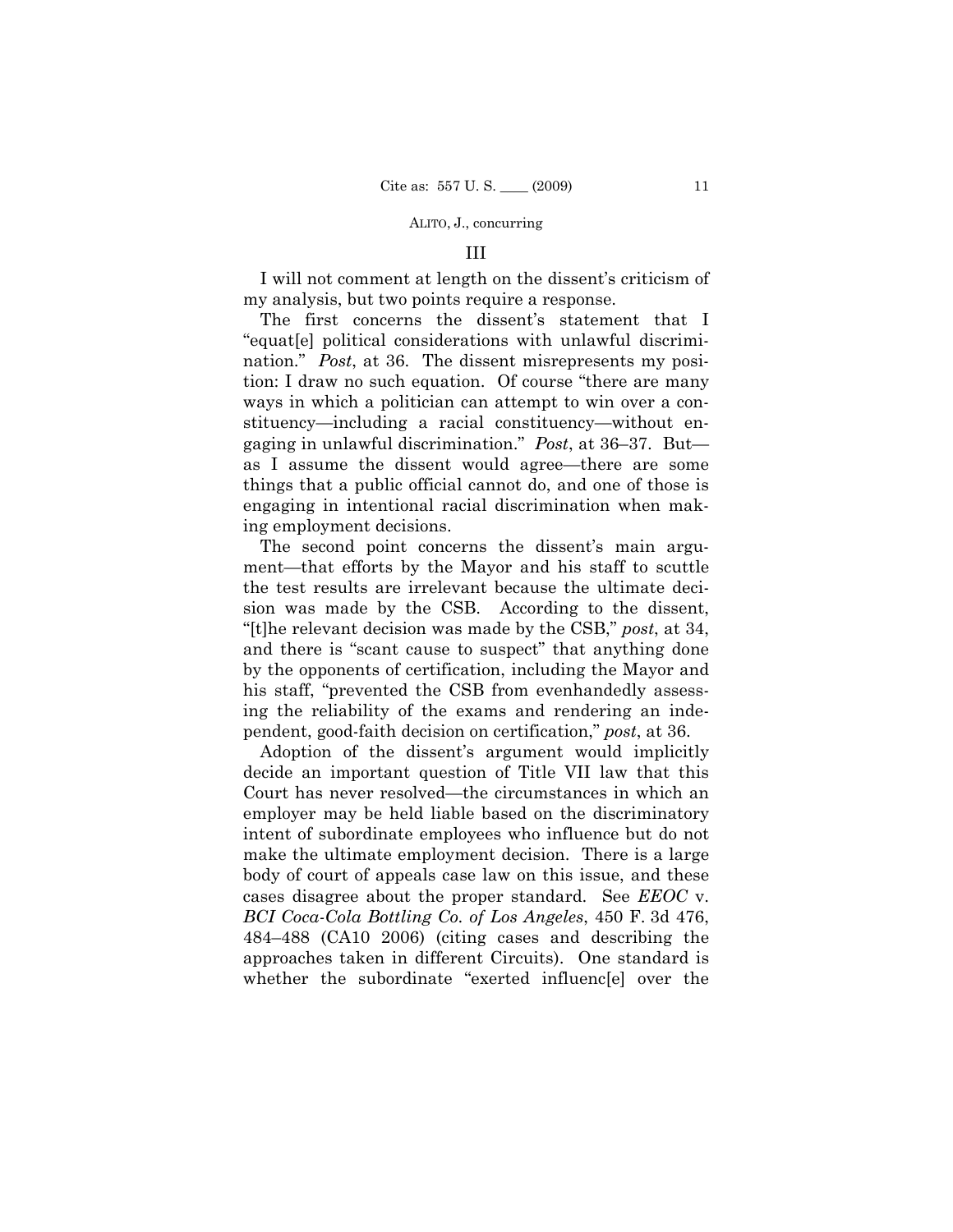titular decisionmaker." *Russell* v. *McKinney Hosp. Venture*, 235 F. 3d 219, 227 (CA5 2000); see also *Poland* v. *Chertoff*, 494 F. 3d 1174, 1182 (CA9 2007) (A subordinate's bias is imputed to the employer where the subordinate "influenced or was involved in the decision or decisionmaking process"). Another is whether the discriminatory input "caused the adverse employment action." See *BCI Coca-Cola Bottling Co. of Los Angeles*, *supra*, at 487.

In the present cases, a reasonable jury could certainly find that these standards were met. The dissent makes much of the fact that members of the CSB swore under oath that their votes were based on the good-faith belief that certification of the results would have violated federal law. See *post*, at 34. But the good faith of the CSB members would not preclude a finding that the presentations engineered by the Mayor and his staff influenced or caused the CSB decision.

The least employee-friendly standard asks only whether "the actual decisionmaker" acted with discriminatory intent, see *Hill* v. *Lockheed Martin Logistics Management, Inc*., 354 F. 3d 277, 291 (CA4 2004) (en banc), and it is telling that, even under this standard, summary judgment for respondents would not be proper. This is so because a reasonable jury could certainly find that in New Haven, the Mayor—not the CSB—wielded the final decisionmaking power. After all, the Mayor claimed that authority and was poised to use it in the event that the CSB decided to accept the test results. See *supra*, at 9. If the Mayor had the authority to overrule a CSB decision *accepting* the test results, the Mayor also presumably had the authority to overrule the CSB's decision *rejecting* the test results. In light of the Mayor's conduct, it would be quite wrong to throw out petitioners' case on the ground that the CSB was the ultimate decisionmaker.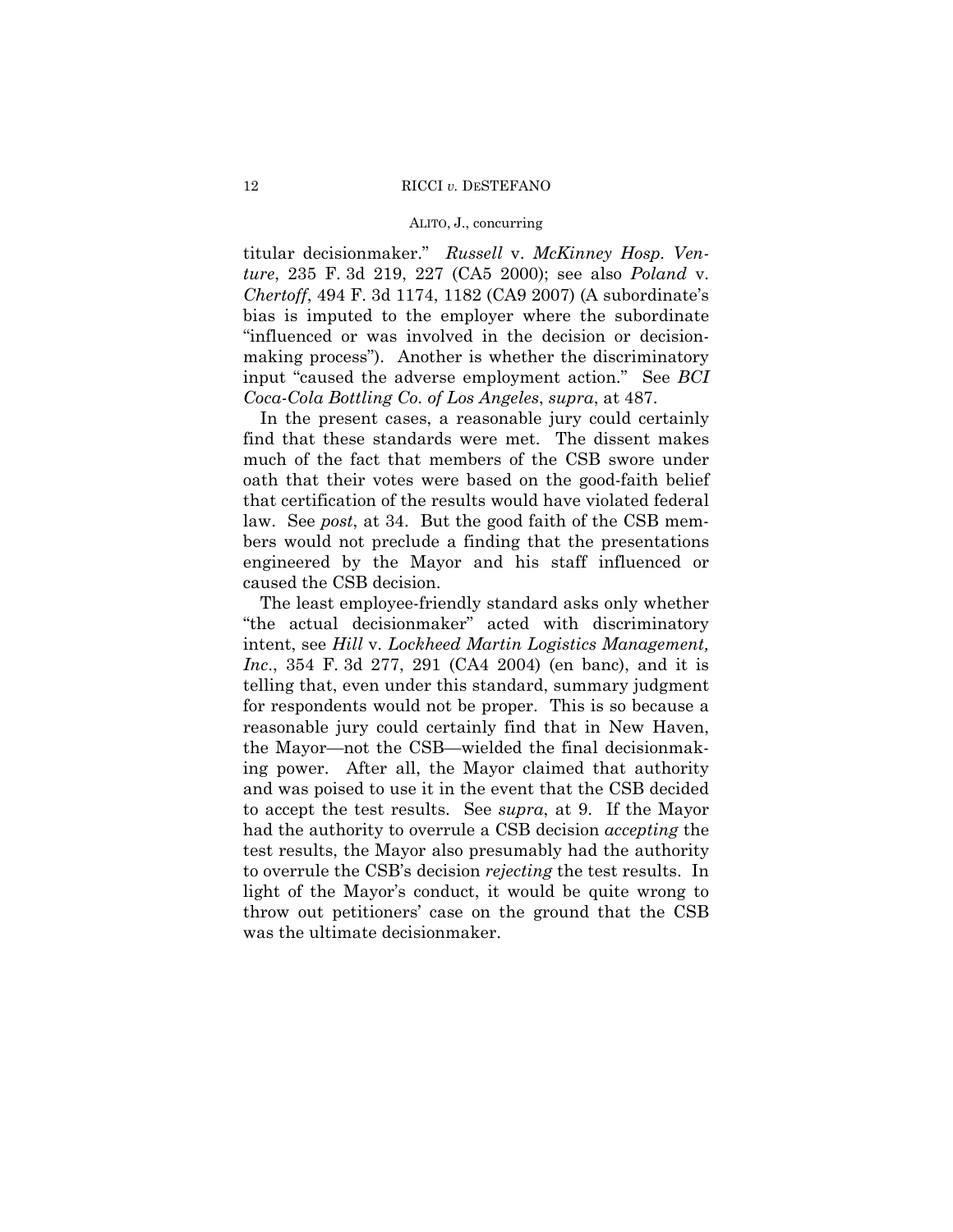\* \* \*

Petitioners are firefighters who seek only a fair chance to move up the ranks in their chosen profession. In order to qualify for promotion, they made personal sacrifices. Petitioner Frank Ricci, who is dyslexic, found it necessary to "hir[e] someone, at considerable expense, to read onto audiotape the content of the books and study materials." App. to Pet. for Cert. in No. 07–1428, at 169a. He "studied an average of eight to thirteen hours a day . . . , even listening to audio tapes while driving his car." *Ibid.*  Petitioner Benjamin Vargas, who is Hispanic, had to "give up a part-time job," and his wife had to "take leave from her own job in order to take care of their three young children while Vargas studied." *Id.*, at 176a. "Vargas devoted countless hours to study . . . , missed two of his children's birthdays and over two weeks of vacation time," and "incurred significant financial expense" during the three-month study period. *Id.*, at 176a–177a.

Petitioners were denied promotions for which they qualified because of the race and ethnicity of the firefighters who achieved the highest scores on the City's exam. The District Court threw out their case on summary judgment, even though that court all but conceded that a jury could find that the City's asserted justification was pretextual. The Court of Appeals then summarily affirmed that decision.

The dissent grants that petitioners' situation is "unfortunate" and that they "understandably attract this Court's sympathy." *Post*, at 1, 39. But "sympathy" is not what petitioners have a right to demand. What they have a right to demand is evenhanded enforcement of the law—of Title VII's prohibition against discrimination based on race. And that is what, until today's decision, has been denied them.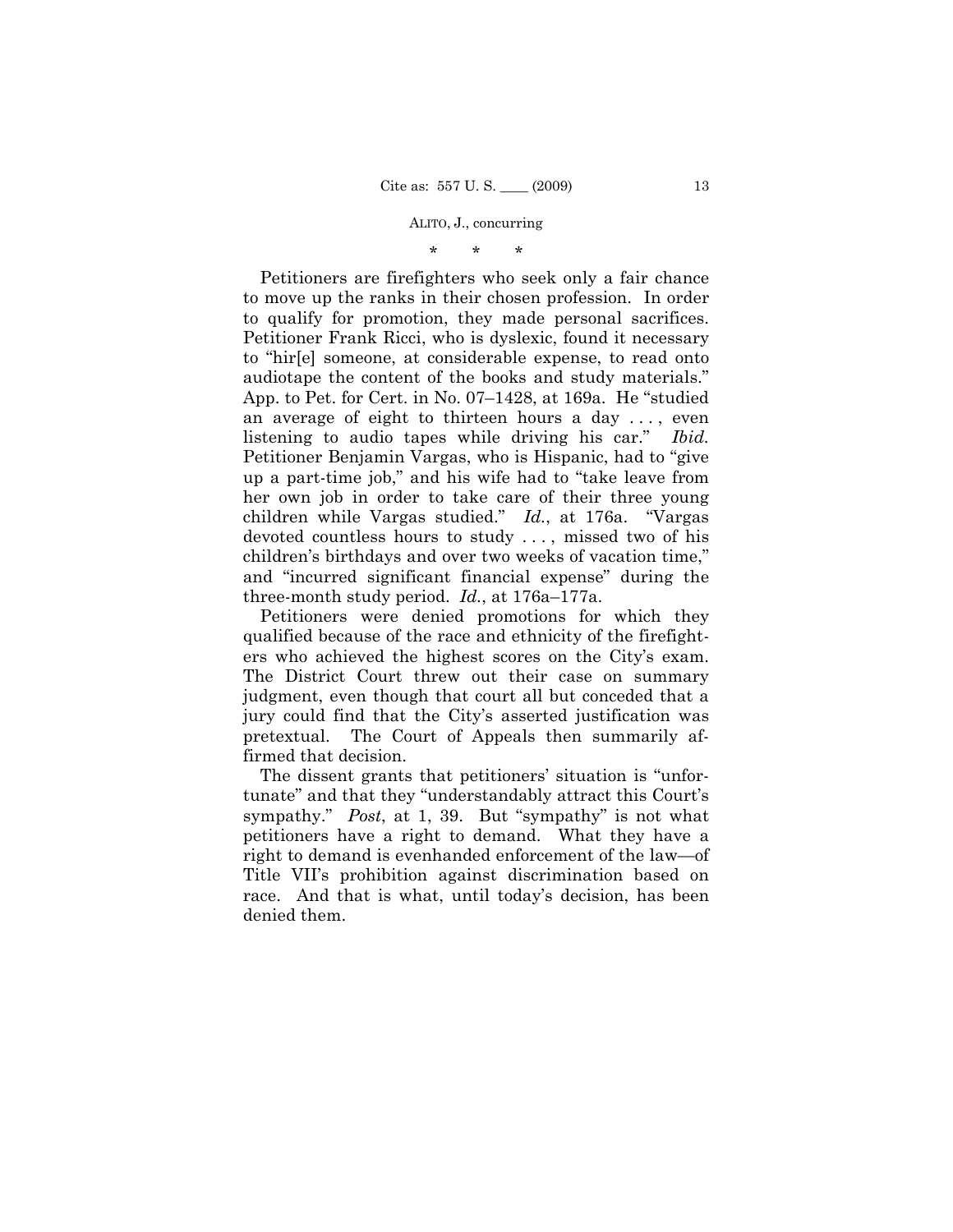## $\frac{1}{2}$  ,  $\frac{1}{2}$  ,  $\frac{1}{2}$  ,  $\frac{1}{2}$  ,  $\frac{1}{2}$  ,  $\frac{1}{2}$  ,  $\frac{1}{2}$ **SUPREME COURT OF THE UNITED STATES**

#### $\frac{1}{2}$  ,  $\frac{1}{2}$  ,  $\frac{1}{2}$  ,  $\frac{1}{2}$  ,  $\frac{1}{2}$  ,  $\frac{1}{2}$ Nos. 07–1428 and 08–328

# FRANK RICCI, ET AL., PETITIONERS 07–1428 *v.*

# JOHN DESTEFANO ET AL.

# FRANK RICCI, ET AL., PETITIONERS 08–328 *v.*

# JOHN DESTEFANO ET AL.

# ON WRITS OF CERTIORARI TO THE UNITED STATES COURT OF APPEALS FOR THE SECOND CIRCUIT

# [June 29, 2009]

JUSTICE GINSBURG, with whom JUSTICE STEVENS, JUS-TICE SOUTER, and JUSTICE BREYER join, dissenting.

In assessing claims of race discrimination, "[c]ontext matters." *Grutter* v. *Bollinger*, 539 U. S. 306, 327 (2003). In 1972, Congress extended Title VII of the Civil Rights Act of 1964 to cover public employment. At that time, municipal fire departments across the country, including New Haven's, pervasively discriminated against minorities. The extension of Title VII to cover jobs in firefighting effected no overnight change. It took decades of persistent effort, advanced by Title VII litigation, to open firefighting posts to members of racial minorities.

The white firefighters who scored high on New Haven's promotional exams understandably attract this Court's sympathy. But they had no vested right to promotion. Nor have other persons received promotions in preference to them. New Haven maintains that it refused to certify the test results because it believed, for good cause, that it would be vulnerable to a Title VII disparate-impact suit if it relied on those results. The Court today holds that New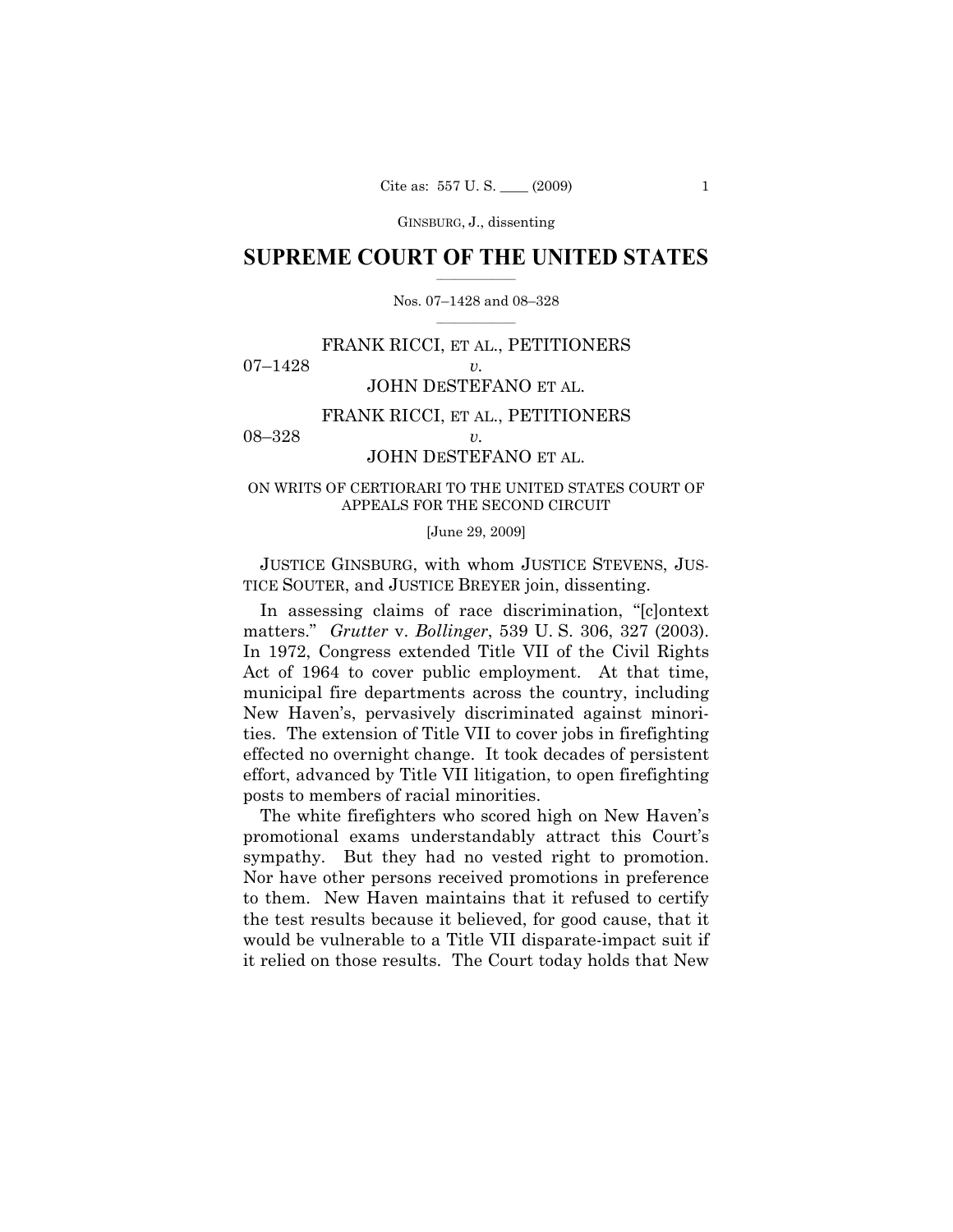#### 2 RICCI *v.* DESTEFANO

#### GINSBURG, J., dissenting

Haven has not demonstrated "a strong basis in evidence" for its plea. *Ante*, at 2. In so holding, the Court pretends that "[t]he City rejected the test results solely because the higher scoring candidates were white." *Ante*, at 20. That pretension, essential to the Court's disposition, ignores substantial evidence of multiple flaws in the tests New Haven used. The Court similarly fails to acknowledge the better tests used in other cities, which have yielded less racially skewed outcomes.1

By order of this Court, New Haven, a city in which African-Americans and Hispanics account for nearly 60 percent of the population, must today be served—as it was in the days of undisguised discrimination—by a fire department in which members of racial and ethnic minorities are rarely seen in command positions. In arriving at its order, the Court barely acknowledges the pathmarking decision in *Griggs* v. *Duke Power Co.*, 401 U. S. 424 (1971), which explained the centrality of the disparate-impact concept to effective enforcement of Title VII. The Court's order and opinion, I anticipate, will not have staying power.

> I A

The Court's recitation of the facts leaves out important parts of the story. Firefighting is a profession in which the legacy of racial discrimination casts an especially long shadow. In extending Title VII to state and local government employers in 1972, Congress took note of a U. S.

——————

<sup>&</sup>lt;sup>1</sup>Never mind the flawed tests New Haven used and the better selection methods used elsewhere, JUSTICE ALITO's concurring opinion urges. Overriding all else, racial politics, fired up by a strident African-American pastor, were at work in New Haven. See *ante*, at 4–9. Even a detached and disinterested observer, however, would have every reason to ask: Why did such racially skewed results occur in New Haven, when better tests likely would have produced less disproportionate results?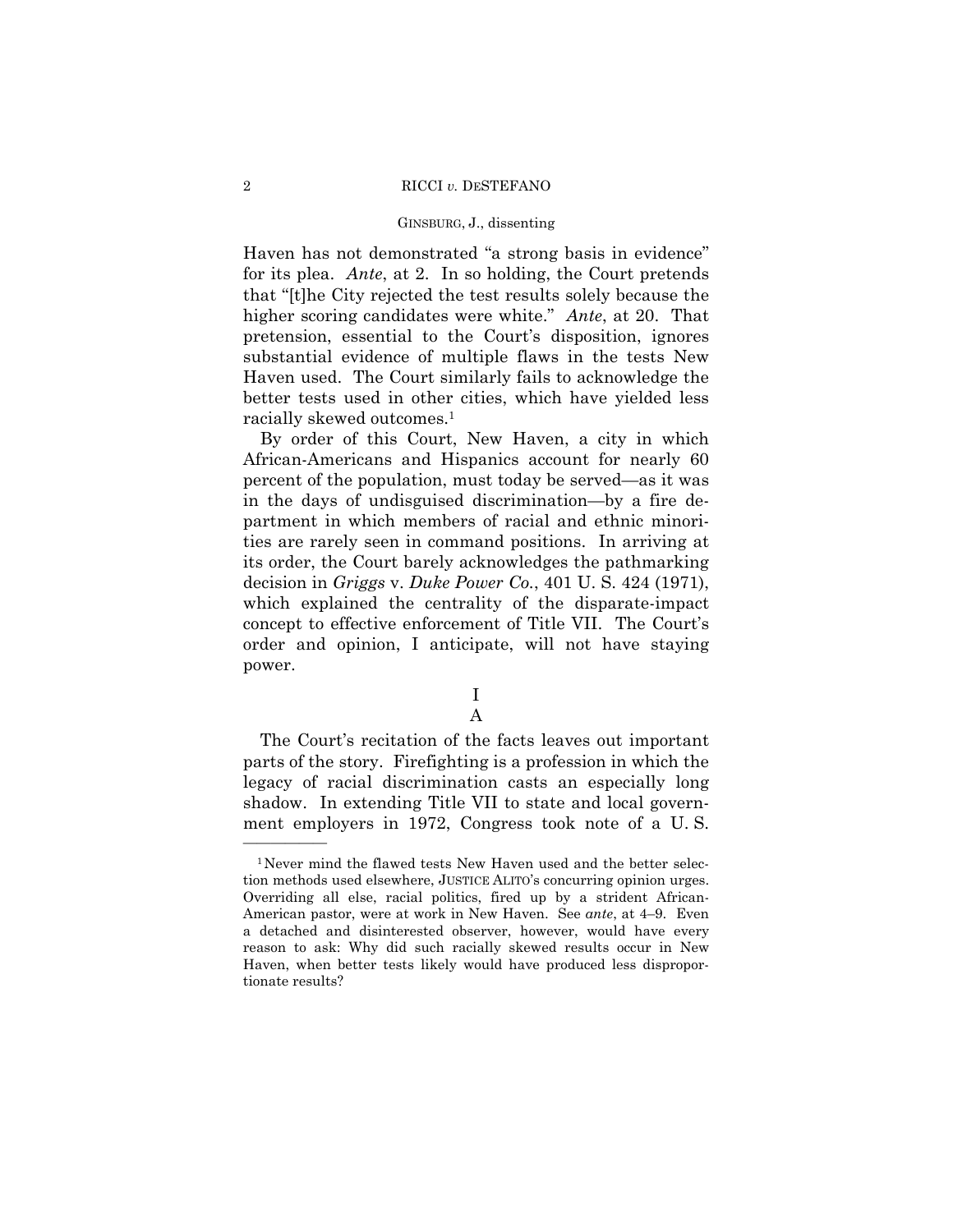Commission on Civil Rights (USCCR) report finding racial discrimination in municipal employment even "more pervasive than in the private sector." H. R. Rep. No. 92– 238, p. 17 (1971). According to the report, overt racism was partly to blame, but so too was a failure on the part of municipal employers to apply merit-based employment principles. In making hiring and promotion decisions, public employers often "rel[ied] on criteria unrelated to job performance," including nepotism or political patronage. 118 Cong. Rec. 1817 (1972). Such flawed selection methods served to entrench preexisting racial hierarchies. The USCCR report singled out police and fire departments for having "[b]arriers to equal employment ... greater ... than in any other area of State or local government," with African-Americans "hold[ing] almost no positions in the officer ranks." *Ibid*. See also National Commission on Fire Prevention and Control, America Burning 5 (1973) ("Racial minorities are under-represented in the fire departments in nearly every community in which they live.").

The city of New Haven (City) was no exception. In the early 1970's, African-Americans and Hispanics composed 30 percent of New Haven's population, but only 3.6 percent of the City's 502 firefighters. The racial disparity in the officer ranks was even more pronounced: "[O]f the 107 officers in the Department only one was black, and he held the lowest rank above private." *Firebird Soc. of New Haven, Inc.* v. *New Haven Bd. of Fire Comm'rs*, 66 F. R. D. 457, 460 (Conn. 1975).

Following a lawsuit and settlement agreement, see *ibid.*, the City initiated efforts to increase minority representation in the New Haven Fire Department (Department). Those litigation-induced efforts produced some positive change. New Haven's population includes a greater proportion of minorities today than it did in the 1970's: Nearly 40 percent of the City's residents are African-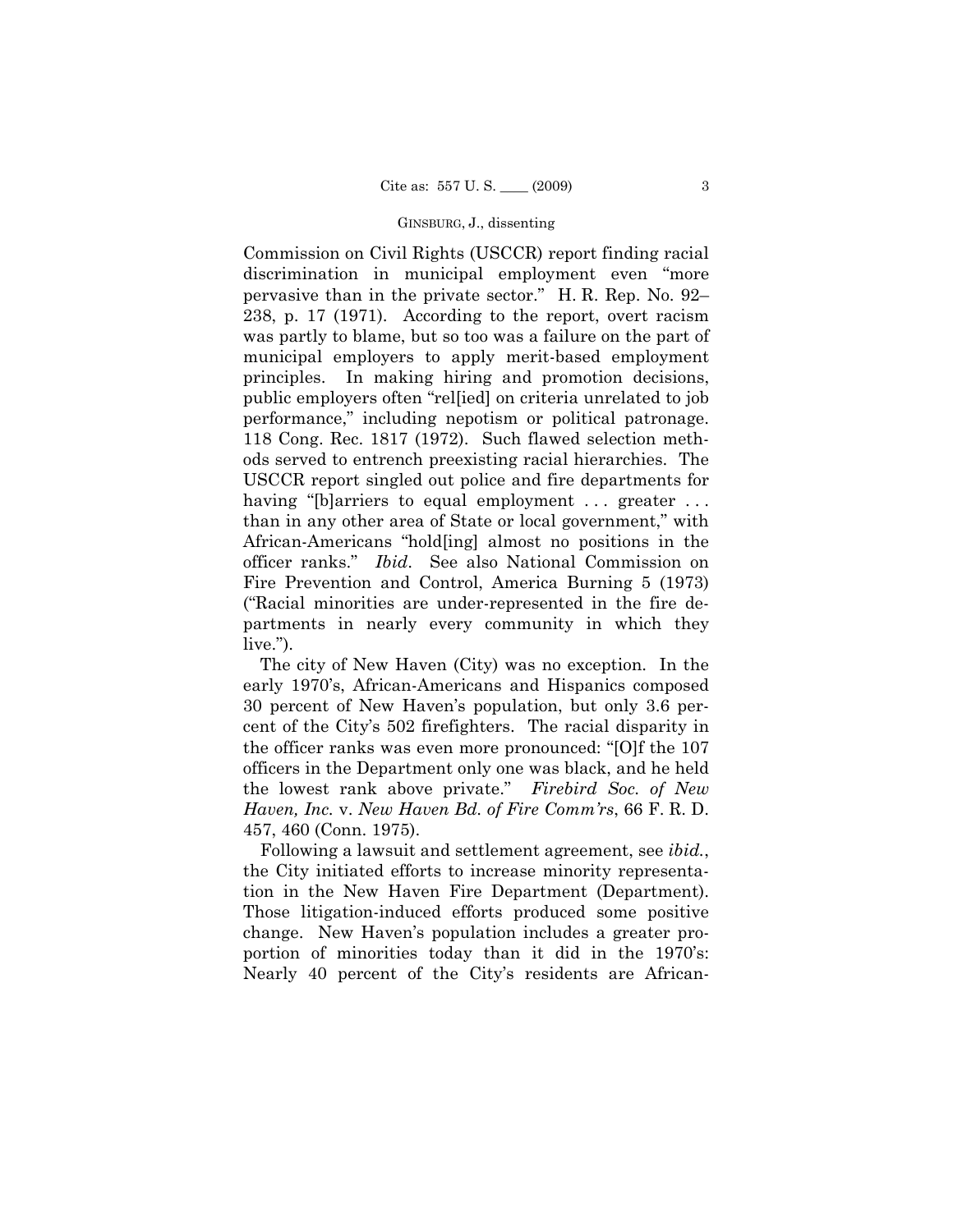### 4 RICCI *v.* DESTEFANO

#### GINSBURG, J., dissenting

American and more than 20 percent are Hispanic. Among entry-level firefighters, minorities are still underrepresented, but not starkly so. As of 2003, African-Americans and Hispanics constituted 30 percent and 16 percent of the City's firefighters, respectively. In supervisory positions, however, significant disparities remain. Overall, the senior officer ranks (captain and higher) are nine percent African-American and nine percent Hispanic. Only one of the Department's 21 fire captains is African-American. See App. in No. 06–4996–cv (CA2), p. A1588 (hereinafter CA2 App.). It is against this backdrop of entrenched inequality that the promotion process at issue in this litigation should be assessed.

B

By order of its charter, New Haven must use competitive examinations to fill vacancies in fire officer and other civil-service positions. Such examinations, the City's civil service rules specify, "shall be practical in nature, shall relate to matters which fairly measure the relative fitness and capacity of the applicants to discharge the duties of the position which they seek, and shall take into account character, training, experience, physical and mental fitness." *Id*., at A331. The City may choose among a variety of testing methods, including written and oral exams and "[p]erformance tests to demonstrate skill and ability in performing actual work." *Id.*, at A332.

New Haven, the record indicates, did not closely consider what sort of "practical" examination would "fairly measure the relative fitness and capacity of the applicants to discharge the duties" of a fire officer. Instead, the City simply adhered to the testing regime outlined in its twodecades-old contract with the local firefighters' union: a written exam, which would account for 60 percent of an applicant's total score, and an oral exam, which would account for the remaining 40 percent. *Id.,* at A1045. In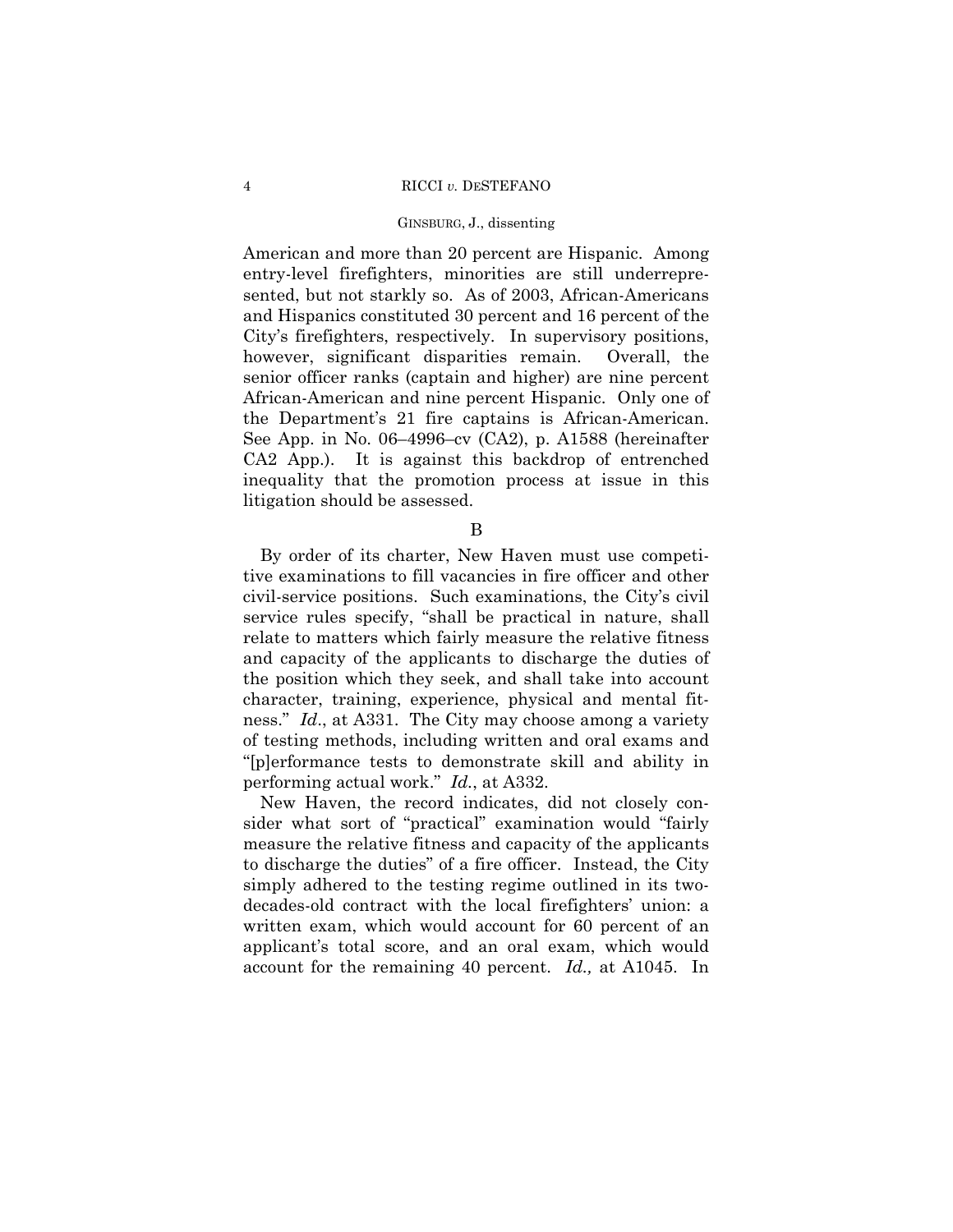soliciting bids from exam development companies, New Haven made clear that it would entertain only "proposals that include a written component that will be weighted at 60%, and an oral component that will be weighted at 40%." *Id.,* at A342. Chad Legel, a representative of the winning bidder, Industrial/Organizational Solutions, Inc. (IOS), testified during his deposition that the City never asked whether alternative methods might better measure the qualities of a successful fire officer, including leadership skills and command presence. See *id.,* at A522 ("I was under contract and had responsibility only to create the oral interview and the written exam.").

Pursuant to New Haven's specifications, IOS developed and administered the oral and written exams. The results showed significant racial disparities. On the lieutenant exam, the pass rate for African-American candidates was about one-half the rate for Caucasian candidates; the pass rate for Hispanic candidates was even lower. On the captain exam, both African-American and Hispanic candidates passed at about half the rate of their Caucasian counterparts. See App. 225–226. More striking still, although nearly half of the 77 lieutenant candidates were African-American or Hispanic, none would have been eligible for promotion to the eight positions then vacant. The highest scoring African-American candidate ranked 13th; the top Hispanic candidate was 26th. As for the seven then-vacant captain positions, two Hispanic candidates would have been eligible, but no African-Americans. The highest scoring African-American candidate ranked 15th. See *id.,* at 218–219.

These stark disparities, the Court acknowledges, sufficed to state a prima facie case under Title VII's disparate-impact provision. See *ante*, at 27 ("The pass rates of minorities . . . f[e]ll well below the 80-percent standard set by the [Equal Employment Opportunity Commission (EEOC)] to implement the disparate-impact provision of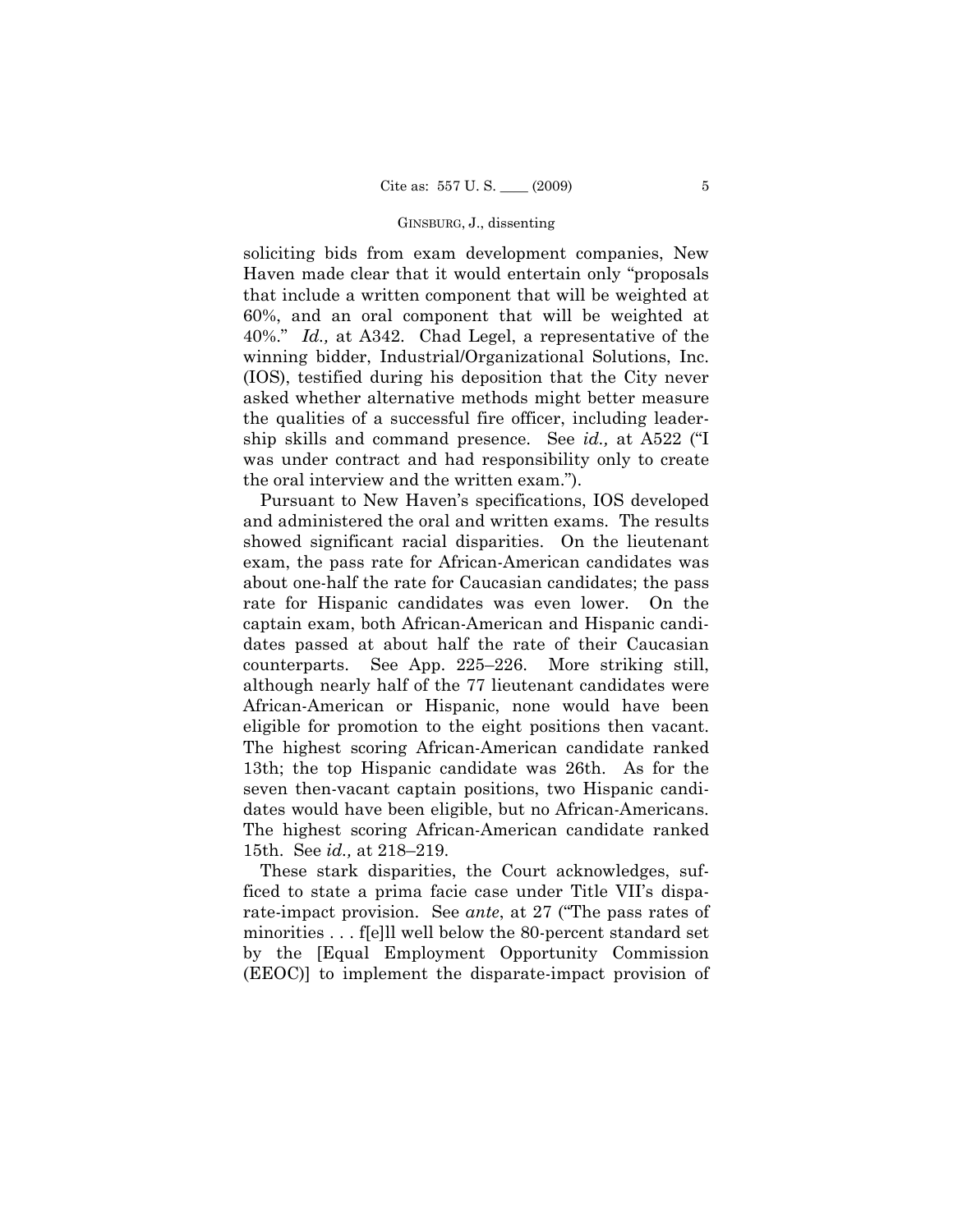Title VII."). New Haven thus had cause for concern about the prospect of Title VII litigation and liability. City officials referred the matter to the New Haven Civil Service Board (CSB), the entity responsible for certifying the results of employment exams.

Between January and March 2004, the CSB held five public meetings to consider the proper course. At the first meeting, New Haven's Corporation Counsel, Thomas Ude, described the legal standard governing Title VII disparateimpact claims. Statistical imbalances alone, Ude correctly recognized, do not give rise to liability. Instead, presented with a disparity, an employer "has the opportunity and the burden of proving that the test is job-related and consistent with business necessity." CA2 App. A724. A Title VII plaintiff may attempt to rebut an employer's showing of job-relatedness and necessity by identifying alternative selection methods that would have been at least as valid but with "less of an adverse or disparate or discriminatory effect." *Ibid*. See also *id*., at A738. Accordingly, the CSB Commissioners understood, their principal task was to decide whether they were confident about the reliability of the exams: Had the exams fairly measured the qualities of a successful fire officer despite their disparate results? Might an alternative examination process have identified the most qualified candidates without creating such significant racial imbalances?

Seeking a range of input on these questions, the CSB heard from test takers, the test designer, subject-matter experts, City officials, union leaders, and community members. Several candidates for promotion, who did not yet know their exam results, spoke at the CSB's first two meetings. Some candidates favored certification. The exams, they emphasized, had closely tracked the assigned study materials. Having invested substantial time and money to prepare themselves for the test, they felt it would be unfair to scrap the results. See, *e.g.*, *id.,* at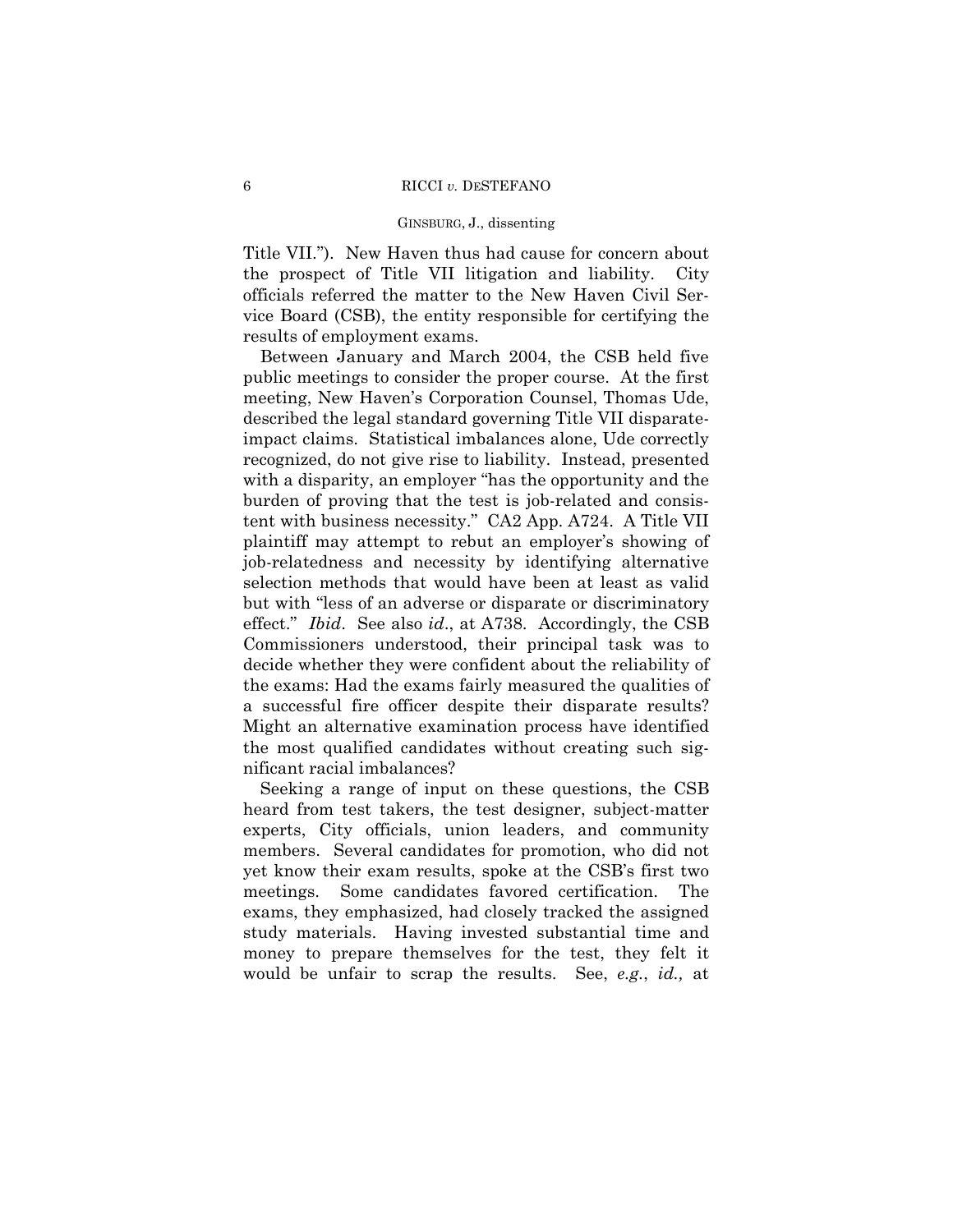# A772–A773, A785–A789.

Other firefighters had a different view. A number of the exam questions, they pointed out, were not germane to New Haven's practices and procedures. See, *e.g.*, *id.,* at A774–A784. At least two candidates opposed to certification noted unequal access to study materials. Some individuals, they asserted, had the necessary books even before the syllabus was issued. Others had to invest substantial sums to purchase the materials and "wait a month and a half for some of the books because they were on back-order." *Id.,* at A858. These disparities, it was suggested, fell at least in part along racial lines. While many Caucasian applicants could obtain materials and assistance from relatives in the fire service, the overwhelming majority of minority applicants were "firstgeneration firefighters" without such support networks. See *id.,* at A857–A861, A886–A887.

A representative of the Northeast Region of the International Association of Black Professional Firefighters, Donald Day, also spoke at the second meeting. Statistical disparities, he told the CSB, had been present in the Department's previous promotional exams. On earlier tests, however, a few minority candidates had fared well enough to earn promotions. *Id.,* at A828. See also App. 218–219. Day contrasted New Haven's experience with that of nearby Bridgeport, where minority firefighters held one-third of lieutenant and captain positions. Bridgeport, Day observed, had once used a testing process similar to New Haven's, with a written exam accounting for 70 percent of an applicant's score, an oral exam for 25 percent, and seniority for the remaining five percent. CA2 App. A830. Bridgeport recognized, however, that the oral component, more so than the written component, addressed the sort of "real-life scenarios" fire officers encounter on the job. *Id.,* at A832. Accordingly, that city "changed the relative weights" to give primacy to the oral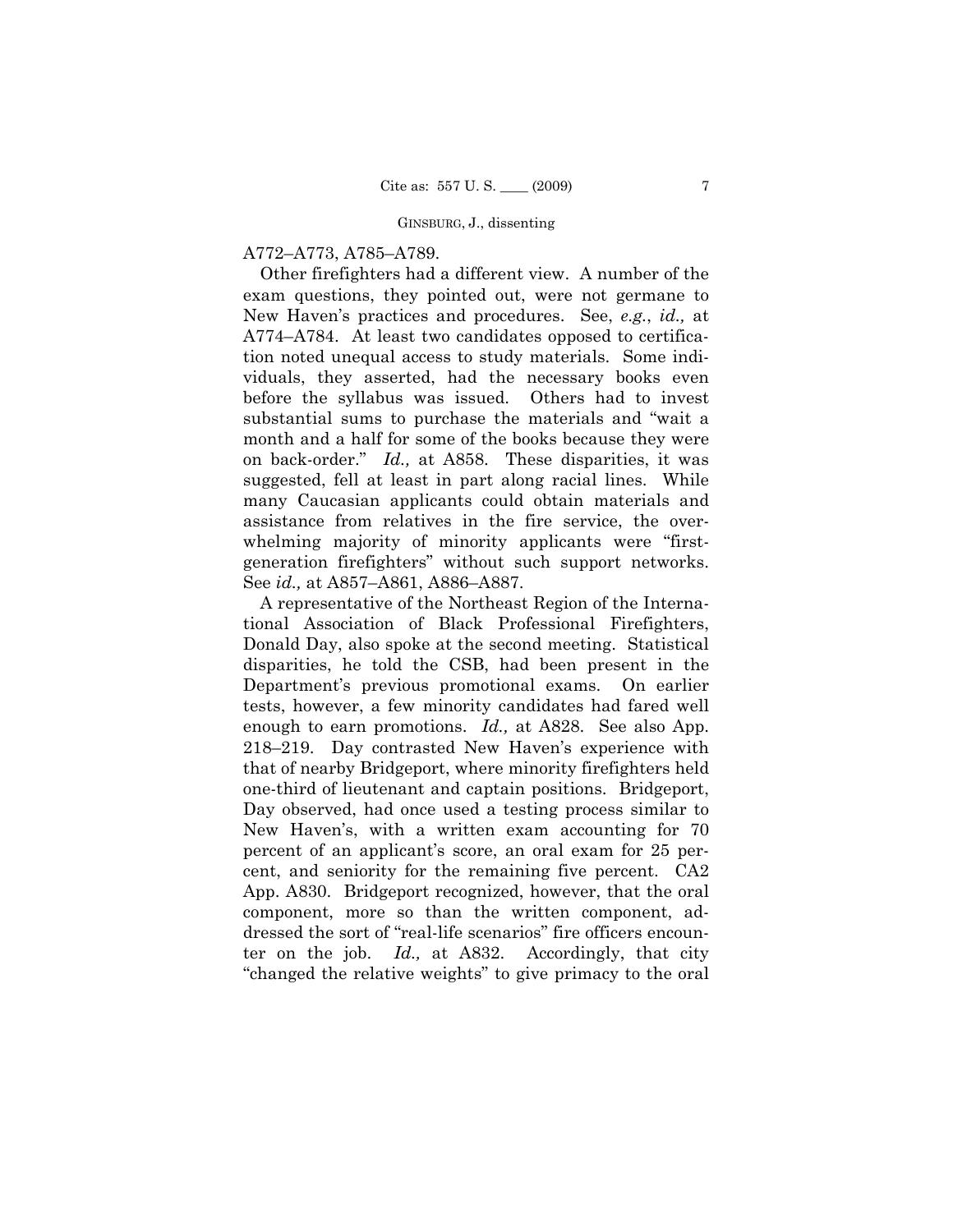exam. *Ibid*. Since that time, Day reported, Bridgeport had seen minorities "fairly represented" in its exam results. *Ibid*.

The CSB's third meeting featured IOS representative Legel, the leader of the team that had designed and administered the exams for New Haven. Several City officials also participated in the discussion. Legel described the exam development process in detail. The City, he recounted, had set the "parameters" for the exams, specifically, the requirement of written and oral components with a 60/40 weighting. *Id.,* at A923, A974. For security reasons, Department officials had not been permitted to check the content of the questions prior to their administration. Instead, IOS retained a senior fire officer from Georgia to review the exams "for content and fidelity to the source material." *Id.,* at A936. Legel defended the exams as "facially neutral," and stated that he "would stand by the[ir] validity." *Id.,* at A962. City officials did not dispute the neutrality of IOS's work. But, they cautioned, even if individual exam questions had no intrinsic bias, the selection process as a whole may nevertheless have been deficient. The officials urged the CSB to consult with experts about the "larger picture." *Id.,* at A1012.

At its fourth meeting, CSB solicited the views of three individuals with testing-related expertise. Dr. Christopher Hornick, an industrial/organizational psychology consultant with 25 years' experience with police and firefighter testing, described the exam results as having "relatively high adverse impact." *Id.,* at A1028. Most of the tests he had developed, Hornick stated, exhibited "significantly and dramatically less adverse impact." *Id.,*  at A1029. Hornick downplayed the notion of "facial neutrality." It was more important, he advised the CSB, to consider "the broader issue of how your procedures and your rules and the types of tests that you are using are contributing to the adverse impact." *Id.,* at A1038.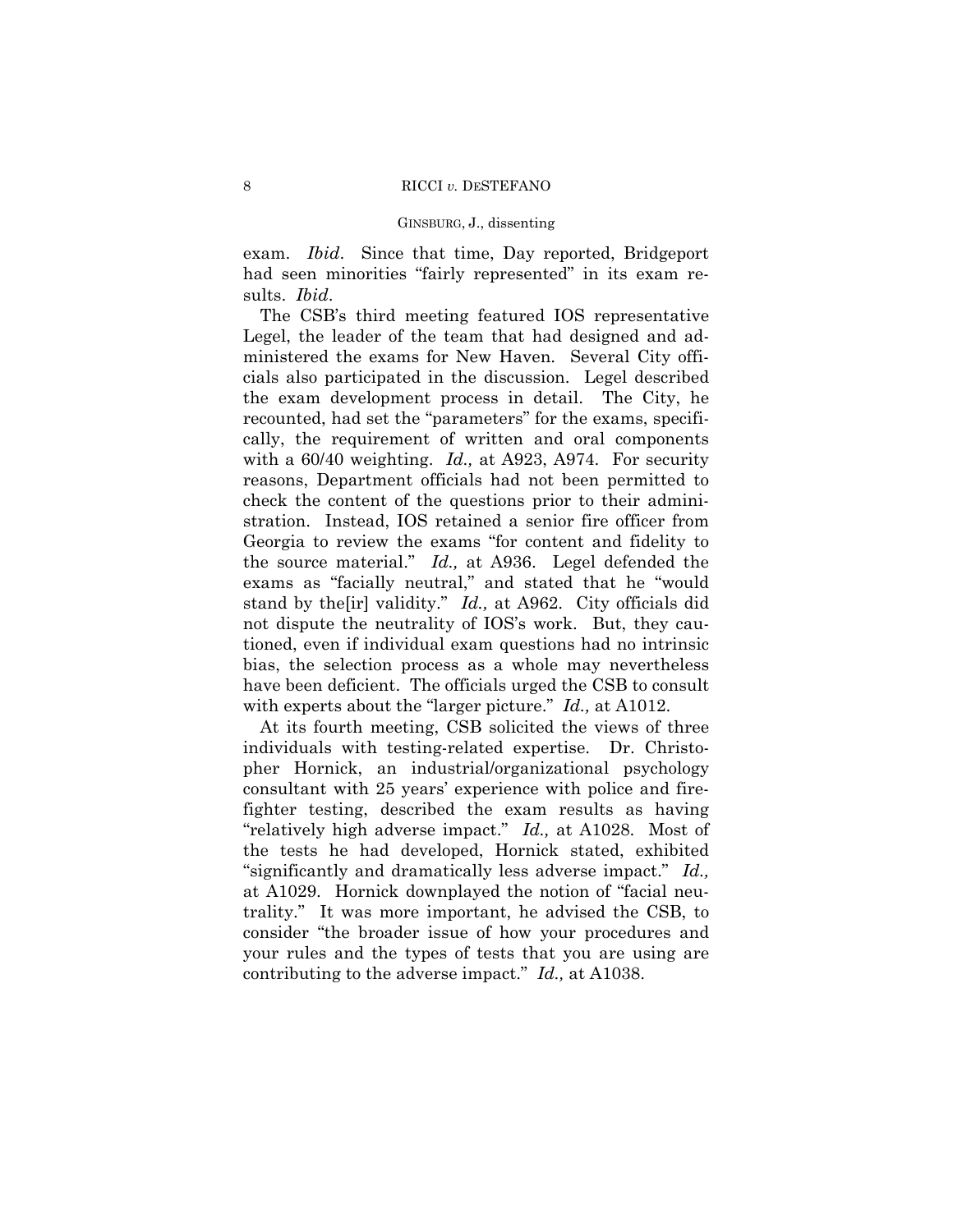Specifically, Hornick questioned New Haven's unionprompted 60/40 written/oral examination structure, noting the availability of "different types of testing procedures that are much more valid in terms of identifying the best potential supervisors in [the] fire department." *Id.,* at A1032. He suggested, for example, "an assessment center process, which is essentially an opportunity for candidates . . . to demonstrate how they would address a particular problem as opposed to just verbally saying it or identifying the correct option on a written test." *Id.,* at A1039–A1040. Such selection processes, Hornick said, better "identif[y] the best possible people" and "demonstrate dramatically less adverse impacts." *Ibid*. Hornick added:

"I've spoken to at least 10,000, maybe 15,000 firefighters in group settings in my consulting practice and I have never one time ever had anyone in the fire service say to me, 'Well, the person who answers gets the highest score on a written job knowledge, multiple-guess test makes the best company officer.' We know that it's not as valid as other procedures that exist." *Id.,* at A1033.

See also *id.,* at A1042–A1043 ("I think a person's leadership skills, their command presence, their interpersonal skills, their management skills, their tactical skills could have been identified and evaluated in a much more appropriate way.").

Hornick described the written test itself as "reasonably good," *id.,* at A1041, but he criticized the decision not to allow Department officials to check the content. According to Hornick, this "inevitably" led to "test[ing] for processes and procedures that don't necessarily match up into the department." *Id.,* at A1034–A1035. He preferred "experts from within the department who have signed confidentiality agreements . . . to make sure that the terminology and equipment that's being identified from standardized read-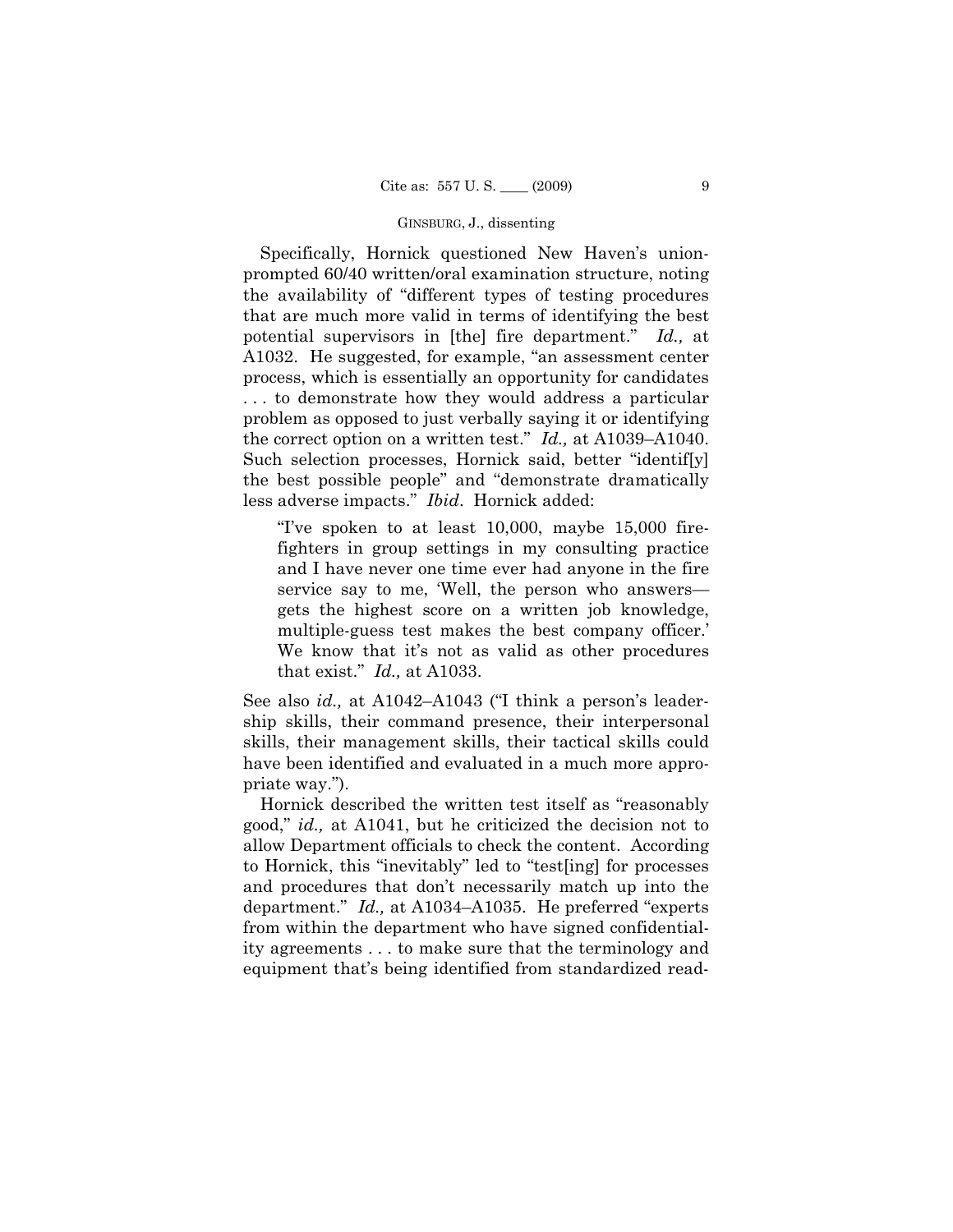ing sources apply to the department." *Id.,* at A1035.

Asked whether he thought the City should certify the results, Hornick hedged: "There is adverse impact in the test. That will be identified in any proceeding that you have. You will have industrial psychology experts, if it goes to court, on both sides. And it will not be a pretty or comfortable position for anyone to be in." *Id.,* at A1040– A1041. Perhaps, he suggested, New Haven might certify the results but immediately begin exploring "alternative ways to deal with these issues" in the future. *Id.,* at A1041.

The two other witnesses made relatively brief appearances. Vincent Lewis, a specialist with the Department of Homeland Security and former fire officer in Michigan, believed the exams had generally tested relevant material, although he noted a relatively heavy emphasis on questions pertaining to being an "apparatus driver." He suggested that this may have disadvantaged test takers "who had not had the training or had not had an opportunity to drive the apparatus." *Id.,* at A1051. He also urged the CSB to consider whether candidates had, in fact, enjoyed equal access to the study materials. *Ibid*. Cf. *supra*, at 7.

Janet Helms, a professor of counseling psychology at Boston College, observed that two-thirds of the incumbent fire officers who submitted job analyses to IOS during the exam design phase were Caucasian. Members of different racial groups, Helms told the CSB, sometimes do their jobs in different ways, "often because the experiences that are open to white male firefighters are not open to members of these other under-represented groups." CA2 App. A1063– A1064. The heavy reliance on job analyses from white firefighters, she suggested, may thus have introduced an element of bias. *Id.,* at A1063.

The CSB's fifth and final meeting began with statements from City officials recommending against certification. Ude, New Haven's counsel, repeated the applicable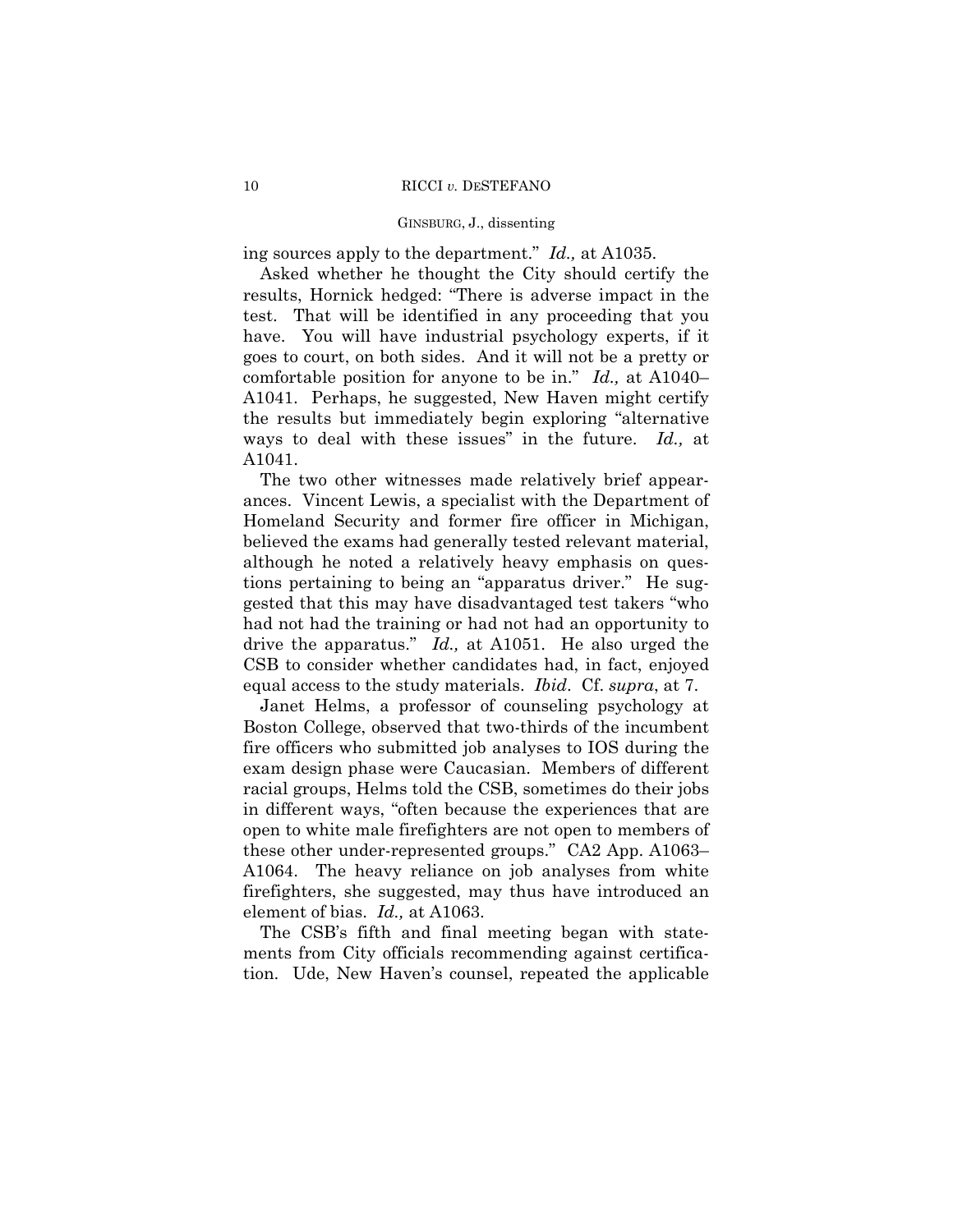disparate-impact standard:

"[A] finding of adverse impact is the beginning, not the end, of a review of testing procedures. Where a procedure demonstrates adverse impact, you look to how closely it is related to the job that you're looking to fill and you also look at whether there are other ways to test for those qualities, those traits, those positions that are equally valid with less adverse impact." *Id.,* at A1100–A1101.

New Haven, Ude and other officials asserted, would be vulnerable to Title VII liability under this standard. Even if the exams were "facially neutral," significant doubts had been raised about whether they properly assessed the key attributes of a successful fire officer. *Id.,* at A1103. See also *id*., at A1125 ("Upon close reading of the exams, the questions themselves would appear to test a candidate's ability to memorize textbooks but not necessarily to identify solutions to real problems on the fire ground."). Moreover, City officials reminded the CSB, Hornick and others had identified better, less discriminatory selection methods–such as assessment centers or exams with a more heavily weighted oral component. *Id.,* at A1108–A1109, A1129–A1130.

After giving members of the public a final chance to weigh in, the CSB voted on certification, dividing 2 to 2. By rule, the result was noncertification. Voting no, Commissioner Webber stated, "I originally was going to vote to certify. . . . But I've heard enough testimony here to give me great doubts about the test itself and . . . some of the procedures. And I believe we can do better." *Id.,* at A1157. Commissioner Tirado likewise concluded that the "flawed" testing process counseled against certification. *Id.,* at A1158. Chairman Segaloff and Commissioner Caplan voted to certify. According to Segaloff, the testimony had not "compelled [him] to say this exam was not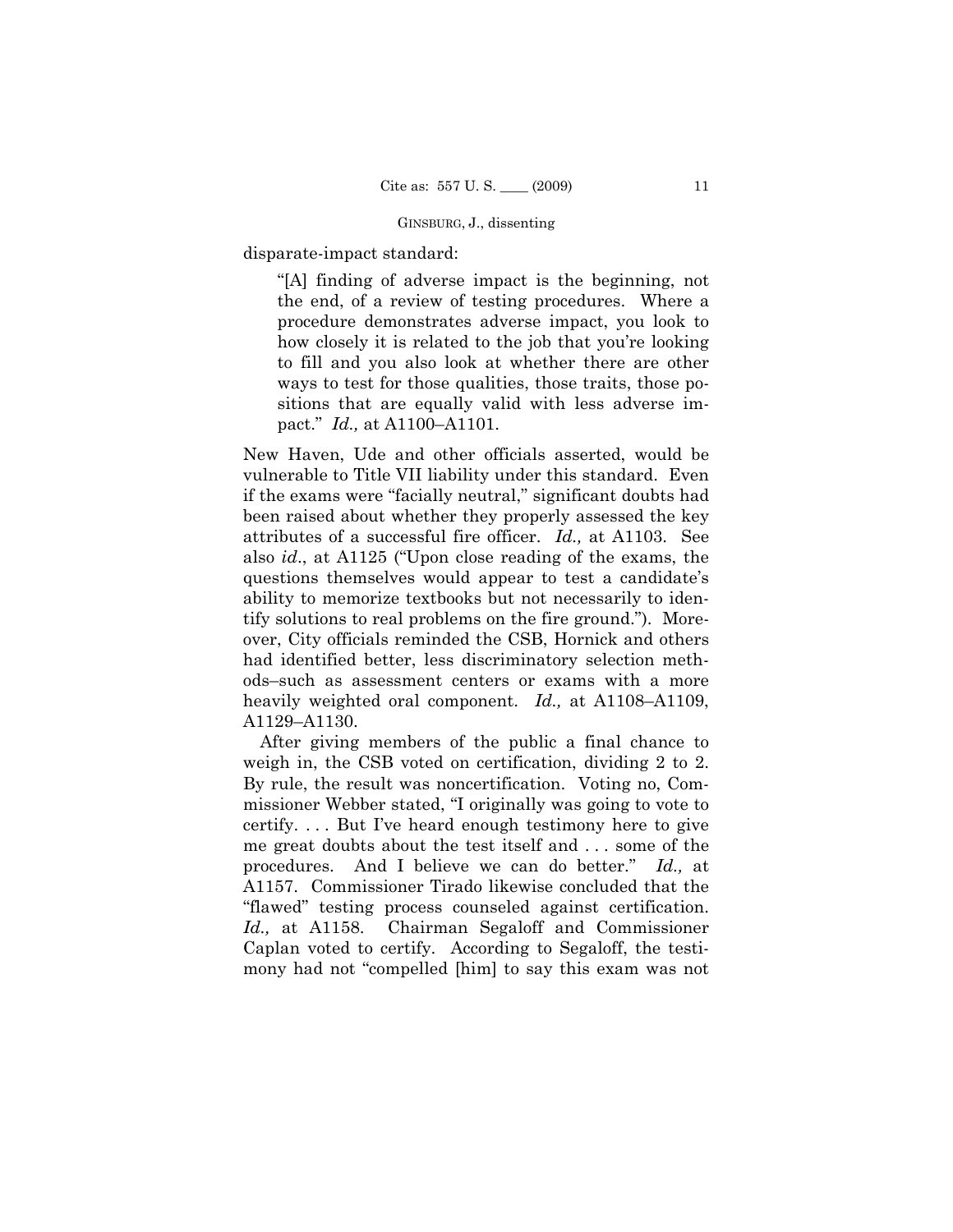job-related," and he was unconvinced that alternative selection processes would be "less discriminatory." *Id.,* at A1159–A1160. Both Segalhoff and Caplan, however, urged the City to undertake civil service reform. *Id.,* at A1150–A1154.

 $\mathcal{C}$ 

Following the CSB's vote, petitioners—17 white firefighters and one Hispanic firefighter, all of whom had high marks on the exams—filed suit in the United States District Court for the District of Connecticut. They named as defendants—respondents here—the City, several City officials, a local political activist, and the two CSB members who voted against certifying the results. By opposing certification, petitioners alleged, respondents had discriminated against them in violation of Title VII's disparate-treatment provision and the Fourteenth Amendment's Equal Protection Clause. The decision not to certify, respondents answered, was a lawful effort to comply with Title VII's disparate-impact provision and thus could not have run afoul of Title VII's prohibition of disparate treatment. Characterizing respondents' stated rationale as a mere pretext, petitioners insisted that New Haven would have had a solid defense to any disparateimpact suit.

In a decision summarily affirmed by the Court of Appeals, the District Court granted summary judgment for respondents. 554 F. Supp. 2d 142 (Conn. 2006), aff'd, 530 F. 3d 87 (CA2 2008) *(per curiam)*. Under Second Circuit precedent, the District Court explained, "the intent to remedy the disparate impact" of a promotional exam "is not equivalent to an intent to discriminate against nonminority applicants." 554 F. Supp. 2d, at 157 (quoting *Hayden* v. *County of Nassau*, 180 F. 3d 42, 51 (CA2 1999)). Rejecting petitioners' pretext argument, the court observed that the exam results were sufficiently skewed "to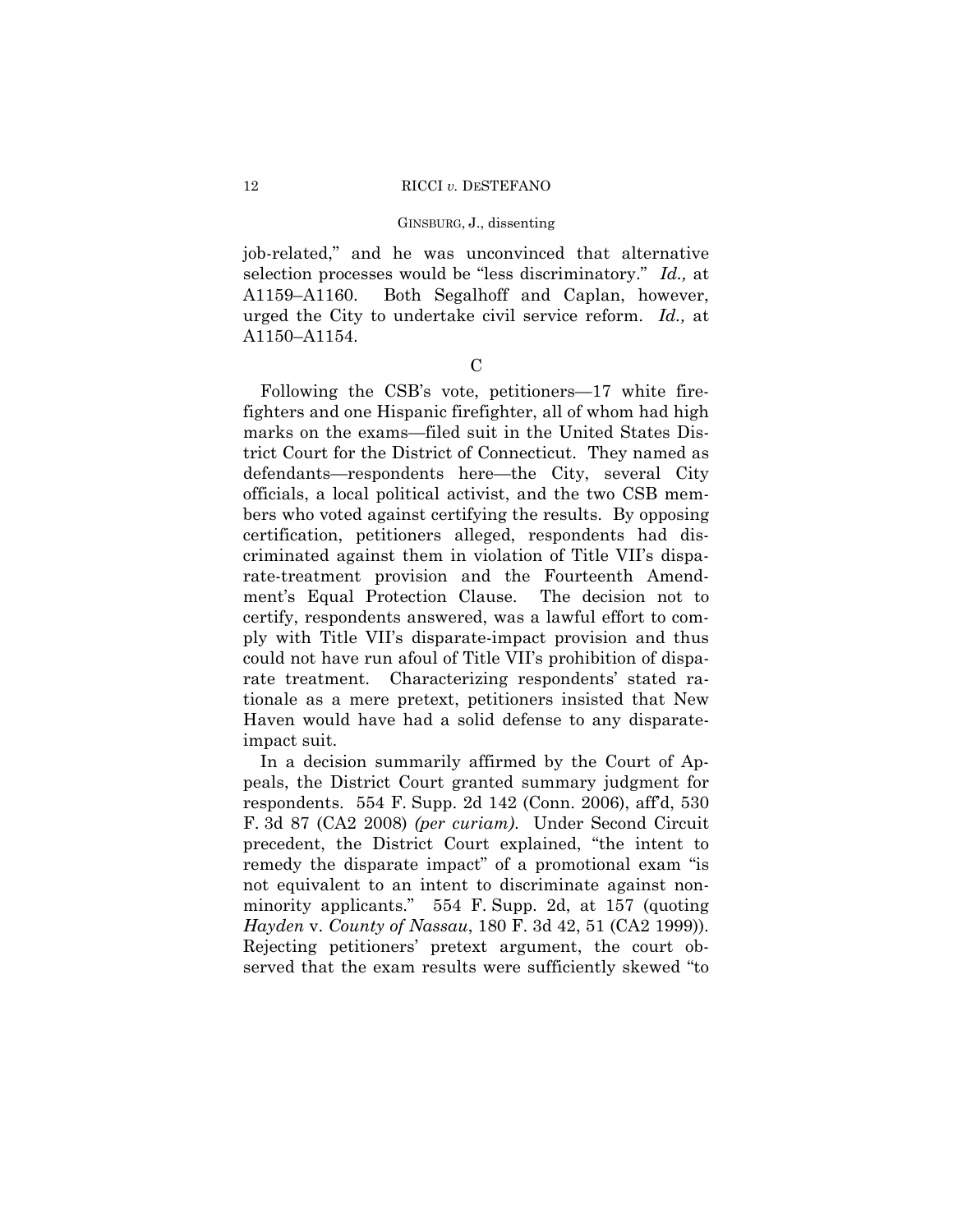make out a prima facie case of discrimination" under Title VII's disparate-impact provision. 554 F. Supp. 2d, at 158. Had New Haven gone forward with certification and been sued by aggrieved minority test takers, the City would have been forced to defend tests that were presumptively invalid. And, as the CSB testimony of Hornick and others indicated, overcoming that presumption would have been no easy task. *Id*., at 153–156. Given Title VII's preference for voluntary compliance, the court held, New Haven could lawfully discard the disputed exams even if the City had not definitively "pinpoint[ed]" the source of the disparity and "ha[d] not yet formulated a better selection method." *Id*., at 156.

Respondents were no doubt conscious of race during their decisionmaking process, the court acknowledged, but this did not mean they had engaged in racially disparate treatment. The conclusion they had reached and the action thereupon taken were race-neutral in this sense: "[A]ll the test results were discarded, no one was promoted, and firefighters of every race will have to participate in another selection process to be considered for promotion." *Id*., at 158. New Haven's action, which gave no individual a preference, "was 'simply not analogous to a quota system or a minority set-aside where candidates, on the basis of their race, are not treated uniformly.'" *Id*., at 157 (quoting *Hayden*, 180 F. 3d, at 50). For these and other reasons, the court also rejected petitioners' equal protection claim.

II

A

Title VII became effective in July 1965. Employers responded to the law by eliminating rules and practices that explicitly barred racial minorities from "white" jobs. But removing overtly race-based job classifications did not usher in genuinely equal opportunity. More subtle—and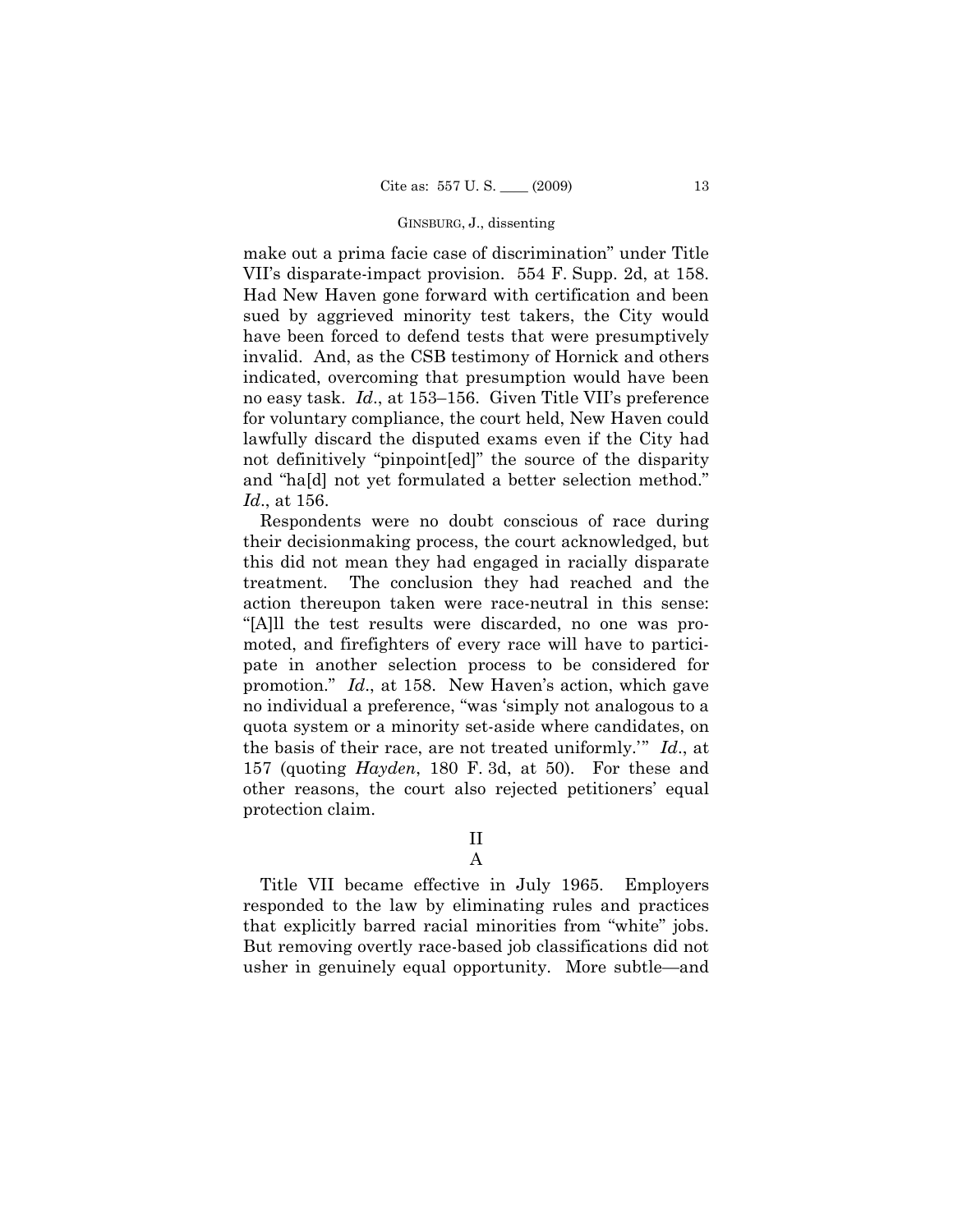sometimes unconscious—forms of discrimination replaced once undisguised restrictions.

In *Griggs* v. *Duke Power Co.*, 401 U. S. 424 (1971), this Court responded to that reality and supplied important guidance on Title VII's mission and scope. Congress, the landmark decision recognized, aimed beyond "disparate treatment"; it targeted "disparate impact" as well. Title VII's original text, it was plain to the Court, "proscribe[d] not only overt discrimination but also practices that are fair in form, but discriminatory in operation." *Id*., at 431.2 Only by ignoring *Griggs* could one maintain that intentionally disparate treatment alone was Title VII's "original, foundational prohibition," and disparate impact a mere afterthought. Cf. *ante*, at 21.

*Griggs* addressed Duke Power Company's policy that applicants for positions, save in the company's labor department, be high school graduates and score satisfactorily on two professionally prepared aptitude tests. "[T]here was no showing of a discriminatory purpose in the adoption of the diploma and test requirements." 401 U. S., at 428. The policy, however, "operated to render ineligible a markedly disproportionate number of [African-Americans]." *Id*., at 429. At the time of the litigation, in

——————

<sup>2</sup>The Court's disparate-impact analysis rested on two provisions of Title VII: §703(a)(2), which made it unlawful for an employer "to limit, segregate, or classify his employees in any way which would deprive or tend to deprive any individual of employment opportunities or otherwise adversely affect his status as an employee, because of such individual's race, color, religion, sex, or national origin"; and §703(h), which permitted employers "to act upon the results of any professionally developed ability test provided that such test, its administration or action upon the results is not designed, intended or used to discriminate because of race, color, religion, sex or national origin." *Griggs* v. *Duke Power Co.*, 401 U. S. 424, 426, n. 1 (1971) (quoting 78 Stat. 255, 42 U. S. C. §2000e–2(a)(2), (h) (1964 ed.)). See also 401 U. S., at 433– 436 (explaining that §703(h) authorizes only tests that are "demonstrably a reasonable measure of job performance").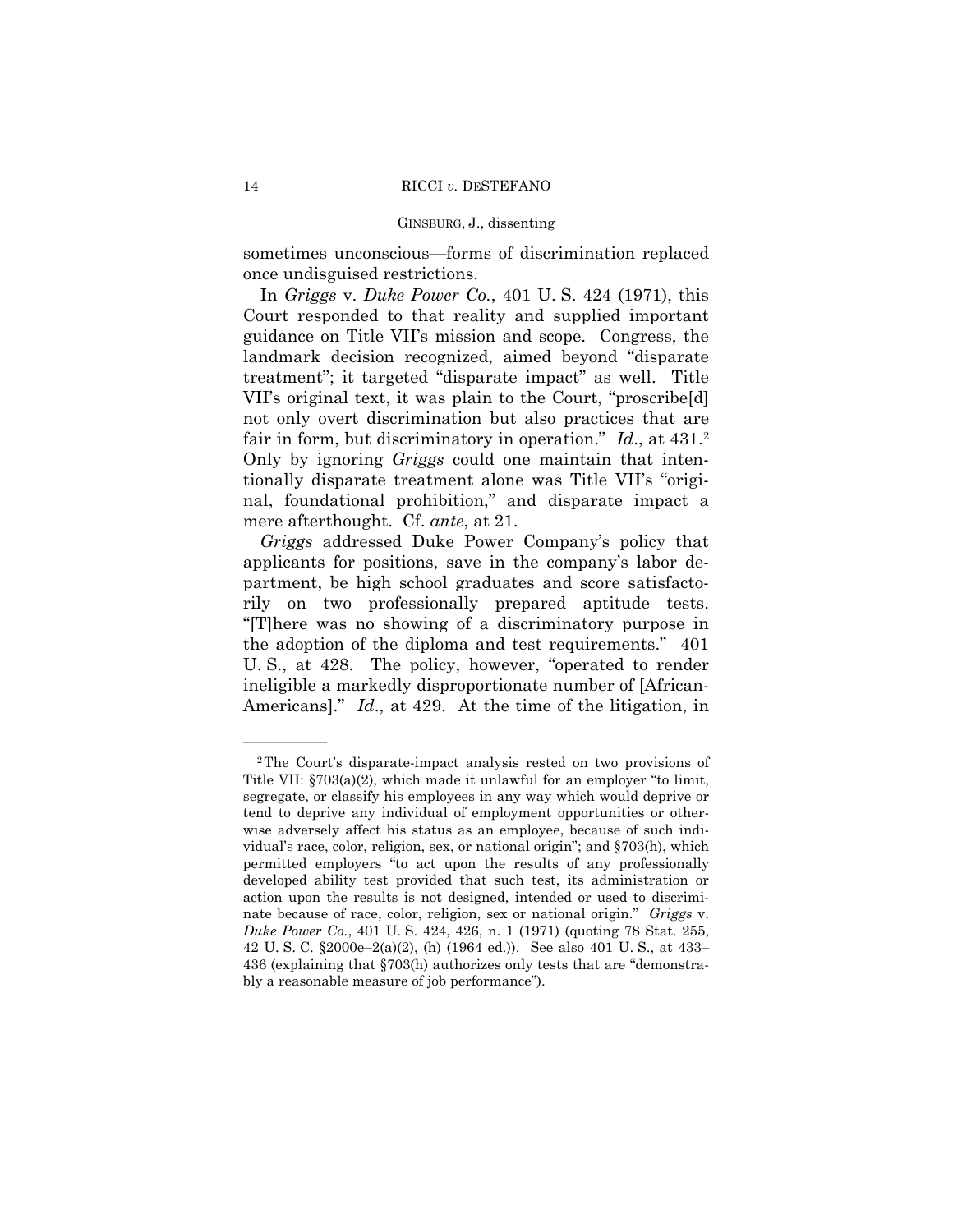North Carolina, where the Duke Power plant was located, 34 percent of white males, but only 12 percent of African-American males, had high school diplomas. *Id*., at 430, n. 6. African-Americans also failed the aptitude tests at a significantly higher rate than whites. *Ibid*. Neither requirement had been "shown to bear a demonstrable relationship to successful performance of the jobs for which it was used." *Id*., at 431.

The Court unanimously held that the company's diploma and test requirements violated Title VII. "[T]o achieve equality of employment opportunities," the Court comprehended, Congress "directed the thrust of the Act to the *consequences* of employment practices, not simply the motivation." *Id*., at 429, 432. That meant "unnecessary barriers to employment" must fall, even if "neutral on their face" and "neutral in terms of intent." *Id*., at 430, 431. "The touchstone" for determining whether a test or qualification meets Title VII's measure, the Court said, is not "good intent or the absence of discriminatory intent"; it is "business necessity." *Id*., at 431, 432. Matching procedure to substance, the *Griggs* Court observed, Congress "placed on the employer the burden of showing that any given requirement . . . ha[s] a manifest relationship to the employment in question." *Id*., at 432.

In *Albemarle Paper Co.* v. *Moody*, 422 U. S. 405 (1975), the Court, again without dissent, elaborated on *Griggs*. When an employment test "select[s] applicants for hire or promotion in a racial pattern significantly different from the pool of applicants," the Court reiterated, the employer must demonstrate a "manifest relationship" between test and job. 422 U. S., at 425. Such a showing, the Court cautioned, does not necessarily mean the employer prevails: "[I]t remains open to the complaining party to show that other tests or selection devices, without a similarly undesirable racial effect, would also serve the employer's legitimate interest in 'efficient and trustworthy workman-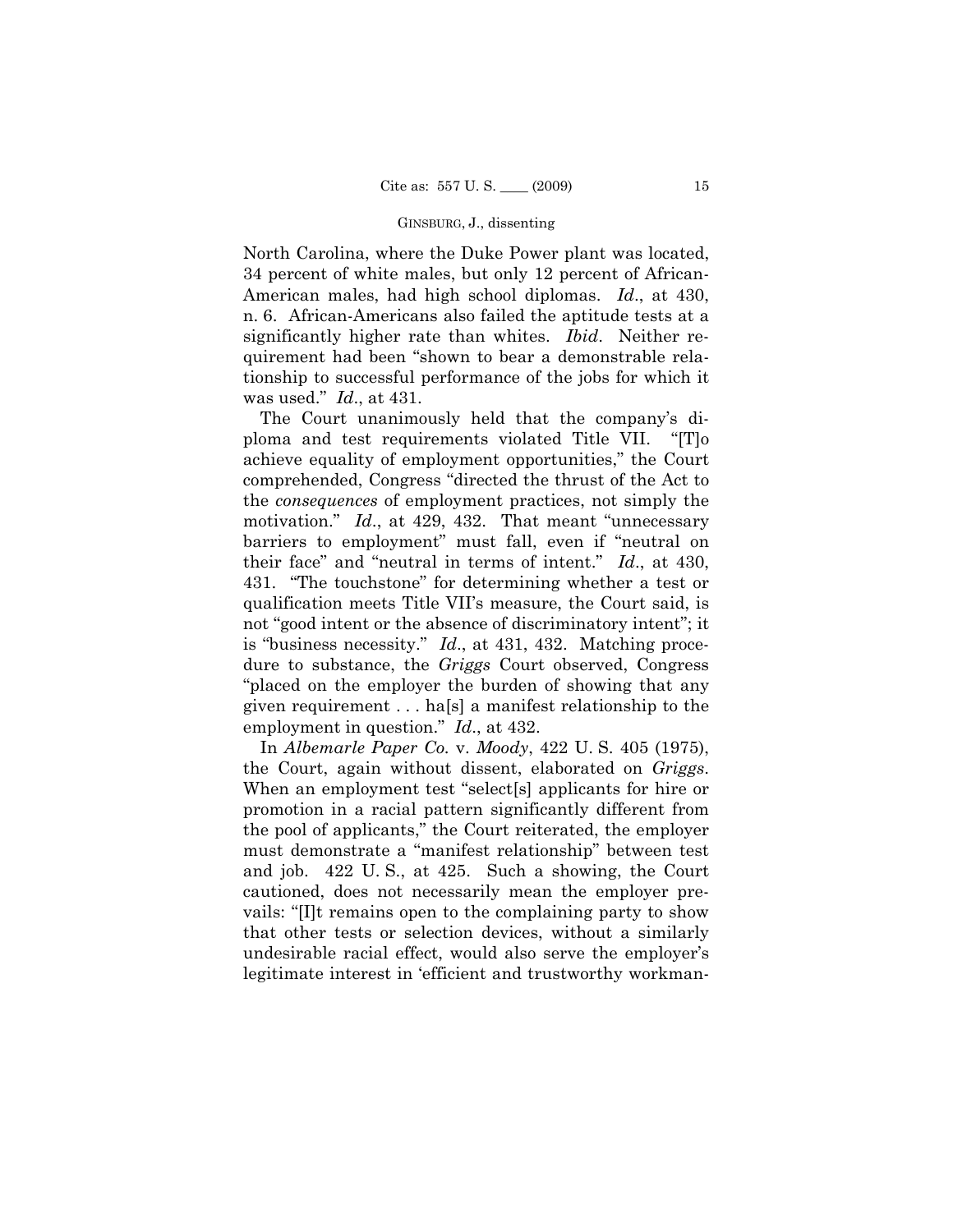ship.'" *Ibid*.

——————

Federal trial and appellate courts applied *Griggs* and *Albemarle* to disallow a host of hiring and promotion practices that "operate[d] as 'built in headwinds' for minority groups." *Griggs*, 401 U. S., at 432. Practices discriminatory in effect, courts repeatedly emphasized, could be maintained only upon an employer's showing of "an overriding and compelling business purpose." *Chrisner* v. *Complete Auto Transit, Inc.*, 645 F. 2d 1251, 1261, n. 9 (CA6 1981).3 That a practice served "legitimate management functions" did not, it was generally understood, suffice to establish business necessity. *Williams* v. *Colorado Springs, Colo., School Dist.*, 641 F. 2d 835, 840–841 (CA10 1981) (internal quotation marks omitted). Among selection methods cast aside for lack of a "manifest relationship" to job performance were a number of written

<sup>3</sup>See also *Dothard* v. *Rawlinson*, 433 U. S. 321, 332, n. 14 (1977) ("a discriminatory employment practice must be shown to be necessary to safe and efficient job performance to survive a Title VII challenge"); *Williams* v. *Colorado Springs, Colo., School Dist.,* 641 F. 2d 835, 840– 841 (CA10 1981) ("The term 'necessity' connotes that the exclusionary practice must be shown to be of great importance to job performance."); *Kirby* v. *Colony Furniture Co.*, 613 F. 2d 696, 705, n. 6 (CA8 1980) ("the proper standard for determining whether 'business necessity' justifies a practice which has a racially discriminatory result is not whether it is justified by routine business considerations but whether there is a *compelling* need for the employer to maintain that practice and whether the employer can prove there is *no* alternative to the challenged practice"); *Pettway* v. *American Cast Iron Pipe Co.*, 494 F. 2d 211, 244, n. 87 (CA5 1974) ("this doctrine of business necessity . . . connotes an irresistible demand" (internal quotation marks omitted)); *United States* v. *Bethlehem Steel Corp.*, 446 F. 2d 652, 662 (CA2 1971) (an exclusionary practice "must not only directly foster safety and efficiency of a plant, but also be essential to those goals"); *Robinson* v. *Lorillard Corp.*, 444 F. 2d 791, 798 (CA4 1971) ("The test is whether there exists an overriding legitimate business purpose such that the practice is necessary to the safe and efficient operation of the business.").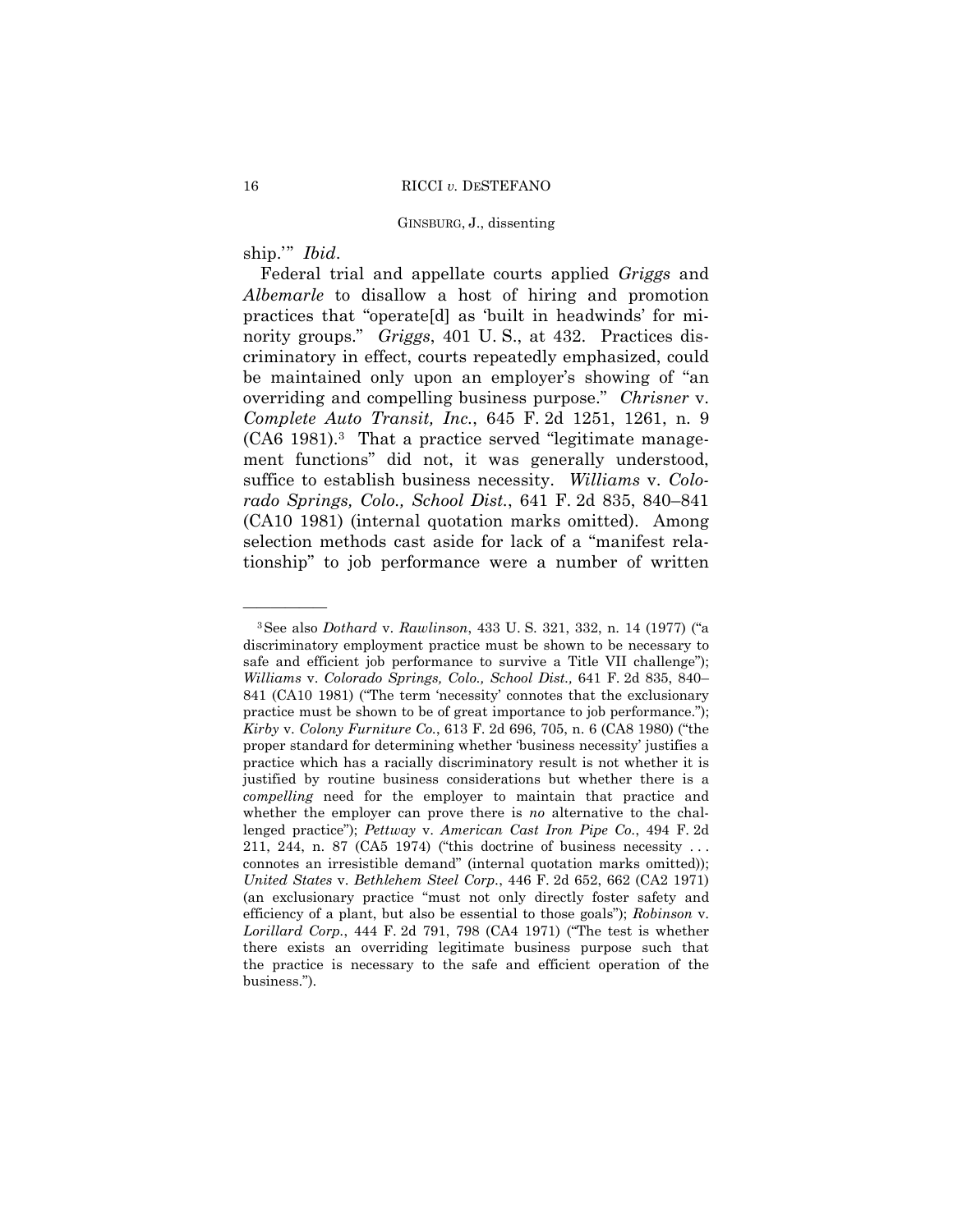hiring and promotional examinations for firefighters.<sup>4</sup>

Moving in a different direction, in *Wards Cove Packing Co.* v. *Atonio*, 490 U. S. 642 (1989), a bare majority of this Court significantly modified the *Griggs-Albemarle* delineation of Title VII's disparate-impact proscription. As to business necessity for a practice that disproportionately excludes members of minority groups, *Wards Cove* held, the employer bears only the burden of production, not the burden of persuasion. 490 U. S., at 659–660. And in place of the instruction that the challenged practice "must have a manifest relationship to the employment in question," *Griggs*, 401 U. S., at 432, *Wards Cove* said that the practice would be permissible as long as it "serve[d], in a significant way, the legitimate employment goals of the employer." 490 U. S., at 659.

In response to *Wards Cove* and "a number of [other] recent decisions by the United States Supreme Court that sharply cut back on the scope and effectiveness of [civil rights] laws," Congress enacted the Civil Rights Act of 1991. H. R. Rep. No. 102–40, pt. 2, p. 2 (1991). Among the 1991 alterations, Congress formally codified the disparateimpact component of Title VII. In so amending the statute, Congress made plain its intention to restore "the concepts of 'business necessity' and 'job related' enunciated by the Supreme Court in Griggs v. Duke Power Co. . . . and in other Supreme Court decisions prior to Wards Cove Packing Co. v. Atonio." §3(2), 105 Stat. 1071. Once a complaining party demonstrates that an employment

——————

<sup>4</sup>See, *e.g.*, *Nash* v. *Jacksonville*, 837 F. 2d 1534 (CA11 1988), vacated, 490 U. S. 1103 (1989), opinion reinstated, 905 F. 2d 355 (CA11 1990); *Vulcan Pioneers, Inc.* v. *New Jersey Dept. of Civil Serv.*, 832 F. 2d 811 (CA3 (1987); *Guardians Assn. of N. Y. City Police Dept.* v. *Civil Serv. Comm'n*, 630 F. 2d 79 (CA2 1980); *Ensley Branch of NAACP* v. *Seibels*, 616 F. 2d 812 (CA5 1980); *Firefighters Inst. for Racial Equality* v. *St. Louis*, 616 F. 2d 350 (CA8 1980); *Boston Chapter, NAACP* v. *Beecher*, 504 F. 2d 1017 (CA1 1974).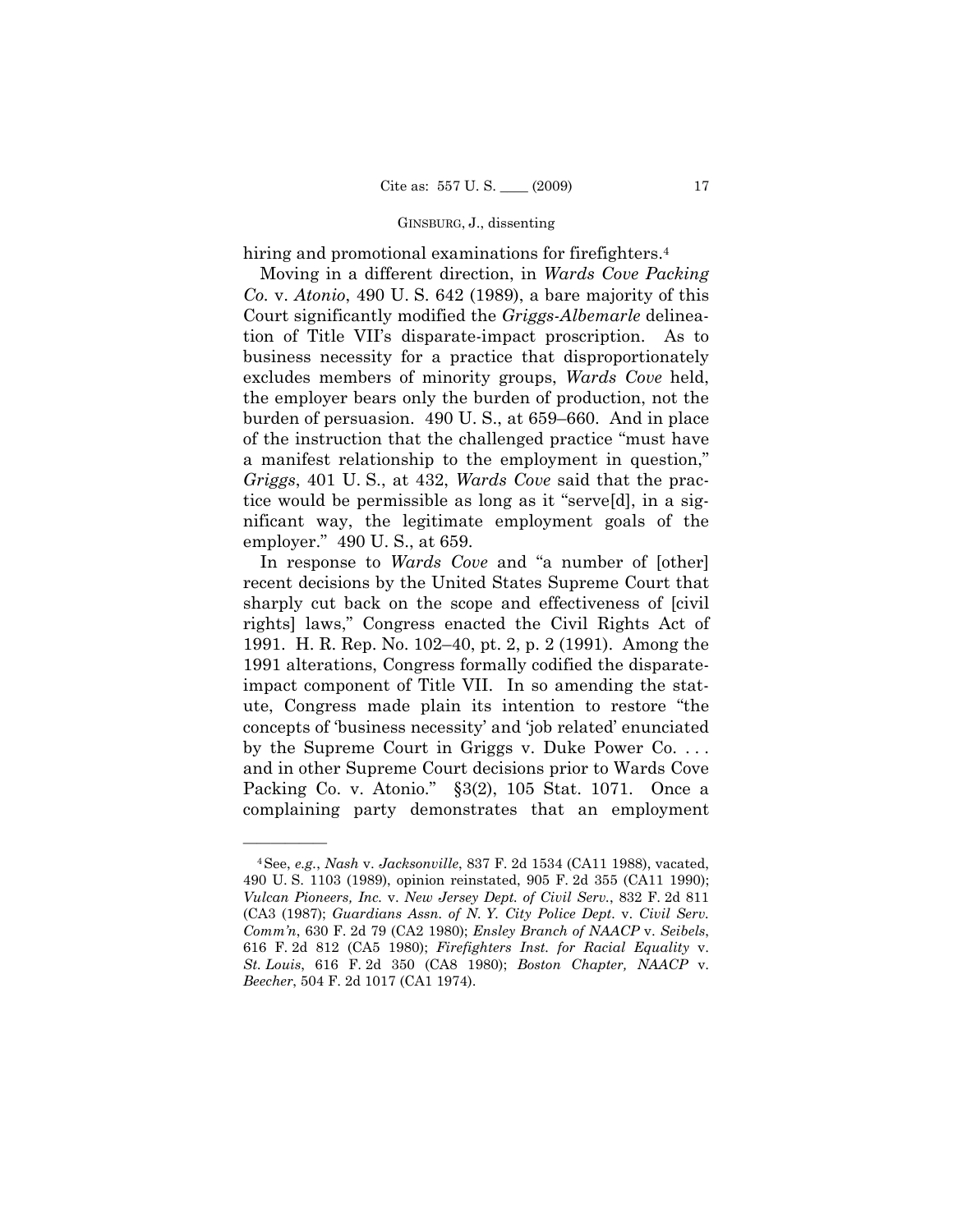practice causes a disparate impact, amended Title VII states, the burden is on the employer "to demonstrate that the challenged practice is job related for the position in question and consistent with business necessity." 42 U. S. C.  $\S2000e-2(k)(1)(A)(i)$ . If the employer carries that substantial burden, the complainant may respond by identifying "an alternative employment practice" which the employer "refuses to adopt."  $\S 2000e-2(k)(1)(A)(ii)$ , (C).

B

Neither Congress' enactments nor this Court's Title VII precedents (including the now-discredited decision in *Wards Cove*) offer even a hint of "conflict" between an employer's obligations under the statute's disparatetreatment and disparate-impact provisions. Cf. *ante*, at 20. Standing on an equal footing, these twin pillars of Title VII advance the same objectives: ending workplace discrimination and promoting genuinely equal opportunity. See *McDonnell Douglas Corp.* v. *Green*, 411 U. S. 792, 800 (1973).

Yet the Court today sets at odds the statute's core directives. When an employer changes an employment practice in an effort to comply with Title VII's disparate-impact provision, the Court reasons, it acts "because of race" something Title VII's disparate-treatment provision, see §2000e–2(a)(1), generally forbids. *Ante*, at 20. This characterization of an employer's compliance-directed action shows little attention to Congress' design or to the *Griggs*  line of cases Congress recognized as pathmarking.

"[O]ur task in interpreting separate provisions of a single Act is to give the Act the most harmonious, comprehensive meaning possible in light of the legislative policy and purpose." *Weinberger* v. *Hynson, Westcott & Dunning, Inc.*, 412 U. S. 609, 631–632 (1973) (internal quotation marks omitted). A particular phrase need not "extend to the outer limits of its definitional possibilities" if an incon-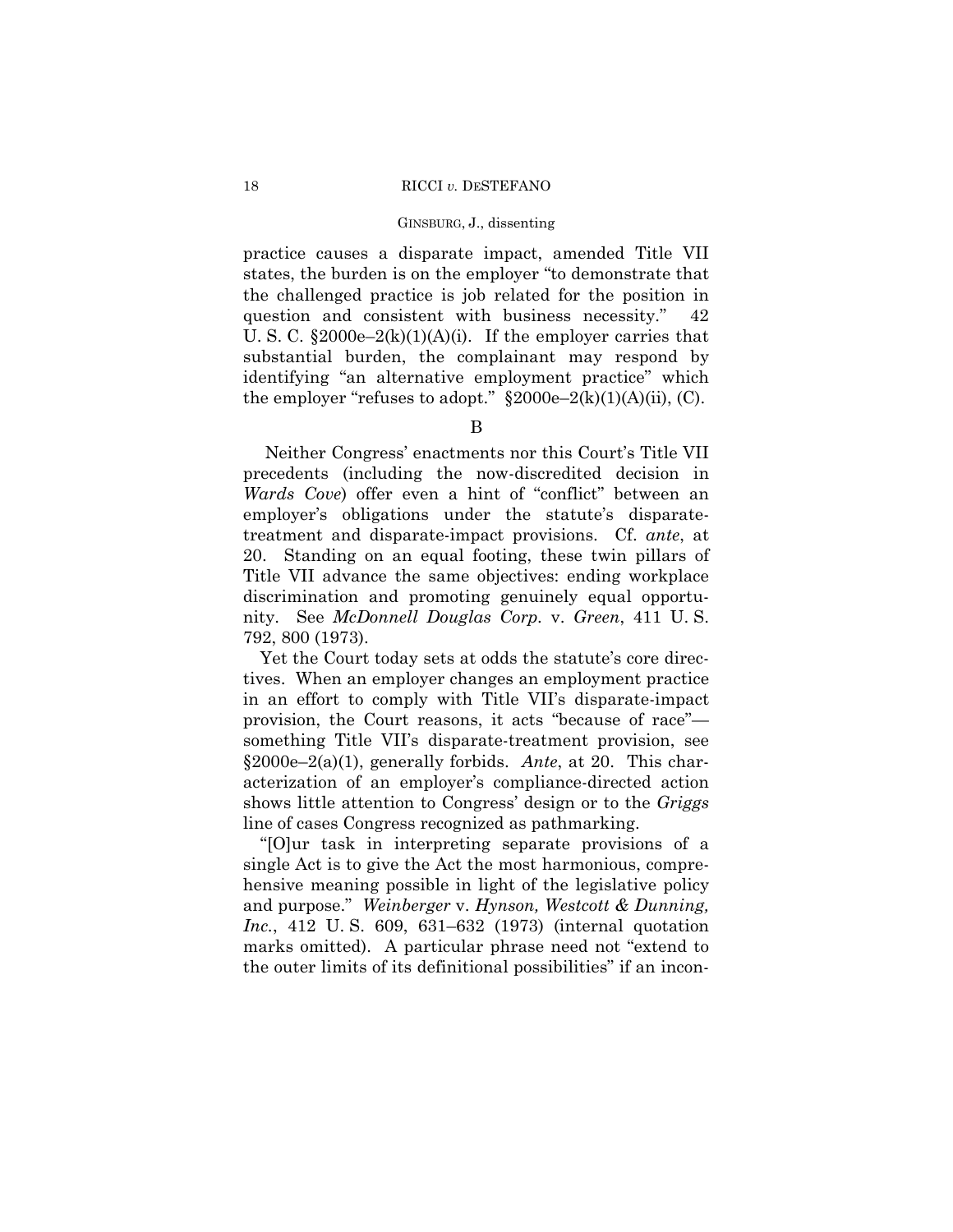gruity would result. *Dolan* v. *Postal Service*, 546 U. S. 481, 486 (2006). Here, Title VII's disparate-treatment and disparate-impact proscriptions must be read as complementary.

In codifying the *Griggs* and *Albemarle* instructions, Congress declared unambiguously that selection criteria operating to the disadvantage of minority group members can be retained only if justified by business necessity.5 In keeping with Congress' design, employers who reject such criteria due to reasonable doubts about their reliability can hardly be held to have engaged in discrimination "because of" race. A reasonable endeavor to comply with the law and to ensure that qualified candidates of all races have a fair opportunity to compete is simply not what Congress meant to interdict. I would therefore hold that an employer who jettisons a selection device when its disproportionate racial impact becomes apparent does not violate Title VII's disparate-treatment bar automatically or at all, subject to this key condition: The employer must have good cause to believe the device would not withstand examination for business necessity. Cf. *Faragher* v. *Boca Raton*, 524 U. S. 775, 806 (1998) (observing that it accords with "clear statutory policy" for employers "to prevent violations" and "make reasonable efforts to discharge their duty" under Title VII).

EEOC's interpretative guidelines are corroborative. "[B]y the enactment of title VII," the guidelines state, "Congress did not intend to expose those who comply with the Act to charges that they are violating the very statute they are seeking to implement." 29 CFR  $$1608.1(a)$ (2008). Recognizing EEOC's "enforcement responsibility"

<sup>5</sup>What was the "business necessity" for the tests New Haven used? How could one justify, *e.g.*, the 60/40 written/oral ratio, see *supra*, at 4– 5, 7–8, under that standard? Neither the Court nor the concurring opinions attempt to defend the ratio.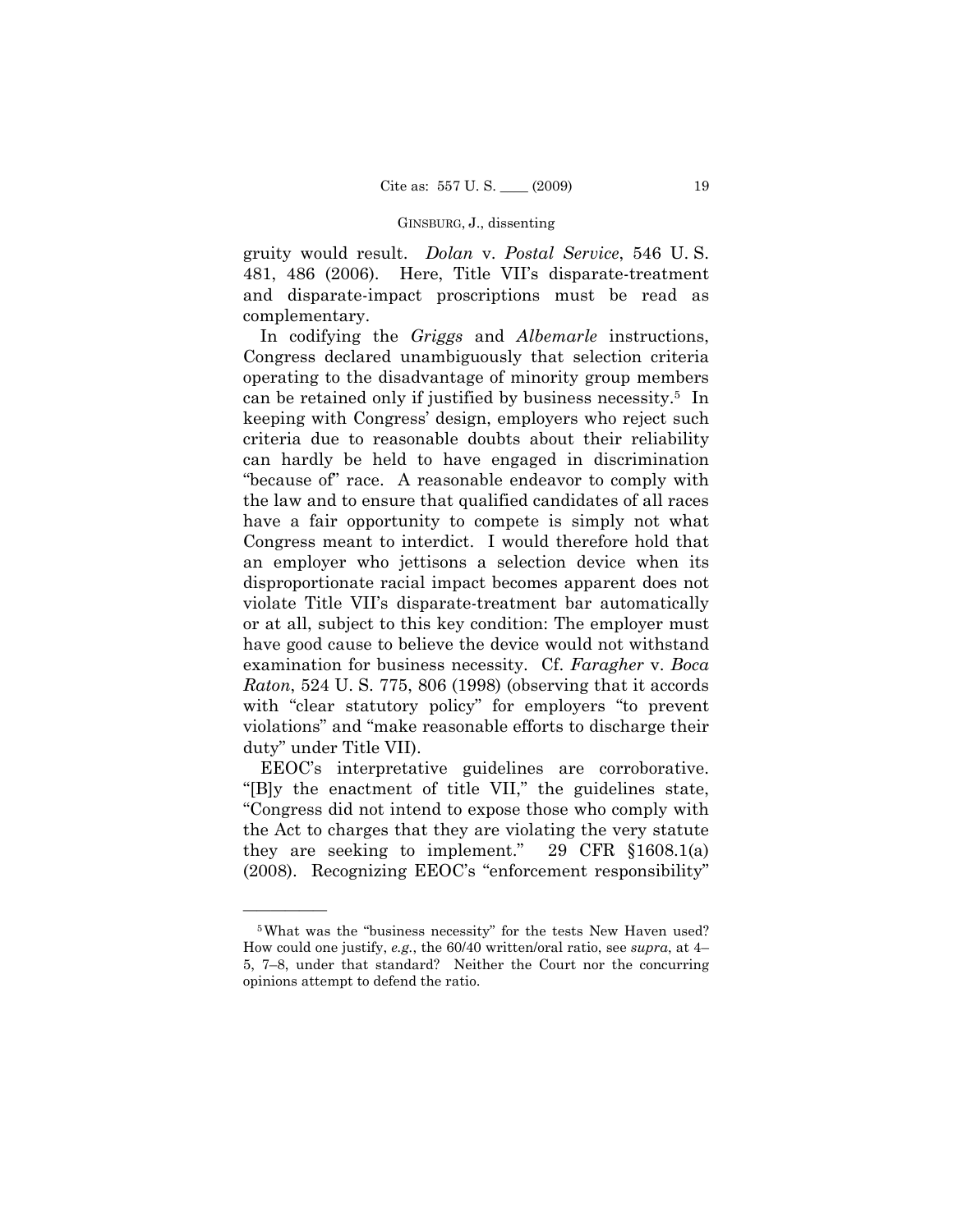# GINSBURG, J., dissenting

under Title VII, we have previously accorded the Commission's position respectful consideration. See, *e.g.*, *Albemarle*, 422 U. S., at 431; *Griggs*, 401 U. S., at 434. Yet the Court today does not so much as mention EEOC's counsel.

Our precedents defining the contours of Title VII's disparate-treatment prohibition further confirm the absence of any intra-statutory discord. In *Johnson* v. *Transportation Agency, Santa Clara Cty.*, 480 U. S. 616 (1987), we upheld a municipal employer's voluntary affirmativeaction plan against a disparate-treatment challenge. Pursuant to the plan, the employer selected a woman for a road-dispatcher position, a job category traditionally regarded as "male." A male applicant who had a slightly higher interview score brought suit under Title VII. This Court rejected his claim and approved the plan, which allowed consideration of gender as "one of numerous factors." *Id*., at 638. Such consideration, we said, is "fully consistent with Title VII" because plans of that order can aid "in eliminating the vestiges of discrimination in the workplace." *Id*., at 642.

This litigation does not involve affirmative action. But if the voluntary affirmative action at issue in *Johnson*  does not discriminate within the meaning of Title VII, neither does an employer's reasonable effort to comply with Title VII's disparate-impact provision by refraining from action of doubtful consistency with business necessity.

 $\mathcal{C}$ 

To "reconcile" the supposed "conflict" between disparate treatment and disparate impact, the Court offers an enigmatic standard. *Ante*, at 20. Employers may attempt to comply with Title VII's disparate-impact provision, the Court declares, only where there is a "strong basis in evidence" documenting the necessity of their action. *Ante*, at 22. The Court's standard, drawn from inapposite equal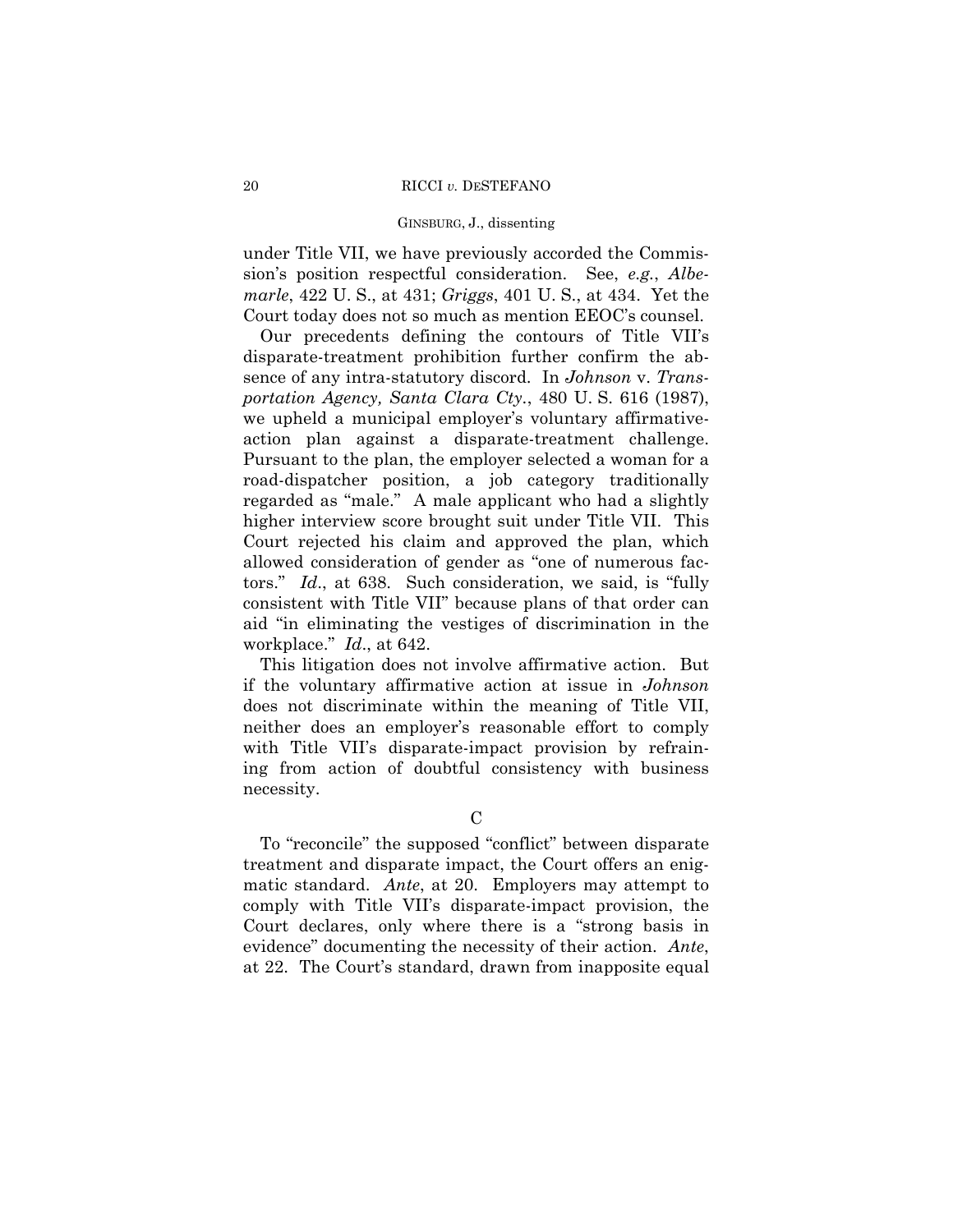protection precedents, is not elaborated. One is left to wonder what cases would meet the standard and why the Court is so sure this case does not.

1

In construing Title VII, I note preliminarily, equal protection doctrine is of limited utility. The Equal Protection Clause, this Court has held, prohibits only intentional discrimination; it does not have a disparate-impact component. See *Personnel Administrator of Mass.* v. *Feeney*, 442 U. S. 256, 272 (1979); *Washington* v. *Davis*, 426 U. S. 229, 239 (1976). Title VII, in contrast, aims to eliminate all forms of employment discrimination, unintentional as well as deliberate. Until today, cf. *ante*, at 25; *ante*, p. 1 (SCALIA, J., concurring), this Court has never questioned the constitutionality of the disparate-impact component of Title VII, and for good reason. By instructing employers to avoid needlessly exclusionary selection processes, Title VII's disparate-impact provision calls for a "race-neutral means to increase minority . . . participation"—something this Court's equal protection precedents also encourage. See *Adarand Constructors, Inc.* v. *Peña*, 515 U. S. 200, 238 (1995) (quoting *Richmond* v. *J. A. Croson Co.*, 488 U. S. 469, 507 (1989)). "The very radicalism of holding disparate impact doctrine unconstitutional as a matter of equal protection," moreover, "suggests that only a very uncompromising court would issue such a decision." Primus, Equal Protection and Disparate Impact: Round Three, 117 Harv. L. Rev. 493, 585 (2003).

The cases from which the Court draws its strong-basisin-evidence standard are particularly inapt; they concern the constitutionality of absolute racial preferences. See *Wygant* v. *Jackson Bd. of Ed.*, 476 U. S. 267, 277 (1986) (plurality opinion) (invalidating a school district's plan to lay off nonminority teachers while retaining minority teachers with less seniority); *Croson*, 488 U. S., at 499–500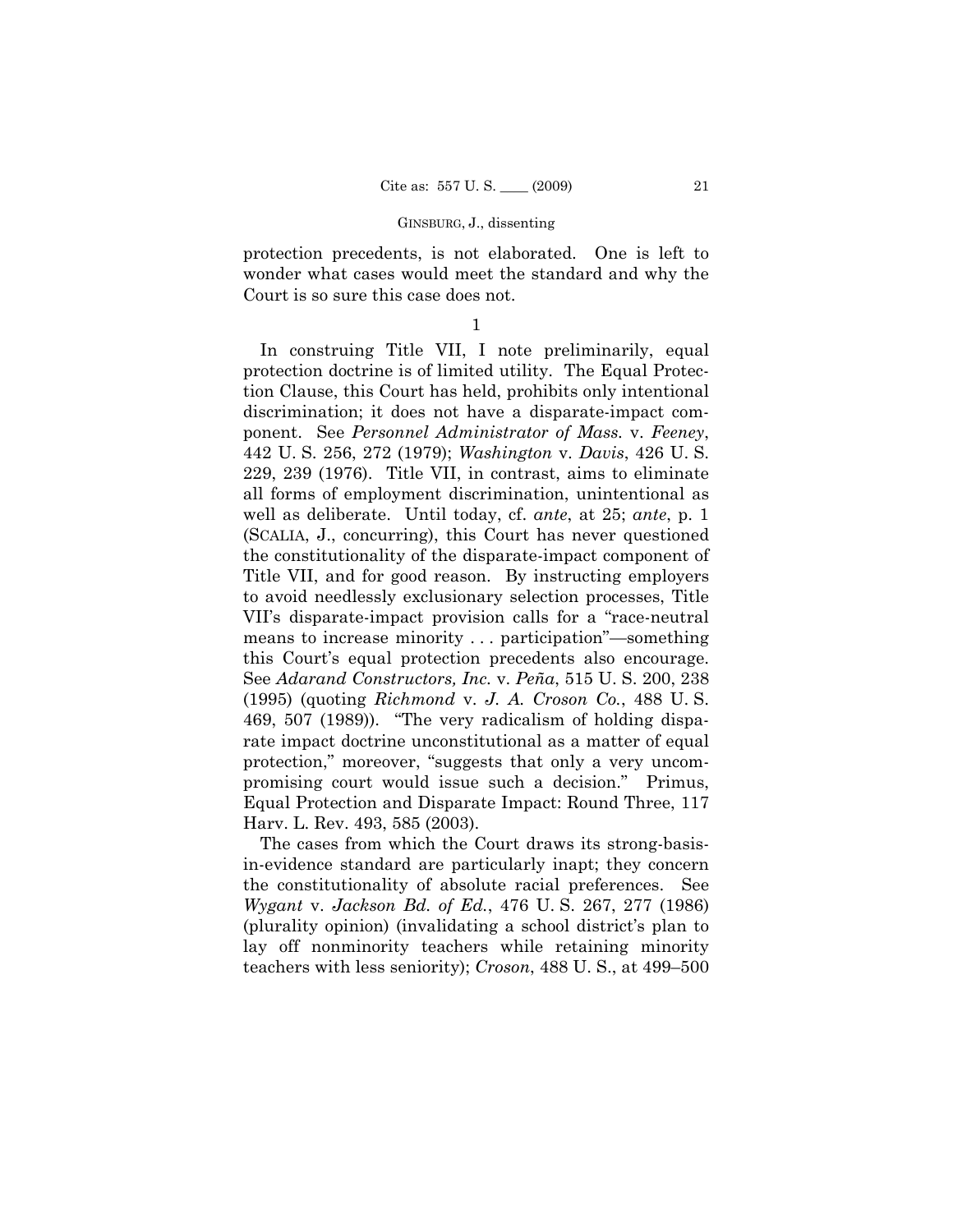# GINSBURG, J., dissenting

(rejecting a set-aside program for minority contractors that operated as "an unyielding racial quota"). An employer's effort to avoid Title VII liability by repudiating a suspect selection method scarcely resembles those cases. Race was not merely a relevant consideration in *Wygant*  and *Croson;* it was the decisive factor. Observance of Title VII's disparate-impact provision, in contrast, calls for no racial preference, absolute or otherwise. The very purpose of the provision is to ensure that individuals are hired and promoted based on qualifications manifestly necessary to successful performance of the job in question, qualifications that do not screen out members of any race.<sup>6</sup>

2

The Court's decision in this litigation underplays a dominant Title VII theme. This Court has repeatedly emphasized that the statute "should not be read to thwart" efforts at voluntary compliance. *Johnson*, 480 U. S., at 630. Such compliance, we have explained, is "the preferred means of achieving [Title VII's] objectives." *Firefighters* v. *Cleveland*, 478 U. S. 501, 515 (1986). See also *Kolstad* v. *American Dental Assn.*, 527 U. S. 526, 545 (1999) ("Dissuading employers from [taking voluntary action] to prevent discrimination in the workplace is directly contrary to the purposes underlying Title VII."); 29

<sup>6</sup>Even in Title VII cases involving race-conscious (or genderconscious) affirmative-action plans, the Court has never proposed a strong-basis-in-evidence standard. In *Johnson* v. *Transportation Agency, Santa Clara Cty.*, 480 U. S. 616 (1987), the Court simply examined the municipal employer's action for reasonableness: "Given the obvious imbalance in the Skilled Craft category, and given the Agency's commitment to eliminating such imbalances, it was plainly not unreasonable for the Agency . . . to consider as one factor the sex of [applicants] in making its decision." *Id*., at 637. See also *Firefighters* v. *Cleveland*, 478 U. S. 501, 516 (1986) ("Title VII permits employers and unions voluntarily to make use of reasonable race-conscious affirmative action.").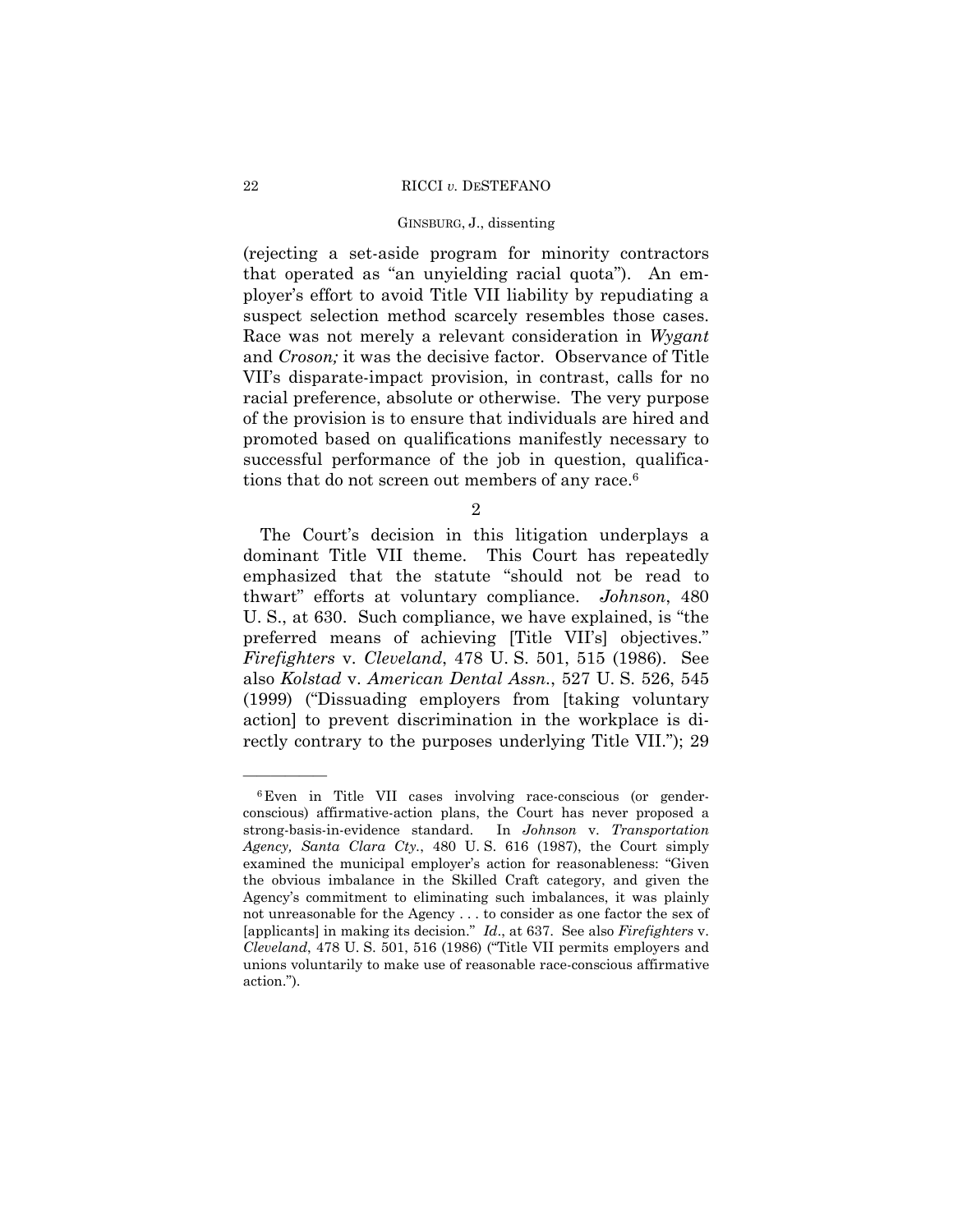CFR §1608.1(c). The strong-basis-in-evidence standard, however, as barely described in general, and cavalierly applied in this case, makes voluntary compliance a hazardous venture.

As a result of today's decision, an employer who discards a dubious selection process can anticipate costly disparatetreatment litigation in which its chances for success—even for surviving a summary-judgment motion—are highly problematic. Concern about exposure to disparate-impact liability, however well grounded, is insufficient to insulate an employer from attack. Instead, the employer must make a "strong" showing that (1) its selection method was "not job related and consistent with business necessity," or (2) that it refused to adopt "an equally valid, lessdiscriminatory alternative." *Ante*, at 28. It is hard to see how these requirements differ from demanding that an employer establish "a provable, actual violation" *against itself*. Cf. *ante*, at 24. There is indeed a sharp conflict here, but it is not the false one the Court describes between Title VII's core provisions. It is, instead, the discordance of the Court's opinion with the voluntary compliance ideal. Cf. *Wygant*, 476 U. S., at 290 (O'Connor, J., concurring in part and concurring in judgment) ("The imposition of a requirement that public employers make findings that they have engaged in illegal discrimination before they [act] would severely undermine public employers' incentive to meet voluntarily their civil rights obligations.").7

<sup>7</sup>Notably, prior decisions applying a strong-basis-in-evidence standard have not imposed a burden as heavy as the one the Court imposes today. In *Croson*, the Court found no strong basis in evidence because the City had offered "nothing approaching a prima facie case." *Richmond* v. *J. A. Croson Co.*, 488 U. S. 469, 500 (1989). The Court did not suggest that anything beyond a prima facie case would have been required. In the context of race-based electoral districting, the Court has indicated that a "strong basis" exists when the "threshold condi-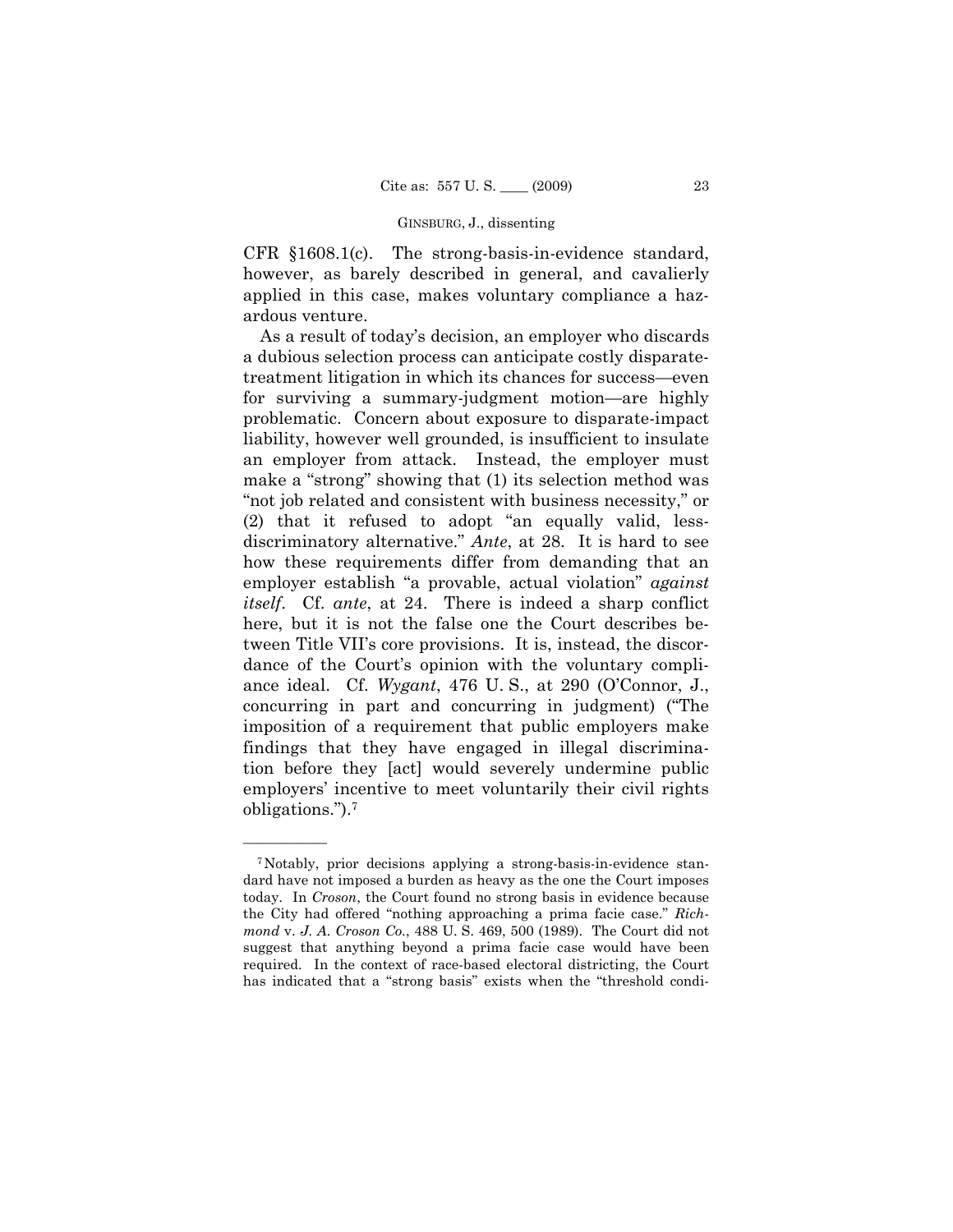3

The Court's additional justifications for announcing a strong-basis-in-evidence standard are unimpressive. First, discarding the results of tests, the Court suggests, calls for a heightened standard because it "upset[s] an employee's legitimate expectation." *Ante*, at 25. This rationale puts the cart before the horse. The legitimacy of an employee's expectation depends on the legitimacy of the selection method. If an employer reasonably concludes that an exam fails to identify the most qualified individuals and needlessly shuts out a segment of the applicant pool, Title VII surely does not compel the employer to hire or promote based on the test, however unreliable it may be. Indeed, the statute's prime objective is to prevent exclusionary practices from "operat[ing] to 'freeze' the status quo." *Griggs*, 401 U. S., at 430.

Second, the Court suggests, anything less than a strongbasis-in-evidence standard risks creating "a *de facto* quota system, in which . . . an employer could discard test results ... with the intent of obtaining the employer's preferred racial balance." *Ante*, at 22. Under a reasonableness standard, however, an employer could not cast aside a selection method based on a statistical disparity alone.8 The employer must have good cause to believe that the method screens out qualified applicants and would be difficult to justify as grounded in business necessity.

tions" for liability are present. *Bush* v. *Vera*, 517 U. S. 952, 978 (1996) (plurality opinion). 8 Infecting the Court's entire analysis is its insistence that the City

rejected the test results "in sole reliance upon race-based statistics." *Ante*, at 24. See also *ante*, at 20, 27–28. But as the part of the story the Court leaves out, see *supra*, at 2–12, so plainly shows—the long history of rank discrimination against African-Americans in the firefighting profession, the multiple flaws in New Haven's test for promotions— "sole reliance" on statistics certainly is not descriptive of the CSB's decision.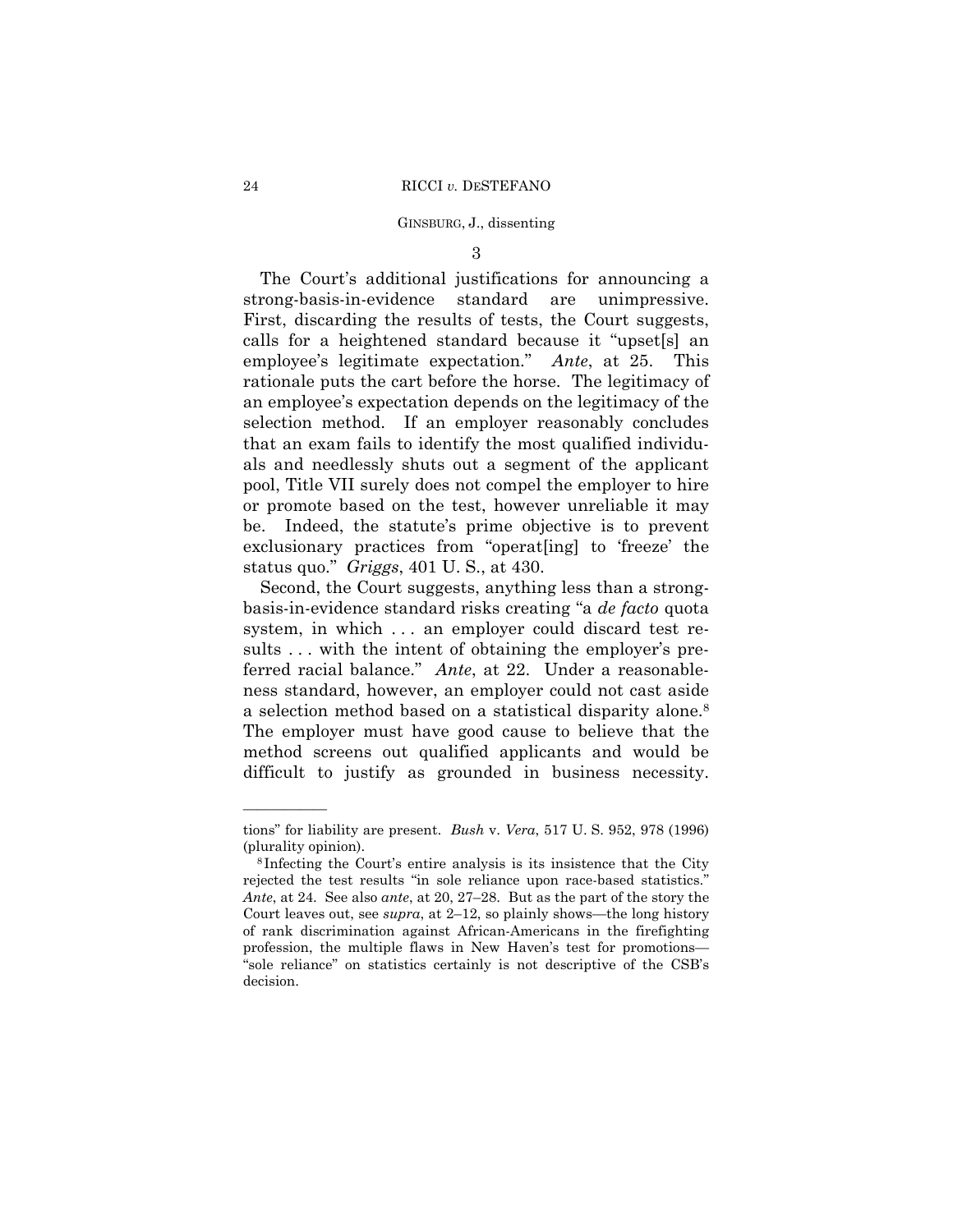Should an employer repeatedly reject test results, it would be fair, I agree, to infer that the employer is simply seeking a racially balanced outcome and is not genuinely endeavoring to comply with Title VII.

# D

The Court stacks the deck further by denying respondents any chance to satisfy the newly announced strongbasis-in-evidence standard. When this Court formulates a new legal rule, the ordinary course is to remand and allow the lower courts to apply the rule in the first instance. See, *e.g.*, *Johnson* v. *California*, 543 U. S. 499, 515 (2005); *Pullman-Standard* v. *Swint*, 456 U. S. 273, 291 (1982). I see no good reason why the Court fails to follow that course in this case. Indeed, the sole basis for the Court's peremptory ruling is the demonstrably false pretension that respondents showed "nothing more" than "a significant statistical disparity." *Ante*, at 27–28; see *supra*, at 24, n. 8. 9

<sup>9</sup>The Court's refusal to remand for further proceedings also deprives respondents of an opportunity to invoke 42 U. S. C. §2000e–12(b) as a shield to liability. Section 2000e–12(b) provides:

<sup>&</sup>quot;In any action or proceeding based on any alleged unlawful employment practice, no person shall be subject to any liability or punishment for or on account of (1) the commission by such person of an unlawful employment practice if he pleads and proves that the act or omission complained of was in good faith, in conformity with, and in reliance on any written interpretation or opinion of the [EEOC] . . . . Such a defense, if established, shall be a bar to the action or proceeding, notwithstanding that (A) after such act or omission, such interpretation or opinion is modified or rescinded or is determined by judicial authority to be invalid or of no legal effect  $\dots$ .

Specifically, given the chance, respondents might have called attention to the EEOC guidelines set out in 29 CFR §§1608.3 and 1608.4 (2008). The guidelines recognize that employers may "take affirmative action based on an analysis which reveals facts constituting actual or potential adverse impact." §1608.3(a). If "affirmative action" is in order, so is the lesser step of discarding a dubious selection device.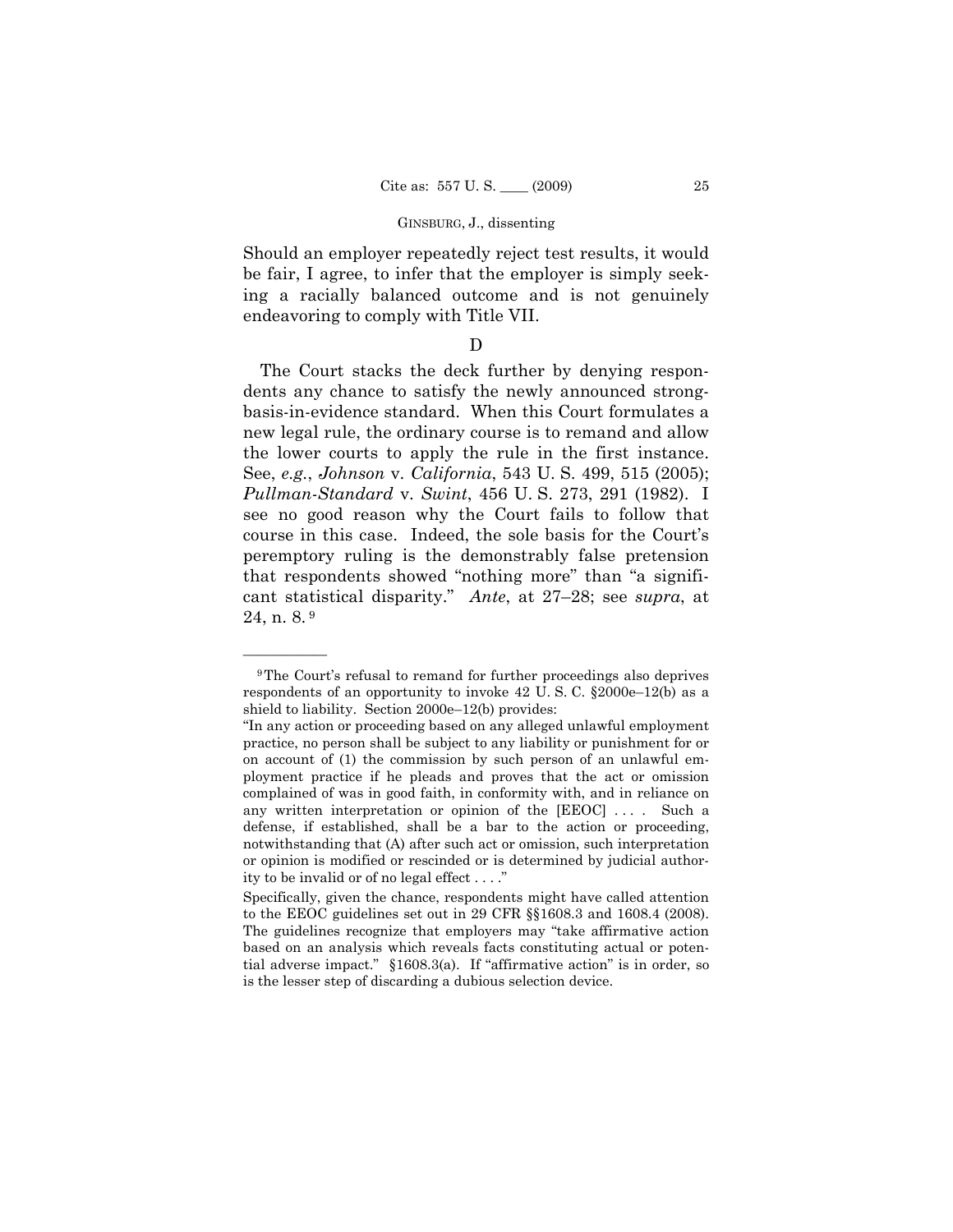# III A

# Applying what I view as the proper standard to the record thus far made, I would hold that New Haven had ample cause to believe its selection process was flawed and not justified by business necessity. Judged by that standard, petitioners have not shown that New Haven's failure to certify the exam results violated Title VII's disparatetreatment provision.<sup>10</sup>

The City, all agree, "was faced with a prima facie case of disparate-impact liability," *ante*, at 27: The pass rate for minority candidates was half the rate for nonminority candidates, and virtually no minority candidates would have been eligible for promotion had the exam results been certified. Alerted to this stark disparity, the CSB heard expert and lay testimony, presented at public hearings, in an endeavor to ascertain whether the exams were fair and consistent with business necessity. Its investigation revealed grave cause for concern about the exam process itself and the City's failure to consider alternative selection devices.

Chief among the City's problems was the very nature of the tests for promotion. In choosing to use written and oral exams with a 60/40 weighting, the City simply adhered to the union's preference and apparently gave no consideration to whether the weighting was likely to identify the most qualified fire-officer candidates.<sup>11</sup> There

<sup>10</sup>The lower courts focused on respondents' "intent" rather than on whether respondents in fact had good cause to act. See 554 F. Supp. 2d 142, 157 (Conn. 2006). Ordinarily, a remand for fresh consideration would be in order. But the Court has seen fit to preclude further proceedings. I therefore explain why, if final adjudication by this Court is indeed appropriate, New Haven should be the prevailing party.<br><sup>11</sup>This alone would have posed a substantial problem for New Haven

in a disparate-impact suit, particularly in light of the disparate results the City's scheme had produced in the past. See *supra*, at 7. Under the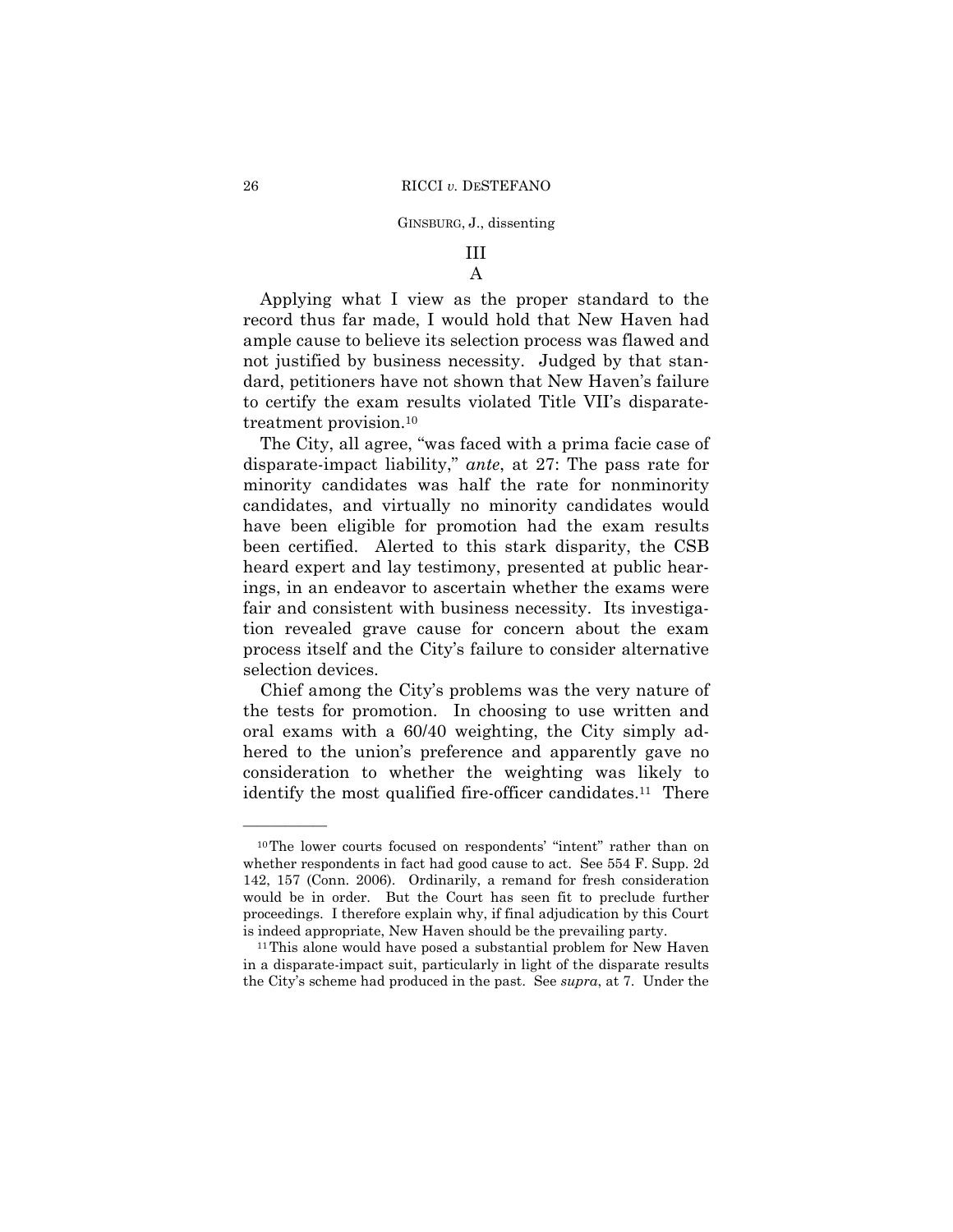is strong reason to think it was not.

——————

Relying heavily on written tests to select fire officers is a questionable practice, to say the least. Successful fire officers, the City's description of the position makes clear, must have the "[a]bility to lead personnel effectively, maintain discipline, promote harmony, exercise sound judgment, and cooperate with other officials." CA2 App. A432. These qualities are not well measured by written tests. Testifying before the CSB, Christopher Hornick, an exam-design expert with more than two decades of relevant experience, was emphatic on this point: Leadership skills, command presence, and the like "could have been identified and evaluated in a much more appropriate way." *Id*., at A1042–A1043.

Hornick's commonsense observation is mirrored in case law and in Title VII's administrative guidelines. Courts have long criticized written firefighter promotion exams for being "more probative of the test-taker's ability to recall what a particular text stated on a given topic than of his firefighting or supervisory knowledge and abilities."

Uniform Guidelines on Employee Selection Procedures (Uniform Guidelines), employers must conduct "an investigation of suitable alternative selection procedures." 29 CFR §1607.3(B). See also *Officers for Justice* v. *Civil Serv. Comm'n*, 979 F. 2d 721, 728 (CA9 1992) ("before utilizing a procedure that has an adverse impact on minorities, the City has an *obligation* pursuant to the *Uniform Guidelines* to explore alternative procedures and to implement them if they have less adverse impact and are substantially equally valid"). It is no answer to "presume" that the two-decades-old 60/40 formula was adopted for a "rational reason" because it "was the result of a union-negotiated collective bargaining agreement." Cf. *ante*, at 30. That the parties may have been "rational" says nothing about whether their agreed-upon selection process was consistent with business necessity. It is not at all unusual for agreements negotiated between employers and unions to run afoul of Title VII. See, *e.g.*, *Peters* v. *Missouri-Pacific R. Co.*, 483 F. 2d 490, 497 (CA5 1973) (an employment practice "is not shielded [from the requirements of Title VII] by the facts that it is the product of collective bargaining and meets the standards of fair representation").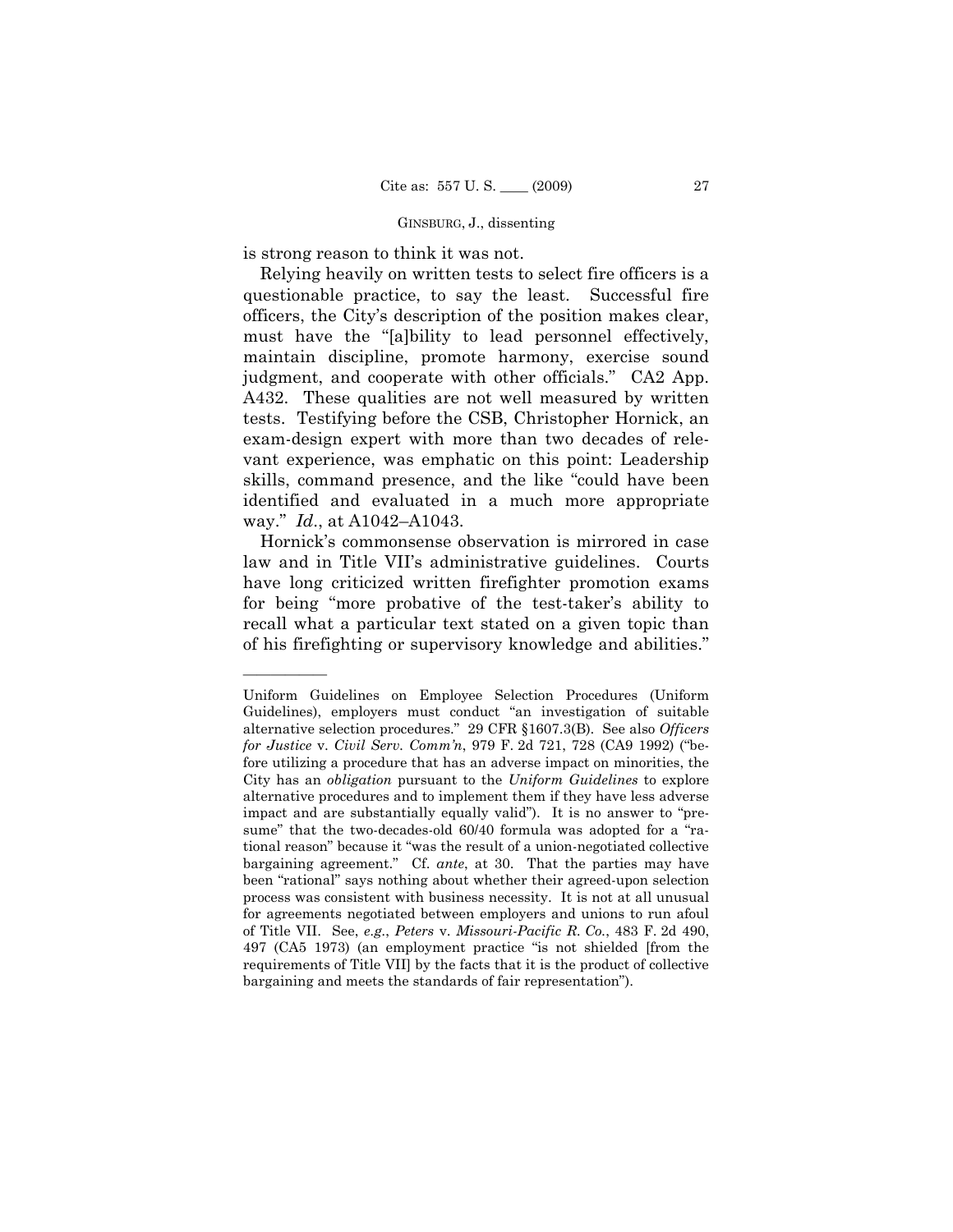# GINSBURG, J., dissenting

*Vulcan Pioneers, Inc.* v. *New Jersey Dept. of Civil Serv.*, 625 F. Supp. 527, 539 (NJ 1985). A fire officer's job, courts have observed, "involves complex behaviors, good interpersonal skills, the ability to make decisions under tremendous pressure, and a host of other abilities—none of which is easily measured by a written, multiple choice test." *Firefighters Inst. for Racial Equality* v. *St. Louis*, 616 F. 2d 350, 359 (CA8 1980).12 Interpreting the Uniform Guidelines, EEOC and other federal agencies responsible for enforcing equal opportunity employment laws have similarly recognized that, as measures of "interpersonal relations" or "ability to function under danger (*e.g.*, firefighters)," "[p]encil-and-paper tests . . . generally are not close enough approximations of work behaviors to show content validity." 44 Fed. Reg. 12007 (1979). See also 29 CFR §1607.15(C)(4).13

Given these unfavorable appraisals, it is unsurprising that most municipal employers do not evaluate their fire-

<sup>12</sup>See also *Nash*, 837 F. 2d, at 1538 ("the examination did not test the one aspect of job performance that differentiated the job of firefighter engineer from fire lieutenant (combat): supervisory skills"); *Firefighters Inst. for Racial Equality* v. *St. Louis*, 549 F. 2d 506, 512 (CA8 1977) ("there is no good pen and paper test for evaluating supervisory skills"); *Boston Chapter, NAACP*, 504 F. 2d, at 1023 ("[T]here is a difference between memorizing . . . fire fighting terminology and being a good fire fighter. If the Boston Red Sox recruited players on the basis of their knowledge of baseball history and vocabulary, the team might acquire [players] who could not bat, pitch or catch."). 13Cf. *Gillespie* v. *Wisconsin*, 771 F. 2d 1035, 1043 (CA7 1985) (courts

must evaluate "the degree to which the nature of the examination procedure approximates the job conditions"). In addition to "content validity," the Uniform Guidelines discuss "construct validity" and "criterion validity" as means by which an employer might establish the reliability of a selection method. See 29 CFR §1607.14(B)–(D). Content validity, however, is the only type of validity addressed by the parties and "the only feasible type of validation in these circumstances." Brief for Industrial-Organizational Psychologists as *Amicus Curiae* 7, n. 2 (hereinafter I-O Psychologists Brief).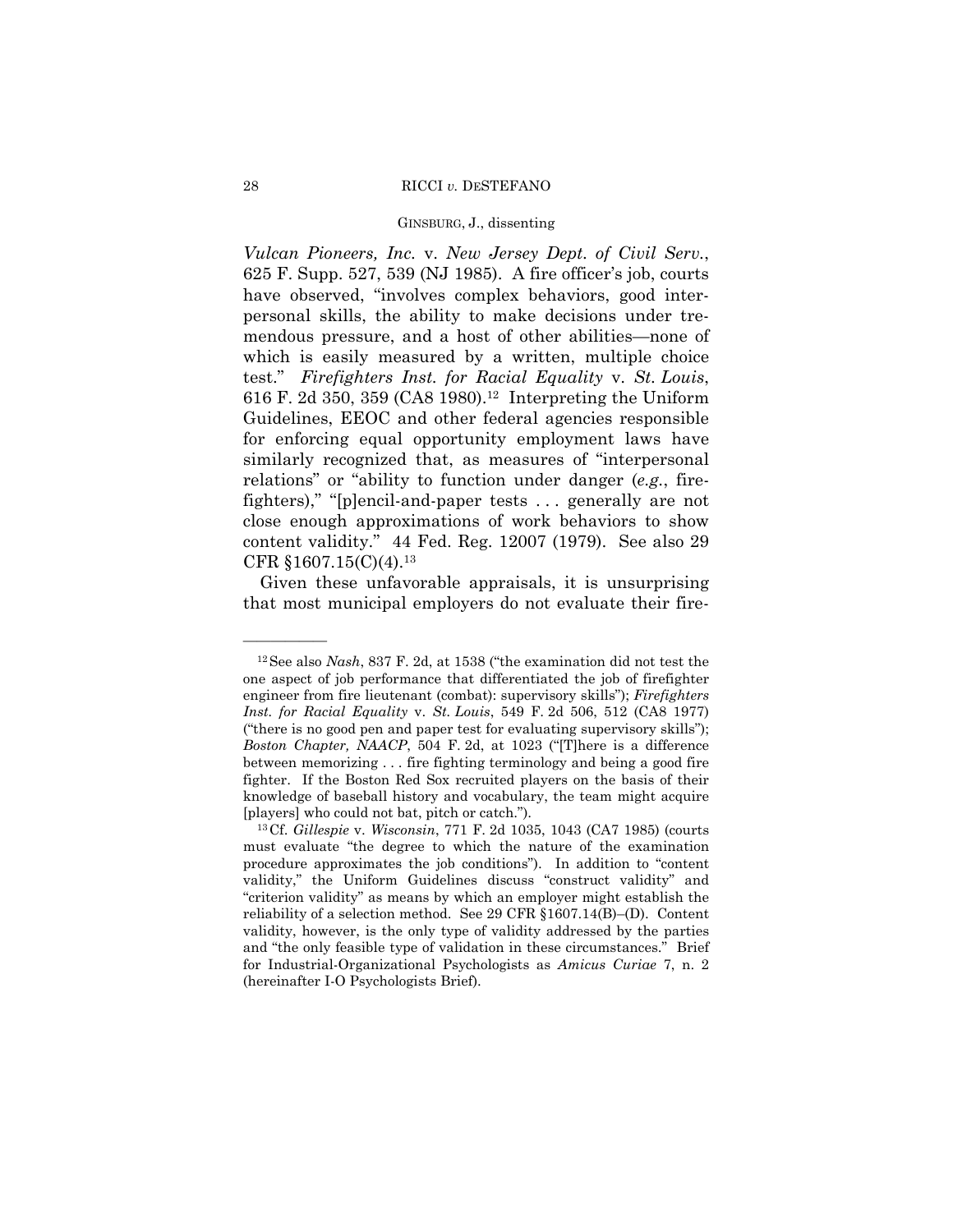officer candidates as New Haven does. Although comprehensive statistics are scarce, a 1996 study found that nearly two-thirds of surveyed municipalities used assessment centers ("simulations of the real world of work") as part of their promotion processes. P. Lowry, A Survey of the Assessment Center Process in the Public Sector, 25 Public Personnel Management 307, 315 (1996). That figure represented a marked increase over the previous decade, see *ibid.*, so the percentage today may well be even higher. Among municipalities still relying in part on written exams, the median weight assigned to them was 30 percent—half the weight given to New Haven's written exam. *Id*., at 309.

Testimony before the CSB indicated that these alternative methods were both more reliable and notably less discriminatory in operation. According to Donald Day of the International Association of Black Professional Firefighters, nearby Bridgeport saw less skewed results after switching to a selection process that placed primary weight on an oral exam. CA2 App. A830–A832; see *supra*, at 7–8. And Hornick described assessment centers as "demonstrat[ing] dramatically less adverse impacts" than written exams. CA2 App. A1040.<sup>14</sup> Considering the prevalence of these proven alternatives, New Haven was poorly positioned to argue that promotions based on its outmoded and exclusionary selection process qualified as a business necessity. Cf. *Robinson* v. *Lorillard Corp.*, 444

<sup>14</sup>See also G. Thornton & D. Rupp, Assessment Centers in Human Resource Management 15 (2006) ("Assessment centers predict future success, do not cause adverse impact, and are seen as fair by participants."); W. Cascio & H. Aguinis, Applied Psychology in Human Resource Management 372 (6th ed. 2005) ("research has demonstrated that adverse impact is less of a problem in an [assessment center] as compared to an aptitude test"). Cf. *Firefighters Inst. for Racial Equality*, 549 F. 2d, at 513 (recommending assessment centers as an alternative to written exams).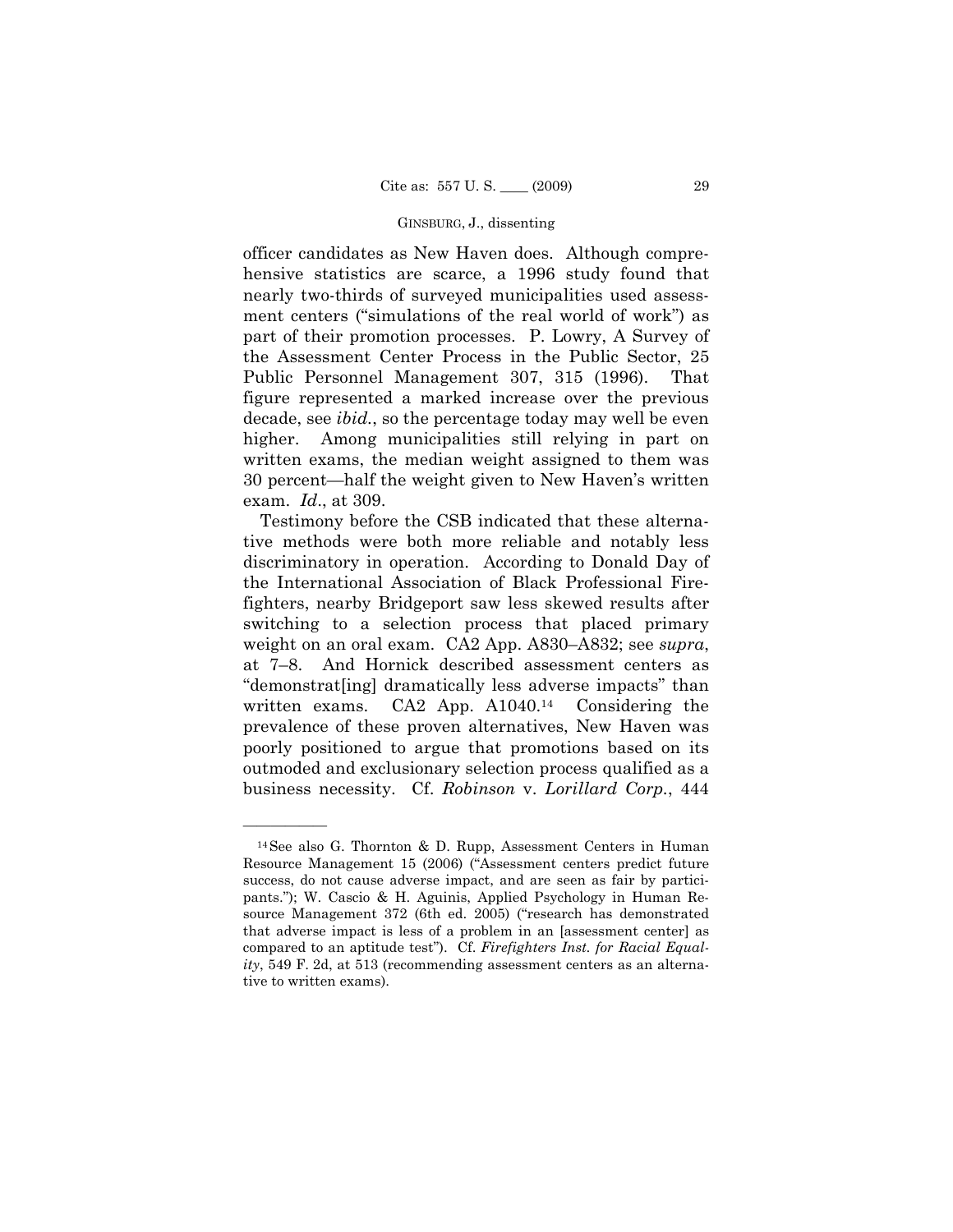F. 2d 791, 798, n. 7 (CA4 1971) ("It should go without saying that a practice is hardly 'necessary' if an alternative practice better effectuates its intended purpose or is equally effective but less discriminatory.").15

Ignoring the conceptual and other defects in New Haven's selection process, the Court describes the exams as "painstaking[ly]" developed to test "relevant" material and on that basis finds no substantial risk of disparate-impact liability. See *ante*, at 28. Perhaps such reasoning would have sufficed under *Wards Cove*, which permitted exclusionary practices as long as they advanced an employer's "legitimate" goals. 490 U. S., at 659. But Congress repudiated *Wards Cove* and reinstated the "business necessity" rule attended by a "manifest relationship" requirement. See *Griggs*, 401 U. S., at 431–432. See also *supra*, at 17. Like the chess player who tries to win by sweeping the opponent's pieces off the table, the Court simply shuts from its sight the formidable obstacles New Haven would have faced in defending against a disparate-impact suit.

<sup>&</sup>lt;sup>15</sup> Finding the evidence concerning these alternatives insufficiently developed to "create a genuine issue of fact," *ante*, at 32, the Court effectively confirms that an employer cannot prevail under its strongbasis-in-evidence standard unless the employer decisively proves a disparate-impact violation against itself. The Court's specific arguments are unavailing. First, the Court suggests, changing the oral/written weighting may have violated Title VII's prohibition on altering test scores. *Ante*, at 31. No one is arguing, however, that the results of the exams given should have been altered. Rather, the argument is that the City could have availed itself of a better option when it initially decided what selection process to use. Second, with respect to assessment centers, the Court identifies "statements to the CSB indicat[ing] that the Department could not have used [them] for the 2003 examinations." *Ante*, at 31–32. The Court comes up with only a single statement on this subject—an offhand remark made by petitioner Ricci, who hardly qualifies as an expert in testing methods. See *ante*, at 14. Given the large number of municipalities that regularly use assessment centers, it is impossible to fathom why the City, with proper planning, could not have done so as well.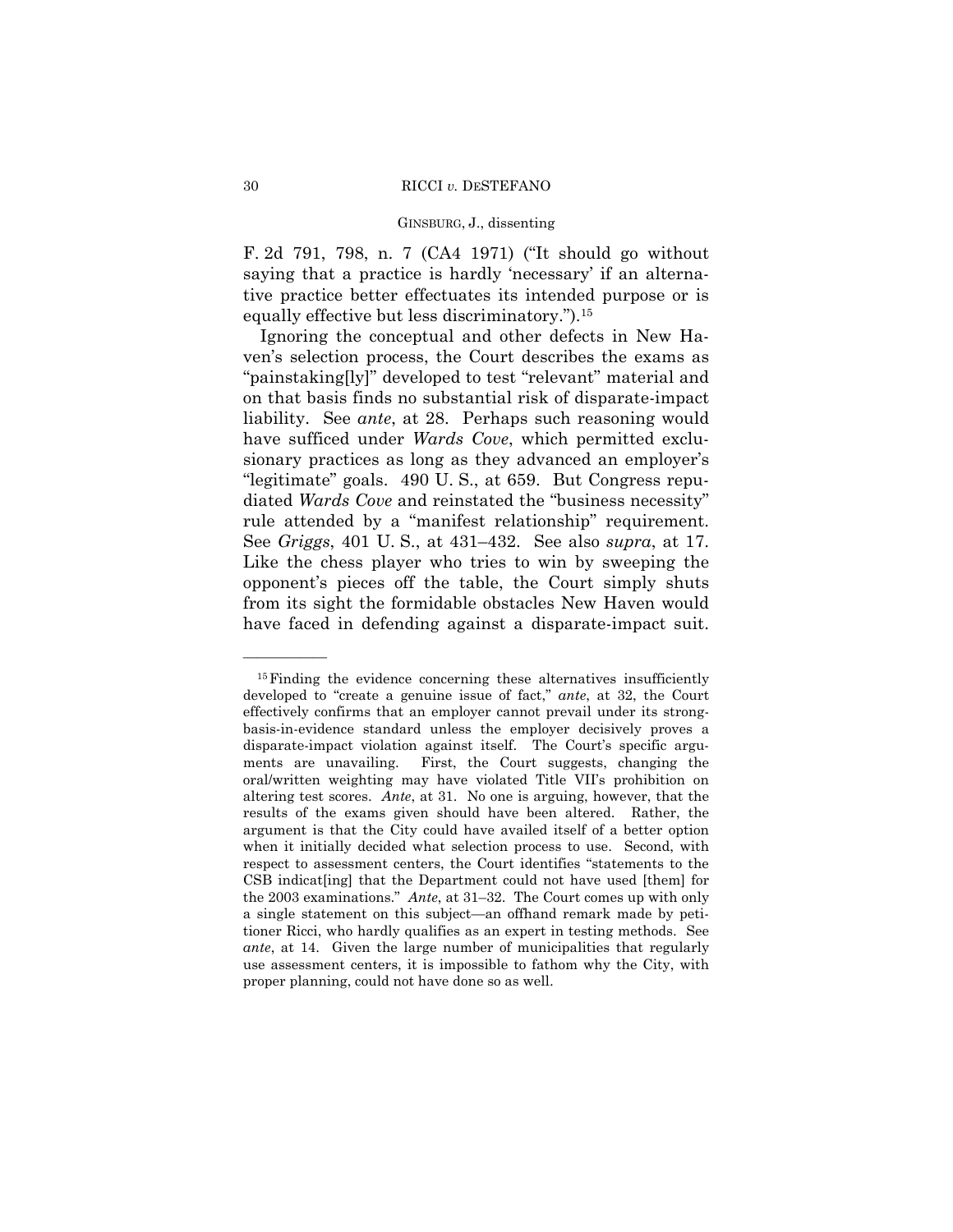See *Lanning* v. *Southeastern Pa. Transp. Auth.*, 181 F. 3d 478, 489 (CA3 1999) ("Judicial application of a standard focusing solely on whether the qualities measured by an . . . exam bear some relationship to the job in question would impermissibly write out the business necessity prong of the Act's chosen standard.").

That IOS representative Chad Legel and his team may have been diligent in designing the exams says little about the exams' suitability for selecting fire officers. IOS worked within the City's constraints. Legel never discussed with the City the propriety of the 60/40 weighting and "was not asked to consider the possibility of an assessment center." CA2 App. A522. See also *id*., at A467. The IOS exams, Legel admitted, had not even attempted to assess "command presence": "[Y]ou would probably be better off with an assessment center if you cared to measure that." *Id*., at A521. Cf. *Boston Chapter, NAACP* v. *Beecher*, 504 F. 2d 1017, 1021–1022 (CA1 1974) ("A test fashioned from materials pertaining to the job . . . superficially may seem job-related. But what is at issue is whether it demonstrably selects people who will perform better the required on-the-job behaviors.").

In addition to the highly questionable character of the exams and the neglect of available alternatives, the City had other reasons to worry about its vulnerability to disparate-impact liability. Under the City's ground rules, IOS was not allowed to show the exams to anyone in the New Haven Fire Department prior to their administration. This "precluded [IOS] from being able to engage in [its] normal subject matter expert review process" something Legel described as "very critical." CA2 App. A477, A506. As a result, some of the exam questions were confusing or irrelevant, and the exams may have overtested some subject-matter areas while missing others. See, *e.g.*, *id*., at A1034–A1035, A1051. Testimony before the CSB also raised questions concerning unequal access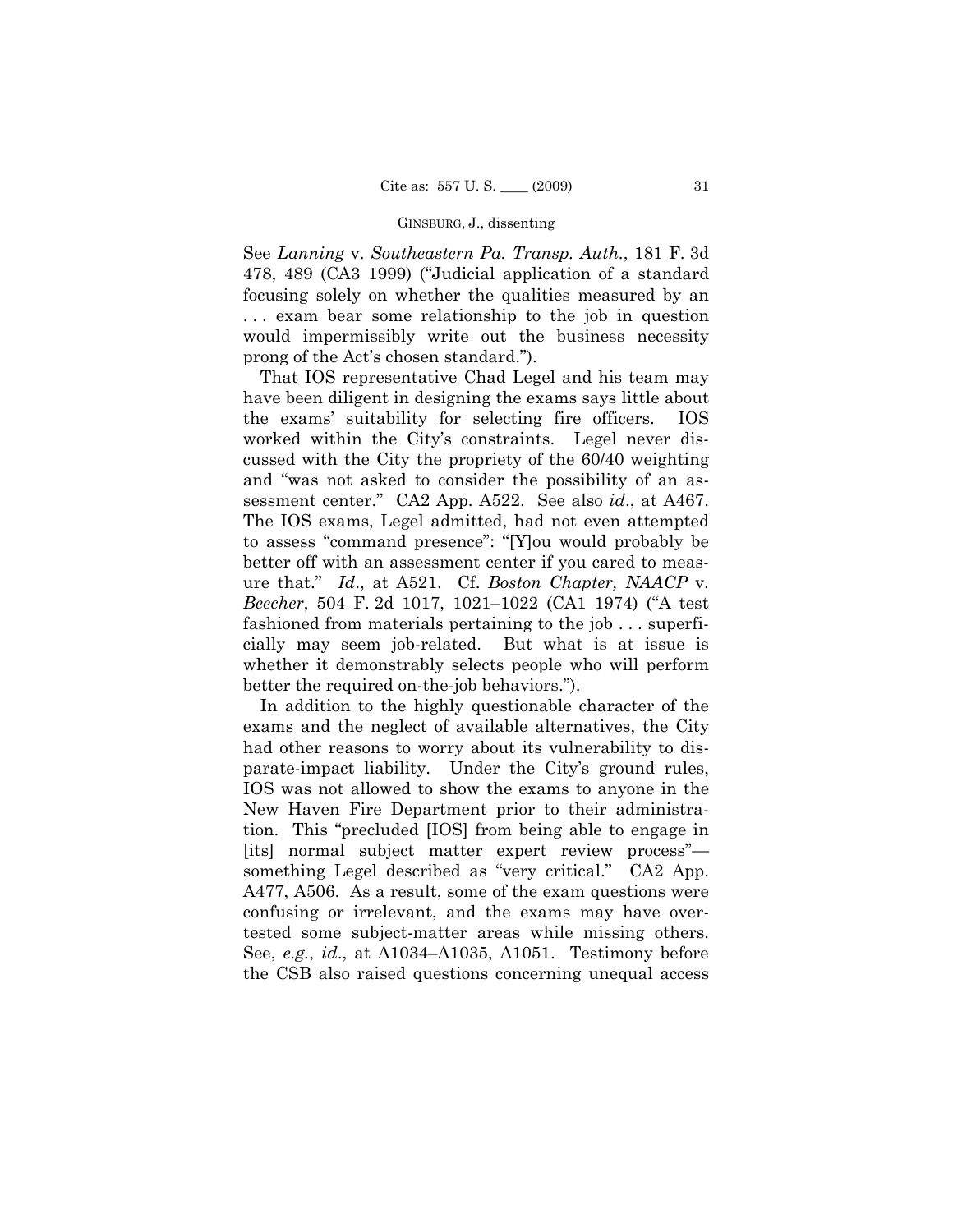to study materials, see *id*., at A857–A861, and the potential bias introduced by relying principally on job analyses from nonminority fire officers to develop the exams, see *id*., at A1063–A1064.16 See also *supra*, at 7, 10.

The Court criticizes New Haven for failing to obtain a "technical report" from IOS, which, the Court maintains, would have provided "detailed information to establish the validity of the exams." *Ante*, at 29. The record does not substantiate this assertion. As Legel testified during his deposition, the technical report merely summarized "the steps that [IOS] took methodologically speaking," and would not have established the exams' reliability. CA2 App. A461. See also *id*., at A462 (the report "doesn't say anything that other documents that already existed wouldn't say").

In sum, the record solidly establishes that the City had good cause to fear disparate-impact liability. Moreover, the Court supplies no tenable explanation why the evidence of the tests' multiple deficiencies does not create at least a triable issue under a strong-basis-in-evidence standard.

<sup>16</sup>The I-O Psychologists Brief identifies still other, more technical flaws in the exams that may well have precluded the City from prevailing in a disparate-impact suit. Notably, the exams were never shown to be suitably precise to allow strict rank ordering of candidates. A difference of one or two points on a multiple-choice exam should not be decisive of an applicant's promotion chances if that difference bears little relationship to the applicant's qualifications for the job. Relatedly, it appears that the line between a passing and failing score did not accurately differentiate between qualified and unqualified candidates. A number of fire-officer promotional exams have been invalidated on these bases. See, *e.g.*, *Guardians Assn.*, 630 F. 2d, at 105 ("When a cutoff score unrelated to job performance produces disparate racial results, Title VII is violated."); *Vulcan Pioneers, Inc.* v. *New Jersey Dept. of Civil Serv.*, 625 F. Supp. 527, 538 (NJ 1985) ("[T]he tests here at issue are not appropriate for ranking candidates.").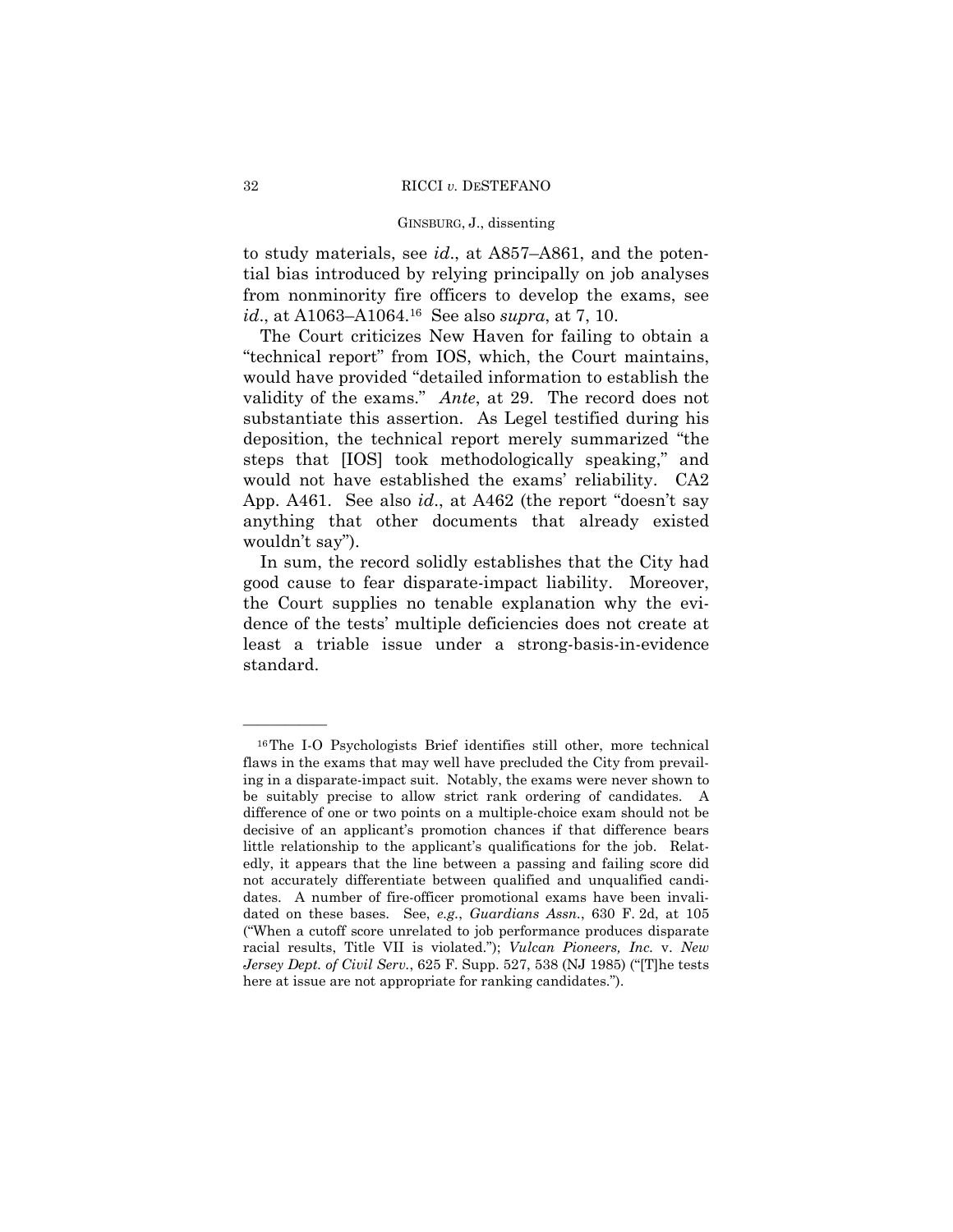# B

Concurring in the Court's opinion, JUSTICE ALITO asserts that summary judgment for respondents would be improper even if the City had good cause for its noncertification decision. A reasonable jury, he maintains, could have found that respondents were not actually motivated by concern about disparate-impact litigation, but instead sought only "to placate a politically important [African-American] constituency." *Ante*, at 3. As earlier noted, I would not oppose a remand for further proceedings fair to both sides. See *supra*, at 26, n. 10. It is the Court that has chosen to short-circuit this litigation based on its pretension that the City has shown, and can show, nothing more than a statistical disparity. See *supra*, at 24, n. 8, 25. JUSTICE ALITO compounds the Court's error.

Offering a truncated synopsis of the many hours of deliberations undertaken by the CSB, JUSTICE ALITO finds evidence suggesting that respondents' stated desire to comply with Title VII was insincere, a mere "pretext" for discrimination against white firefighters. *Ante*, at 2–3. In support of his assertion, JUSTICE ALITO recounts at length the alleged machinations of Rev. Boise Kimber (a local political activist), Mayor John DeStefano, and certain members of the mayor's staff. See *ante*, at 3–10.

Most of the allegations JUSTICE ALITO repeats are drawn from petitioners' statement of facts they deem undisputed, a statement displaying an adversarial zeal not uncommonly found in such presentations.17 What

<sup>17</sup>Some of petitioners' so-called facts find little support in the record, and many others can scarcely be deemed material. Petitioners allege, for example, that City officials prevented New Haven's fire chief and assistant chief from sharing their views about the exams with the CSB. App. to Pet. for Cert. in No. 07–1428, p. 228a. None of the materials petitioners cite, however, "suggests" that this proposition is accurate. Cf. *ante*, at 5. In her deposition testimony, City official Karen Dubois-Walton specifically denied that she or her colleagues directed the chief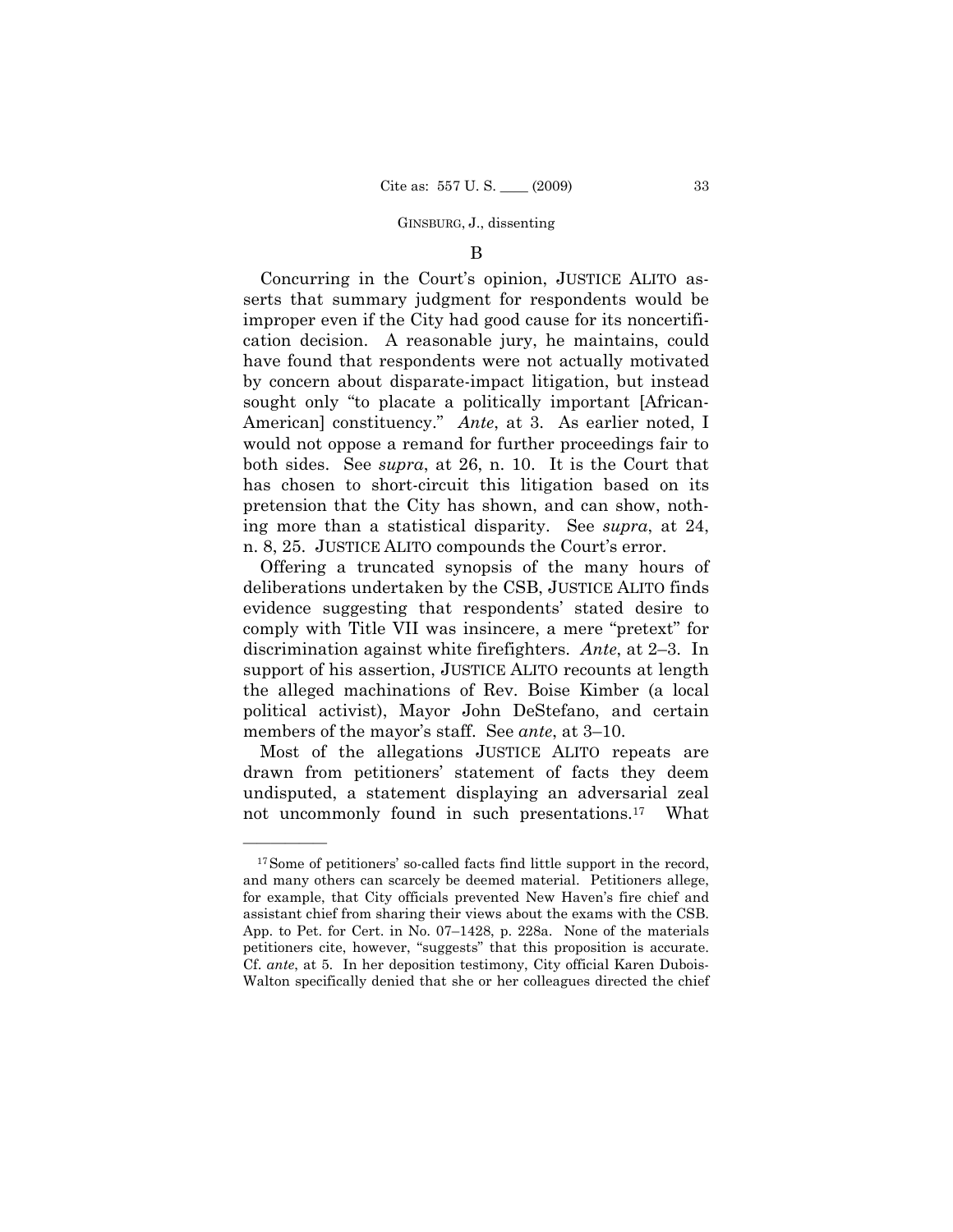# GINSBURG, J., dissenting

cannot credibly be denied, however, is that the decision against certification of the exams was made neither by Kimber nor by the mayor and his staff. The relevant decision was made by the CSB, an unelected, politically insulated body. It is striking that JUSTICE ALITO's concurrence says hardly a word about the CSB itself, perhaps because there is scant evidence that its motivation was anything other than to comply with Title VII's disparateimpact provision. Notably, petitioners did not even seek to take depositions of the two commissioners who voted against certification. Both submitted uncontested affidavits declaring unequivocally that their votes were "based solely on [their] good faith belief that certification" would have discriminated against minority candidates in violation of federal law. CA2 App. A1605, A1611.

JUSTICE ALITO discounts these sworn statements, suggesting that the CSB's deliberations were tainted by the preferences of Kimber and City officials, whether or not the CSB itself was aware of the taint. Kimber and City officials, JUSTICE ALITO speculates, decided early on to oppose certification and then "engineered" a skewed presentation to the CSB to achieve their preferred outcome. *Ante*, at 12.

and assistant chief not to appear. App. to Pet. for Cert. in No. 07–1428, p. 850a. Moreover, contrary to the insinuations of petitioners and JUSTICE ALITO, the statements made by City officials before the CSB did not emphasize allegations of cheating by test takers. Cf. *ante*, at 7–8. In her deposition, Dubois-Walton acknowledged sharing the cheating allegations not with the CSB, but with a different City commission. App. to Pet. for Cert. in No. 07–1428, p. 837a. JUSTICE ALITO also reports that the City's attorney advised the mayor's team that the way to convince the CSB not to certify was "to focus on something other than 'a big discussion re: adverse impact' law." *Ante*, at 8 (quoting App. to Pet. for Cert. in No. 07–1428, p. 458a). This is a misleading abbreviation of the attorney's advice. Focusing on the exams' defects and on disparate-impact law is precisely what he recommended. See *id*., at 458a–459a.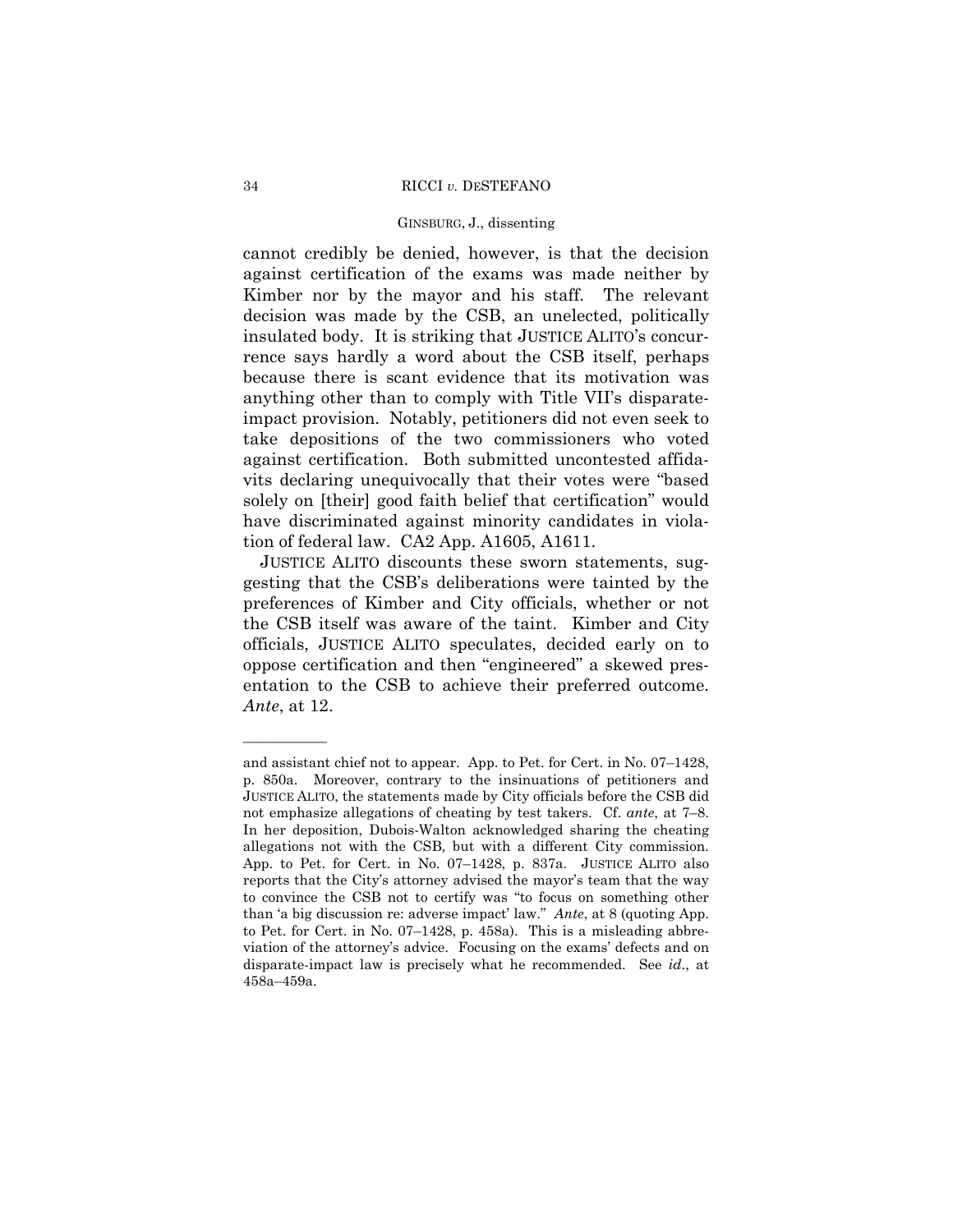As an initial matter, JUSTICE ALITO exaggerates the influence of these actors. The CSB, the record reveals, designed and conducted an inclusive decisionmaking process, in which it heard from numerous individuals on both sides of the certification question. See, *e.g.*, CA2 App. A1090. Kimber and others no doubt used strong words to urge the CSB not to certify the exam results, but the CSB received "pressure" from supporters of certification as well as opponents. Cf. *ante*, at 6. Petitioners, for example, engaged counsel to speak on their behalf before the CSB. Their counsel did not mince words: "[I]f you discard these results," she warned, "you will get sued. You will force the taxpayers of the city of New Haven into protracted litigation." CA2 App. A816. See also *id*., at A788.

The local firefighters union—an organization required by law to represent all the City's firefighters—was similarly outspoken in favor of certification. Discarding the test results, the union's president told the CSB, would be "totally ridiculous." *Id.*, at A806. He insisted, inaccurately, that the City was not at risk of disparate-impact liability because the exams were administered pursuant to "a collective bargaining agreement." *Id*., at A1137. Cf. *supra*, at 26–27, n. 11. Never mentioned by JUSTICE ALITO in his attempt to show testing expert Christopher Hornick's alliance with the City, *ante*, at 8–9, the CSB solicited Hornick's testimony at the union's suggestion, not the City's. CA2 App. A1128. Hornick's cogent testimony raised substantial doubts about the exams' reliability. See *supra*, at 8–10.18

<sup>18</sup>City officials, JUSTICE ALITO reports, sent Hornick newspaper accounts and other material about the exams prior to his testimony. *Ante*, at 8. Some of these materials, JUSTICE ALITO intimates, may have given Hornick an inaccurate portrait of the exams. But Hornick's testimony before the CSB, viewed in full, indicates that Hornick had an accurate understanding of the exam process. Much of Hornick's analysis focused on the 60/40 weighting of the written and oral exams,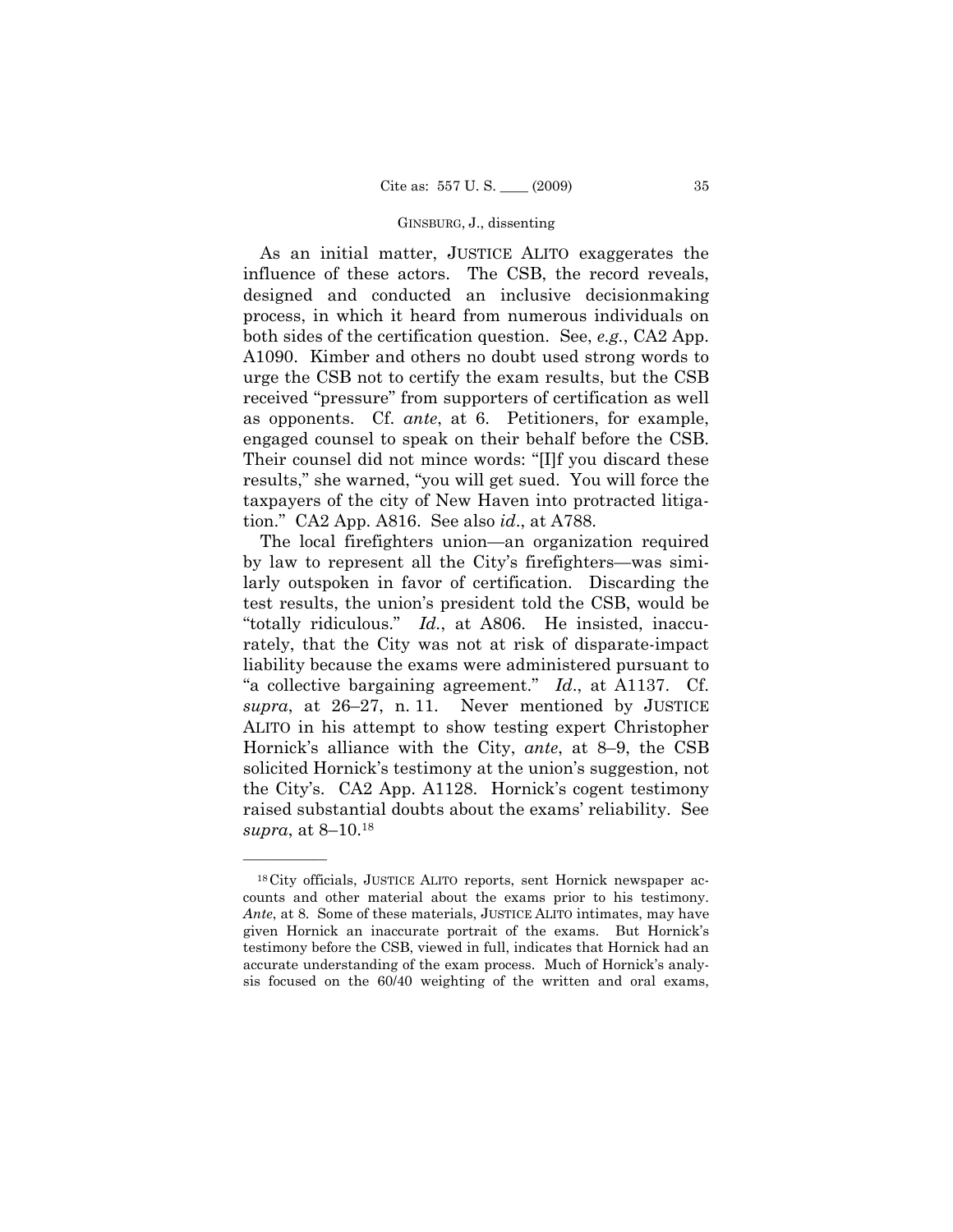# GINSBURG, J., dissenting

There is scant cause to suspect that maneuvering or overheated rhetoric, from either side, prevented the CSB from evenhandedly assessing the reliability of the exams and rendering an independent, good-faith decision on certification. JUSTICE ALITO acknowledges that the CSB had little patience for Kimber's antics. *Ante*, at 6–7.19 As to petitioners, Chairman Segaloff—who voted to certify the exam results—dismissed the threats made by their counsel as unhelpful and needlessly "inflammatory." CA2 App. A821. Regarding the views expressed by City officials, the CSB made clear that they were entitled to no special weight. *Id.*, at A1080.20

In any event, JUSTICE ALITO's analysis contains a more fundamental flaw: It equates political considerations with unlawful discrimination. As JUSTICE ALITO sees it, if the mayor and his staff were motivated by their desire "to placate a . . . racial constituency," *ante*, at 3, then they engaged in unlawful discrimination against petitioners. But JUSTICE ALITO fails to ask a vital question: "[P]lacate" how? That political officials would have politics in mind is hardly extraordinary, and there are many ways in which a politician can attempt to win over a constituency—

something that neither the Court nor the concurrences even attempt to defend. It is, moreover, entirely misleading to say that the City later hired union-proposed Hornick as a "rewar[d]" for his testimony. Cf. *Ante*, at 9. 19To be clear, the Board of Fire Commissioners on which Kimber

served is an entity separate from the CSB. Kimber was *not* a member of the CSB. Kimber, JUSTICE ALITO states, requested a private meeting with the CSB. *Ante*, at 6. There is not a shred of evidence that a private meeting with Kimber or anyone else took place. 20 JUSTICE ALITO points to evidence that the mayor had decided not to

make promotions based on the exams even if the CSB voted to certify the results, going so far as to prepare a press release to that effect. *Ante*, at 9. If anything, this evidence reinforces the conclusion that the CSB—which made the noncertification decision—remained independent and above the political fray. The mayor and his staff needed a contingency plan precisely because they did not control the CSB.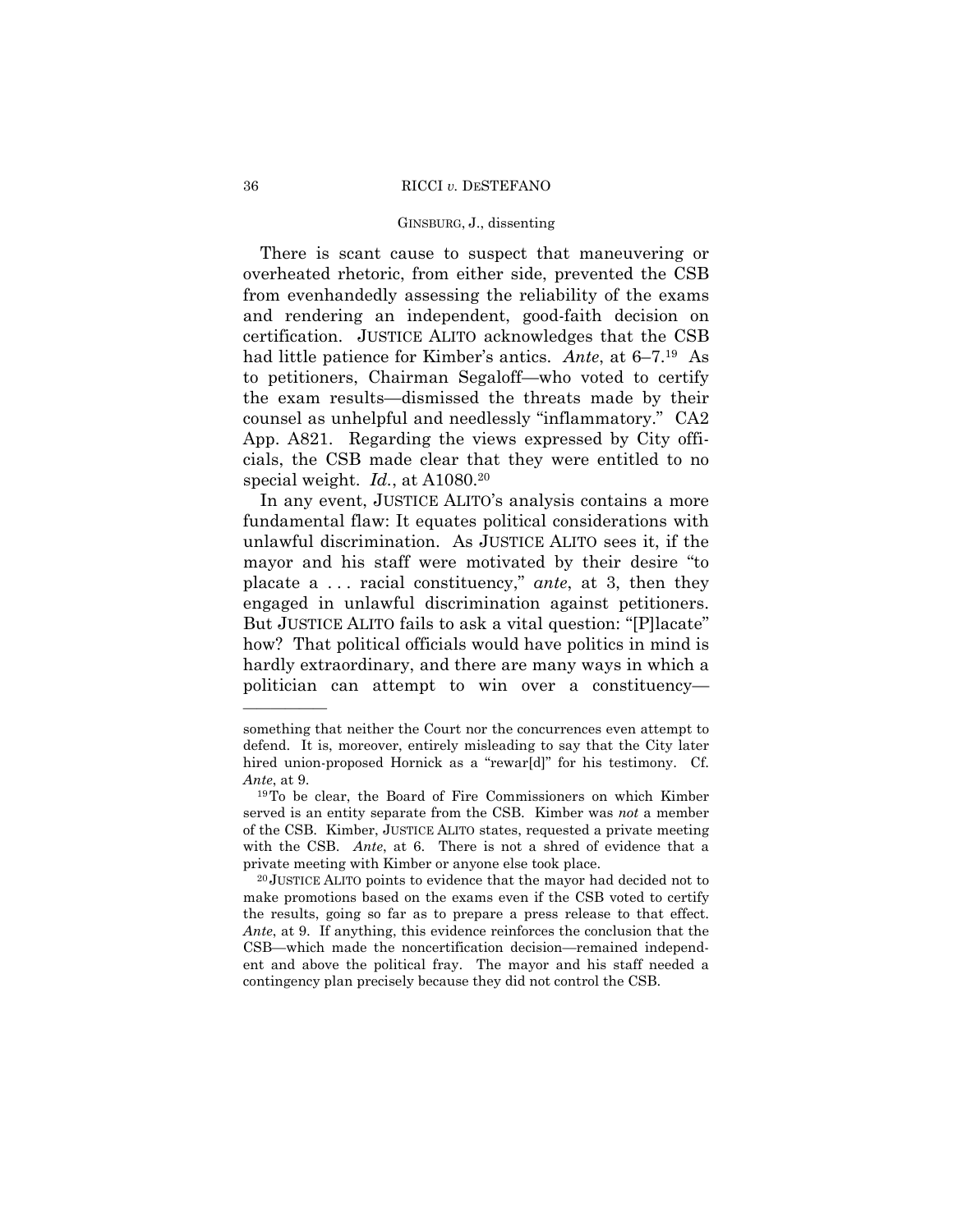including a racial constituency—without engaging in unlawful discrimination. As courts have recognized, "[p]oliticians routinely respond to bad press . . . , but it is not a violation of Title VII to take advantage of a situation to gain political favor." *Henry* v. *Jones*, 507 F. 3d 558, 567 (CA7 2007).

The real issue, then, is not whether the mayor and his staff were politically motivated; it is whether their attempt to score political points was legitimate (*i.e.*, nondiscriminatory). Were they seeking to exclude white firefighters from promotion (unlikely, as a fair test would undoubtedly result in the addition of white firefighters to the officer ranks), or did they realize, at least belatedly, that their tests could be toppled in a disparate-impact suit? In the latter case, there is no disparate-treatment violation. JUSTICE ALITO, I recognize, would disagree. In his view, an employer's action to avoid Title VII disparateimpact liability qualifies as a presumptively improper race-based employment decision. See *ante*, at 2. I reject that construction of Title VII. See *supra*, at 18–20. As I see it, when employers endeavor to avoid exposure to disparate-impact liability, they do not thereby encounter liability for disparate treatment.

Applying this understanding of Title VII, supported by *Griggs* and the long line of decisions following *Griggs*, see *supra*, at 16–17, and nn. 3–4, the District Court found no genuine dispute of material fact. That court noted, particularly, the guidance furnished by Second Circuit precedent. See *supra*, at 12. Petitioners' allegations that City officials took account of politics, the District Court determined, simply "d[id] not suffice" to create an inference of unlawful discrimination. 554 F. Supp. 2d, at 160, n. 12. The noncertification decision, even if undertaken "in a political context," reflected a legitimate "intent not to implement a promotional process based on testing results that had an adverse impact." *Id*., at 158, 160. Indeed, the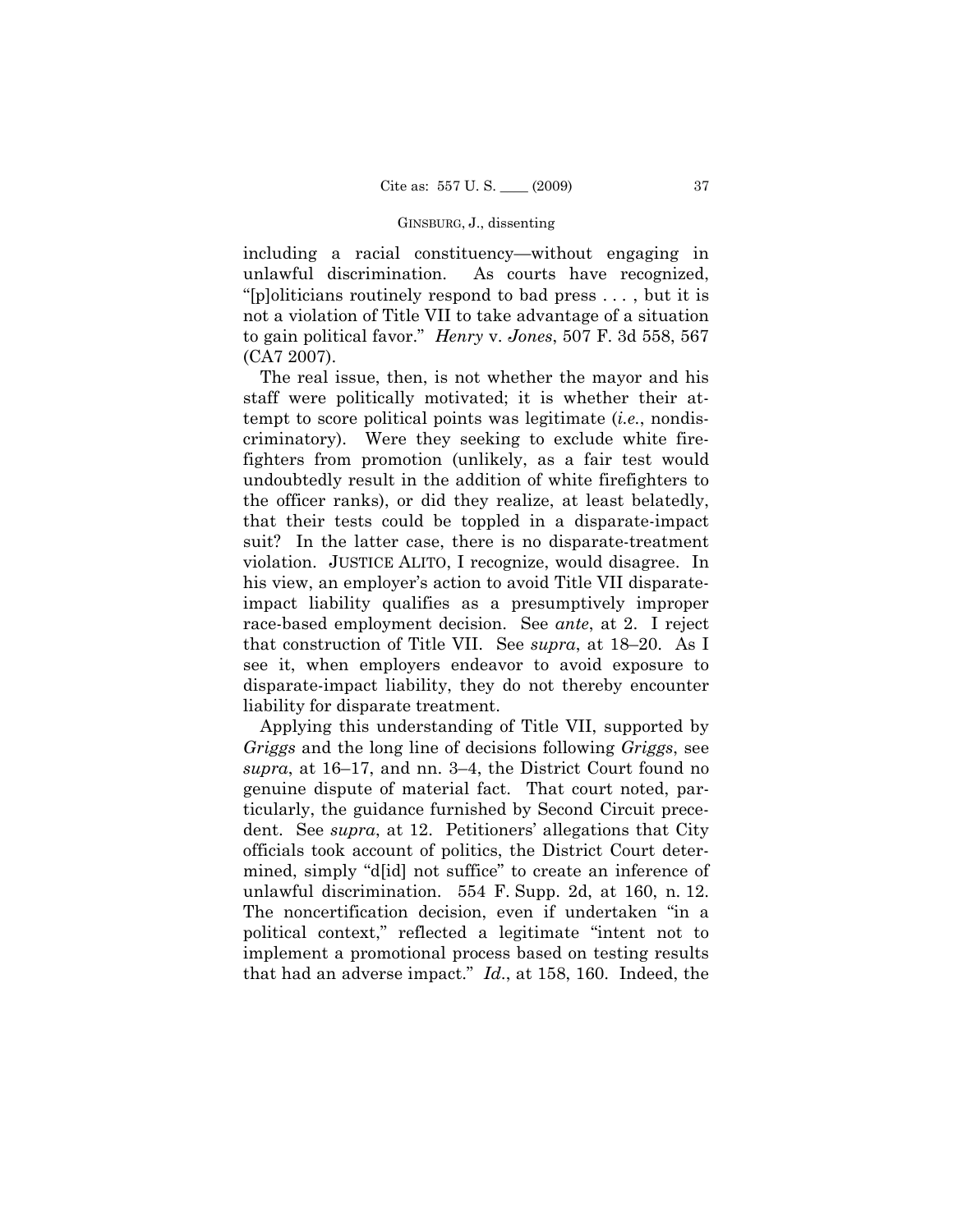# GINSBURG, J., dissenting

District Court perceived "a total absence of any evidence of discriminatory animus towards [petitioners]." *Id*., at 158. See also *id.*, at 162 ("Nothing in the record in this case suggests that the City defendants or CSB acted 'because of' discriminatory animus toward [petitioners] or other non-minority applicants for promotion."). Perhaps the District Court could have been more expansive in its discussion of these issues, but its conclusions appear entirely consistent with the record before it.<sup>21</sup>

It is indeed regrettable that the City's noncertification decision would have required all candidates to go through another selection process. But it would have been more regrettable to rely on flawed exams to shut out candidates who may well have the command presence and other qualities needed to excel as fire officers. Yet that is the choice the Court makes today. It is a choice that breaks the promise of *Griggs* that groups long denied equal opportunity would not be held back by tests "fair in form, but discriminatory in operation." 401 U. S., at 431.

<sup>21</sup>The District Court, JUSTICE ALITO writes, "all but conceded that a jury could find that the City's asserted justification was pretextual" by "admitt[ing] that 'a jury could rationally infer that city officials worked behind the scenes to sabotage the promotional examinations because they knew that, were the exams certified, the Mayor would incur the wrath of [Rev. Boise] Kimber and other influential leaders of New Haven's African-American community.' " *Ante*, at 3, 13 (quoting 554 F. Supp. 2d, at 162). The District Court drew the quoted passage from petitioners' lower court brief, and used it in reference to a First Amendment claim not before this Court. In any event, it is not apparent why these alleged political maneuvers suggest an intent to discriminate against petitioners. That City officials may have wanted to please political supporters is entirely consistent with their stated desire to avoid a disparate-impact violation. Cf. *Ashcroft* v. *Iqbal*, 556 U. S. \_\_\_,

\_\_\_ (2009) (slip op., at 18) (allegations that senior Government officials condoned the arrest and detention of thousands of Arab Muslim men following the September 11 attacks failed to establish even a "plausible inference" of unlawful discrimination sufficient to survive a motion to dismiss).